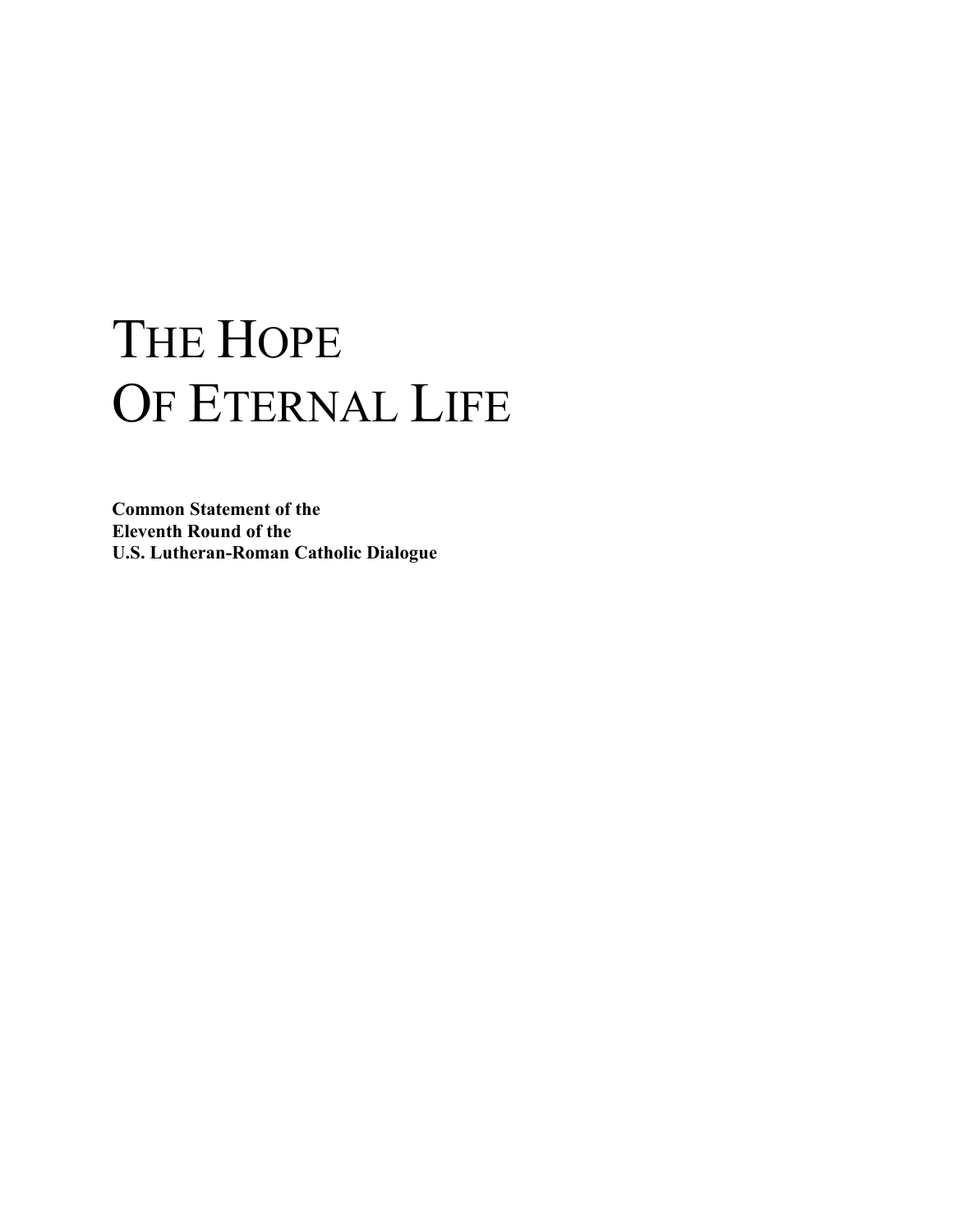#### Preface

"Blessed be the God and Father of our Lord Jesus Christ! By his great mercy he has given us a new birth into a living hope through the resurrection of Jesus Christ from the dead" (1 Peter 1:3).

"The Hope of Eternal Life" is a human yearning that is both deeply personal and widely shared. For Christians, that hope is confessed regularly. As we declare in the Apostles' Creed, "I believe in . . . the resurrection of the body, and the life everlasting." Likewise, in the Nicene Creed, we and the whole church confess, "We look for the resurrection of the dead, and the life of the world to come."

The agreements emerging in Round XI of the U.S. Lutheran-Catholic Dialogue contribute to the ongoing ecumenical journey of our churches. This dialogue has been described by Pope Benedict XVI and others as a very productive one. Indeed, the U.S. dialogue has produced substantive results since it was inaugurated on March 16, 1965, less than four months after the publication of the Decree on Ecumenism during Vatican II.

The foundation for the discussions and findings of Round XI was established by the "Joint Declaration on the Doctrine of Justification." That declaration was received officially by the Catholic Church and member churches of the Lutheran World Federation on October 31, 1999. Further, the statement of Round XI builds on the findings of the previous ten rounds of the U.S. Lutheran-Catholic Dialogue.

We are united as Christians by our baptism into Christ. We are taught by Scripture and tradition and share a common life in Christ. We affirm as Lutherans and Catholics in the dialogue process a commitment to the goal of full communion, even as we recognize that further agreements are necessary before full, sacramental communion can be restored. Matters for such consideration include the nature of the church, the ordering of ministry, patterns for the formulation of authoritative teaching, and the anthropological and ecclesial contexts for making judgments about human sexuality and other concerns.

The statement of Round XI offers fresh insights into some issues that proved contentious in the debates of the sixteenth century. Among the issues explored in this dialogue were continuity in the communion of saints, prayers for or about the dead, the meaning of death, purgation, an interim state between death and the final general judgment, and the promise of resurrection. Agreements are affirmed on the basis of new insights. Areas needing further study also are identified.

The agreements affirmed by the dialogue emerged from a shared search. The agreements do not represent a compromise between opposing views, nor do the statements ignore complex doctrinal or confessional concerns.

The members of the dialogue recognize that they do not speak officially for their respective churches. They offer their work as diligent scholars and conscientious servants of the churches. They do so with the desire that the emerging agreements may contribute in fruitful ways to the ecumenical endeavor now and in the years to come.

We hope that this statement may serve a salutary catechetical function within our churches. The findings of the dialogue may be a resource for study among clergy as well as throughout the parishes and congregations. This report also may assist individuals who provide pastoral care to the sick and dying.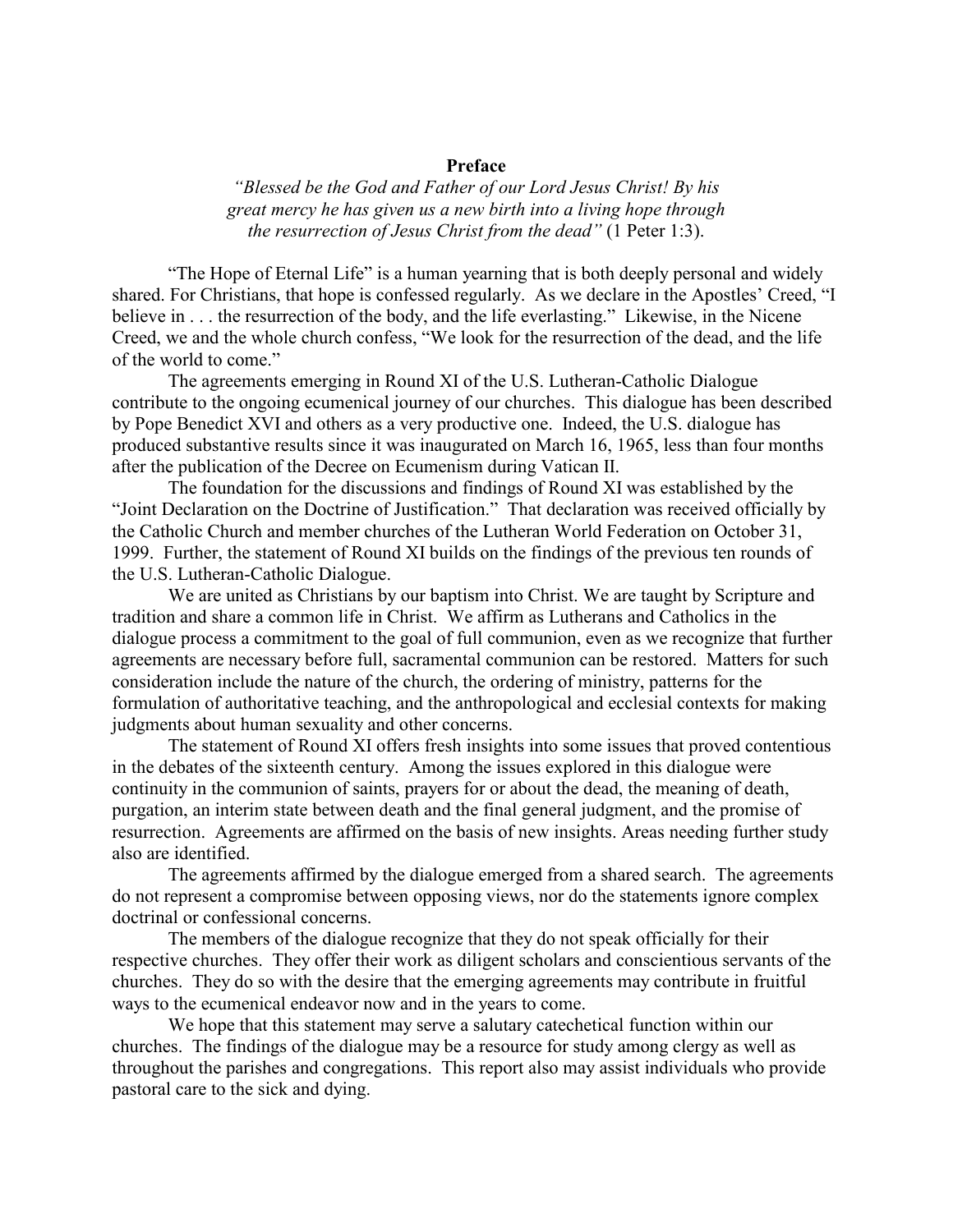During the five years of discussion in Round XI, we experienced two deeply poignant events. Two of the original members of the U.S. Lutheran-Catholic Dialogue were entrusted into the loving arms of their Creator and Redeemer. Fr. George H. Tavard died on August 13, 2007, and Dr. John H. P. Reumann on June 6, 2008. Throughout their years of service on the dialogue, they made monumental contributions to all of the dialogue's ten statements. They also offered early contributions to what emerged as the text of Round XI.

For all the conscientious scholarly work demonstrated by each member of this dialogue, we express our gratitude as we present this report to our churches.

> THE MOST REV. RICHARD J. SKLBA, co-chair THE REV. LOWELL G. ALMEN, co-chair All Saints' Day + November 1, 2010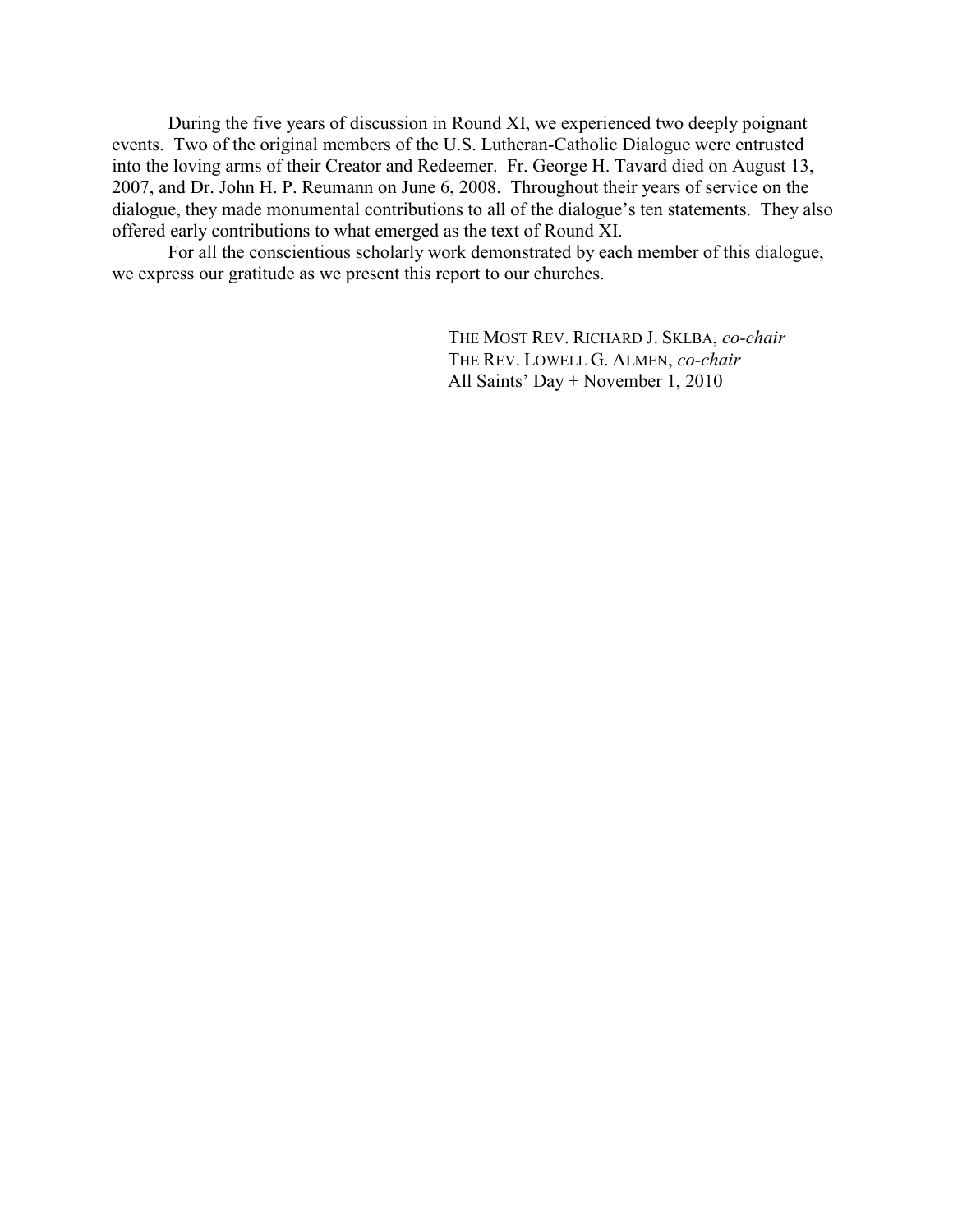# The Hope of Eternal Life

|                |                | A. Positive developments in the Lutheran-Catholic Dialogue |  |  |
|----------------|----------------|------------------------------------------------------------|--|--|
|                |                |                                                            |  |  |
|                |                |                                                            |  |  |
|                |                |                                                            |  |  |
|                |                |                                                            |  |  |
|                |                |                                                            |  |  |
|                |                |                                                            |  |  |
|                |                |                                                            |  |  |
|                |                |                                                            |  |  |
|                | 3 <sub>1</sub> |                                                            |  |  |
|                |                |                                                            |  |  |
|                | $\mathbf{1}$   |                                                            |  |  |
|                | $\overline{2}$ |                                                            |  |  |
|                |                |                                                            |  |  |
|                |                | b.                                                         |  |  |
|                |                |                                                            |  |  |
|                |                | $c_{\cdot}$<br>d –                                         |  |  |
|                |                |                                                            |  |  |
|                |                |                                                            |  |  |
|                |                |                                                            |  |  |
|                |                |                                                            |  |  |
| $\mathbb{C}$ . |                |                                                            |  |  |
|                | 1.             |                                                            |  |  |
|                |                |                                                            |  |  |
|                |                | b.                                                         |  |  |
|                |                |                                                            |  |  |
|                |                |                                                            |  |  |
|                | $2_{-}$        |                                                            |  |  |
|                |                | a.                                                         |  |  |
|                |                | b.                                                         |  |  |
|                |                |                                                            |  |  |
|                |                |                                                            |  |  |
|                | 3.             |                                                            |  |  |
|                |                | a                                                          |  |  |
|                |                | b.                                                         |  |  |
|                |                | 1.                                                         |  |  |
|                |                | 2.                                                         |  |  |
|                |                | 3.                                                         |  |  |
|                | 4.             |                                                            |  |  |
|                |                |                                                            |  |  |
|                |                |                                                            |  |  |
|                | 1.             |                                                            |  |  |
|                | $\overline{2}$ |                                                            |  |  |
|                |                |                                                            |  |  |
|                |                | $\mathbf{b}$ .                                             |  |  |
|                | 3.             |                                                            |  |  |
|                | 4.             |                                                            |  |  |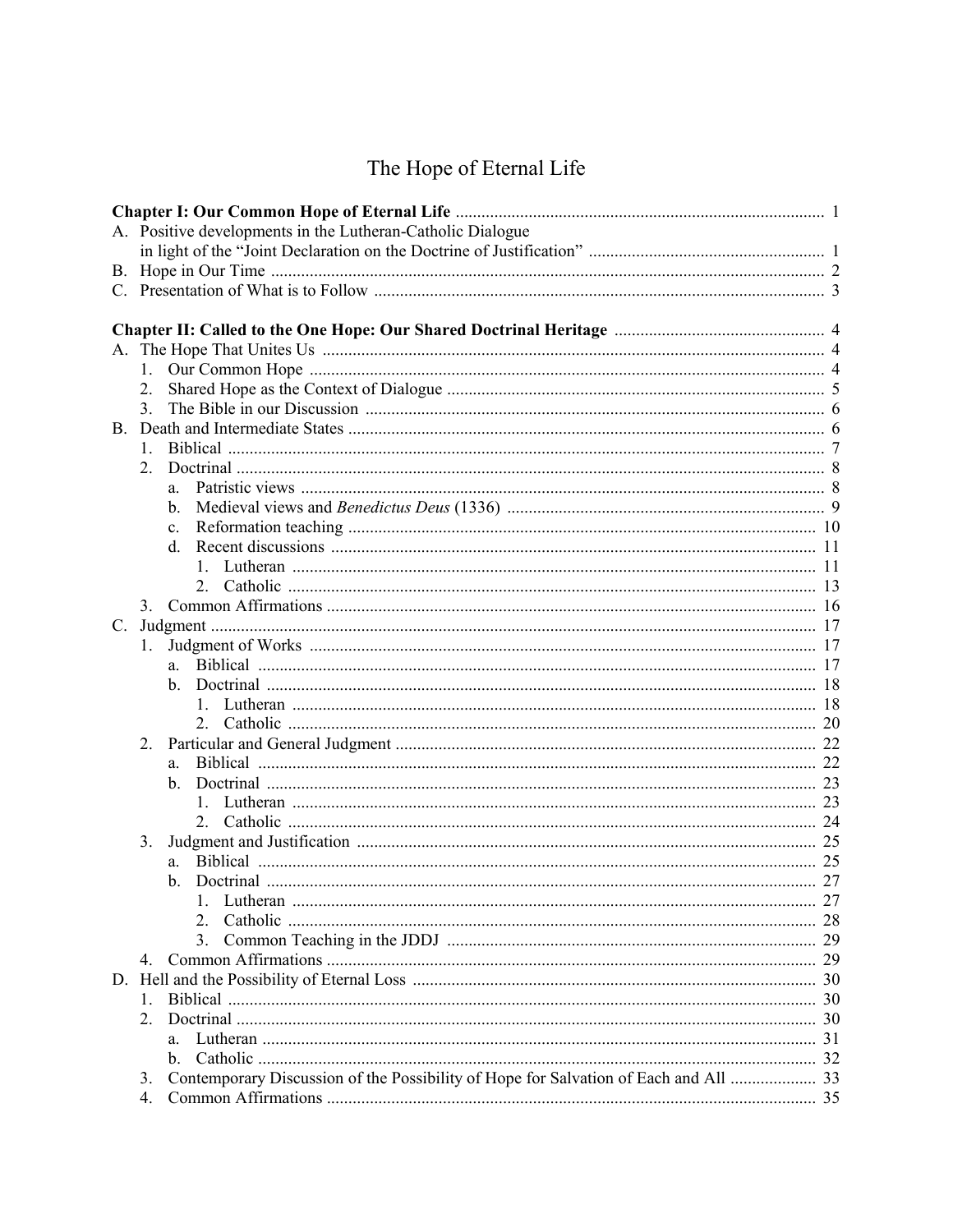|           | $\mathbf{1}$                                                |  |  |  |
|-----------|-------------------------------------------------------------|--|--|--|
|           | $\overline{2}$                                              |  |  |  |
|           | a.                                                          |  |  |  |
|           |                                                             |  |  |  |
|           | 3 <sub>1</sub>                                              |  |  |  |
| F.        |                                                             |  |  |  |
|           |                                                             |  |  |  |
|           |                                                             |  |  |  |
| A.        |                                                             |  |  |  |
|           | $\mathbf{1}$                                                |  |  |  |
|           | 2.                                                          |  |  |  |
|           | 3 <sub>1</sub>                                              |  |  |  |
|           | 4.                                                          |  |  |  |
|           | a.                                                          |  |  |  |
|           |                                                             |  |  |  |
|           | $5_{-}$                                                     |  |  |  |
| <b>B.</b> |                                                             |  |  |  |
|           |                                                             |  |  |  |
|           | 2.                                                          |  |  |  |
|           |                                                             |  |  |  |
|           |                                                             |  |  |  |
|           |                                                             |  |  |  |
|           | 3.                                                          |  |  |  |
|           | a.                                                          |  |  |  |
|           |                                                             |  |  |  |
|           |                                                             |  |  |  |
|           |                                                             |  |  |  |
|           | 4.                                                          |  |  |  |
|           | a.                                                          |  |  |  |
|           | $b_{-}$                                                     |  |  |  |
|           | 5.                                                          |  |  |  |
|           |                                                             |  |  |  |
|           |                                                             |  |  |  |
|           |                                                             |  |  |  |
|           |                                                             |  |  |  |
|           |                                                             |  |  |  |
|           |                                                             |  |  |  |
|           | Appendix IV: The Intermediate State: Patristic and Medieval |  |  |  |
|           |                                                             |  |  |  |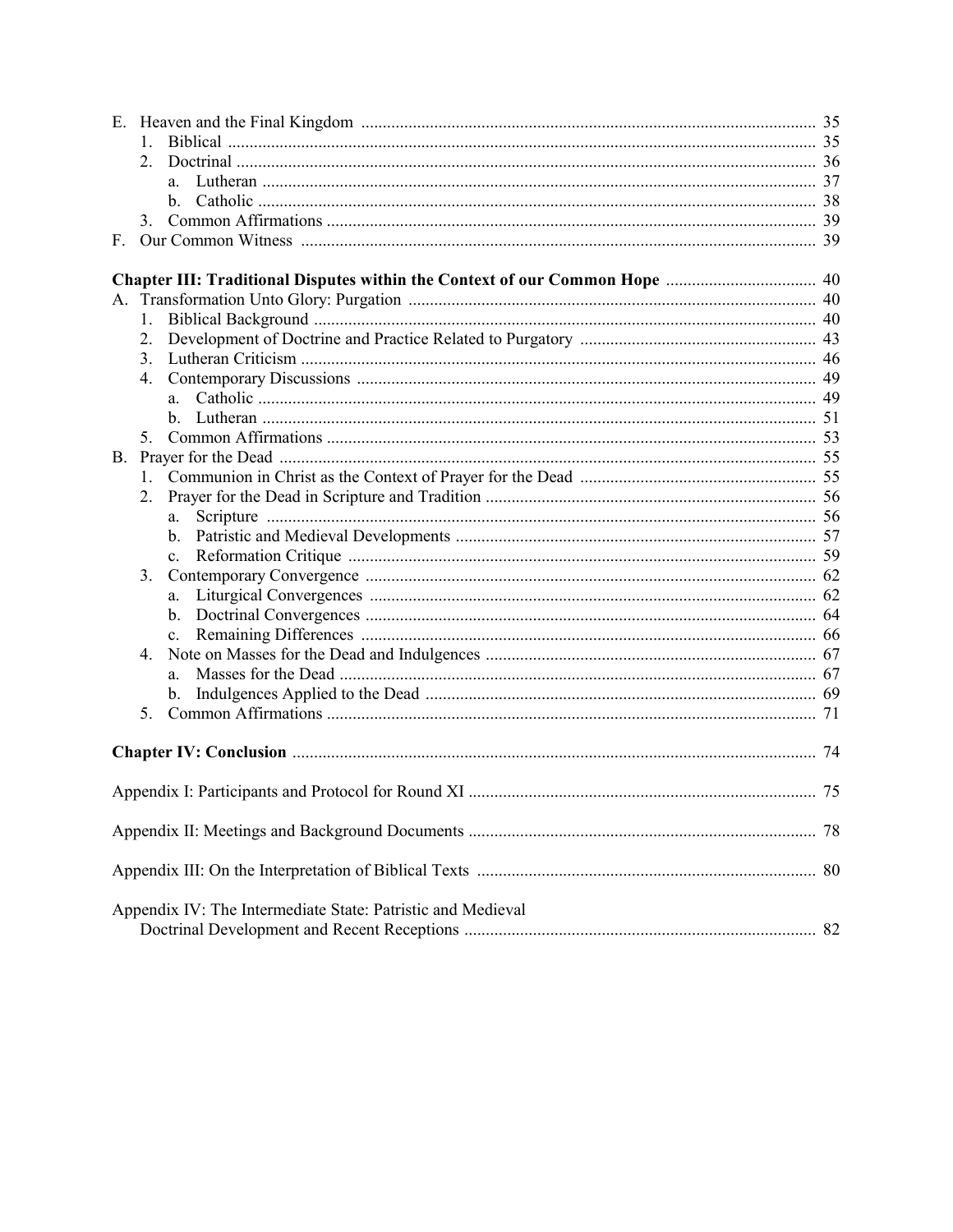#### Chapter I: Our Common Hope of Eternal Life

#### A. Positive developments in the Lutheran-Catholic Dialogue in light of the "Joint Declaration on the Doctrine of Justification"

1. An ecumenically historic moment transpired in an old church at Augsburg, Germany, on October 31, 1999. In the Church of St. Anna, which dates from 1321, official representatives of the Roman Catholic Church and the member churches of the Lutheran World Federation signed the "Joint Declaration on the Doctrine of Justification."

2. Their signatures attested to the official reception in our churches of the fruit of years of ecumenical dialogue on the topic of justification, one of the central issues of contention in the Lutheran Reformation of the sixteenth century. That solemn ceremony marked a "decisive step forward on the way to overcoming the division of the church."<sup>1</sup>

3. The consensus expressed in the "Joint Declaration" is assumed in this report of the eleventh round of the U.S. Lutheran-Roman Catholic Dialogue. The findings, statements of consensus, and even expressions of certain divergent convictions related to "The Hope of Eternal Life" are built upon what Lutherans and Catholics confessed together in the "Joint Declaration" in 1999: "By grace alone, in faith in Christ's saving work and not because of any merit on our part, we are accepted by God and receive the Holy Spirit, who renews our hearts while equipping and calling us to good works."<sup>2</sup>

4. The method of the "Joint Declaration" is reflected in this report. Lutheran-Catholic differences are not denied, but those differences are placed in the context of an extensive consensus in faith and practice. Seen in the light of that consensus, the remaining differences need not stand in the way of communion between our churches.

5. Lutherans and Roman Catholics in the United States have engaged in ongoing, substantive dialogue for almost half a century. Beginning in 1965, this official dialogue addressed doctrines and issues of great importance for our churches. Acknowledged have been points of agreement and convergence. Addressed, too, have been matters that have separated our churches since the sixteenth century. The ten rounds of discussion have focused on the Nicene Creed (Round I); baptism (Round II); the Eucharist (Round III); the ministry of the Eucharist (Round IV); papal primacy (Round V); teaching authority and infallibility (Round VI); justification (Round VII); the one mediator, the saints, and Mary (Round VIII); Scripture and tradition (Round IX); and the church as koinonia of salvation–its structures and ministries (Round X). The summaries of findings and joint or common statements — accompanied occasionally by supporting studies — have contributed significantly to wider ecumenical discussion and fostered greater mutual understanding between our churches.<sup>3</sup>

<sup>&</sup>lt;sup>1</sup>"Joint Declaration on the Doctrine of Justification," (JDDJ) October 31, 1999, ¶44.  $\mathrm{^2Ibid.}, \P15.$ 

 $3$ Lutherans and Roman Catholics in Dialogue, 10 volumes: (1) The Status of the Nicene Creed as Dogmas of the Church (1965) (L/RC-1); (2) One Baptism for the Remission of Sins (1966) (L/RC-2); (3) The Eucharist as Sacrifice (1967) (L/RC-3); (4) Eucharist and Ministry (1970) (L/RC-4); (5) Papal Primacy and the Universal Church (1974) (L/RC-5); (6) Teaching Authority and Infallibility in the Church (1980) (L/RC-6); (7) Justification by Faith (1985) (L/RC-7); (8) The One Mediator, the Saints, and Mary (1992) (L/RC-8); (9) Scripture and Tradition (1995) (L/RC-9); The Church as Koinonia of Salvation–Its Structures and Ministries (2005) (L/RC-10). Volumes 1-4 originally were published by the Bishops' Committee for Ecumenical and Interreligious Affairs, Washington, D.C., and the U.S.A. National Committee of the Lutheran World Federation, New York, N.Y. Volumes 5-9 were published by Augsburg Fortress, Minneapolis. Volumes 1-3 also were reprinted in one volume by Augsburg Fortress as was volume 4 (1979). Volume 10 was published by the U. S. Conference of Catholics Bishops, Washington, D.C.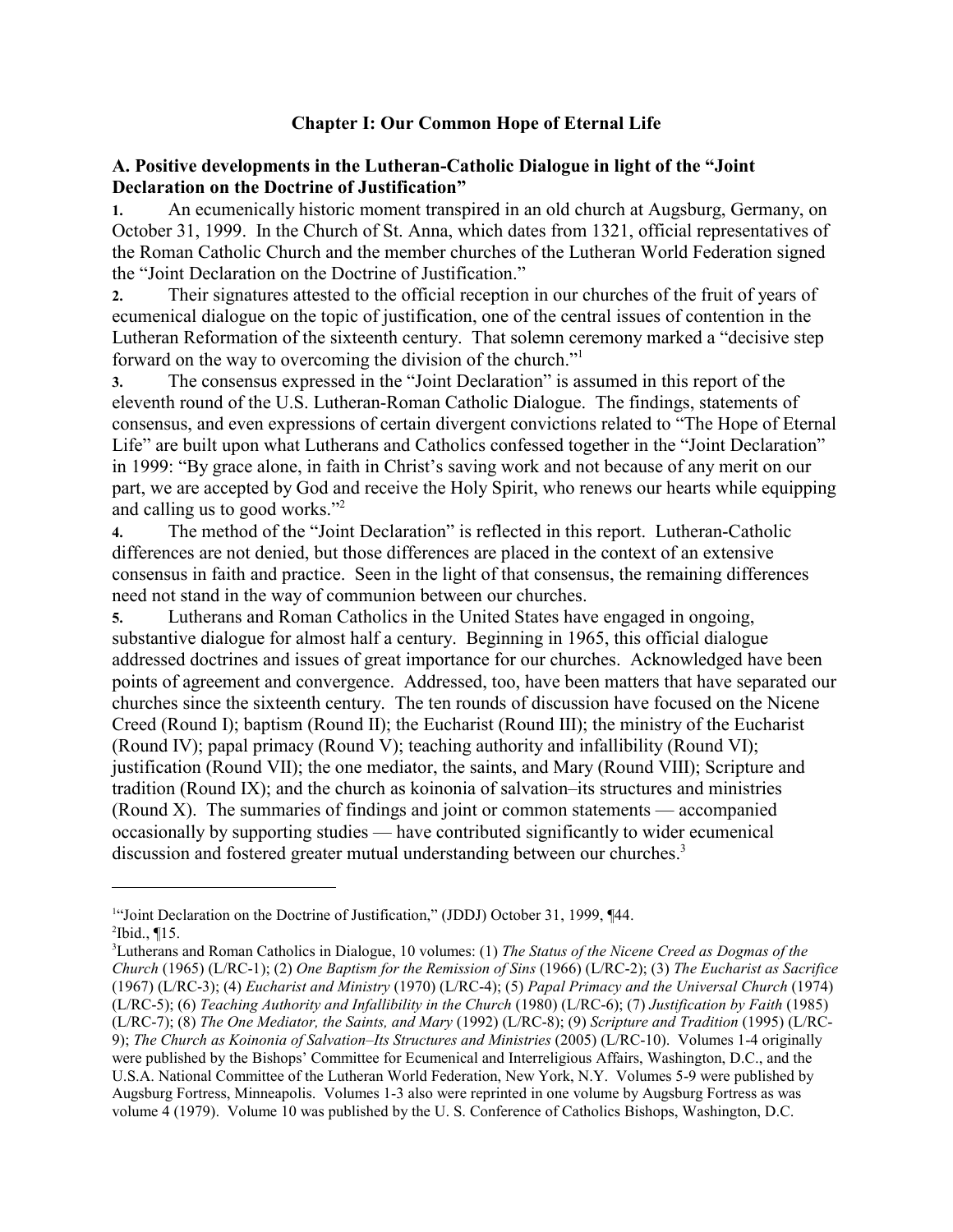6. This round of our dialogue has taken up a cluster of themes that remained for further discussion after our earlier discussions and following the reception of the "Joint Declaration." Both Lutherans and Catholics affirm that the justified who die in the faith will be granted eschatological perfection. Further, the faithful in both churches affirm that death does not break the time-transcending communion of the church. The justified in this life are one in Christ with those who have died in Christ.

7. Yet the members of the dialogue pondered how our respective traditions have spoken of the transformation of the faithful to eschatological perfection. We probed the meaning of prayers for the dead. We wrestled with descriptions of the contemporary character of indulgences in Roman Catholic practice, especially in the light of the "Joint Declaration." And we explored how funeral practices reflect actual beliefs and even serve catechetically to remind the faithful of the hope of resurrection through Jesus Christ.

8. The "Joint Declaration" affirms that the "Lutheran churches and the Roman Catholic Church will continue to strive together to deepen this common understanding of justification and to make it bear fruit in the life and teaching of the churches."<sup>4</sup> We offer now this report as one step in the movement toward greater mutual understanding and as a shared witness to our common "hope of eternal life."<sup>5</sup>

# B. Hope in our Time

9. Contemporary cultural attitudes toward death are ambivalent at best. The 2008 Pew U.S. Religious Landscape Survey found that almost three-quarters of Americans say they believe in life after death. Even among those the survey identified as religiously unaffiliated, almost half agreed with such belief.<sup>6</sup> Such beliefs can take many forms, however, from the sophisticated to the sentimental, and are surrounded by a wide range of understandings of death embodied in our culture.<sup>7</sup> Ernest Becker's Pulitzer Prize winning study The Denial of Death began with the assertion: "The idea of death, the fear of it, haunts the human animal like nothing else; it is a mainspring of human activity."<sup>8</sup> "New Atheists" call belief in life after death "dangerous nonsense" and charge that this "nonsense" provides support for fanaticism and terrorism.<sup>9</sup> Dylan Thomas' famous poem urges us not to "go gentle into that good night," but to "rage, rage against

 $4$ JDDJ, ¶43.

<sup>&</sup>lt;sup>5</sup>The U.S. Conference of Catholic Bishops engaged with the Evangelical Lutheran Church in America and its predecessor bodies and also with The Lutheran Church–Missouri Synod (LCMS) in the first nine rounds of the U.S. Lutheran-Catholic Dialogue, beginning in 1965. With the 1999 signing of the "Joint Declaration on the Doctrine of Justification" by the Roman Catholic Church and the member churches of the Lutheran World Federation, a new context was created for the dialogue. The "Joint Declaration" informed and guided the deliberations of both Round X and Round XI. The Lutheran Church–Missouri Synod is not a member of the Lutheran World Federation, nor was the LCMS a signatory of the "Joint Declaration." The LCMS, however, was invited to participate in this round of discussions. Procedurally, the dialogue functioned in keeping with the protocol document established for Round XI (see Appendix I).

<sup>6</sup>Pew Forum on Religion & Public Life, U.S. Religious Landscape Survey: Religious Beliefs and Practices: Diverse and Politically Relevant (Washington, D.C.: Pew Research Center, 2008), 31–32.

<sup>&</sup>lt;sup>7</sup>See the survey by Paul Fiddes, *The Promised End: Eschatology in Theology and Literature* (Oxford: Blackwell Publishers Ltd., 2000).

<sup>&</sup>lt;sup>8</sup>Ernest Becker, *The Denial of Death* (New York: Free Press, 1973), ix.

<sup>9</sup>E.g. Richard Dawkins, "Religion's Misguided Missiles," Guardian (London), Sept. 15, 2001.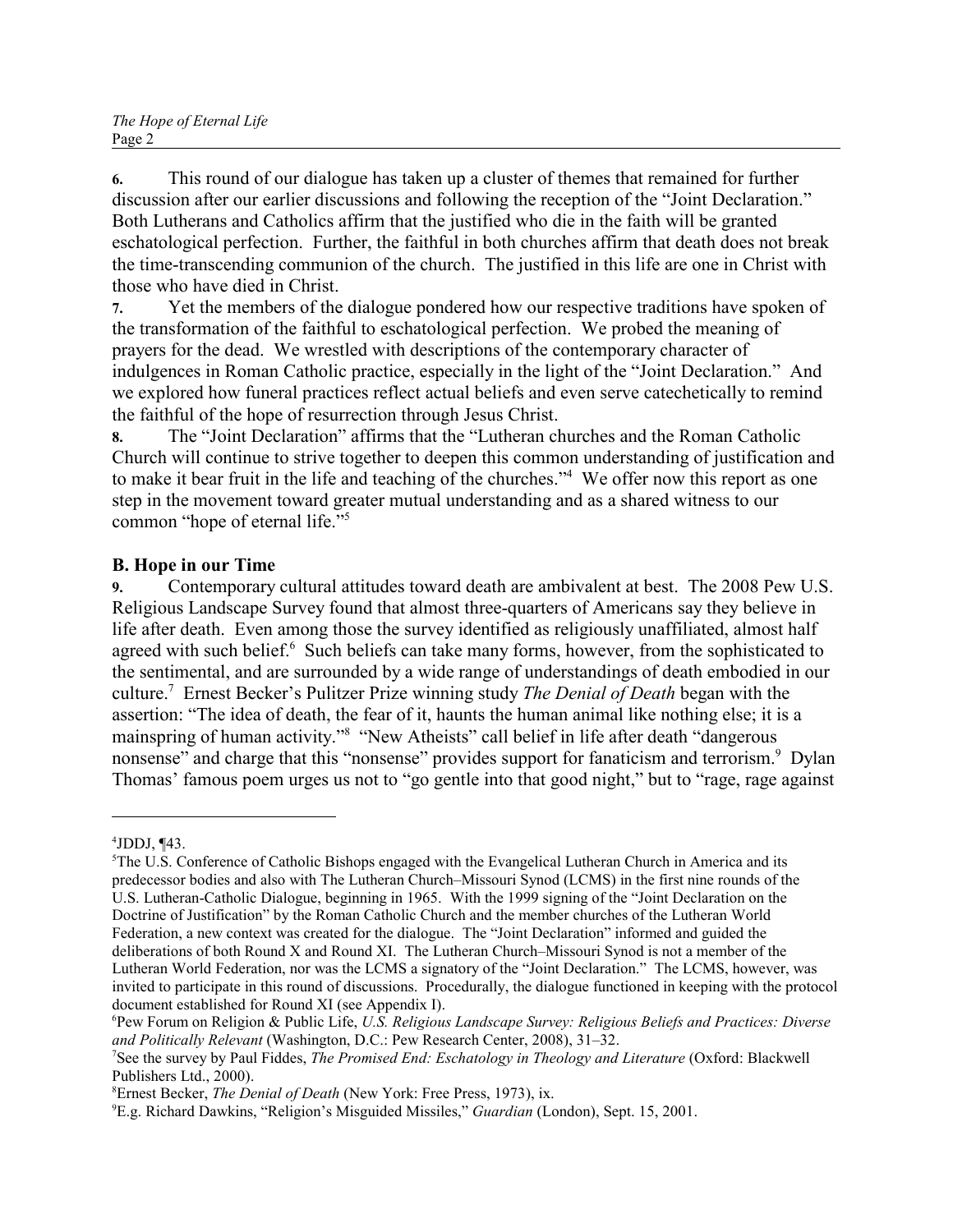the dying of the light."<sup>10</sup>

10. Christian faith hinges on the belief that death is not the end of life for the individual, for humanity, or the universe. "If for this life only we have hoped in Christ, we are of all people most to be pitied" (1 Cor. 15:19). For every Christian, "to live is Christ, and to die is gain" (Phil. 1:21). Death is not the last word, for "death has been swallowed up in victory" (1 Cor. 15:54). This hope is not only for ourselves, but for all things: "For the creation waits with eager longing for the revealing of the children of God; . . . that the creation itself will be set free from it bondage to decay and will obtain the freedom of the glory of the children of God" (Rom. 8:19, 21). In the midst of our culture's mixture of messages on death and the future, the gospel proclaims that life is the destiny of humanity and of the world.

11. This hope is the common heritage of Christians. Disagreements on the Christian hope of eternal life have not touched the core of our common confession. Christians need to make that confession together before the world with confidence and joy. Members of this dialogue desire that our work may contribute not only to the ongoing reconciliation of our Lutheran and Catholic traditions, but also to the proclamation of that message of hope.

#### 12. Together we confess: Life does not end in death. God in Christ offers everyone the hope of eternal life.

#### C. Presentation of What is to Follow

13. Our work is presented in three chapters. Chapter Two describes the common convictions that shape the hope of both Catholics and Lutherans. The text takes up a series of individual topics – death and intermediate states (i.e., the condition of the dead prior to the resurrection), judgment, hell and the possibility that all might be saved, and heaven and the final kingdom. In each case, biblical, doctrinal, and theological material is surveyed and the heart of our common convictions stated. Even in a statement as extensive as this one, all aspects of all topics cannot be addressed. We have focused on those most important for Catholic-Lutheran relations.

14. Chapter Three takes up the two most important Lutheran-Catholic controversies over last things: purgatory and prayer for the dead (the invocation of saints was covered in an earlier round of this dialogue<sup>11</sup>). Again, biblical and doctrinal material is surveyed and the controversy analyzed. These controversies take on a new appearance when seen against the background of our common hope and in the light of developments in our understandings of the communion of saints and in our liturgies. In each case, we find that our remaining differences, while not to be denied, need not in themselves block communion between us. The final chapter affirms our common hope of eternal life.

<sup>&</sup>lt;sup>10</sup>Dylan Thomas, *The Poems of Dylan Thomas*, Revised ed. (New York: New Directions, 2003), p. 239.

 $11$  H. George Anderson, J. Francis Stafford, and Joseph A. Burgess, eds., The One Mediator, the Saints, and Mary: Lutherans and Catholics in Dialogue VIII (Minneapolis: Augsburg, 1992).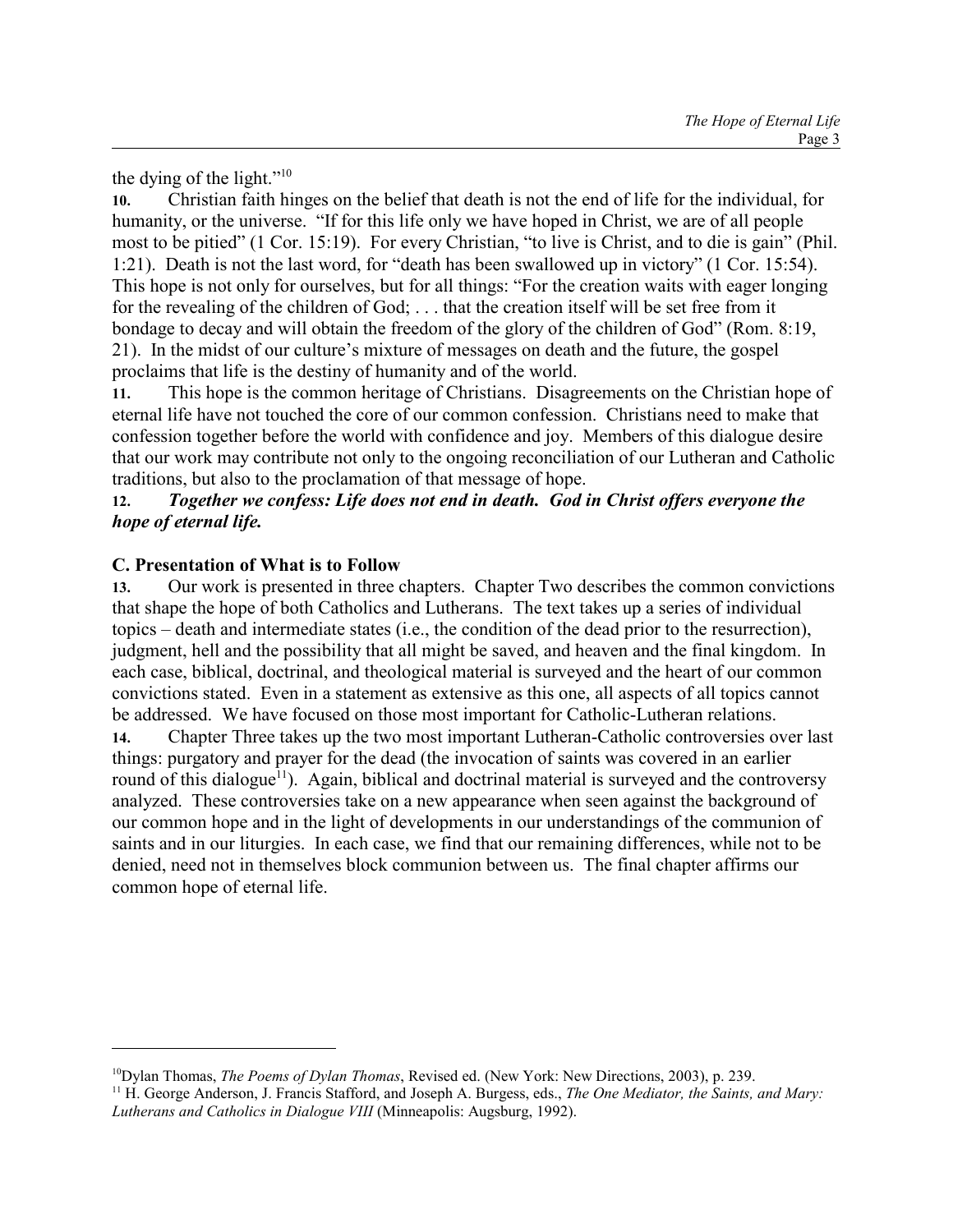#### Chapter II: Called to the One Hope: Our Common Doctrinal Heritage

#### A. The Hope that Unites Us

#### 1. Our Common Hope

15. Catholics and Lutherans are united not only by "one Lord, one faith, one baptism" (Eph. 4:5), but also by "the one hope" to which we are called (Eph. 4:4). We live "in the hope of eternal life that God, who never lies, promised before the ages began" (Tit. 1:2). This hope is not peripheral within the Christian life, but at its center: "faith, hope, and love abide" (1 Cor. 13:13).

16. Our shared hope is not vague or uncertain, for it focuses on Jesus Christ. "For as by a man came death, by a man has come also the resurrection of the dead. For as in Adam all die, so also in Christ all shall be made alive" (1 Cor. 15:21-22). Christ "abolished death, brought life and immortality to light" (2 Tim. 1:10). Christ is not simply the reason we hope; he is the content of our hope. Our hope parallels Paul's desire "to be with Christ" (Phil. 1:23). Jesus is not only the "first-born of the dead" (Col. 1:18), the first to rise, he is himself the resurrection: "I am the resurrection and the life. Those who believe in me, even though they die, will live" (Jn. 11:25). We cannot know the details of this future: "No eye has seen nor ear heard, nor the human heart conceived what God has prepared for those who love him" (1 Cor. 2:9). Nevertheless, we know that Jesus is our future.

17. Our shared Scripture provides numerous images for the hope of eternal life. Eternal life can be described as life in the kingdom of God (Mk. 9:47), as a heavenly banquet (Mt. 8:11; Rev. 19:9), as paradise gained (Lk. 23:43; Rev. 2:7), as the heavenly Jerusalem (Heb. 12:22; Rev. 3:12), as a place of rest (Heb. 4:1, 9), and as an arena of unending light (Rev. 22:5). These diverse images are brought into focus by their relation to God's act in Christ, an action that has already reached a kind of fulfillment in the death and resurrection of Christ and the pouring out of the Spirit, but which awaits its consummation in the new heaven and new earth (Rev. 21.1), in which God will be "all in all" (1 Cor. 15:28).

18. Catholics and Lutherans alike witness in worship to our common hope. Both Lutherans and Catholics proclaim in the celebration of the Eucharist: "Christ has died; Christ has risen; Christ will come again."<sup>12</sup> The Nicene-Constantinopolitan Creed, used in both churches, concludes its second, Christological article with the statement: "He [Jesus Christ] will come again in glory to judge the living and the dead, and his kingdom will have no end." The final article concludes: "We look for the resurrection of the dead, and the life of the world to come." 19. Hope is particularly expressed in our funeral liturgies. Lutherans pray, "Give courage and faith to all who mourn, and a sure and certain hope in your loving care  $\dots$ <sup>13</sup> and "Give us faith to see that death has been swallowed up in the victory of our Lord Jesus Christ, so that we may live in confidence and hope until, by your call, we are gathered to our heavenly home in the company of all your saints."<sup>14</sup> Catholics pray "We are assembled here in faith and confidence to pray for our brother/sister N. Strengthen our hope so that we may live in the expectation of your

<sup>&</sup>lt;sup>12</sup>Evangelical Lutheran Church in America, *Evangelical Lutheran Worship*, Leaders Desk Edition (Minneapolis: Augsburg Fortress, 2006), 109.

<sup>13</sup>Ibid., 670.

<sup>&</sup>lt;sup>14</sup>Ibid., 668.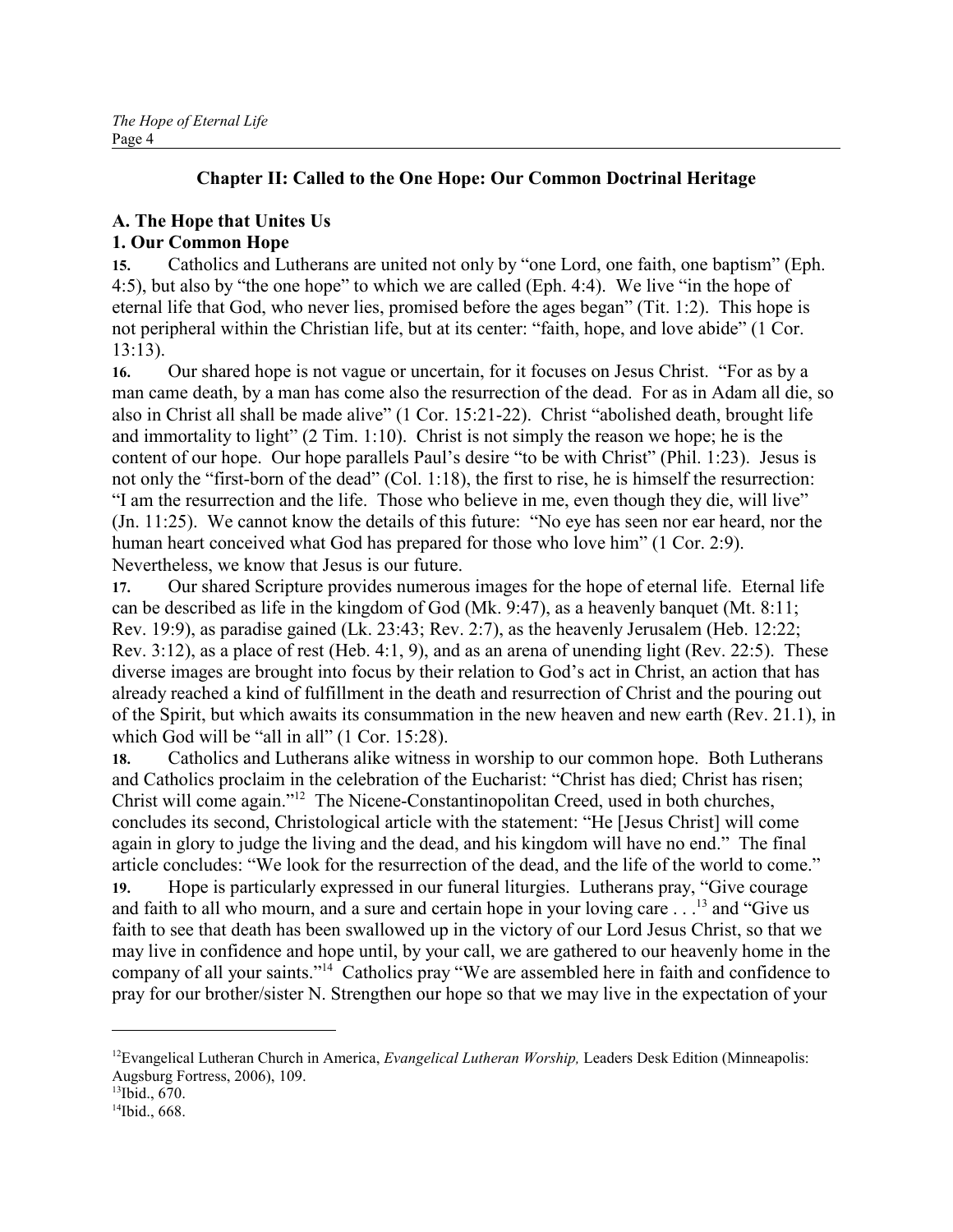Son's coming."<sup>15</sup>

#### 2. Shared Hope as the Context of Dialogue

20. This hope of eternal life was not a primary focus of controversy between Lutherans and Catholics during the Reformation. For the most part, the understanding of last things that had developed in western theology during the patristic and medieval periods was received by Lutherans without fundamental change. Controversy arose on matters of eschatology when Lutherans believed that some Catholic teaching or related practice (e.g., masses for the dead) compromised the proclamation of free justification of the sinner or when Catholics believed Lutherans were undercutting the assistance Christians can give to one another even across the boundary of death.

21. In this chapter, we will present the heritage of hope that Catholics and Lutherans hold in common. There are variations between our two traditions in these areas, but they have rarely been held to be church-dividing. In the next chapter, we will look at those subjects in this area that have been more vigorously disputed between Catholics and Lutherans.

22. Because many of the topics considered here were not disputed at the time of the Reformation, neither the Catholic nor the Lutheran texts from the Reformation era give a full picture of the shared eschatological faith. The Catholic magisterial tradition includes, in addition to sixteenth century materials, both pre-Reformation statements<sup>16</sup> and a variety of rich post-Reformation expositions.<sup>17</sup> Since Lutheranism has no widely received doctrinal texts beyond the Book of Concord (with the possible exception of the JDDJ), Lutheran resources for a presentation of our common heritage are less extensive. Therefore, reference will be made to material from particular Lutheran churches, even though they have not received universal Lutheran acceptance.

23. An important background for this presentation is the JDDJ. There, Catholics and Lutherans together affirmed that "a consensus in basic truths of the doctrine of justification exists." The faith we hold in common "includes hope in God and love for him" (¶25). We thus begin our discussions in confidence based on a shared foundation and context.

24. What we hope for is a gift, which will be ours only through the grace of Christ. The agent who will bring that for which we hope is always God, active in Christ and the Holy Spirit. As Benedict XVI said in the encyclical on hope, Spe salvi: "The Kingdom of God is a gift, and precisely because of this, it is great and beautiful, and constitutes the response to our hope" (¶35). Only God is the adequate foundation for a sure hope. "This great hope can only be God, who encompasses the whole of reality and who can bestow upon us what we, by ourselves, cannot attain. The fact that it comes to us as a gift is actually part of hope. God is the foundation of hope: not any god, but the God who has a human face and who has loved us to the

<sup>&</sup>lt;sup>15</sup>Order of Christian Funerals in *The Rites of the Catholic Church as Revised the Second Vatican Ecumenical* Council, Volume One, Study Edition (New York: Pueblo Publishing Co., 1990), 979.

<sup>&</sup>lt;sup>16</sup>These are not, however, extensive and address only the Western-Eastern dispute over purgatory and the fourteenth century controversy whether souls prior to the resurrection enjoy the beatific vision. See J. Neuner and J. Dupuis, eds., The Christian Faith in the Doctrinal Documents of the Catholic Church (New York: Alba House, 1982), 682–86.

<sup>&</sup>lt;sup>17</sup>Particularly important are the *Catechism of the Catholic Church* and the encyclical of Benedict XVI On Christian Hope (Spe salvi), 30 November 2007.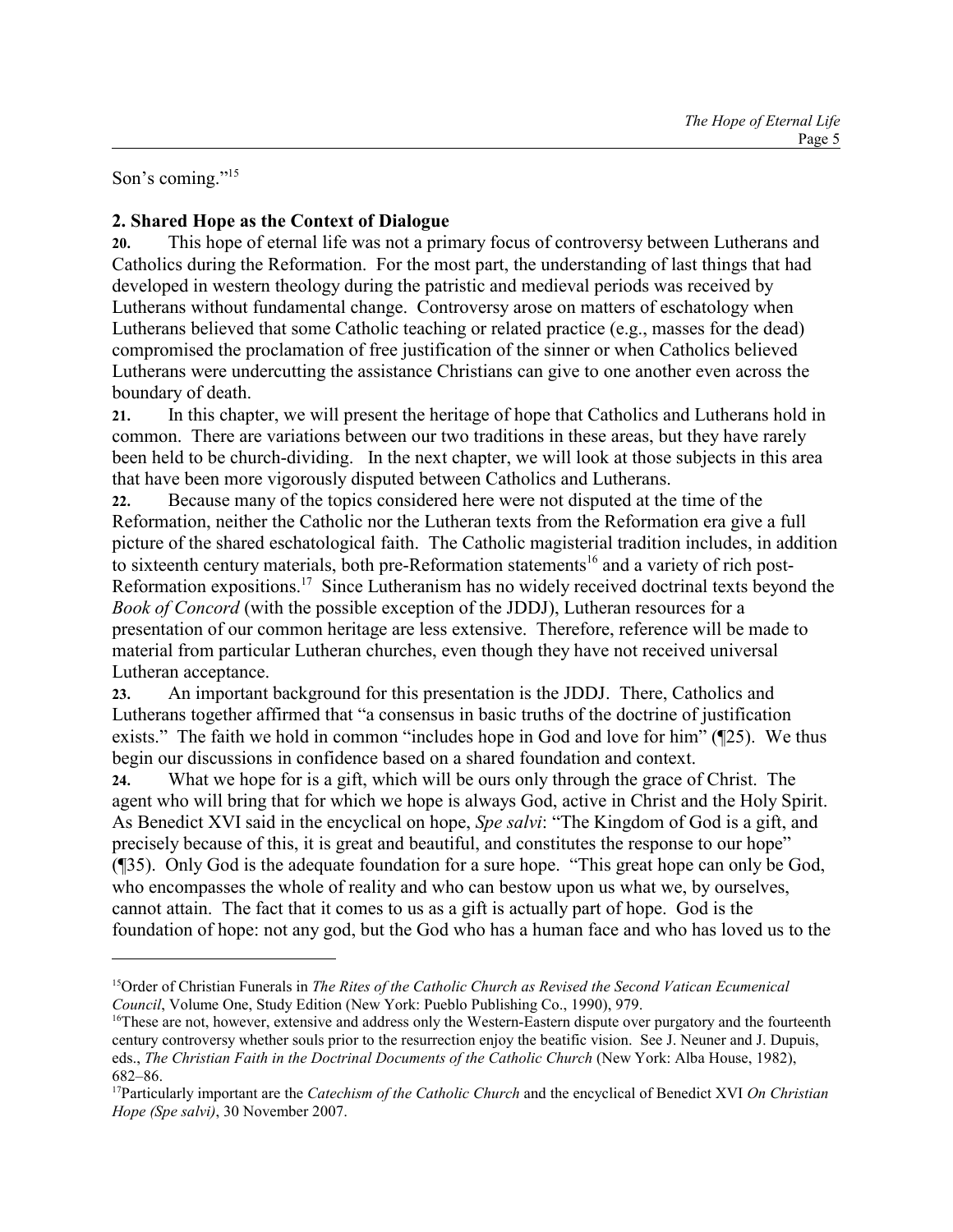end, each one of us and humanity in its entirety"  $(\P{31})$ .<sup>18</sup> This common statement on hope for eternal life is an extension of common confession that salvation is a matter of God's gracious initiative.

# 3. The Bible in our Discussions

25. We will begin each topic with a discussion of the biblical material that is foundational for both our traditions, followed by a presentation of doctrinal material. The Bible constitutes both the ground for ecumenical agreement and a focus of continuing investigation and theological argument. The use of Scripture involves a number of questions: How do we relate a reading of biblical texts in relation to their historical setting to a reading that takes the total canon as the primary context of interpretation? Just what is the composition of the canon? What is the hermeneutical significance of our common belief in divine inspiration? What authority resides in the church's tradition of interpretation? What is the "literal sense" of a text and how does it relate to other possible senses?

26. This dialogue's discussion of biblical texts seeks to illumine the scriptural foundations and background of our churches' respective teachings on the hope of eternal life without completely settling these hermeneutical questions.<sup>19</sup> Judgments whether particular biblical texts adequately ground particular beliefs about heaven, hell, purgatory, etc., often involve judgments on these larger questions. Sometimes our churches have drawn different conclusions from the same biblical texts, e.g., 1 Cor. 3 and Matthew 12:32 (which will be discussed below in a section on purgatory).

# B. Death and Intermediate States

27. The most immediate and empirically certain of last things is physical death. As the Wisdom literature of the Old Testament emphasizes, death comes alike to all, rich and poor, wise and foolish. "Who can live and never see death?" (Ps. 89:48). For Christians, however, death is never simply a natural event. Death is a consequence of sin. As Paul says: "The wages of sin is death" (Rom. 6:23). Central to the Christian message of hope is the conviction that death is not final: "O death, where is thy victory? O death, where is thy sting?" (1 Cor. 15:55). In God's Kingdom, "death shall be no more" (Rev. 21:4).

28. What happens in the death of a human being? Is death the annihilation of the entire self? Does some aspect or part of the person continue to exist? If so, how and on what basis? Herein lies the question of "intermediate states": What is the status of the self between death and resurrection? This question was not a focus of controversy during the sixteenth century, although a few Lutheran theologians (most notably, Luther) were willing to entertain possibilities excluded by Catholic teaching. More recently, the question of intermediate states has been debated within each of our traditions. How these questions are answered affects the discussion of other topics, e.g., purgatory.

# 1. Biblical

<sup>&</sup>lt;sup>18</sup>Benedict XVI. On Christian Hope (Spe salvi): Encyclical Letter (Washington, D.C.: United States Conference of Catholic Bishops, 2007), 33, 38. See discussion of merit in Chapter II.C.3: Judgment and Justification, below. <sup>19</sup>See Appendix III, On the Interpretation of Biblical Texts.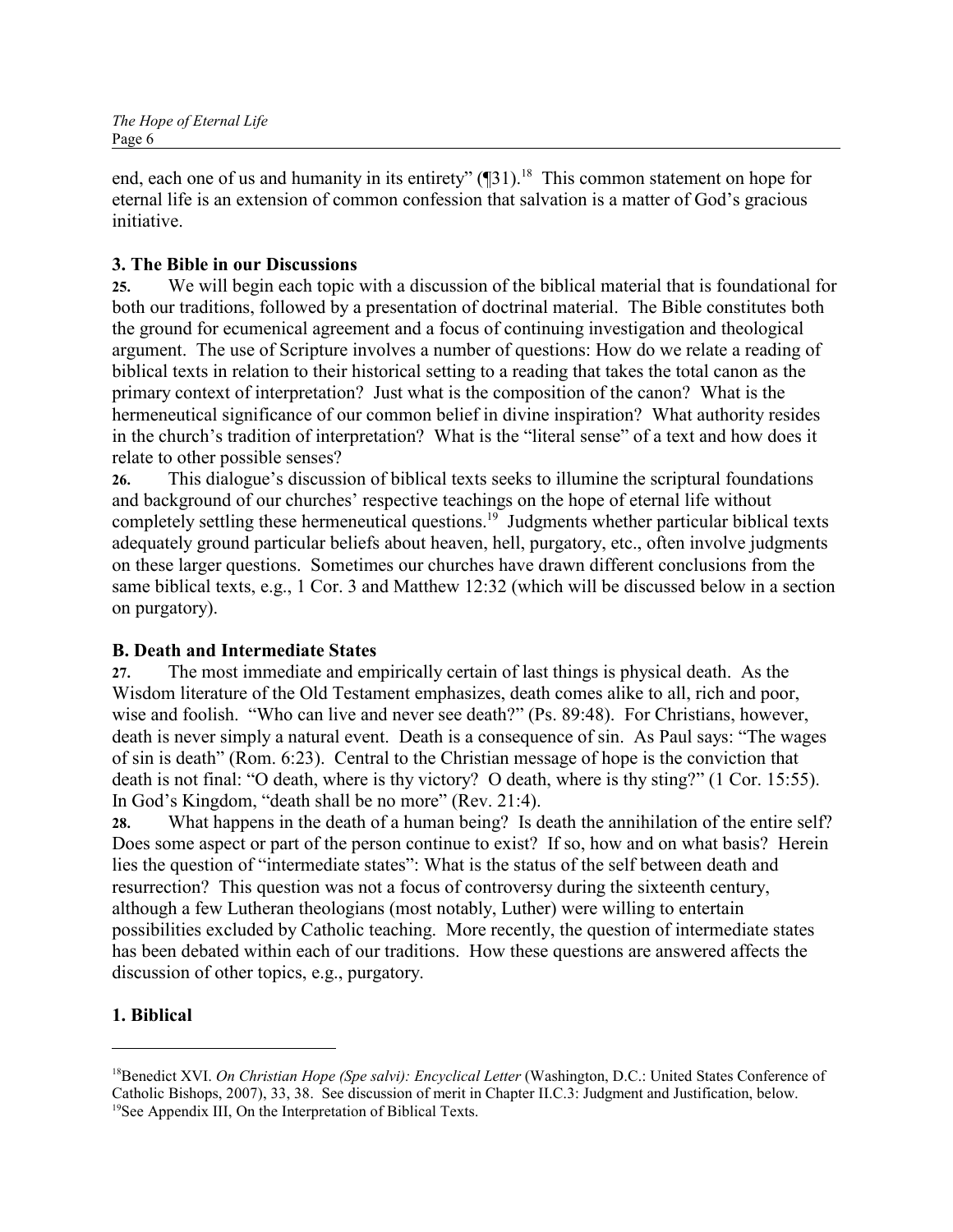29. The early books of the Old Testament use a variety of terms to speak about the state of the dead, e.g., being gathered to the fathers (Num. 27:13, Jud. 2:10) and Sheol (Gen. 37.35). As Judaism developed during the Second Temple period, descriptions of the state of the dead became more detailed. 1 Enoch 22 (a non-canonical text from the third century B.C.) portrays four chambers of the dead, with inhabitants differentiated by what they had done and suffered in this world and by the fate that they will face in the final judgment. With the Hellenization of Judaism it becomes possible to speak of the souls of the dead as having an existence beyond death that is one of peace, purity, and immortality (e.g.,Wis. Sol. 3:1-4; 4 Macc. 18:23). We see this too in Christian eschatological discourse (e.g., Mt. 10:28; Rev. 6:9; cf. 20:4). Revelation 6:9 portrays the souls of the martyrs living in the presence of God (cf. 7:9, 15), and in the conscious expectation of the resurrection. Matthew 10:28 indicates that both the body and the soul participate in the final judgment.

30. Although Paul does not use the term "soul" explicitly to indicate the intermediate state, he recognizes the ongoing existence of the self between death and resurrection. He describes death as a putting off of the physical body until God gives a new body in the resurrection (1 Cor. 15:38). He likens the state of death to being a naked seed awaiting a body that God shall give it (1 Cor. 15:37). While Paul's description of the state of the Christian dead is vague, it is clear that he regards them as "in Christ" (1 Thess. 4:16; 1 Cor. 15:18). Therefore, Paul speaks of death in Christ as something to be welcomed rather than feared: "My desire is to depart and be with Christ, for that is far better" (Phil. 1:23; cf. 2 Cor. 5:8).<sup>20</sup>

31. Some New Testament texts are less clear on the question of the state of the dead, but should be cited here. In Luke 23:43 Jesus promises the repentant criminal a place with him in Paradise. In Jewish tradition Paradise was sometimes used to refer to the interim place for the soul before resurrection and such may be Jesus' intention, but Paradise also could be used for the age to come after the resurrection.<sup>21</sup> In the story of the rich man and Lazarus (Luke 16:19-31), after the two men die, the one is found in Hades and the other is found in the bosom of Abraham. Commentators disagree on whether the two men are thought to be in an interim state or in their final stations.<sup>22</sup> Hebrews speaks of the righteous dead of Old Testament generations having been perfected through Christ (Heb. 11:39-40; cf. 10:14; 12:23). This may suggest that these righteous dead were in a kind of interim state before the coming of Christ, but we have few details.

32. Other New Testament texts sometimes have been used in discussions of the state of the dead in connection with Jesus' descent into the realm of the dead (1 Pet. 3:18-20; 4:6; Eph. 4:9; and Mt. 27:51b-53). Biblical scholars in recent decades have denied that these texts refer to the descent of Jesus into the realm of the dead and therefore the texts do not shed light on the

<sup>&</sup>lt;sup>20</sup>Paul uses the euphemism of "sleep" to refer to death (1 Cor. 15:18; 1 Thess. 4:13-15; 5:10). In this metaphor he picks up Old Testament usage (cf. Dan. 12:2). Jesus also uses the euphemism (Mk. 5:39; Jn. 11:11). The euphemism of sleep implies a resurrection to come, but it says nothing about a possible state of the soul in an interim period.

<sup>&</sup>lt;sup>21</sup>Hermann L. Strack and Paul Billerbeck, Kommentar zum Neuen Testament aus Talmud und Midrash (6 vols.; Munich: Beck, 1922-56) IV/2.1119-20. Cf. George Foot Moore, Judaism in the First Centuries of the Christian Era: The Age of Tannaim (3 vols.; Cambridge: Harvard University Press, 1927-30) 2.390-91.

<sup>&</sup>lt;sup>22</sup>See I. Howard Marshall, *The Gospel of Luke* (Grand Rapids: Eerdmans, 1978) 636-37.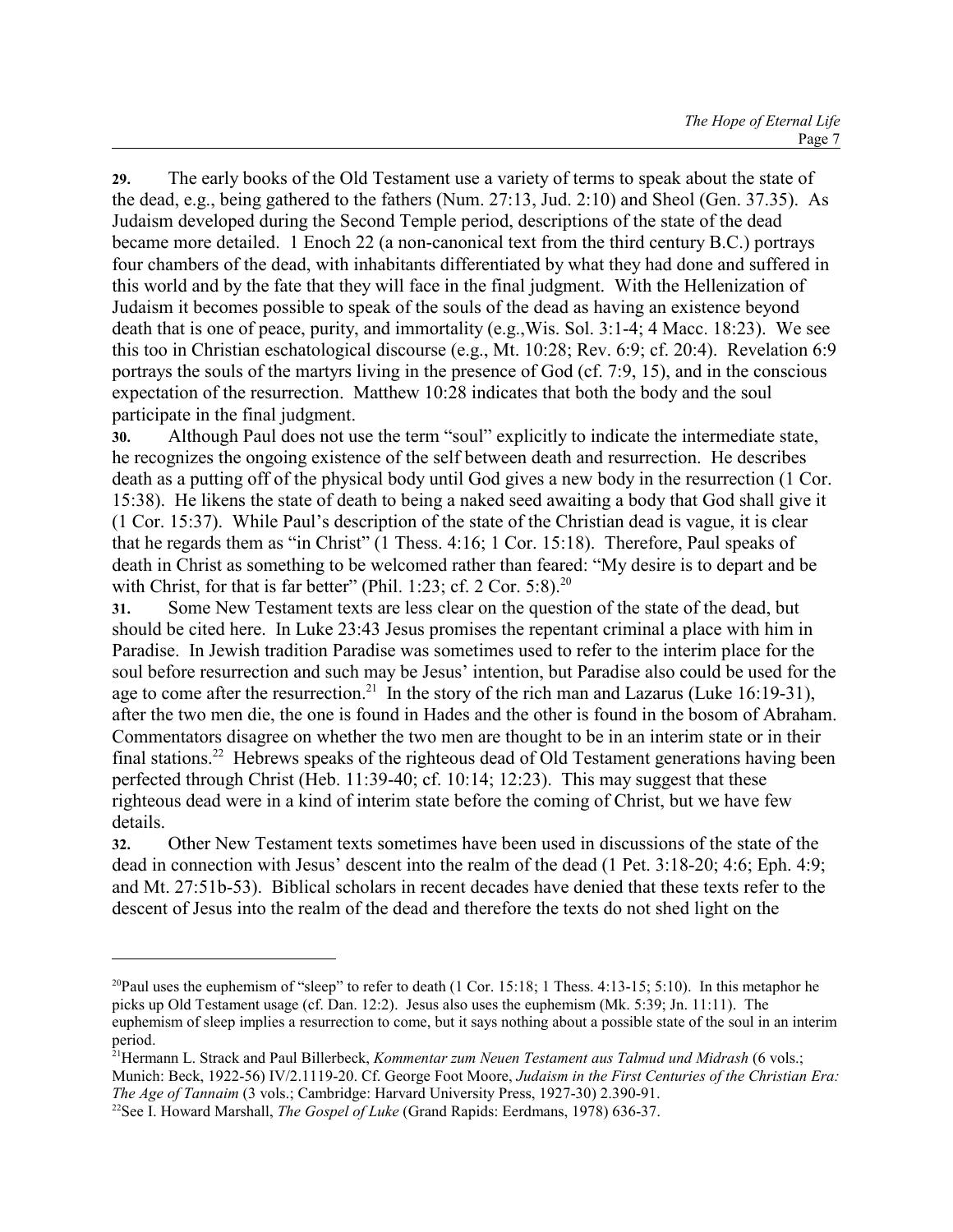question of the state of the dead.<sup>23</sup>

33. In summary we may say that throughout the New Testament there is evidence for belief in an intermediate state of the dead before the resurrection, but some of the details about that state remain a mystery. Scripture is clear, however, that the self<sup>24</sup> does not cease at death. Together, Lutherans and Catholics affirm that Scripture teaches the ongoing existence of the self between death and resurrection. While some texts use the word "soul" to refer to this existence, a term that has been of great importance to both of our traditions, we acknowledge that the New Testament also can speak of this existence in other ways, which accounts for some variety of description in later tradition. Since the New Testament authors rarely speak of the intermediate state in detail, we should avoid claiming too great a certainty about our knowledge of the state of the dead on the basis of biblical evidence.

#### 2. Doctrinal

a. Patristic views $^{25}$ 

34. The earliest Christians spoke in various ways about what follows death. Some said that departed souls sleep in Sheol, where they sense only faintly the fate to be theirs after the resurrection and their judgment by Christ.<sup>26</sup> Others spoke of various abodes in which the souls of the dead consciously await the final resurrection and judgment. Particular emphasis fell on the martyrs already in some way receiving their reward and rejoicing in the presence of Christ.

35. Of special importance for the development of depictions of intermediate states in Western theology were the writings of Augustine. He unambiguously states that the dead are conscious and already receive reward or punishment.

During the time, however, which intervenes between man's death and the final resurrection, the souls remain in places specially reserved for them, according as each is deserving of rest or tribulation for the disposition he has made of his life in the flesh.<sup>27</sup>

36. In the centuries following Augustine, such views became more precise. Most important for later theology were the Dialogues of Gregory the Great. The just cannot be separated from Christ, not even by death, he said.

Yet, nothing is clearer than that the souls of the perfectly just are received into the kingdom of heaven as soon as they leave the body. This is attested by Truth himself when he says, "Where the body lies there the eagles will gather" (Lk. 17:37). For, wherever the Redeemer is bodily present, there the souls of the just are undoubtedly assembled. And St. Paul desires to have done with the present life, "and be with Christ"

<sup>&</sup>lt;sup>23</sup>On 1 Pet. 3:18-20 and 4:6, see esp. William Dalton, *Christ's Proclamation to the Spirits: A Study of 1 Peter 3:18*-4:6 (Rome: Pontifical Biblical Institute, 1965). On Eph. 4:9 see the commentaries. On Mt. 27:51b-53 see, e.g., Donald A. Hagner, Matthew 14-28 (WBC 33B; Dallas: Word Books, 1995) 851, who speaks of these verses as a "piece of realized and historicized apocalyptic." The document Communio Sanctorum: The Church as the Communion of Saints (tr. Mark W. Jeske et al.; Collegeville: Liturgical Press, 2004) 73 and 88 n. 4 — which is the

statement of the Bilateral Working Group of the German National Bishops' Conference and the Church Leadership of the United Evangelical Lutheran Church of Germany — continues the traditional interpretation of 1 Pet. 3:19 and 4:6.

<sup>24</sup>"Person" and "self" are used in this section as equivalent terms.

<sup>&</sup>lt;sup>25</sup>For a more detailed discussion of the patristic and medieval discussion, see Appendix IV.

<sup>&</sup>lt;sup>26</sup>Brian E. Daley, The Hope of the Early Church: A Handbook of Patristic Eschatology (Cambridge: Cambridge University Press, 1991), 73–5, 95, 114, 166.

<sup>&</sup>lt;sup>27</sup>The Enchiridion, translated as Faith Hope and Charity, 29, 109, by Louis A. Arand, Ancient Christian Writers, 3 (Westminster, Md.:The Newman Bookshop, 1947), 103.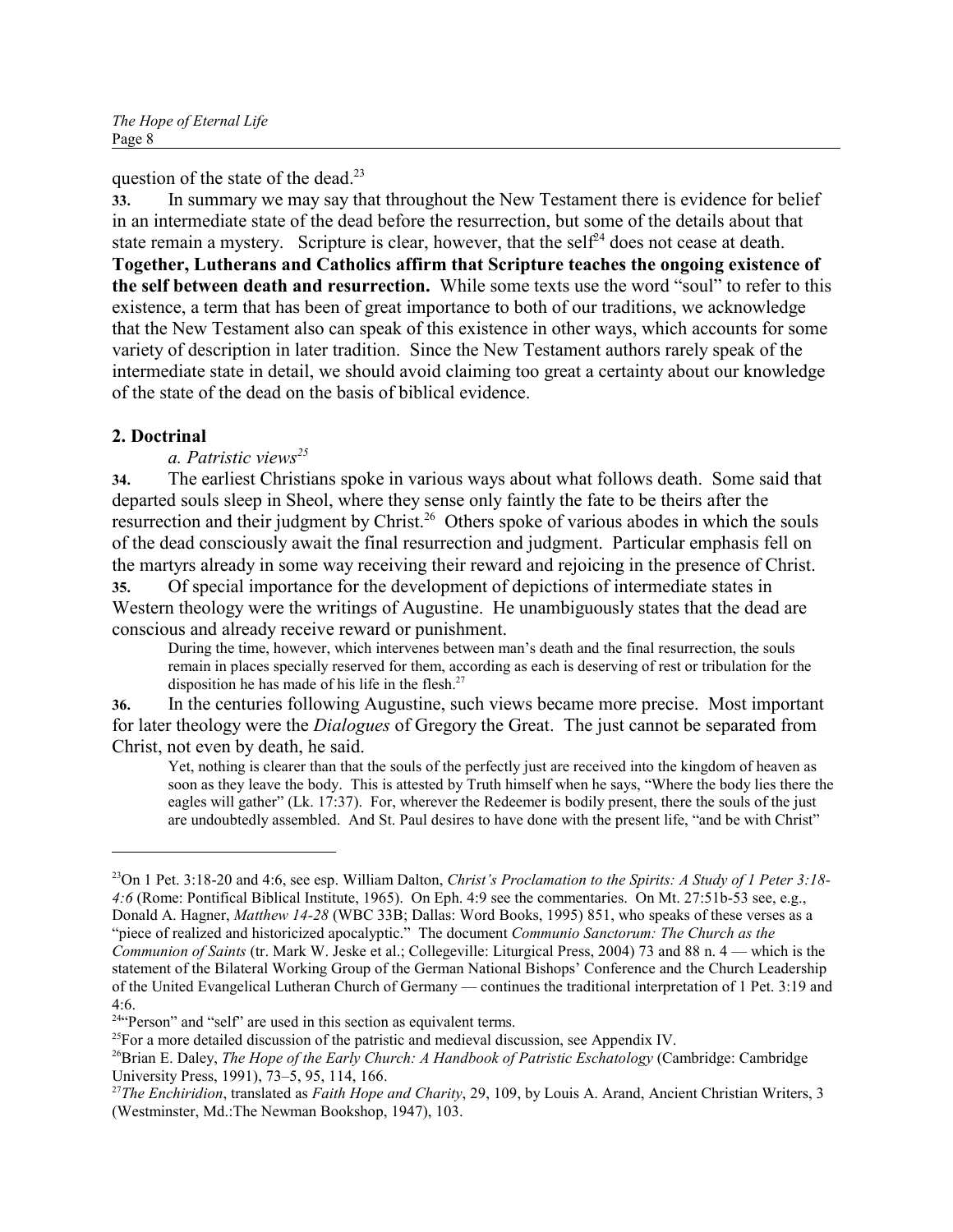(Phil. 1:23). One who doubts not that Christ is in heaven will not deny that the soul of Paul is there, too.<sup>28</sup> 37. Conversely, the wicked are separated from God in death: "If you believe from the witness of the divine word that the souls of the saints are in heaven, you also have to believe as well that the souls of the wicked are in hell."<sup>29</sup>

38. Augustine, Gregory, and others continued to affirm a significant distinction between the joys of the dead prior to the resurrection and afterwards. As Gregory says: "[U]ntil then [i.e., the resurrection] they enjoy only the bliss of the soul, but afterward they will also enjoy this in the body. The flesh in which they suffered pains and torments for the Lord will also share in their happiness. . . . Just as they rejoice now only in their souls, they will then rejoice in the glory of their bodies as well."30

#### b. Medieval views and Benedictus Deus (1336)

39. The development of scholasticism and, in particular, the adaptation of Aristotelian anthropology within Christian theology lent greater precision to medieval discussions of intermediate states, e.g., about how the soul participates in God and about the relation of the soul that subsists between death and the resurrection of the body. Greater precision brought with it, however, the possibility of more focused debate on the precise nature of the intermediate state. 40. During 1331-34, Pope John XXII delivered a series of sermons in which he argued that the souls of the redeemed do not enjoy the face-to-face vision of God until the resurrection.<sup>31</sup> In the interim, they are "under the altar" (Rev. 6:9) and while they are blessed through their union with the humanity of Christ, they do not yet see God. These sermons were not binding teaching and were circulated with the request for response. An intense debate was set off, with John's views both supported and criticized. On his death bed in 1334, John retracted his views. 41. John's successor, Benedict XII, called together a group of theologians to discuss the question and in 1336 issued the constitution *Benedictus Deus*.<sup>32</sup> This constitution teaches, as a matter "to remain in force forever," that "immediately  $(mox)$  after death" the souls of the redeemed "already before they take up their bodies again and before the general judgment, have been, are, and will be with Christ in heaven, in the heavenly kingdom and paradise, joined to the company of the holy angels." In this state, they "see the divine essence with an intuitive vision and even face to face . . . . Moreover, by this vision and enjoyment the souls of those who have already died are truly blessed (beatae) and have eternal life and rest."

42. Benedictus Deus ended the debate begun by John XXII. No one in the debate denied the existence of an intermediate state; the question was the nature of the soul's participation in salvation during this intermediate state. When in the early 16th century a renewed Aristotelianism denied the immortality of the soul, the Fifth Lateran Council condemned "all

 $^{28}Dialogues$ , 4, 26; FC, 39, 210. The translation is modified to agree better with the original, given in Grégorire le Grand, Dialogues, ed. A. de Vogüe, vol. 3, Sources chrétiennes, 265 (Paris, 1980), 84.

 $^{29}$ Dialogues,  $\overline{4}$ , 29; FC, 39, 225 (translation modified to agree with Sources chrétiennes, 265, 98).

 $30$ Dialogues, 4, 26; FC, 39, 218-19 (translation brought into better agreement with Sources chrétiennes, 265, 84-86). <sup>31</sup>See the Appendix for a full discussion of this controversy and the resultant teaching.

 $32$ For the text of the constitution, see J. Neuner and J. Dupuis, eds. The Christian Faith in the Doctrinal Documents of the Catholic Church, 7th edition (Bangalore and Staten Island, 2001), nos. 2305-07, 1018-19, which translates DS 1000-02.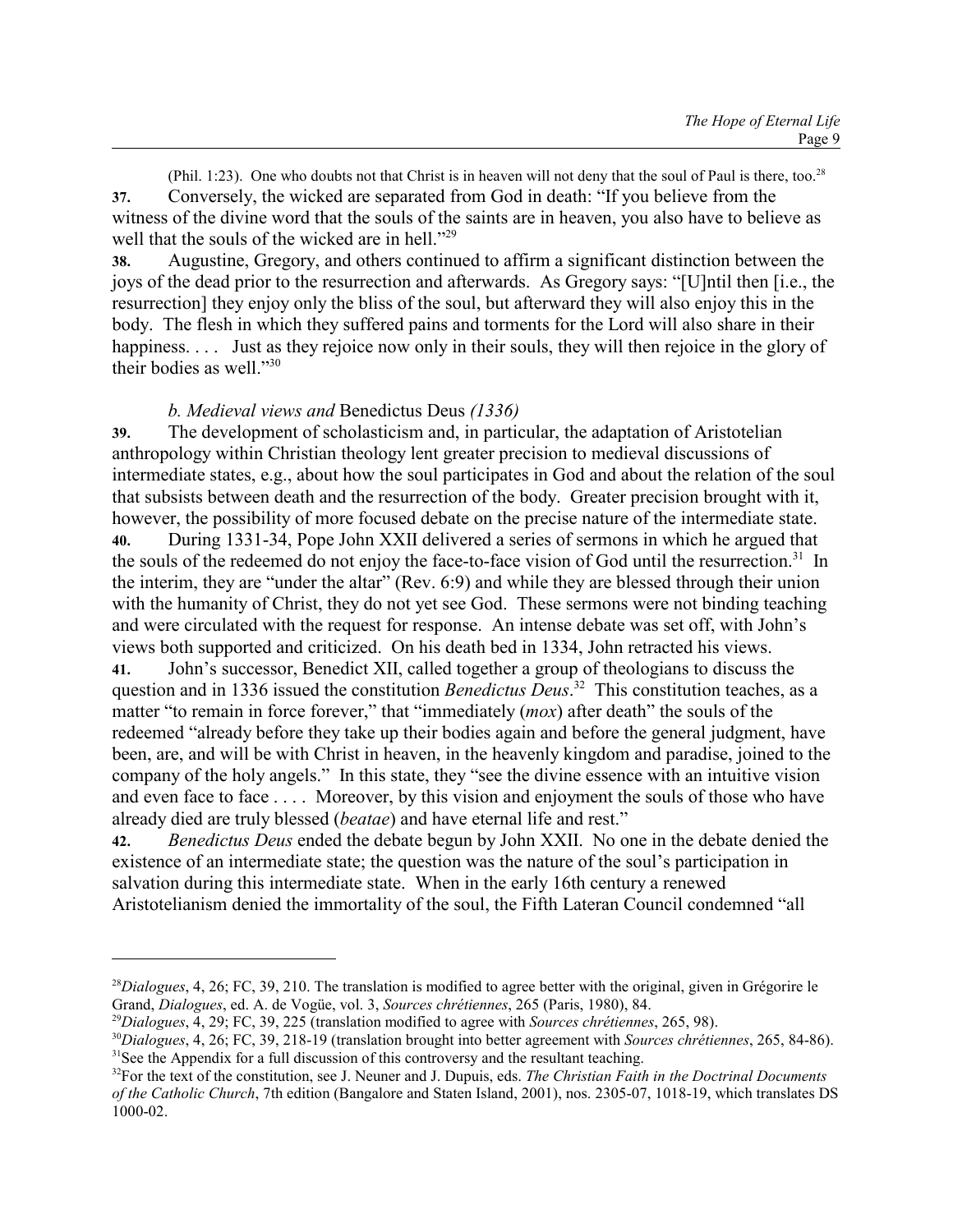those who assert that the intellectual soul is mortal."<sup>33</sup> The Council of Trent did not extend or further elaborate this tradition of teaching.

#### c. Reformation teaching

43. The Lutheran Reformation had no distinctive teaching about death or intermediate states. The Lutheran Confessions simply assume that the souls of the dead exist and are in a blessed communion with Christ. No debate with Catholics or among Lutherans called for any discussion of the question and thus the Confessions do not address the nature of death or the way in which the soul survives death. In the debate over whether Christians can invoke prayers from the saints in heaven, the Confessions consistently accept as Christian teaching that the departed saints are in heaven, although we cannot know whether they are aware of our invocations of them.<sup>34</sup> The Apology thus states: "[C]oncerning the saints we grant that in heaven they pray for the church in general, just as they prayed for the entire church while living" (Apol. 21:9; 238).<sup>35</sup> Luther is more reticent in the *Smalcald Articles*, saying that "the saints on earth and perhaps [vielleicht] those in heaven pray for us" (SA, II,2,26; 305). Authoritative statements such as Benedictus Deus, however, ceased to carry weight with Lutheranism.<sup>36</sup> As a result, questions that had been closed during the medieval period at least theoretically could be reopened. Lutheran theology of the seventeenth and eighteenth centuries continued to teach the survival of the soul beyond death and an immediate judgment, followed by acceptance into heaven or banishment to hell.<sup>37</sup>

44. Luther himself often took the biblical language of death as sleep more literally than his medieval predecessors, but was unsure about what such "sleep" might be and also on other occasions used the more common language of souls in heaven.<sup>38</sup> In debates about purgatory and

<sup>&</sup>lt;sup>33</sup>Neuner-Dupuis, *The Christian Faith*, 123; DS 1440/1000.

<sup>&</sup>lt;sup>34</sup>H. George Anderson, J. Francis Stafford, and Joseph A. Burgess, eds., *The One Mediator, the Saints, and Mary:* Lutherans and Catholics in Dialogue VIII (Minneapolis: Augsburg, 1992), ¶68, note 70.

<sup>&</sup>lt;sup>35</sup>The Lutheran Confessions are cited from *The Book of Concord* as edited by Robert Kolb and Timothy J. Wengert (Minneapolis: Fortress Press, 2000), by page numbers given in parentheses in the text.

<sup>&</sup>lt;sup>36</sup>The *Weimar Ausgabe* of Luther's works contains no reference to the constitution *Benedictus Deus*.

 $37$ Leonhard Hutter, Compend of Lutheran Theology, trans. H. E. Jacobs and G. F. Spieker (Philadelphia: Lutheran Book Store, 1868) , 225-228; Nicolaus Hunnius, Epitome Credendorum: A Concise and Popular View of the Doctrines of the Lutheran Church, trans. Paul Edward Gottheil (Nuremberg: U. E. Sebald, 1847), 272; Karl Hase, Hutterus Redivivus, oder Dogmatik der evangelisch-lutherischen Kirche. Ein dogmatisches Repertorium für Studierende, 7th ed. (Leipzig: Breitkopf und Härtel, 1848), 329, citing Johann König ; Heinrich Schmid, The Doctrinal Theology of the Evangelical Lutheran Church, 3rd ed., trans. Charles A. Hay and Henry E. Jacobs (Minneapolis: Augsburg Publishing House, 1961), 626, citing Gerhard and Quenstedt. Lutheran theology did depart from pre-Reformation teaching in insisting that the redeemed who died prior to Christ (e.g., Abraham) already enjoyed heaven immediately at death and did not have to await Christ's resurrection (See Schmid, *Doctrinal* Theology, 635, citing Gerhard]. This shift was part of a general rejection of any intermediate conditions other than heaven or hell (e.g., purgatory).

<sup>&</sup>lt;sup>38</sup>For examples of Luther speaking of death as sleep, see e.g., Martin Luther, *Luther's Works*, American ed. (St. Louis; Philadelphia: Concordia; Fortress, 1955–1986), vol. 48, p. 30; vol. 53, p. 326 (hereafter cited as LW, followed by volume and page number). For an example of his use of more traditional language of the soul in heaven, see his funeral oration on Urbanus Rhegius, in Martin Luther, Werke: Kritische Gesamtausgabe (Weimar: Hermann Böhlaus Nachfolger, 1883–1983), vol. 50, p. 400 (hereafter cited as WA, followed by volume and page number). The uncertainty of what Luther might mean by sleep can be seen in his Genesis lectures, where he speaks of Abraham as in some sense asleep, but also as "living, serving God, and ruling with him" (LW, vol. 5, p. 74f.).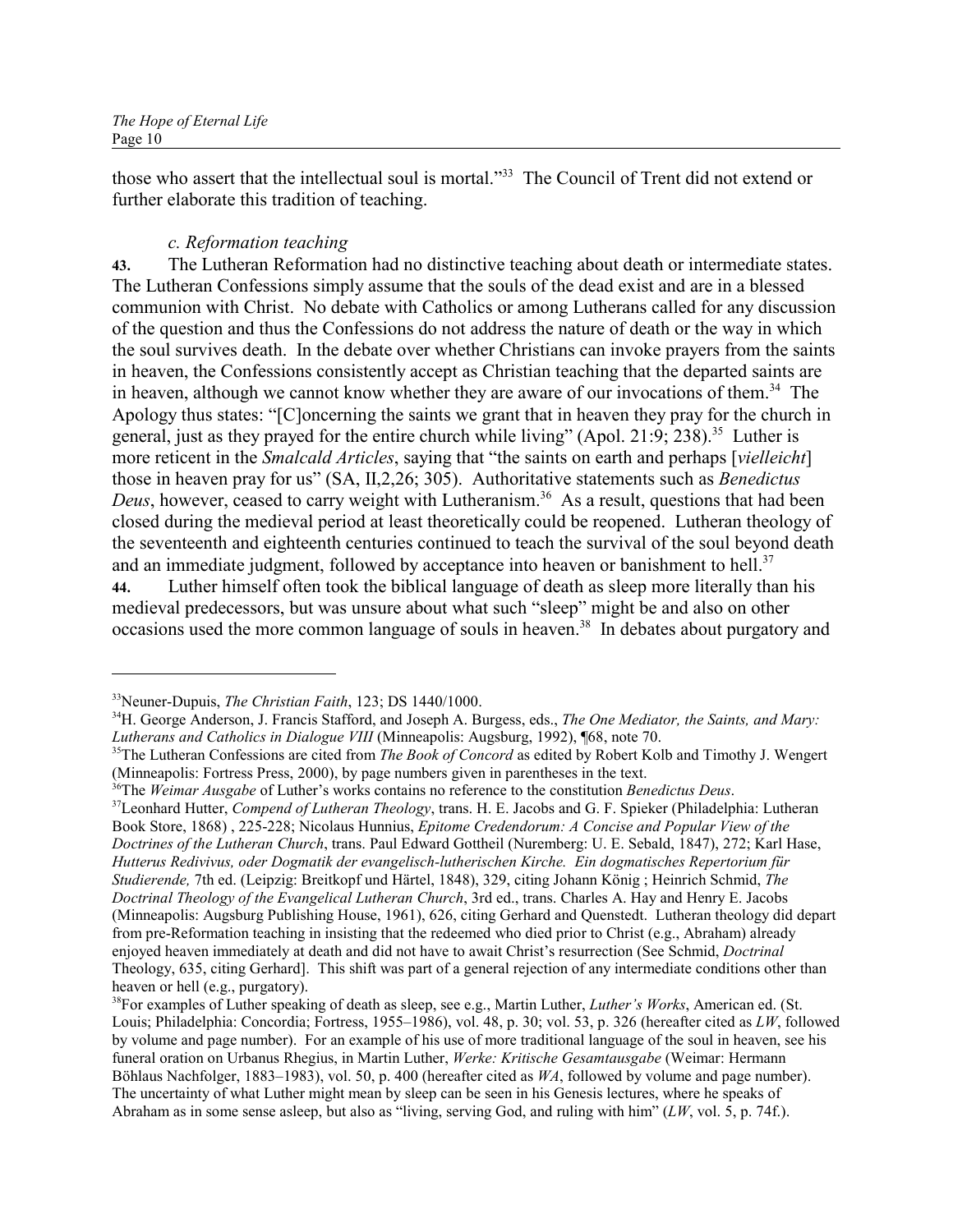invocation of the saints, he did not make an argument that the departed are not conscious. While, as will be noted, some twentieth-century interpreters insisted that Luther consciously rejected earlier notions of an intermediate state, much contemporary scholarship denies that Luther had a settled teaching on the question.<sup>39</sup> As will be discussed below, however, the soteriology of the Lutheran Reformers was dominated by language of death and resurrection: justification is closely related to participation in Christ's death and resurrection, baptism is understood in relation to death and resurrection (Rom. 6), salvation is rising with Christ after dying with Christ. Lutheran attention was thus not focused on the soul and its intermediate state, but on resurrection as the Christian's hope.

#### d. Recent discussions

45. In the course of the twentieth century, the classical soul-body anthropology shared by Lutherans, Catholics, and others came under critique. On the one hand, this anthropology was criticized as unbiblical. The Bible, it was claimed, understood the self as essentially embodied in a way that excluded the ongoing existence of a disembodied soul. Biblical hope, it was argued, focused on bodily resurrection, not on a soul that survived death.<sup>40</sup> On the other hand, both science and the most widely accepted philosophical outlooks with which theology was in conversation had ceased to operate with such a soul-body distinction and the metaphysics that often accompanied it. In differing ways, both Lutheran and Catholic theologians sought to engage this two-pronged critique.

# 1. Lutheran

46. Particularly important for the Lutheran discussion was the argument that Luther himself had rejected "the immortality of the soul," i.e., that the soul naturally possessed the characteristic of immortality.<sup>41</sup> Assertion of a conscious intermediate state was linked by many with an allegedly Greek soul-body dualism and criticized as undercutting the seriousness of death and the resurrection as the focus of Christian hope.<sup>42</sup> While some Lutheran theologians preserved versions of the traditional teaching,<sup>43</sup> many Lutheran theologians developed a variety of positions on intermediate states. Some affirmed that beyond death, there is no time and the dead

 $39$ Lohse, Bayer. On the other hand, Luther's positive view on immortality has been argued by Fritz Heidler, *Die* biblische Lehre von der Unsterblichkeit der Seele. Sterben, Tod, ewiges Leben im Aspekt lutherischer Anthropologie (Göttingen: Vandenhoeck & Ruprecht, 1983).

 $40$ See, e.g., the influential study by Oscar Cullmann, Immortality of the Soul or Resurrection of the Dead?: The Witness of the New Testament (New York: Macmillan, 1964).

<sup>&</sup>lt;sup>41</sup>Influential were the arguments of Carl Stange, *Die Unsterblichkeit der Seele* (Gütersloh: Bertelsmann, 1925), 133-144; Das Ende aller Dinge: Die christliche Hoffnung, ihr Grund und ihr Ziel (Gütersloh: C. Bertelsmann, 1930), 180-185. On Stange's influence, see George Vass, "The Immortality of the Soul and Life Everlasting." The Heythrop Journal 6 (1965), 270–88.

<sup>&</sup>lt;sup>42</sup>Gerhard Sauter refers to "the battle against the concept of immortality that has dominated German Protestant theology for the last half-century." Gerhard Sauter, What Dare We Hope? Reconsidering Eschatology (Harrisburg, Penn.: Trinity Press International, 1999), 188.

<sup>&</sup>lt;sup>43</sup>See, e.g., the mid-century survey of Lutheran eschatology in E. C. Fendt, "The Life Everlasting." What Lutherans Are Thinking: A Symposium on Lutheran Faith and Life. Ed. E. C. Fendt (Columbus, Ohio: Wartburg Press, 1947), 307–22.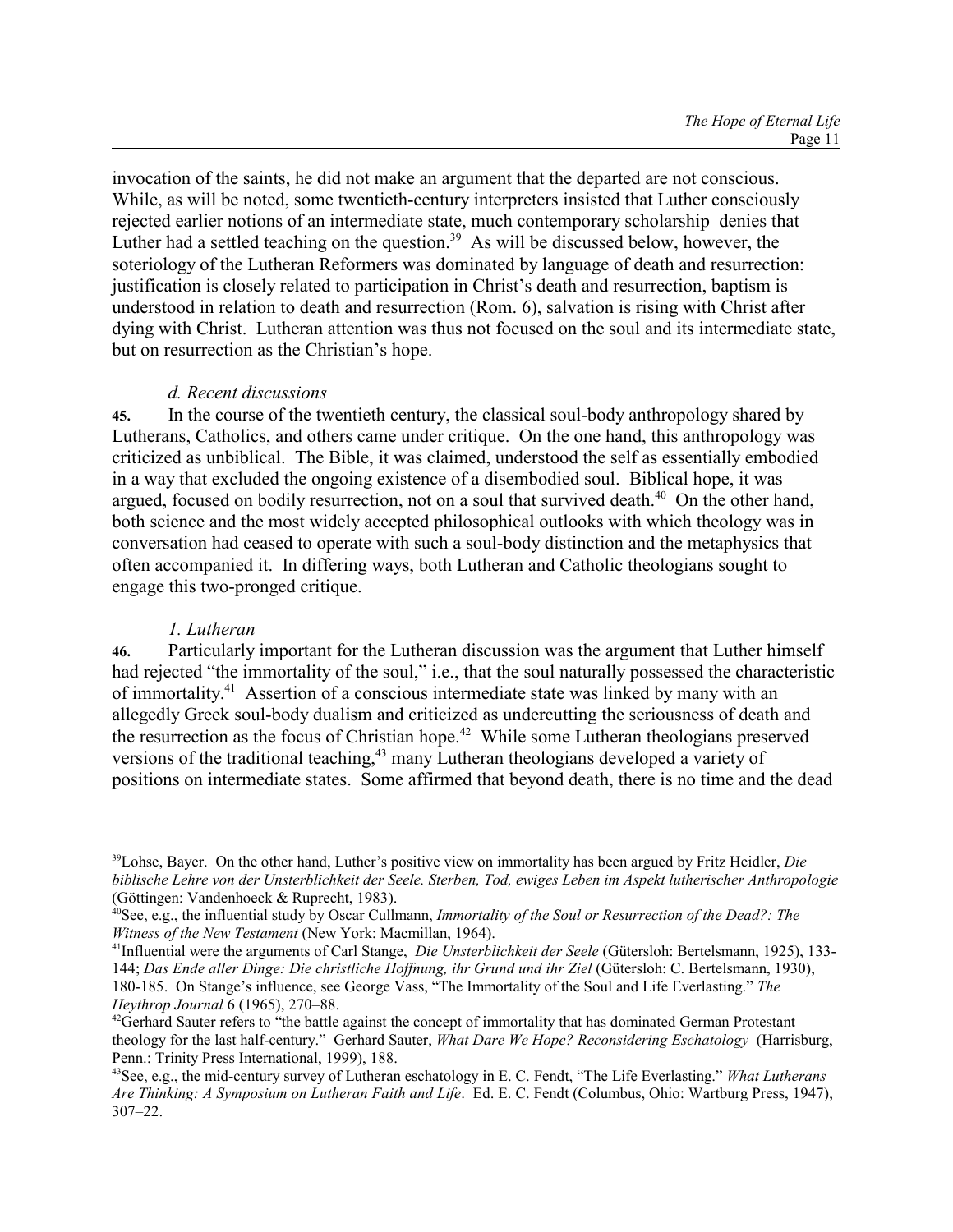directly enter eternity.<sup>44</sup> More common was an affirmation that while the self as a whole dies and has no natural immortality, the self's relation with "the God of the living" has a kind of permanence that does not pass away. A statement by Luther in his Genesis lectures is often cited and used as a theological springboard: "where and with whomever God speaks, whether in anger or in grace, that person is surely immortal."<sup>45</sup> Some versions of such a "dialogical immortality" did not ascribe much content to this intermediate state. For example, Werner Elert would only state: "He [the departed] 'is' in judgment, in the eternal memory of God, who also will not forget him on the Last Day. There is thus good reason to write on the grave: 'He rests in God'."<sup>46</sup> Paul Althaus, in the most influential book on eschatology in twentieth-century Lutheranism, was more positive, but still was reticent on the character of an intermediate state: "Continuation [Dauer] beyond death is only a self-evident consequence of the present possession of eternal life."<sup>47</sup> More recent Lutheran theology, while not returning to straightforward soulbody distinctions, has been more positive in affirming intermediate states, but reserved about their precise character.<sup>48</sup>

47. These theological discussions have been reflected in Lutheran church documents in various ways. On the one hand, the Finnish Catechism of 1999 (approved by the church's General Synod) repeats a traditional position regarding the soul surviving death.<sup>49</sup> A 1969 statement from the Commission on Theology and Church Relations of The Lutheran Church–Missouri Synod utilizes the term "soul," while noting its biblical ambiguity. While the soul is not "by nature and by virtue of an inherent quality immortal," it is "not annihilated" in death; there is a "persistence of personal identity beyond death." Rejected is "the teaching that the soul 'sleeps' between death and the resurrection in such a way that it is not conscious of bliss."<sup>50</sup> On the other hand, the catechisms produced by the United Evangelical-Lutheran Church in Germany in the 1970s speak more in terms of a dialogical immortality. "God created man to have communion with him. Man is thereby God's dialogue partner; he is addressed and he should answer. God does not revoke this relation to man — and so we are related to God in life and in death; we cannot escape him. Because the relation to God is indestructible, so is the

<sup>44</sup>See the discussion in Ansgar Ahlbrecht, "Die bestimmenden Grundmotive der Diskussion über die Unsterblichkeit der Seele in der evangelischen Theologie," Catholica 17 (1963), pp. 1-24.

 $^{45}$ LW 5, 76. This text is already cited by Stange in 1925 (Unsterblichkeit, p. 142). Most recently, it is cited at a decisive point by the Theologischer Ausschuss, Union Evangelischer Kirchen. Unsere Hoffnung auf das ewige Leben: Ein Votum der Union Evangelischer Kirchen in der EKD (Neukirchen-Vluyn: Neukirchener Verlagshaus, 2006), 90.

<sup>&</sup>lt;sup>46</sup>Werner Elert. Last Things. Trans. Martin Bertram (St. Louis: Concordia, 1974), p. 42; Der christliche Glaube: Grundlinien der lutherischen Dogmatik. 6th ed. (Erlangen: Martin Luther Verlag, 1988), 528. Translation altered. <sup>47</sup>Paul Althaus, Die letzten Dinge: Entwurf einer christlichen Eschatologie. 3rd ed. (Gütersloh: C. Bertelsmann, 1926), 35.

 $^{48}$ See, e.g., Wolfhart Pannenberg, Systematic Theology, Volume 3. Trans. Geoffrey W. Bromiley (Grand Rapids, MI: Eerdmans, 1998), 570-580; Robert W. Jenson, Systematic Theology: The Works of God (New York: Oxford UP, 1999), pp. 366-368; Hans Schwarz, Eschatology (Grand Rapids: Eerdmans, 2000), 272-280.

<sup>&</sup>lt;sup>49</sup>"Our bodies will decay, but our souls await the day of resurrection when living and dead are gathered before God for judgment." Catechism: Christian Doctrine of the Evangelical Lutheran Church of Finland. (Helsinki: Edita, 1999), 56.

<sup>&</sup>lt;sup>50</sup>Commission on Theology and Church Relations of The Lutheran Church–Missouri Synod. "A Statement on Death, Resurrection and Immortality: A Position Paper," 1969. Unpaginated.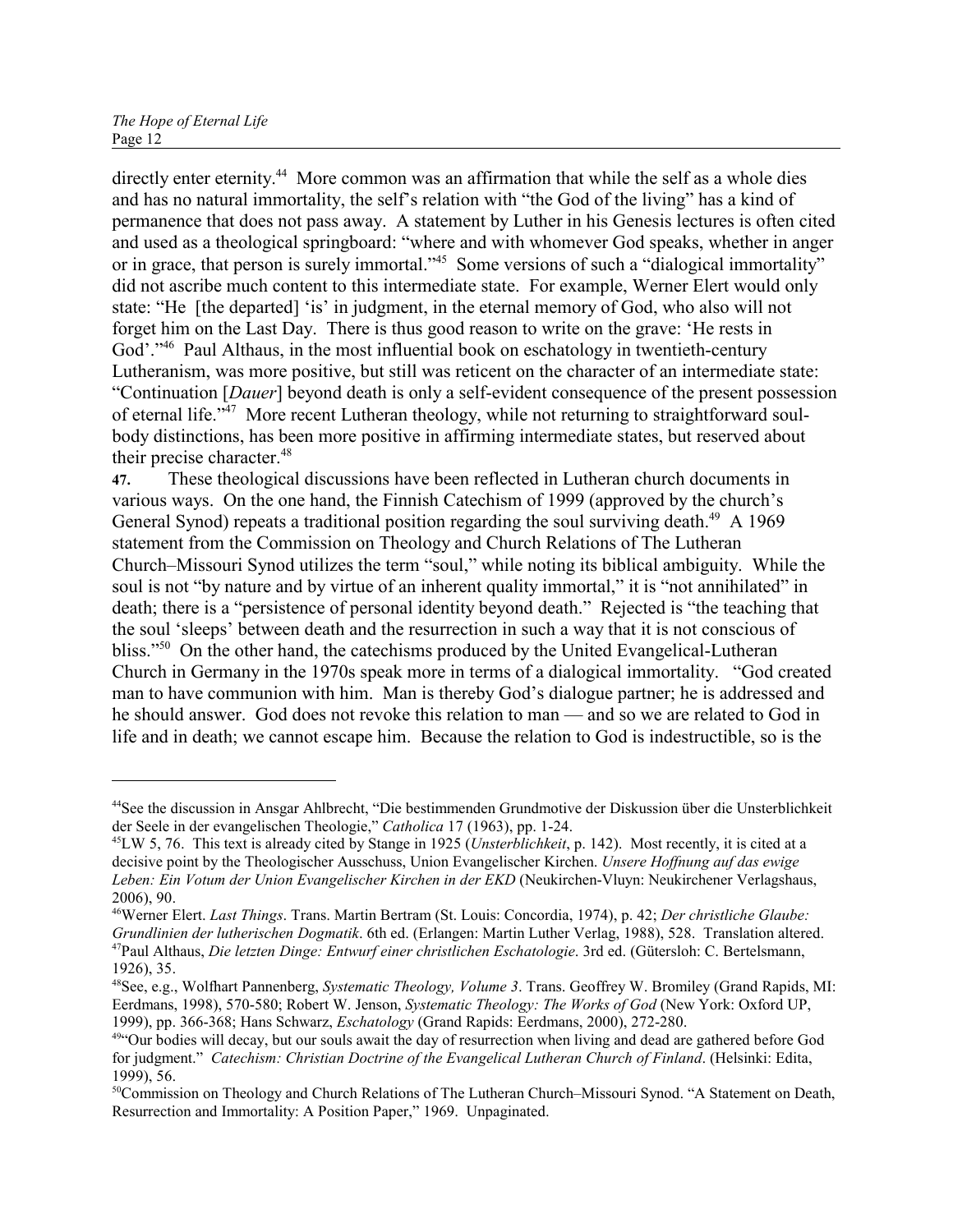human person."<sup>51</sup> An American adaptation of this catechism, *Evangelical Catechism*, produced under the auspices of the American Lutheran Church (a predecessor of the ELCA) is even more restrained, making no substantive affirmation about an intermediate state.<sup>52</sup> Most recently, the Theology Committee of the Union Evangelischer Kirchen in the Evangelical Church in Germany (not a Lutheran body, but with Lutheran participation) expressed worry about the pastoral effects of the reticence of theologians and pastors in speaking about intermediate states and interpreted the dialogical immortality of recent theology in a richer way, closer to more traditional understandings of an intermediate state.<sup>53</sup>

#### 2. Catholic

48. Lutheran discussions were paralleled by Catholic discussions, especially in the Germanlanguage world. Four themes were particularly important in the period prior to  $1970$ :<sup>54</sup> 49. (1) Hans Urs von Balthasar stressed the appropriately theocentric orientation of eschatology.<sup>55</sup> Rather than thinking of eschatological "places" (heaven, hell, and purgatory), one should follow Augustine: "May God himself be after this life our dwelling place."<sup>56</sup> This inspired Balthasar to write an often cited passage:

God is the 'last thing' of the creature. Gained, he is heaven; lost, he is hell; examining, he is judgment; purifying, he is purgatory. He it is to whom finite being dies and through whom it rises to him, in him. This he is, however, as he presents himself to the world, that is, in his Son, Jesus Christ, who is the revelation of God and, therefore, the whole essence of the last things.<sup>57</sup>

<sup>&</sup>lt;sup>51</sup>Jentsch, Werner, et al. Evangelischer Erwachsenenkatechismus: Kursbuch des Glaubens (Gütersloh: Gütersloher Verlagshaus Gerd Mohn, 1975), 533. The shorter, more popular version of this catechism (Evangelischer Gemeindekatechismus. Gütersloh: Gütersloher Verlagshaus Gerd Mohn, 1979) speaks similarly (p. 413). Both catechisms were produced by a Catechism Commission appointed by the VELKD church leadership, but neither book states that the final texts themselves were officially approved by any church body.

 $52$ <sup>424</sup>There are different interpretations of what happens to our conscious awareness between the time of death and the resurrection. Paul spoke of death as 'sleep' and of being 'with Christ' (1 Cor. 15:20; Phil. 1:23; 1 Thess. 4:15). Whether believers pass from death to life without being aware of the time in between, or whether they do enjoy conscious communion with Christ, we can take comfort in the promise that all who belong to Christ will be raised, as he was, in a resurrected body." Evangelical Catechism: Christian Faith in the World Today (Minneapolis: Augsburg, 1982), 392.

<sup>53</sup>Theologischer Ausschuss, Union Evangelischer Kirchen. Unsere Hoffnung auf das ewige Leben: Ein Votum der Union Evangelischer Kirchen in der EKD. (Neukirchen-Vluyn: Neukirchener Verlagshaus, 2006), 24 (on problems in contemporary discussions of the departed), 90-94 (on the intermediate state).

<sup>&</sup>lt;sup>54</sup>This section assumes and does not repeat K. Rahner's influential proposal of 1953 on the mediating role of the humanity of Christ even in the blessedness of the final vision of God. See Appendix, at note 123.

<sup>55&</sup>quot;Eschatologie," in Johannes Feiner, Joseph Trutsch, and Franz Böckle, eds., Fragen der Theologie heute (Einsiedeln: Benzinger, 1957), 403-422; translated as "Some Points of Eschatology," in The Word Made Flesh. Essays in Theology, 1 (New York: Herder & Herder, 1964) and Explorations in Theology, 1 (San Francisco: Ignatius, 1988), 255-77.

<sup>56</sup> "Ipse [Deus] post hanc vitam sit locus noster." Exposition 4 of Ps 30 [= Ps 31:21], PL 36, 252; in Exposition of the Psalms 1-32, Works of Saint Augustine, III/15, transl. Maria Boulding (Hyde Park, NY: New City, 2000), 353. 57"Some Points of Eschatology," 260-61, original in Fragen der Theologie heute, 407-08. Balthasar's point echoes in Candido Pozo's Theology of the Beyond (Staten Island: St. Paul's: 2009; original Spanish, 1968, 4<sup>th</sup> Spanish edition, 2001), 59-60 and 530-31 (noting Balthasar's echo in a 1999 catecheses of John Paul II); in Joseph Ratzinger's Eschatology. Death and Eternal Life (Washington, DC: Catholic University of America, 1988; original German, 1977), 234; and in Gisbert Greshake's Leben – starker als der Tod. Von der christlicher Hoffnung (Freiburg: Herder, 2008; original 1976), 33-34.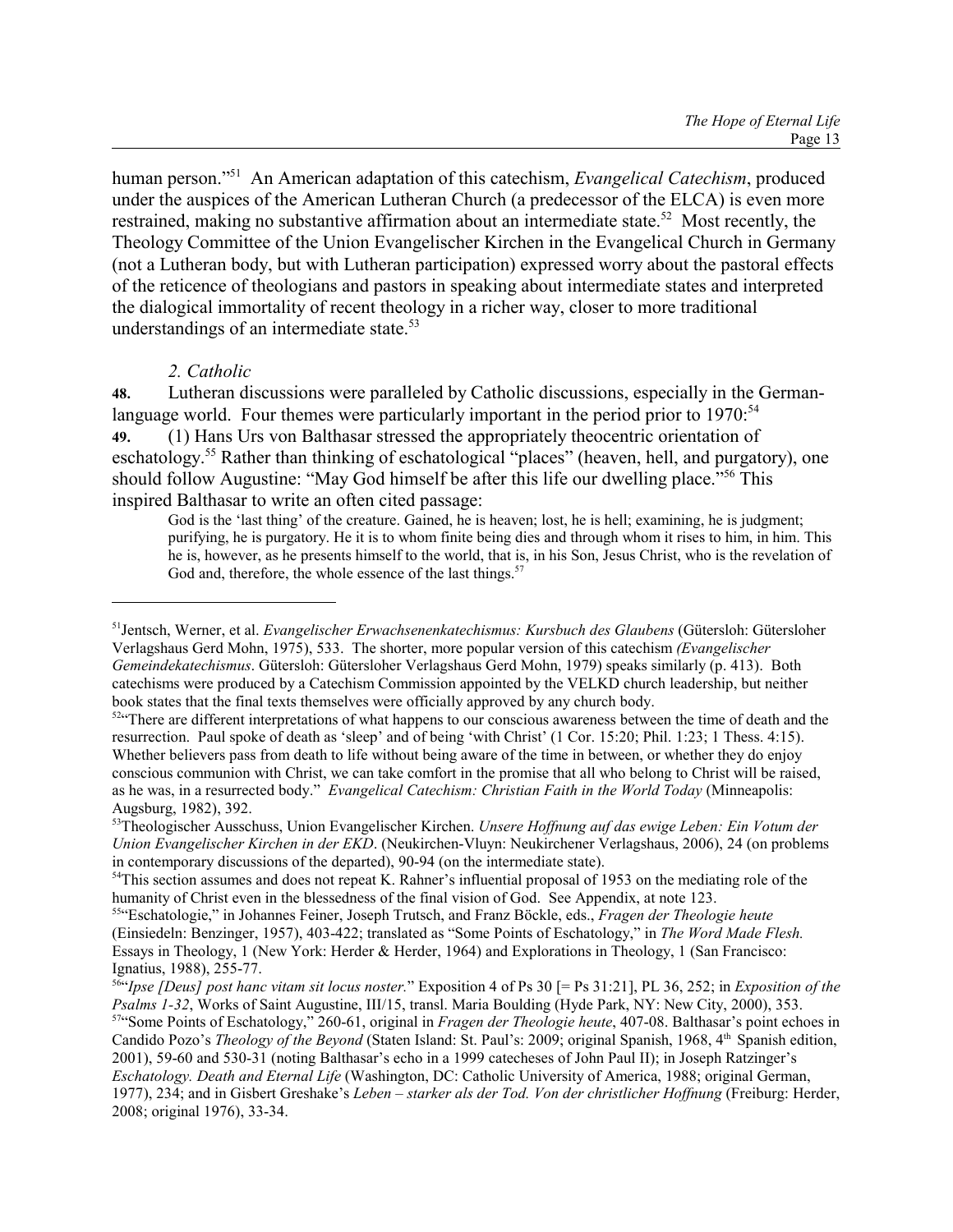50. (2) On separated souls in the interval between death and the end events, Henri de Lubac argued in 1938 that redeemed souls between death and resurrection, even if beholding the face of God, are affected by a twofold separation still to be overcome.<sup>58</sup> The disembodied soul is "cut off, in some sort, from the natural medium through which it communicates with its fellows." The saints in heaven also await the salvation of those still on earth, the completion of the congregational consortium of the whole body of the redeemed, which is part of the beatitude of each one in the whole body of the saved.<sup>59</sup>

51. (3) Fresh thinking resulted from Joseph Ratzinger's reading of Paul Althaus' eschatology monograph.<sup>60</sup> This encounter led Ratzinger's to develop his notion of human immortality as essentially "dialogical" in character. The human spirit is by the Creator's word made to live in an enduring relation with God, with the great possibility of this relation becoming the eternal dialogue of mutual love. $61$ 

52. (4) One new conception anticipated a topic contested in subsequent debate. Otto Karrer treated in 1956 the eschatological events and resurrection of the dead.<sup>62</sup> The end-events occur for each person in death and personal judgment, until the last human being dies and judgment is complete. General resurrection is not an event at the end of time. Resurrection occurs seriatim after Christ began the "era of resurrection." God brings human persons, after needed purgation, to perfection not as separated souls but as persons living on, as Christ lives on, in glorified spiritual "dwellings" into which they pass.

53. Beginning around 1970, Catholic theologians began arguing over proposals, like those of Otto Karrer, which telescope the traditional two-stage eschatology (individual/universal-cosmic) into a single-stage entry into the eternal and completed term of human life in death itself. This conception marked the "Dutch Catechism" of 1966, which said that beyond death there occurs

<sup>58</sup> Catholicism. Christ and the Common Destiny of Man (San Francisco: Ignatius, 1988; originally Catholicisme: les aspects sociaux du dogme [Paris: Cerf, 1938]), Ch. IV, "Eternal Life," 112-33, especially 130-33.

<sup>&</sup>lt;sup>59</sup>J. Ratzinger took over from de Lubac this "twofold separation" in the entry, "Auferstehung des Fleisches, VI. Dogmengeschichte," Lexikon für Theologie und Kirche, 2<sup>nd</sup> ed., ed. Karl Rahner, 1 (1957), 1048-52, in col. 1049, and in the entry "Himmel, III. Systematisch," Lexikon 5 (1960), 355-58, in 357-58. Candido Pozo affirms de Lubac's thesis as the last point of his long chapter of immortality and resurrection. Theology of the Beyond (as in n. 56, above), 272.

<sup>&</sup>lt;sup>60</sup>Ratzinger referenced Althaus's Die letzten Dinge (Gütersloh, 7<sup>th</sup> ed., 1957) in a 1958 meditation, "Zur Theologie des Todes," collected in *Dogma und Verkündigung* (Donauworth: E. Wewel, 1973), 279-90, where Ratzinger adopts the Lutheran notion of death as completing the life-long realization of our baptism.

<sup>&</sup>lt;sup>61</sup>Ratzinger's first account of "dialogical" immortality came in an essay, "Auferstehung und ewiges Leben," in Liturgie und Mönchtum, 25 (1959), 92-103, reprinted in *Dogma und Verkündigung*, 297-310, with acknowledgment of his source as Althaus, Die letzten Dinge, 110f and 114. Ratzinger's Introduction to Christianity (San Francisco: Ignatius, 2008; original 1968), features the notion on pp. 353-56 and his *Eschatology. Death and Eternal Life* (as in n. 56, above) elaborates dialogical immortality on pp. 150-57, citing Althaus on pp. 150f. Gerhard Nachtwei studied Ratzinger's conception in Dialogische Usterblichkeit (Leipzig: St. Benno, 1986), treating the influence of selected ideas of Althaus on pp. 13-16.

 $62$ "Irdische Zukunft und ewige Vollendung," in Das Reich Gottes heute (Munich: Ars sacra, 1956), 132-163, which however was not translated with the rest of the German original in The Kingdom of God Today (New York: Herder and Herder, 1965).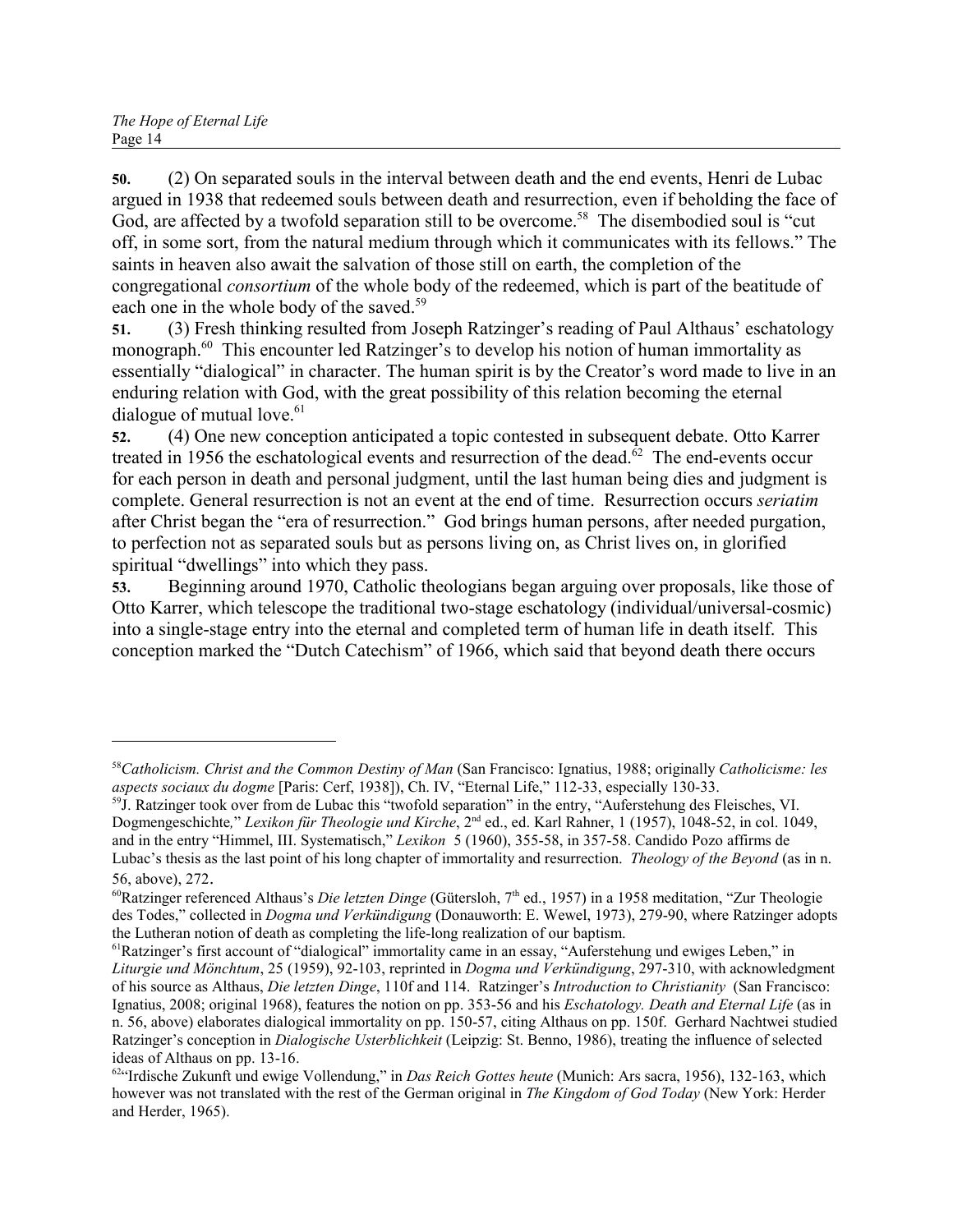"something like the resurrection of a new body."<sup>63</sup> A magisterial intervention quickly supplied the Catechism with a corrected text, featuring two distinct eschatological phases, namely, the interim states of souls and the final, general resurrection.<sup>64</sup>

54. Gisbert Greshake proposed in 1969 a single-stage eschatology centered in a conception of "resurrection in death."<sup>65</sup> Greshake's biblical study led him to understand "to depart and be with Christ" (Phil. 1:23) as the realization in the dying Christian of a passage like Christ's in his death and resurrection. One dies and rises into the new *aion*. God, the Lord of life (Rom. 4:17.24), provides the spiritual body that lives in communion with Christ Risen.<sup>66</sup> Greshake claims that Benedict XII's 1336 Constitution favors his view, since its central intention, he argued, was to affirm the immediate completion of salvation with death.<sup>67</sup> Greshake wonders if belief in a general resurrection and "end of the world" are part of the rule of faith. If so, they could be integrated with his outlook, but only as a completion of what has already been occurring.<sup>68</sup>

55. Greshake's ideas had their supporters<sup>69</sup> and their critics.<sup>70</sup> Particularly incisive criticism came from Joseph Ratzinger. In the 1977 edition of *Eschatologie* — Tod und ewiges Leben, Ratzinger offered his own, dialogical account of the human soul<sup> $71$ </sup> and leveled a series of arguments against Greshake's proposal.<sup>72</sup> In later Appendices, Ratzinger criticized the Greshake thesis for manipulating resurrection language in a ghetto of academic theory which is far from

 $^{63}$ A New Catechism. Catholic Faith for Adults (New York: Herder and Herder, 1970), 474. Candido Pozo cites Ratzinger's dismissive observation of 1970 that the Catechism's authors were so set against dualism [of soul-body] that they invented mythologies likely to convince no one. Theology of the Beyond (as in n.4, above), 566. <sup>64</sup>See Appendix, below, at n. 116, on the Supplement added to the Dutch Catechism.

 $65$ Auferstehung der Toten. Ein Beitrag auf eine theologische Diskussion über die Zukunft der Geschichte (Essen: Ludgerus, 1969), a dissertation directed by Walter Kasper, which came out in the interval between the first edition of the Dutch Catechism, which is cited (p. 388), and the corrective Supplement of 1970. Volker Busch has studied Greshake's extensive work on this topic in In Gottes Gemeinschaft vollendet. Die Konzeption einer "Auferstehung im Tod" in the Theologie Gispert Greshakes (Mainz: M. Grünewald, 2001).

<sup>&</sup>lt;sup>66</sup>Greshake, *Auferstehung der Toten*, 257-61, 296-304, and 349-357, with the last section including a creative adoption of "dialogical immotraliity" from J. Ratzinger.

 $^{67}$ Greshake, Auferstehung der Toten, 368-370.

<sup>68</sup>Greshake, Auferstehung der Toten, 399-410.

 $^{69}$ See, e.g., Medard Kehl, Dein Reich komme. Eschatologie als Rechenschaft über unsere Hoffnung (Kevalaer: Topos, 3<sup>rd</sup> ed. 2003), 275-79; Dermot Lane, *Keeing Hope Alive. Stirrings in Christian Theology* (Eugene, OR: Wipf & Stock, n.d., reprint of the original from Pauist Press, 1996), 150-62.

<sup>70</sup>See, e.g., Juan Alfaro, SJ, "'La resurrección de los muertos' en la discussion teológica sobre el provenir de la historia," Gregorianum 52 (1971), 537-554; Gustave Martelet, L'au-delà retrouvé. Christologie des fins dernieres (Paris: Desclée, 1975), 166, especially n. 2; Wolfhart Pannenberg, Systematic Theology, 3 (Grand Rapids: Eerdmans, 1998; original 1993), 550-80.

<sup>&</sup>lt;sup>71</sup>Ratzinger laid a basis in arguing with Oskar Cullmann and Otto Karrer, first, that graced life is lived now and after death in the indestructible life of Christ Risen and, second, that Christian faith transformed the notion of "soul" by the dynamic of dialogue with the God of the living. In passing he noted the strangeness of saying that one whose body is buried has already risen. "Jenseits des Todes," Internationale katholische Zeitschrift Communio, 1 (1972), 232-44.

 $^{72}E$ schatology. Death and Eternal Life (as in n. 56, above), 109 (Greshake leaves created matter minimally sharing in final perfection.), 179 (Greshake is far from Thomas on the soul's essential ordination to the body.), and 188-89 and 192-93 (Final salvation has to include "a new earth" and Christ's return.). Greshake responded vigorously to Ratzinger's book in Theologische Revue 74 (1978), 481-83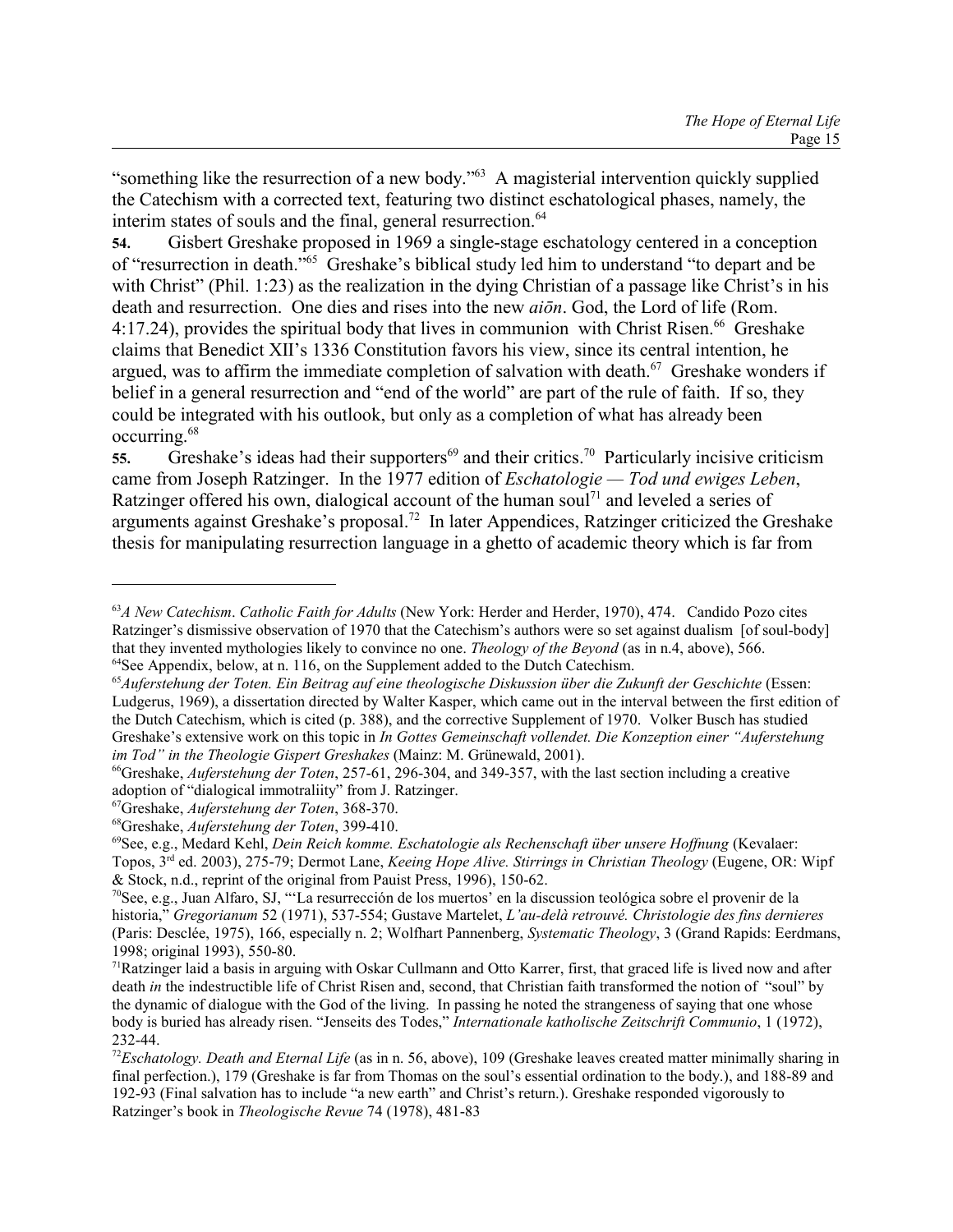ordinary faith and preaching.<sup>73</sup> Positively, resurrection, for Ratzinger, "comes only 'at the end of days' and will be the full breaking in of God's Lordship over the world."<sup>74</sup>

56. The Congregation of the Doctrine of the Faith, under Card. Franjo Šeper, laid down clear markers for Catholic discussion of the intermediate state in a Letter to the bishops of the world, issued May 11, 1979.<sup>75</sup> The Letter's motive was that some discussions were upsetting believers concerning the soul, life after death, and the interval before the general resurrection.

57. Of the Letter's seven main affirmations, no. 3 affirms as Catholic teaching "that a spiritual element survives and subsists after death, an element endowed with consciousness and will, so that the "human self" subsists." There is no valid reason for not speaking of "the soul" to designate this element of the person. According to no. 5 of the Letter, the church looks for "the glorious manifestation of our Lord, Jesus Christ" (DV 4), which will be distinct and deferred from the state of souls immediately after death.

58. After laying down its specific doctrinal reminders, the Letter admits that we do not have from Scripture "a proper picture" of life after death. But Christians should hold firmly to two essential points, with which this section can conclude.

On the one hand they must believe in the fundamental continuity, thanks to the power of the Holy Spirit, between our present life in Christ and the future life . . . ; on the other hand they must be clearly aware of the radical break between the present life and the future one, due to the fact that the economy of faith will be replaced by the economy of the fullness of life. We shall be with Christ and "we shall see God" (1 Jn. 3:2), and it is in these promises and marvelous mysteries that our hope essentially consists. Our imagination may be incapable of reaching these heights, but our heart does so instinctively and completely.<sup>76</sup>

# 3. Common Affirmations

59. Our churches affirm that death cannot destroy the communion with God of those redeemed and justified. The nature of the life that the justified departed share with God cannot be described in great detail and in this life remains a great mystery. Nevertheless, Lutherans and Catholics share the sure and certain hope that the justified departed are "in Christ" and enjoy the rest that belongs to those who have run the race. As Hebrews reminds us, "Do not lose your confidence, which has a great reward" (Heb. 10:35).

60. Our churches thus teach an ongoing personal existence beyond death, to which our divine Creator relates in saving love. This affirmation of a central aspect of our hope of eternal life is grounded in the witness of Scripture and the consensus of our authoritative

<sup>&</sup>lt;sup>73</sup>Ratzinger, *Eschatology. Death and Eternal Life*, 253-54. See also 266 (In *Resurrectio mortuorum*, as in n. 18, above, Greshake came to admit the value of speaking of "soul," while still holding his main thesis.) and 287, n. 17 (It is wrong to speak of the soul as reaching its fulfillment in the moment of death.).

<sup>&</sup>lt;sup>74</sup>Ratzinger, *Eschatology. Death and Eternal Life*, 246, in a section on the 1979 intervention of the Congregation of the Doctrine of the Faith on eschatology.

<sup>&</sup>lt;sup>75</sup>Origins 9 (1979), 131-33, and J. Neuner and J. Dupuis, *The Christian Faith in the Doctrinal Documents of the* Catholic Church, 7<sup>th</sup> ed. edited by J. Dupuis (Bangalore: Theological Publications in India, and Staten Island: Alba House, 2001), 1025-27; original Latin text in Acta Apostolicae Sedis 71 (1979), 939-43.

<sup>&</sup>lt;sup>76</sup>Origins 9 (1979), 133. Going beyond the often terse prose of the CDF Letter, the International Theological Commission offered in 1992 a fuller text, "On Certain Questions of Eschatology," published in Irish Theological Quarterly 58 (1992), 209-43, and in International Theological Commission, Texts and Documents 1986-2007, eds. Michael Sharkey and Thomas Weinandy (San Francisco: Ignatius, 2009), 55-93. At this time Cardinal J. Ratzinger was President of the Commission, while C. Pozo, S.J., led the sub-commission of nine Commission members who prepared the text.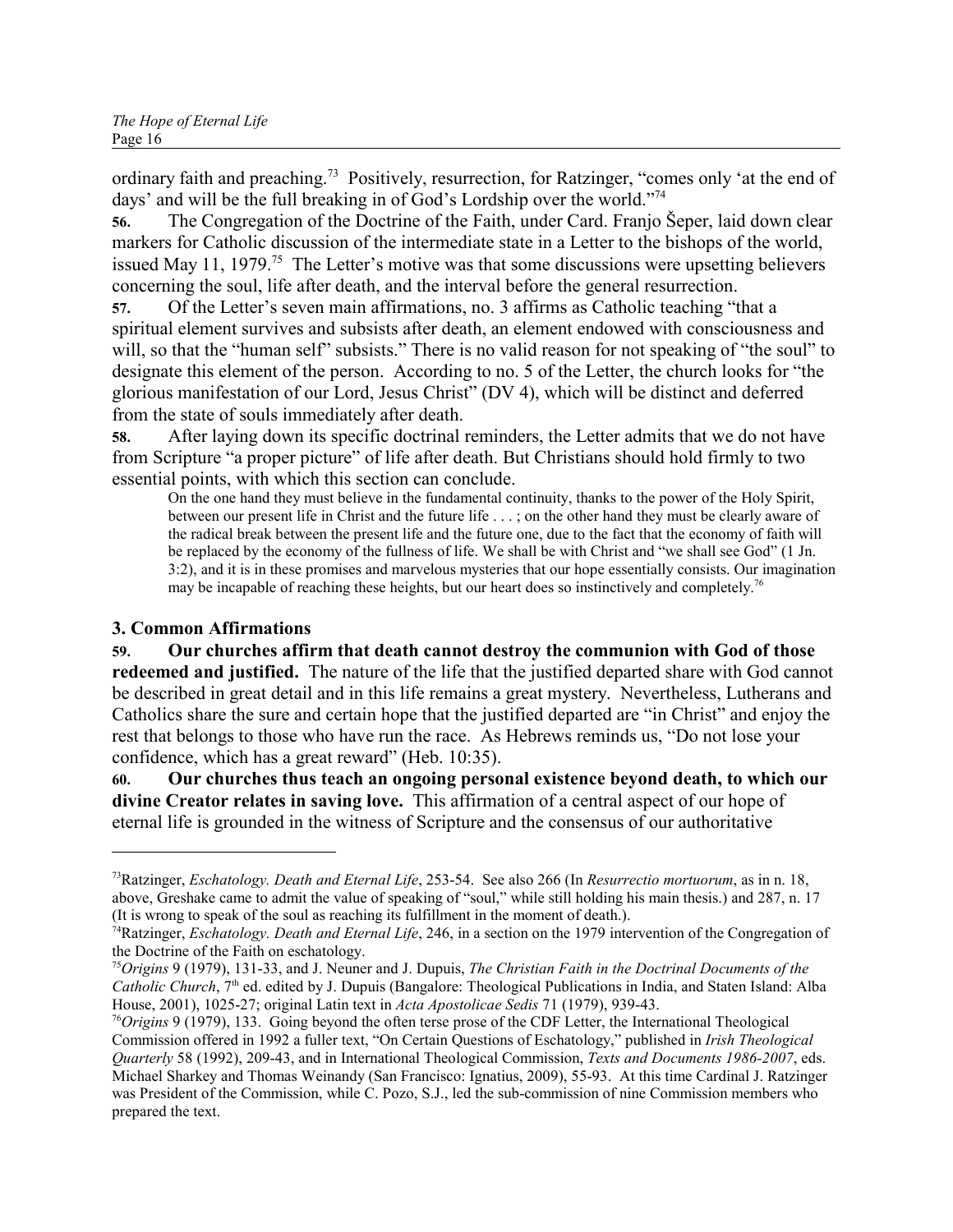traditions. This dialogue finds the understanding of a dialogical immortality that has been developed in both our traditions to be especially valuable. Those with pastoral responsibilities in our churches would do well to draw on such accounts of life in Christ that transcends bodily death when they minister to those facing death and to the grieving left behind.

61. Catholic doctrine on 1) the soul, 2) its immortality, and 3) the beatific vision prior to the general resurrection is more elaborated than what is found in the Lutheran Confessions on these subjects. Since these teachings were not disputed in the Lutheran Reformation and not denied in the Confessions, this dialogue finds that, in the light of the convergence shown above, official teaching on these three subjects is not church-dividing.

# C. Judgment

62. Christian hope has always been a hope for the reign of God's justice. Isaiah says of the Lord's servant: "He will bring forth justice to the nations" (42:1). The restitution of justice, however, involves judgment, both on humanity as a whole and on individuals. What we have been and done will come to light.

63. All judgment, whether a yearly performance appraisal or the final judgment before the throne of God, inevitably carries with it anxiety. Hebrews speaks of "a fearful prospect of judgment" for those who "willfully persist in sin" (10:26f). Some artistic portrayals of the last judgment easily elicit fear. For those who are in Christ, however, judgment, while sobering, is also hopeful for we know that the one who will judge us is also the one who has given up his life for us on the cross. Our judge is also our advocate (1 Jn. 2:1).

# 1. Judgment of Works

# a. Biblical

64. That God judges humans on the basis of their works in their earthly lives is an affirmation that we find throughout the Scriptures. From the beginning of their existence humans stand before God "naked," unable to hide from him the truth about their lives and their works (Gen. 3:7, 10-11; Heb. 4:12-13). In his law God makes clear that he punishes the guilty and rewards the righteous (e.g., Lev. 26). The prophets of Israel spoke of the coming day of the Lord, on which God would execute judgment against sinners (Isa. 13:11; Ezek. 30:3; Joel 2:1-2; Amos 5:18; Zeph. 1:14-18).

65. The New Testament teaching of salvation through faith in Jesus Christ puts the matter of judgment in a new light, but it does not undermine the Scriptural affirmation of a final judgment. On the contrary, the New Testament consistently underlines the seriousness with which the faithful must face a final accounting of their lives before God. According to the synoptic gospels Jesus called his closest disciples to commit their lives fully to him, and he did so in such a way that ultimate things were seen to be at stake in their decision. Confession or denial of Jesus before others is said to determine one's own judgment before God (Mt. 10:32-33 and Lk. 12:8- 9). Moreover, according to the Gospel of Matthew, Jesus taught that humans will be judged for the deeds that they have done, with corresponding rewards and punishments (Mt. 16:27), and especially for the way that they have treated other people (Mt. 25:31-46). We are admonished to live our lives knowing that God will judge us as we have judged others (Mt. 6:14-15; 7:2; 18:23- 35). While the overwhelming emphasis in the Gospel of John is on faith in Jesus Christ as the "work" of the Christian par excellence (Jn. 6:29; cf. 6:40) and on the judgment that has already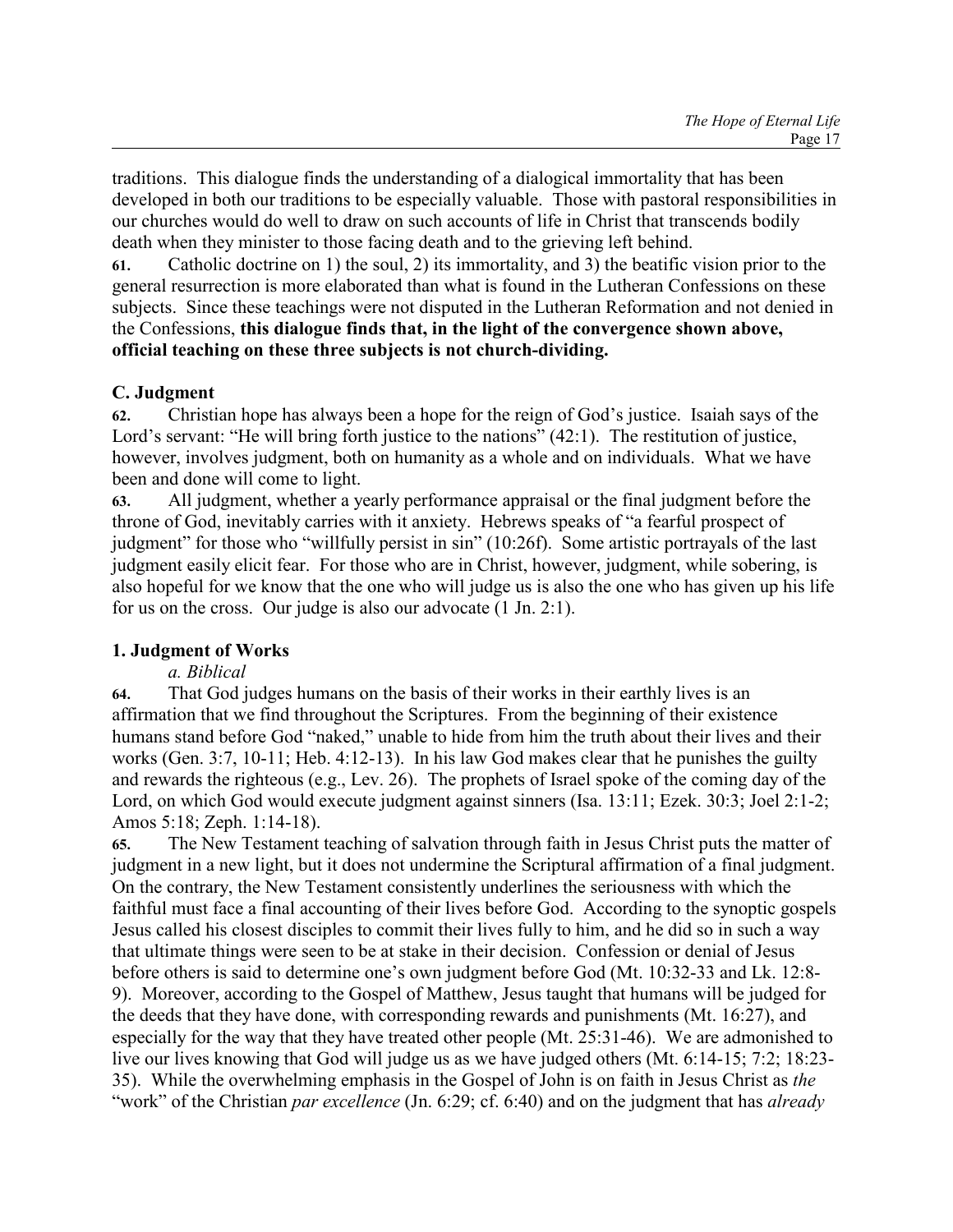been passed on the world as a result of its response to Jesus (Jn. 3:18-19; 5:24), even here a future judgment according to works in the proper sense is not excluded (Jn. 5:29).

66. The apostle Paul apparently saw no contradiction between justification by grace through faith and judgment according to works. God sees the truth about us and will not be mocked (Gal. 6:7). Paul was well aware of the coming judgment of God (Rom. 2:6-7) and of God's wrath that would be unleashed at the end of time against evildoers (Rom. 2:5, 8; cf. also 5:9; 1 Thess. 1:10). Moreover, the deeds that we do will receive their recompense from Christ himself: "All of us must appear before the judgment seat of Christ, so that each may receive recompense for what has been done in the body, whether good or evil" (2 Cor. 5:10; cf. Rom. 14:10; 2 Cor. 11:15). On the principle that "a person reaps what he [or she] sows," Paul can even say that the one who sows to the flesh will reap corruption from the flesh, while the one who sows to the Spirit will reap eternal life from the Spirit (Gal. 6:7-8). The way that one lives in this world has eternal significance. How Paul understood the relationship between judgment according to works and justification by grace through faith will be treated below.

67. James admonishes his readers that they should "so speak and so act as those who are to be judged by the law of liberty" (Jas. 2:12). He grounds this statement with the words, "for judgment will be without mercy to anyone who has shown no mercy" (Jas. 2:13), echoing the teaching of Jesus that those who show mercy will receive mercy from God, while those who show no mercy cannot expect to receive mercy from God (Mt. 5:7; 18:23-35; cf. 6:14-15). In general James' focus on hearing and doing (Jas. 1:25), on perfection (Jas. 1:25), and on the commandment of love of neighbor (Jas. 2:8), as well as the content of the letter as a whole, are highly reminiscent of Jesus' teaching in the Sermon on the Mount and suggest that for James the "law" by which Christians will be judged is essentially the ethical teaching of Jesus himself, or the ethical teaching of the Gospel, understood as a kind of new law, but especially the law of  $love.77$ 

68. The New Testament contains numerous other references to final judgment that do not require lengthy discussion here (Acts 10:42; 2 Tim. 4:1; Heb. 10:25, 27, 30; 13:4; 1 Pet. 1:17; 2:12; 4:5; 2 Pet. 2:4, 9; 3:7; 1 Jn. 4:17; Rev. 20:12-13). This brief biblical survey is enough to show, however, that the significance of the earthly life for final judgment is a consistent biblical theme, from beginning to end.

- b. Doctrinal
- 1. Lutheran

69. The Book of Concord includes "the three chief creeds," all of which speak of Christ coming as judge. The Apostles' Creed states, "He is seated at the right hand of God, the Father Almighty. From where he will come to judge the living and the dead" (22). The Nicene-Constantinopolitan Creed expands the statement to say, "He is coming again in glory to judge the living and the dead. There will be no end to his kingdom" (23). The creed attributed to St. Athanasius implies that Christ's judgment will assess and recompense human actions or works. "He will come to judge the living and the dead. At his coming all human beings will rise with

<sup>&</sup>lt;sup>77</sup>See Martin Dibelius/Heinrich Greeven, *James: A Commentary on the Epistle of James* (tr. M.A. Williams; ed. H. Koester; Philadelphia: Fortress Press, 1976), 119-120; and Franz Mussner, Der Jakobusbrief (Freiburg: Herder, 1964), 109, 126.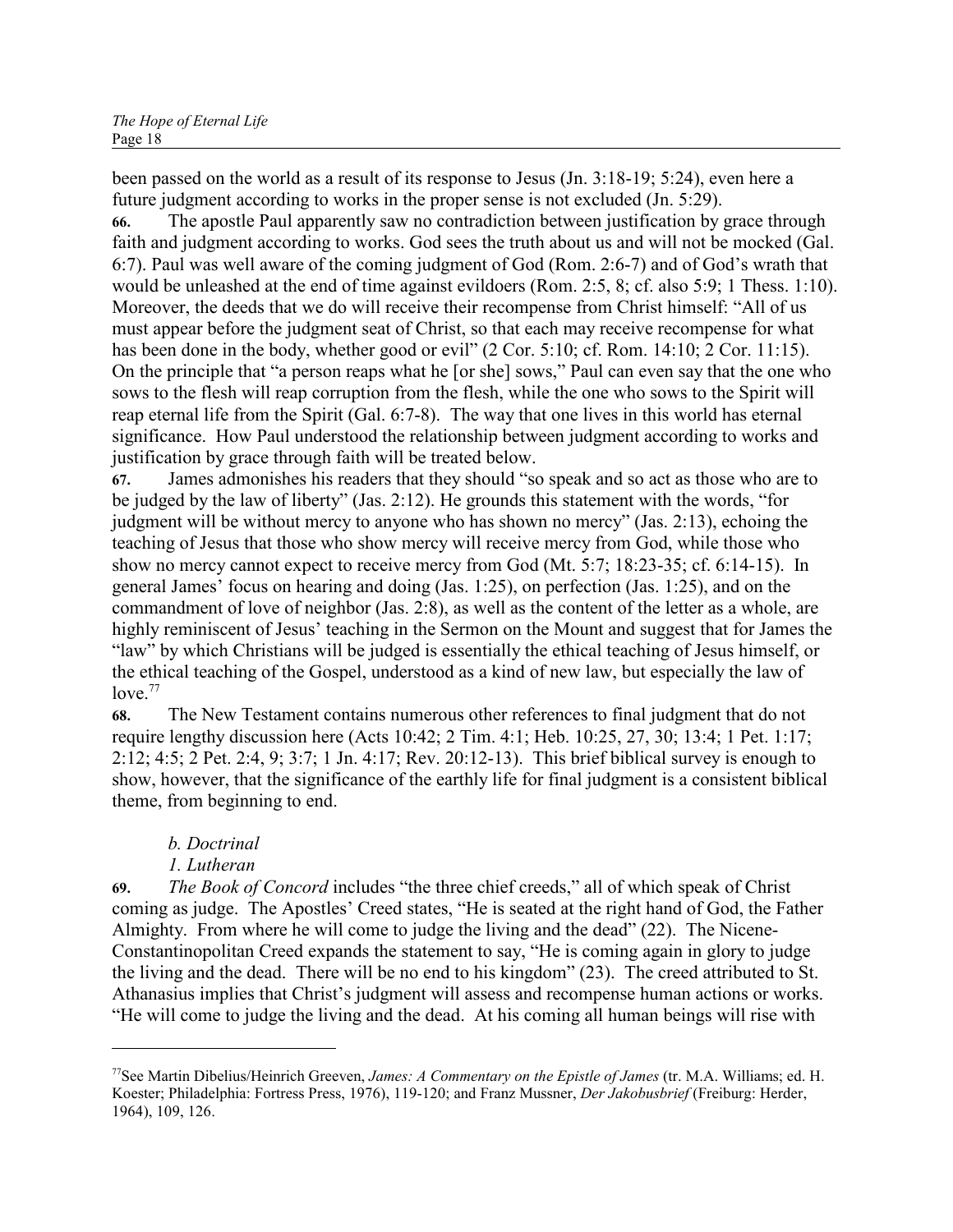their bodies and will give an account of their own deeds. Those who have done good things will enter into eternal life, and those who have done evil things into eternal fire" (25).

70. The principal Lutheran doctrinal text, the Augsburg Confession of 1530, affirms Christ's return as judge both in its primary Christological article (III, 38) and its only article on eschatology (XVII): "Our Lord Jesus Christ will return on the Last Day to judge, to raise all the dead, to give eternal life and eternal joy to those who believe and are elect, but to condemn the ungodly and the devils to hell and eternal punishment"  $(50)^{78}$ . The *Confutatio*, the response of the Catholic theologians at Augsburg to the Confession, found nothing objectionable in these articles.<sup>79</sup>

71. Luther's Small Catechism (1529) states that the Risen Christ "rules eternally," but his return as judge is not mentioned.<sup>80</sup> The Large Catechism (also 1529) treats Christ's saving lordship as both present dominion and final act of division: "The devil and all his powers must be subject to him and lie beneath his feet until finally, at the Last Day, he will completely divide and separate us from the wicked world, the devil, death, sin, etc." (435).

72. Melanchthon's ample Article IV in the Apology implies that judgment will connect the earthly living of the righteous with their eschatological state. What one suffers and does in this life is "meritorious for other bodily and spiritual rewards, which are bestowed in this life and the life to come." In dealing with the saints, "God defers most rewards until he glorifies saints after this life. . . . And these rewards produce degrees of return, according to that passage in Paul [1 Cor. 3:8], 'Each will receive wages according to the labor of each.' These degrees are rewards for works and afflictions" (171).

73. Later Lutherans consistently affirmed judgment according to each person's actions. Since Christ is the "searcher of hearts," he will pass judgment on "every secret word, deed, thought, desire, and purpose" of all persons.<sup>81</sup> With some variation on details, theologians generally agreed that works will be judged by their grounding in faith. Works that proceed from faith are approved for eternal life; those that proceed from unbelief lead to condemnation.<sup>82</sup>

74. Recent Lutheran official statements consistently affirm a judgment of works. Emphasis tends to fall on judgment as a final and definitive bringing to light of the quality of our lives.

 $80$ Albrecht Peters' commentary claims that Christ's return to judge is only "faintly discernible" (klingt lediglich an) in the text. Peters argues Luther's omission is due to his rejection of a medieval tradition on the creed that contrasted present grace with coming strictness of judgment. Kommentar zu Luthers Katechismen, ed. Gottfried Seebaß, vol. 2, Der Glaube — Das Apostolikum (Göttingen, 1991), 166-70.

 $81$ Matthew Hafenreffer, cited in Schmid, *Doctrinal Theology*, 655.

<sup>78</sup>Gunther Wenz comments that Articles III and XVII form a frame around the intervening articles on justification, ministry, church, and sacraments. By them the saving process is unfolding that will climax in the definitive coming of God's reign with Christ made manifest in his glory as judge of the living and dead; Gunther Wenz, Theologie der Bekenntnisschriften der evangelisch-lutherischen Kirche (Berlin, 1996), vol. 1, 575-76.

 $79$ The Confutation of the Augsburg Confession, in Robert Kolb and James A. Nestingen, eds., Sources and Contexts of the Book of Concord (Minneapolis: Fortress Press, 2001), 108, 116; original in Die Confutatio der Confessio Augustana vom 3. August 1530, ed. Herbert Immenkötter, Corpus Catholicorum 33 (Münster, 1979), 82-83 and 116- 17.

<sup>82&</sup>quot;Therefore, faith must be the mother and the source of those truly good and God-pleasing works, which God wants to reward in this world and the next." FC-SD 4, ¶5. See also the references in Schmid, *Doctrinal Theology*, 654-5; Leonhard Hutter, Compend, 233; Christoph Ernst Luthardt. Kompendium der Dogmatik. 4th ed. (Leipzig: Dörffling und Franke, 1873), 313.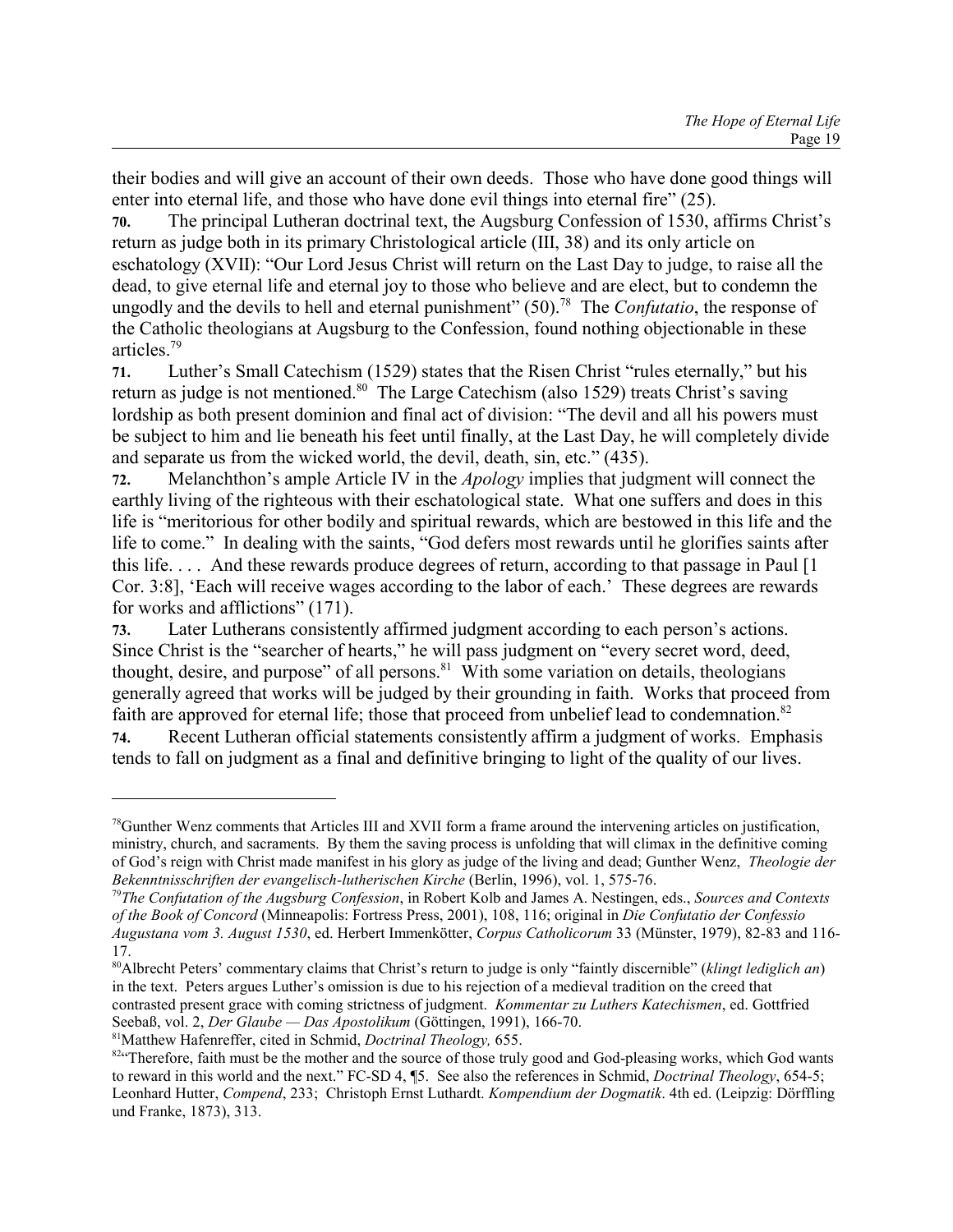Faith will be manifest in how one lives.<sup>83</sup> This judgment underlines the need to take this life seriously. The message of judgment, however, is good news. One is freed from one's own judgment and the judgment of the persons who surround us when we know that Christ will render the decisive judgment on who we are and what we have done.<sup>84</sup> In addition, such judgment is part of the triumph of love and justice.<sup>85</sup>

# 2. Catholic

75. Catholic theology affirmed the same creedal texts as Lutherans. Medieval statements of faith briefly expanded on judgment. The decree "On the Catholic Faith" of the Fourth Lateran Council (1215) states that all will "receive according to their deserts, whether these be good or bad."<sup>86</sup>

76. The Council of Trent spoke of God's judgment of human beings in Chapter 7 of the Decree on Justification (1547). Righteousness granted through Jesus Christ is the garment that those reborn in baptism must bring unspotted before the judgment seat of Jesus Christ, so they may have eternal life.<sup>87</sup>

77. The same Decree speaks of the reward of good works in Ch. 11, saying that good works of observing the commandments are required from the justified and possible for them with the help God gives them, as implied by New Testament exhortations (e.g., Jn. 14:23; Rom. 6:22; Tit. 2:12; 1 Cor. 9:24.26-27; 2 Pt. 1:10). God's reward for good works can rightly have a motivational value.<sup>88</sup> Trent anathematizes anyone who "says that the just ought not, in return for good works wrought in God, to expect and hope for an eternal reward from God through his mercy and the merit of Jesus Christ, if by acting rightly and keeping the divine commandments they persevere to the end."<sup>89</sup>

78. Good works leading to eternal life are not accomplished independent of Christ and his grace. They depend on the predisposing, accompanying, and confirming influence of Christ as the members depend on the head and branches on the vine. Only within such dependence are Christians empowered to perform works which are meritorious and pleasing to God. These are deeds "done in God" (Jn. 3:21), out of a righteousness not coming from us (2 Cor. 3:5), but imparted by God through Christ's merit. For the Lord gives water that in the righteous "will become a spring  $\ldots$  gushing up to eternal life" (Jn. 4:14).<sup>90</sup>

 $83$ Evangelische Erwachsenenkatechismus, 885; Evangelical Catechism, 390-1; Unsere Hoffnung, 87.

<sup>84</sup>Evangelische Erwachsenenkatechismus, 886; Evangelische Gemeindekatechismus, 411.

<sup>85</sup>Evangelische Erwachsenenkatechismus, 886; Unsere Hoffnung, 78, 88.

<sup>86</sup>DS 801; see also the Bull of Union with the Armenians of the Council of Florence, in Norman P. Tanner, ed., Decrees of the Ecumenical Councils (London: Sheed & Ward, 1990), 552.

<sup>&</sup>lt;sup>87</sup>Tanner, *Decrees of the Ecumenical Councils*, 674. Subsequent citations from the Councils of Trent and Vatican II will be referenced from Tanner parenthetically in the text, but modified to indicate biblical sources in parentheses, not in footnotes as in Tanner. The mandate mentioned here in the *Decree on Justification* is part of the rite of baptism according to the Roman Ritual, just before those baptized are clothed with a white garment. The Rites of the Catholic Church (New York: Pueblo, 1991), 102 (for baptism of adults). In the Ritual, children are to bring, with the help of family and friends, the dignity symbolized by the garment "unstained into the everlasting life of heaven" (209).

<sup>88</sup>Tanner, 676.

<sup>89</sup>Tanner, 680.

<sup>&</sup>lt;sup>90</sup>Tanner, 678.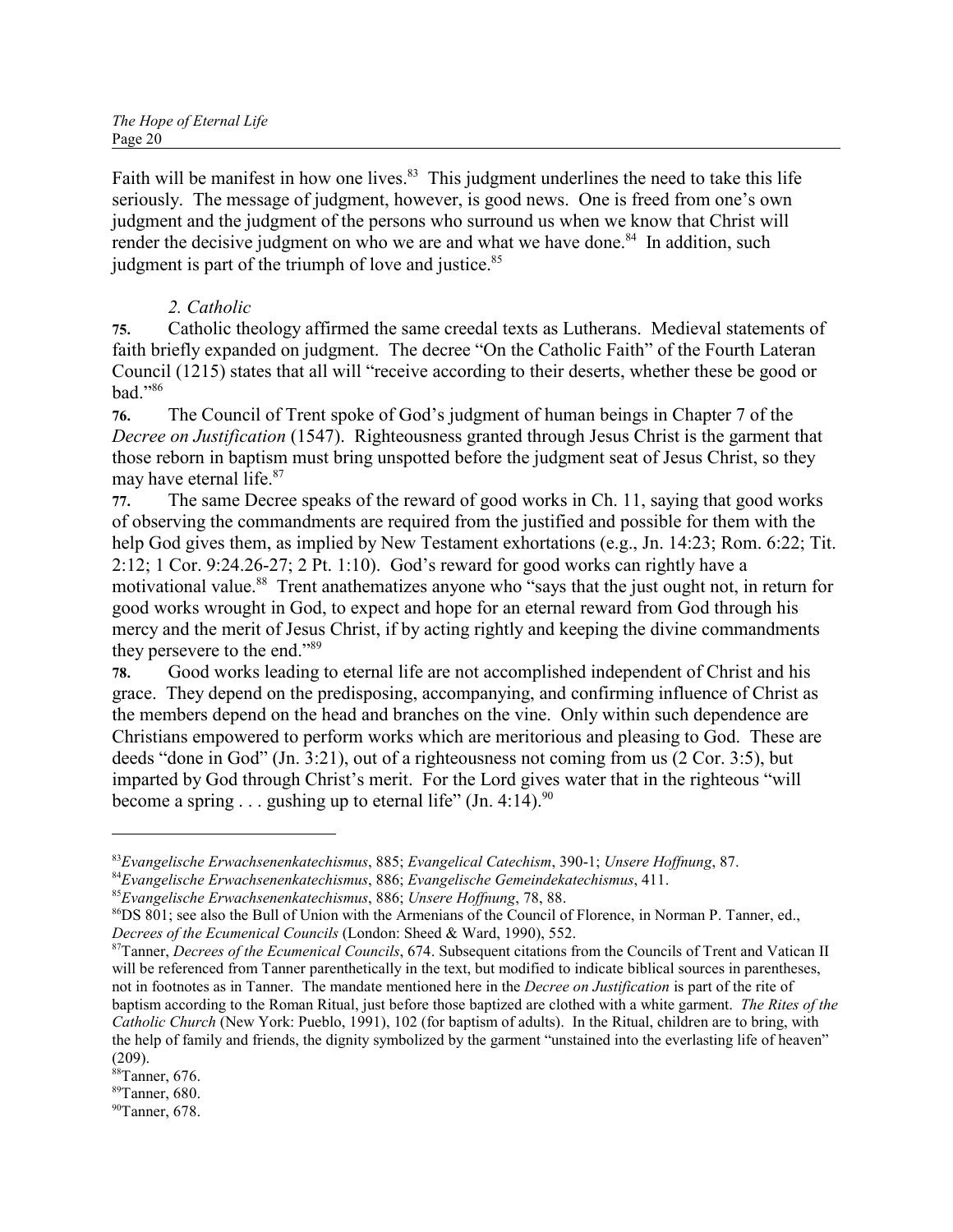79. Chapter 16 of the Decree completes its teaching on good works and merit with a warning against neglecting God's coming judgment on each person's life.

No Christian should ever either rely on or glory in himself and not in the Lord (see 1 Cor 1:31; 2 Cor  $10:17$ ), whose goodness towards all is so great that he desires his own gifts to be their merits.<sup>91</sup> And because "we all make many mistakes" (Jms 3:2), each of us ought to keep before his eyes the severity and judgment as much as the mercy and goodness; and even if one is not aware of anything in himself, a person ought not to pronounce judgment on himself (see 1 Cor 4:3-4), for our whole life must be examined and judged not by our judgment but by that of God, "who will bring to light the things now hidden in darkness and disclose the purposes of the heart; then everyone will receive his commendation from God" (1 Cor 4:5), who, as it is written, "will render to everyone according to his works" (Mt 16:27; Rom 2:6; Rev 22:12).<sup>92</sup>

80. Contemporary Catholic teaching on judgment is found in the documents of the Second Vatican Council (1962-65) and the Catechism of the Catholic Church (1992), which integrates Vatican II into the broader Catholic tradition.

81. Vatican II's Pastoral Constitution on the Church in the Modern World, in treating human dignity, speaks of us as free and responsible persons who are accountable for what we do with God's gifts. "Everyone will appear before Christ to be recompensed for the good or evil that he or she has done (cf. 2 Cor. 5:10)".<sup>93</sup>

82. The Catechism of the Catholic Church teaches that Jesus announces judgment on the Last Day, as did the prophets and John the Baptist before him (cf. Dan. 7:10; Joel 3-4; Mal. 3:19; Mt. 3:7-12). Condemnation awaits those who culpably count the offer of God's grace as nothing (cf. Mt. 11:20-24, 12:41-42), while our attitude to our neighbor will disclose our acceptance or refusal of God's love and grace. Jesus will say, "as you did it to one of the least of these, you did it to me" (Mt. 25:40). Still, the Son did not come to judge, but to save. But "by rejecting grace . . . , one already judges oneself, receives according to one's works, and can even condemn oneself for all eternity by rejecting the Spirit of love (cf. Jn. 3:18, 12:48; Mt. 12:32; 1 Cor. 3:12- 15; Heb. 6:4-6,  $10:26-31$ .<sup>94</sup>

83. Pope Benedict XVI's encyclical on Christian hope speaks of judgment from another perspective, that of correcting history's injustices and creating justice in ways we cannot conceive:

There is justice. There is an "undoing" of past suffering, a reparation that sets things aright. For this reason, faith in the Last Judgment is first and foremost hope — the need for which was made abundantly clear in the upheavals of recent centuries.<sup>95</sup>

 $91$ Trent makes it own an Augustinian phrase from Ch. 9 of the *Indiculus*, compiled in the early 430s, most likely by Prosper of Aquitaine, against the semipelagians of southern Gaul. "Tanta enim est erga omnes homines bonitas Dei, ut nostra velit esse merita quae sunt ipsius dona, et pro iis, quae largitus est, aeterna praemia sit donaturus (So great is God's goodness toward all humans that what are his own gifts he wants to be also our merits and that for gifts he has given he is going to grant eternal rewards)" (DS 248). For the original context, see Augustine's Letter 194, of 418 to the presbyter Sixtus of Rome. Letters 156-210, in The Works of Saint Augustine, Part II, vol. 3 (Hyde Park, N.Y.: New City Press, 2004), 296.

 $92$ Tanner, 678.

<sup>93</sup>GS, 17; Tanner, 1078. Similarly, the Dogmatic Constitution on the Church (Lumen gentium) 48; Tanner, 888.  $94$ Catechism of the Catholic Church, nos. 678-679.

 $95$ Spe salvi (30 November 2007), no. 43.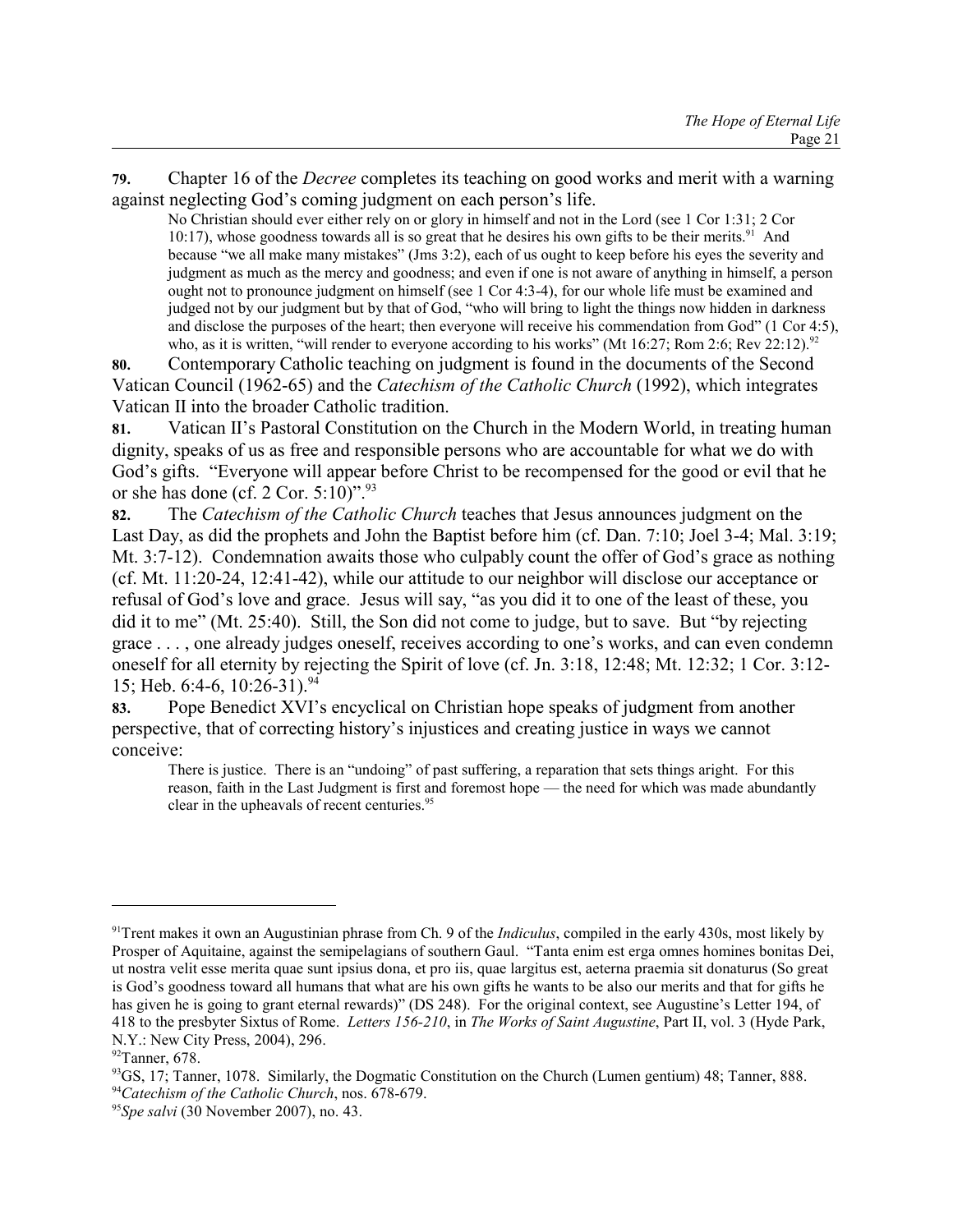#### 2. Particular and General Judgment

84. If, as the Bible depicts, a general judgment will occur at Christ's return, and if, as our churches teach, persons enter some form of heaven or hell after death, prior to Christ's return, a theological question arises about the interrelation between the general judgment of all humanity on the Last Day and the particular judgment of individuals upon their death. This has never been a church-dividing matter between our churches, but does affect issues that have been disputed, e.g., purgatory.

#### a. Biblical

85. New Testament texts point to both a particular judgment upon the death of an individual and a general judgment of all of humanity at the end of history. The co-existence of the two kinds of judgment is not unique to Christianity; it already existed in Judaism of the pre-Christian era. In Judaism the idea of particular judgment developed out of notions of post-mortem recompense (e.g., 1 Enoch 22), while belief in a general judgment developed out of Jewish eschatology and apocalypticism (particularly belief in resurrection of the dead) (e.g., Dan 12:2), as well as Jewish messianism. We do not discuss here the many New Testament texts dealing with general judgment.<sup>96</sup> We only note that the general judgment in the New Testament is usually connected with the glorious manifestation of Christ (parousia) and the resurrection of the dead. The resurrection can be understood either as a resurrection of all the dead, whereupon the righteous are given eternal life and the wicked are condemned to punishment (e.g., Jn. 5:28-29; Acts 24:15; Rev. 20:11-15), or as a resurrection of the righteous only (Lk. 14:14; 1 Thess. 4:16). 86. Perhaps the clearest New Testament witness to a particular judgment distinguishable from the general judgment is the book of Revelation. In Rev. 6:9 the seer reports that he "saw under the altar the souls of those who had been slaughtered for the word of God and for the testimony that they had given." The fact that these martyrs are under the heavenly altar and that they are given white robes (6:11) suggests that they have been judged worthy to be with God (cf. 3:4) and are in the presence of God. These souls look forward, however, to a later, more comprehensive judgment: "Sovereign Lord, holy and true, how long will it be before you judge and avenge our blood on the inhabitants of the earth?" Having been given the white robes, they are told to rest a little while longer until the full number of martyrs is complete. Their final judgment comes at the resurrection (20:4-6).

87. Paul looks forward to a union with Christ beyond death that suggests some form of particular judgment. Paul's confidence that, should he die, he will "be with Christ" (Phil. 1:23) implies a judgment on him and his faith, namely, that he is acceptable to the Lord. Similarly, in 2 Corinthians 5:8 Paul expresses his desire to be away from the body and at home with the Lord. Paul's belief in an immediate, post-mortem union with Christ, however, did not diminish his eschatological expectation of the return of Christ and of a final, general judgment (2 Cor. 5:10; Phil. 3:20-21). We may gather from Phil. 1:23-24; 3:20-21 and 2 Cor. 5:1-10 Paul's conviction that those who die in Christ before the parousia depart to be with Christ, even as they await the fullness of salvation that comes with the resurrection of the dead. 2 Corinthians 5:10 shows that the body remains constitutive of the self for the final judgment.

<sup>96</sup>See the list of texts in lines 595-598.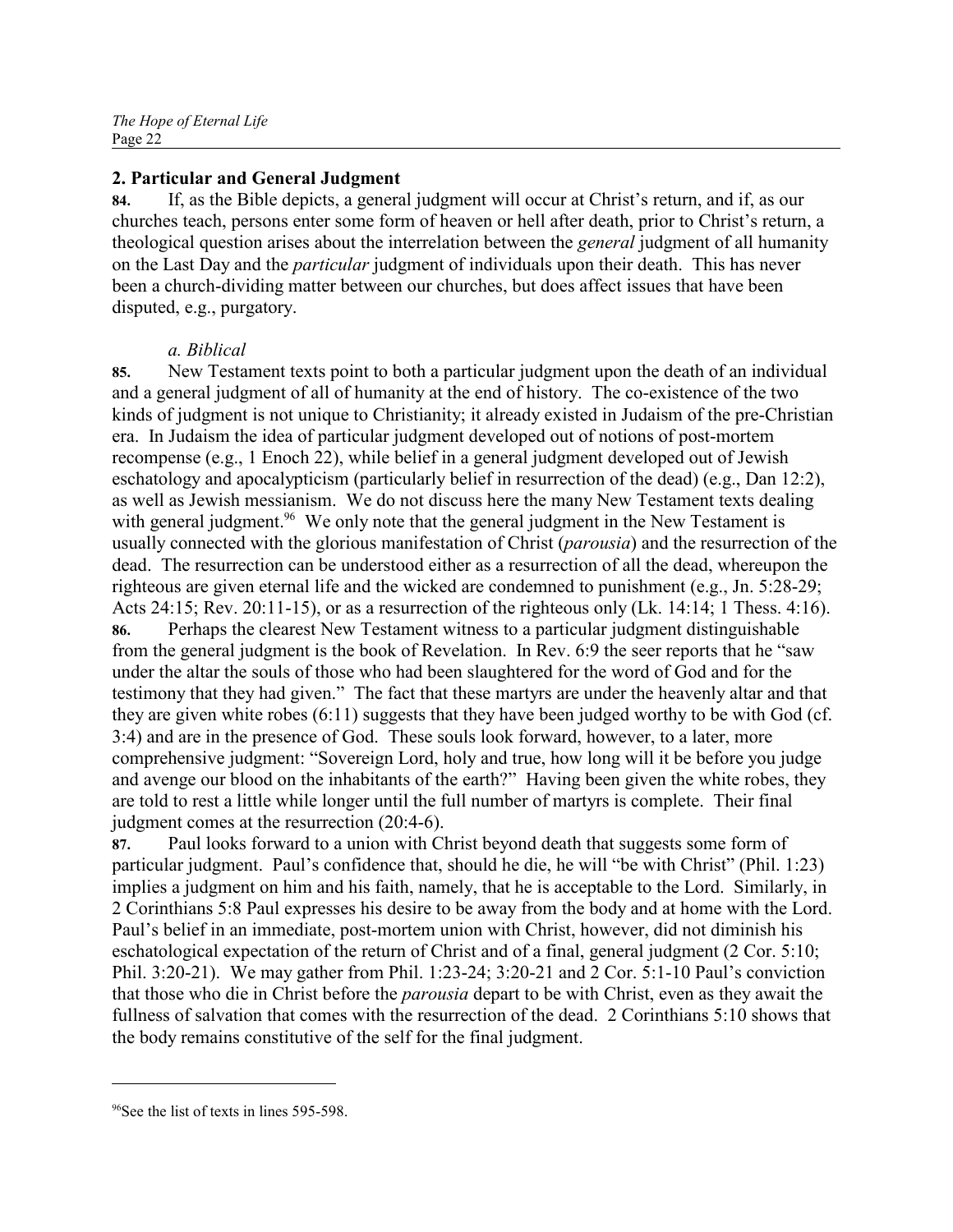88. The fact that Paul and the author of Revelation were able to hold both convictions together — immediate, post-mortem presence with God or Christ; and resurrection of the dead and general judgment at the end of time — should warn us against making of these two convictions false alternatives. Both convictions are biblical, and both convictions can be held with integrity.<sup>97</sup>

#### b. Doctrinal

# 1. Lutheran

89. The Augsburg Confession does not speak of a particular judgment of each person immediately following death. Articles III and XVII refer to the general judgment on human beings carried out by Christ when he returns on the Last Day. In speaking of the saints, it presupposes that the saints are in heaven and so have already, before Christ's return, undergone judgment.<sup>98</sup>

90. Later Lutheran theologians consistently and explicitly taught a judgment immediately at death. The judged shall pass, then, directly to heaven or hell. The later, general judgment will publically manifest to good and evil alike both the justice of God and the vindication of the saints. In addition, only after the historical effects of our works have had a chance to run their course through history can they be fully weighed.<sup>99</sup>

91. Theologians differed on whether, prior to the resurrection, the dead entered the fullness of either bliss or damnation.<sup>100</sup> In the nineteenth century some influential Lutheran theologians taught that humans will enjoy heaven or hell only after Christ returns and judges all of humanity. Samuel S. Schmucker, for example, noted that, in Matthew 25, the Judge says that the righteous are to *enter* the Kingdom, not to *return to it*.<sup>101</sup> Hans Martensen, bishop of Sjaelland in the Church of Denmark, thought judgment might be postponed at death for some who might benefit by further time for repentance.<sup>102</sup>

92. The reticence of recent Lutheran church statements to address in detail intermediate

 $97$ Two other texts should be noted here. In Luke 16:19-31 Lazarus and the rich man are depicted as going to the bosom of Abraham and to Hades respectively, apparently immediately upon their deaths. In their respective places they receive immediate recompense for their earthly lives. In Luke 23:43 Jesus tells the repentant criminal, "Today you will be with me in Paradise." These texts seem to depict a particular judgment, but the relationship to the general judgment is not clear. See lines 316-322.

 $\frac{98}{2}$ In its discussion of the invocation of the saints, the *Apology* affirms that "concerning the saints we grant that in heaven they pray for the church" (IV, 9; 238).

<sup>99</sup>Schmid, Doctrinal Theology, 645; Karl Friedrich August Kahnis. System der lutherischen Dogmatik (Leipzig: Dörffling und Franke, 1868), Vol. 3, (Die lutherische Dogmatik historisch-genetisch dargestellt), 572; Theodor Kliefoth, Christliche Eschatologie (Leipzig: Dörffling und Franke, 1886) , 74-76.

<sup>&</sup>lt;sup>100</sup>Quenstedt thought that the redeemed enjoy "full and essential" [plena et essentiali] happiness immediately following death, but distinguished "the beginning of the plenary perception of ineffable blessings and joys" prior to the resurrection from "the fullest perception will occur after the reunion of body and soul," Gerhard similarly says that the lost, while they enter punishment immediately upon their death, do not receive these punishments "in full measure" [non plene modo] until they are reunited with their bodies (cited in Schmid, Doctrinal Theology, 634). <sup>101</sup>Samuel Simon Schmucker, Elements of Popular Theology; with Occasional Reference to the Doctrines of the

Reformation, as Avowed Before the Diet at Augsburg, in MDXXX. 5th ed. (Philadelphia: J. S. Miles, 1845), 372.  $102$ Hans Martensen, Christian Dogmatics: A Compendium of the Doctrines of Christianity. Trans. William Urwick. (Edinburgh: T. & T. Clark, 1892), 457-459.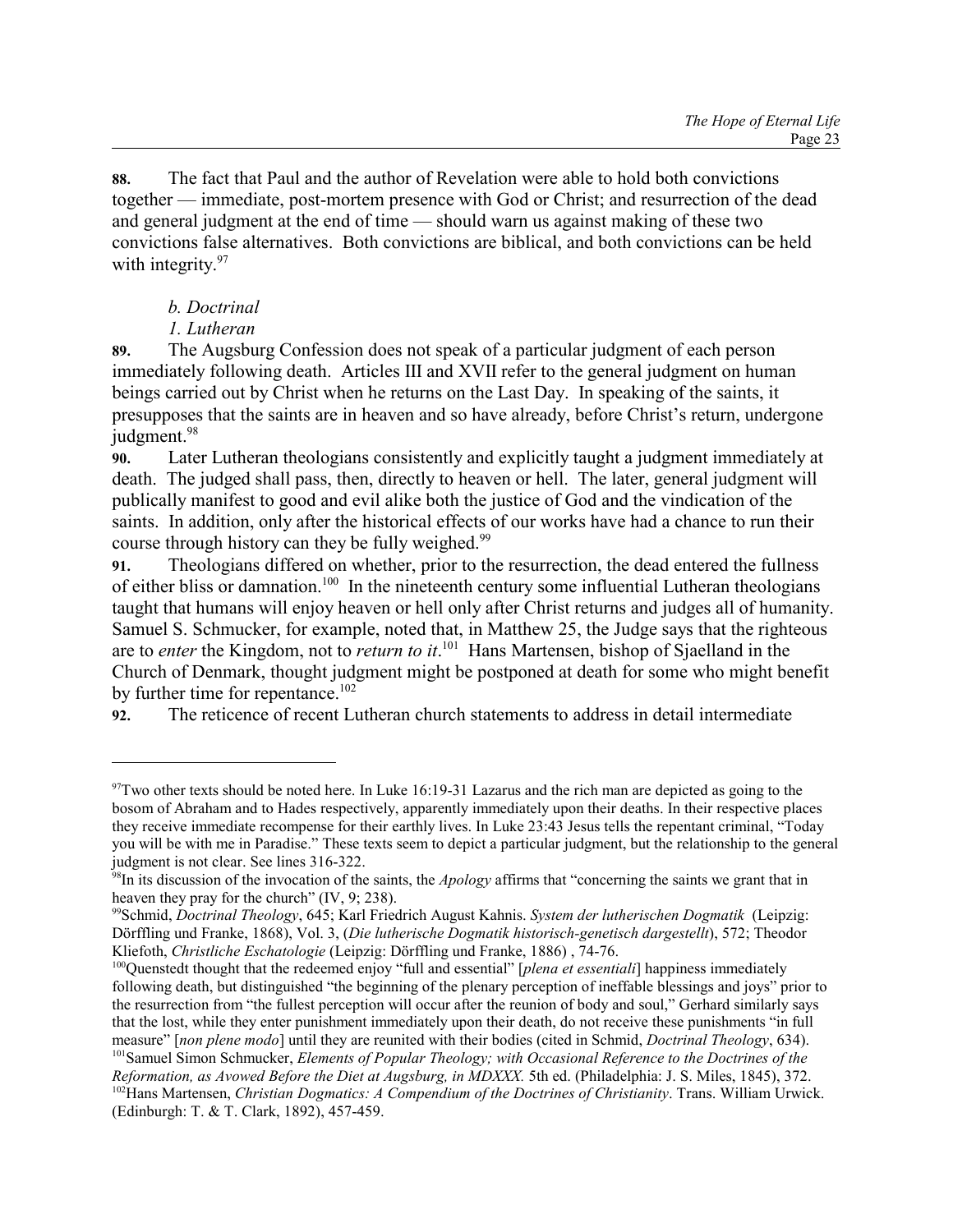states contributes to the tendency to speak of judgment without any differentiation between immediate and final, particular and general judgment. The statements that explicitly affirm an intermediate state<sup>103</sup> do not directly address this question, but their affirmation that the departed either are or are not with Christ implies a particular judgment at death in distinction from the general judgment at the resurrection.

# 2. Catholic

93. A distinction between a particular judgment immediately at death and a general judgment at the end of history was clearly, if to a degree only implicitly, taught in the affirmation that the souls in heaven see the face of God prior to the resurrection (Benedictus Deus, 1336, discussed above) and in the statements on purgatory from the councils of Lyons II (1274) and Florence (1439), both to be discussed below. While the precise language of judgment is not used, a separation is affirmed at death between those destined for hell and those destined for heaven, which would constitute a judgment.

94. The texts of the Council of Trent on judgment of works do not distinguish a particular judgment at death from the general judgment on the Last Day. The existence of the particular judgment is assumed, however, in Trent's several references to purgatory, which presuppose individuals were examined at death and found to be in Christ but still needing further cleansing.<sup>104</sup> Like the Lutheran Confessions, Trent assumes that the saints have been judged and already ushered into eternal happiness in heaven.<sup>105</sup>

95. The Catechism of the Council of Trent later specified that the Creed's article on judgment by Christ unfolds in two times of judgment. The "private or particular" judgment occurs at the end of life, when each one comes instantly before God for a scrutiny of all one's deeds, words, or thoughts in the life just ended. At the "universal judgment" everyone will stand together before the Judge, "[so] that in the presence and hearing of all human beings of all times each may know his final doom and sentence," through an announcement bringing pain to the wicked and consolation to the just.<sup>106</sup>

96. The Catechism presents arguments of fittingness (rationes convenientiae) for the general judgment in addition to each one's particular judgment.<sup>107</sup> Judgment at the end will show the good or bad influences that persons' actions have had over time on others and the world. For the virtuous, misrepresentations they endured in the world will be set right, with undeserved good reputations gained by sinners unmasked before all. All will grasp that God's providence has

<sup>&</sup>lt;sup>103</sup>The Lutheran Church–Missouri Synod. "A Statement on Death, Resurrection and Immortality: A Position Paper." 1969; Finnish Catechism; UEK Unsere Hoffnung.

 $104$  Decree on Justification, canon 30 (Tanner, 2, 681); Teaching and Canons on the Most Holy Sacrifice of the Mass, Ch. II (Tanner, 2, 734), and Decree on Purgatory (Tanner, 2, 774). These passages will be examined in section II, E, below on purgation from sin.

 $105$ Tanner, 774-76.

 $106$ Catechism of the Council of Trent for Parish Pastors. Trans. John A. McHugh and Charles J. Callan (Rockford, Ill.: TAN Books, 1982.), 81.

<sup>&</sup>lt;sup>107</sup>The Catechism follows Thomas Aquinas' approach to the general judgment in his Scriptum super libros Sententiarum, IV, Dist. 47, Q. 1, art. 1, quaestiuncula 1 (Parma edition, VII. 1132a, 1133a), which, after Thomas died, became in the Summa theologiae, Supplementum, Q. 88, art. 1.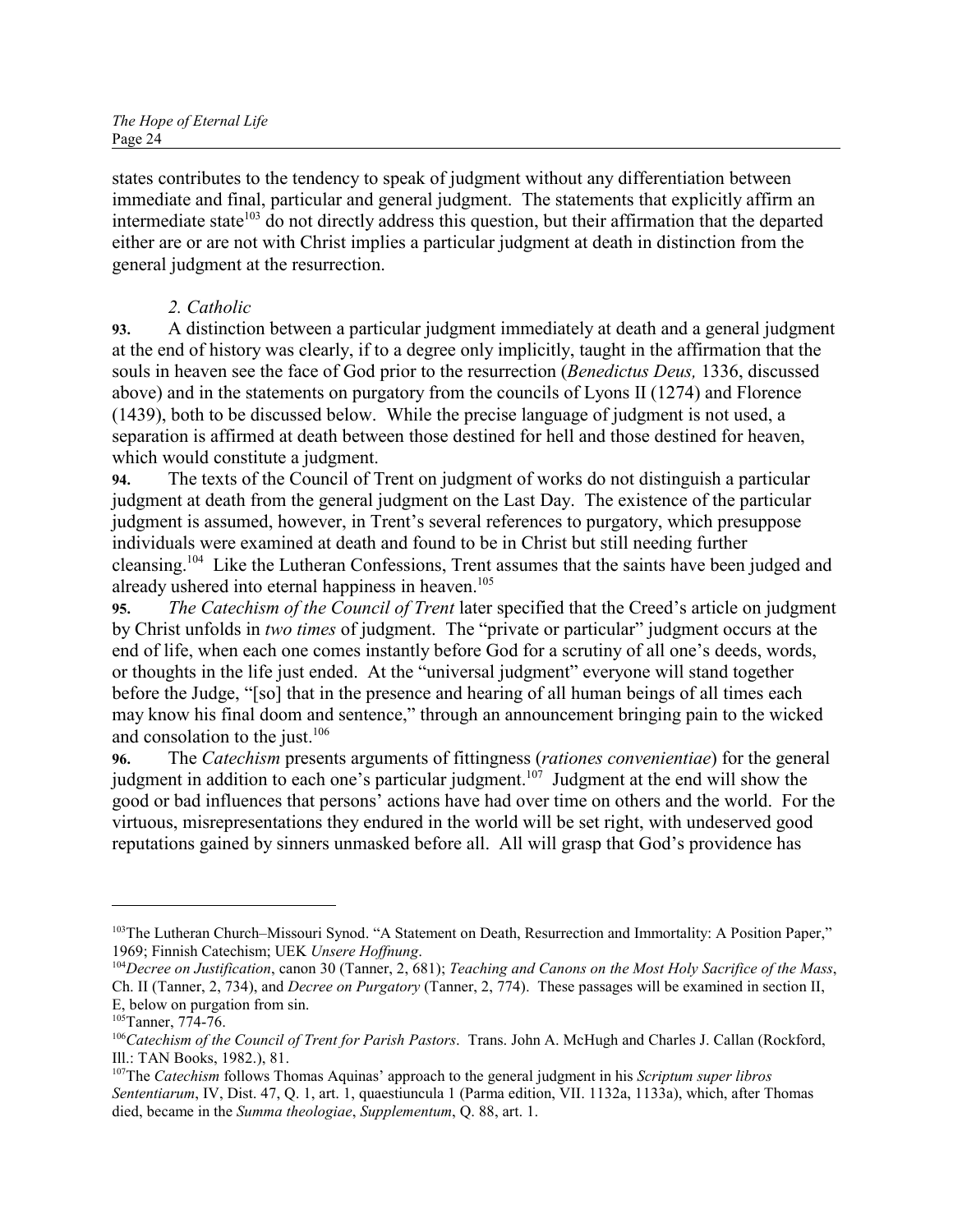governed the world justly and wisely.<sup>108</sup>

97. The Dogmatic Constitution on the Church implicitly<sup>109</sup> and The Catechism of the Catholic Church more explicitly discuss both the particular and the general judgment. The Catechism notes that "The New Testament speaks of judgment primarily in its aspect of the final encounter with Christ in his second coming, but also repeatedly affirms that each will be rewarded immediately after death in accordance with his works and faith" (¶1021). It concludes its teaching on individual judgment by quoting St. John of the Cross: "At the evening of life, we shall be judged on our love."<sup>110</sup>

#### 3. Judgment and Justification

98. In the context of Catholic-Lutheran dialogue, the topic of the judgment of works should not go by without a brief discussion of how such a judgment relates to our justification by God's grace. If the work of Christ is sufficient for our salvation, then why should our works be judged and how does that judgment relate to our justification?

 $a. Bhlical<sup>111</sup>$ 

99. For Paul the crucial distinction is not between faith and works abstractly conceived, as though Paul favored the former but opposed the latter. The crucial distinction is between, on the one hand, faith in Christ that alone can justify and the fruits of righteousness that result from it, and, on the other hand, works of the law done in the flesh, without justifying faith, works that cannot and do not justify. The person who lives in the flesh and without the gift of the Spirit is under slavery to sin (Rom. 7:14). A person in slavery to sin cannot please God (8:8), because such a person is in rebellion against God (7:22-23). In Paul's view, all of humanity outside of Christ is in this condition of slavery to sin (Rom. 3:9; Gal. 3:22); therefore no one can be justified on the basis of his or her works (Rom. 3:20). Because humans are enslaved to sin and cannot justify themselves before God, God in his own righteousness justifies the ungodly freely. He reckons righteousness to sinners as a gift, given to faith (Rom. 3:23-26; 4:5; 5:17; Phil. 3:9). He declares sinners righteous for Christ's sake (Rom. 4:24-25).

100. Justification, God's free act of reckoning righteousness to sinners on the basis of faith, sets the justified in a new, reconciled relationship to God (Rom. 5:1-11; 2 Cor. 5:18-19), calls forth a new creature (2 Cor. 5:17), and frees the justified from bondage to sin (Rom. 6:7). The justified, thus liberated from sin, are put on a path of producing the "fruit of righteousness" through Jesus Christ that will stand to God's glory on the last day (6:19-22; Phil. 1:11). Paul

 $108$ Catechism of the Council of Trent, 82-83.

 $109$ LG, 48-50.

 $110$ The Catechism references John of the Cross, Dichos, no. 64. See The Collected Works of Saint John of the Cross, revised edition, eds. Kieran Kavanaugh and Otilio Rodriguez (Washington, D.C.: Institute of Carmelite Studies, 1991), 90, in "Sayings of Light and Love," no. 60, where the full text reads, "When evening comes, you will be examined in love. Learn to love as God desires to be loved and abandon your own ways of acting."

 $111$  For an overview of ways that scholars have dealt with "judgment by works and justification by faith" in Paul, see, from an earlier round of this dialogue, Joseph A. Burgess, "Rewards, But in a Very Different Sense," Justification by Faith: Lutherans and Catholics in Dialogue VII (ed. H. George Anderson et al.; Minneapolis: Augsburg, 1985) 98- 100. The present treatment seeks to go beyond Burgess, who, though he correctly notes (p. 104) that for Paul eternal rewards are always a gift, is unable to connect in a meaningful way works and reward in Paul's theology.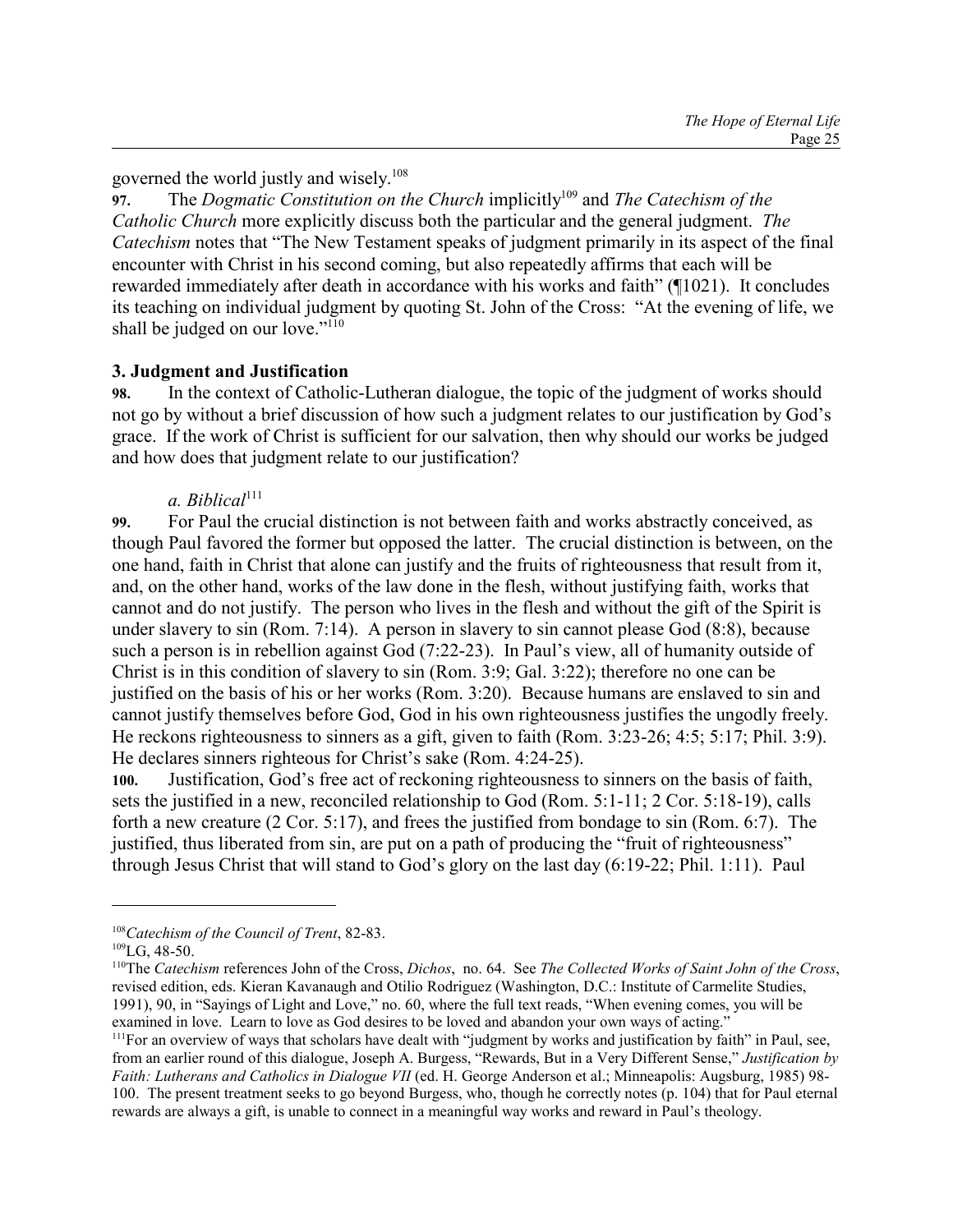speaks of the goal of such transformed existence in terms of wholeness, blamelessness, and completeness at the day of Jesus Christ (1 Cor. 1:8; Phil. 1:6, 10; 1 Thess. 3:13; 5:23). A judgment of the works of the justified remains for the end.<sup>112</sup>

101. According to Paul, the final judgment takes the form of recompense for deeds done in the body, whether good or evil (2 Cor. 5:10). Paul can even speak of eternal life as recompense for works done in this life (Rom. 2:6-7). Statements such as these are sometimes regarded as standing in unresolved contradiction with Paul's teaching on justification by grace through faith. Yet Paul himself finds no contradiction. Paul regards rewards for good deeds and punishments for evil deeds not only as a matter of divine justice and recompense, but also as constituting the inherent outcome of life lived according to the flesh or according to the Spirit of God,<sup>113</sup> as we can see from Gal. 6:7-8. The ultimate outcome ("harvest") of life lived towards sin is death, while the ultimate outcome ("harvest") of life lived towards the Spirit is eternal life. Put another way, the fruits of the Spirit have eternal life as their ultimate outcome (telos), while the works of the flesh have death as their ultimate outcome (Rom. 6:20-23). Thus the work (or fruit) produced by a person in his or her life, good or evil, stands in continuity with his or her final destiny, be that final death or eternal life. The recompense that each person receives for his or her deeds at the final judgment (2 Cor. 5:10) is precisely the enduring outcome of the life lived towards the flesh or towards the Spirit. Those who live by faith and in the Spirit can look forward to eternal life as the ultimate outcome of their lives (Rom. 6:22-23; Gal. 6:8). Those who live willfully towards the flesh, however, face the possibility of eternal loss as the ultimate outcome of their lives (Gal. 6:8).

102. The good works of the justified do not form, however, the foundation for final salvation. It is Christ alone who is the foundation for salvation. Thus elsewhere Paul can state that one who has done bad works (in this case, a Christian evangelist) will still be saved because he has Christ as his foundation (1 Cor. 3:10-15). Rewards and punishments are the enduring outcome of one's works, whether good or bad (3:14-15). Paul can speak of such fruits of the Spirit as faith and love as enduring (13:13), which suggests that the rewards for life lived towards the Spirit are, in a certain sense, inherent to the fruits of the Spirit themselves. It is in this sense that eternal life can be regarded as the ultimate harvest (outcome) of life lived towards the Spirit (Gal. 6:8). It may never be forgotten, however, that within this framework eternal life always remains God's gift (Rom 6:23).

<sup>&</sup>lt;sup>112</sup>Some scholars describe God's declarative act of justification as "forensic justification" and the effects of such justification in the justified as "effective justification." See H. George Anderson et al., eds., Justification by Faith: Lutherans and Catholics in Dialogue VII (Minneapolis: Augsburg, 1985) 71 (§156). See further Karl Kertelge, "Rechtfertigung" bei Paulus: Studien zur Struktur und zum Bedeutungsgehalt des paulinischen

Rechtfertigungsbegriffs (Münster: Aschendorff, 1967) 112-128 and 158-159; and his contribution, "Rechtfertigung aus Glauben und Gericht nach den Werken bei Paulus," Lehrverurteilungen – kirchentrennend? II: Materialen zu den Lehrverurteilungen und zur Theologie der Rechtfertigung (ed. K. Lehmann; Freiburg: Herder/Göttingen: Vandenhoeck & Ruprecht, 1989) 173-190.

<sup>&</sup>lt;sup>113</sup>Jerome D. Quinn, "The Scriptures on Merit," Justification by Faith (ed. Anderson et al.) 84, puts it this way: "A critical presupposition of the scriptural authors as they discuss recompense is their conviction of the unitary, integral character of human action. The purposeful, internal conception of an activity; the external implementation of that intent; and the effects produced — all are conceived of as a whole with an inner coherence and interdependence that does not permit one really to separate intention, activity, and effects…[i]n this problematic, retribution must somehow inhere in the activity itself."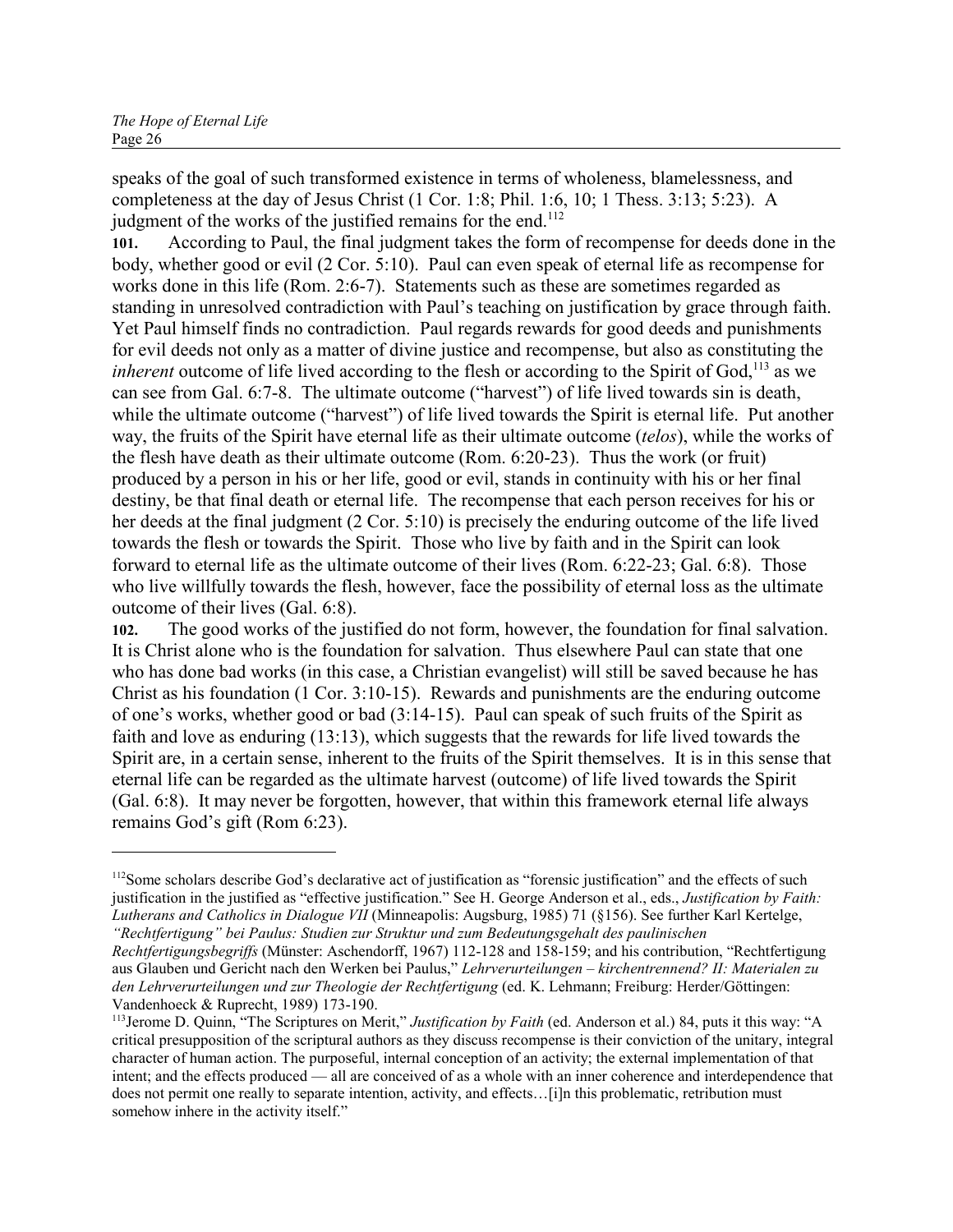# b. Doctrinal

1. Lutheran

103. Within the Lutheran Confessions, the Apology explains biblical texts on God rewarding good works (Rom. 2:6; Jn. 5:29; Mt. 25:35) as referring only to works done in Christ, that is, by the justified.<sup>114</sup> This exclusiveness rests on what Article II of the Augsburg Confession says about original sin: All human beings are, from birth, "full of evil lust and inclination and cannot by nature possess true fear of God and true faith in God" (38). Without such faith good works, works pleasing to God are impossible (126).

104. Justification, the precondition of truly good works, comes "out of grace for Christ's sake through faith when we believe that Christ suffered for us and that for his sake our sin is forgiven and righteousness and eternal life are given to us" (38-40). Justification produces a "new obedience" (Augsburg Confession, Art. VI), for "it is also taught that such faith should yield good fruit and good works and that a person must do such good works as God has commanded for God's sake but not trust in them as if thereby to earn grace before God" (40). Thus, by the word of the Gospel, faith in Christ, and the work of the Holy Spirit, a person becomes pleasing to God, relating rightly to God in trust and in works of the Spirit.

105. The role of good works in the Christian life and in the Christian's relation to God was a subject of discussion among Lutherans throughout the period in which the Confessions were written. From the earliest confessions (Luther's Catechisms<sup>115</sup>) through the last (the Formula of Concord<sup>116</sup>), the expectation was affirmed that God will reward good works (implying that God will judge our works). The most extensive discussion of the nature of such rewards occurs in the Apology's lengthy article IV on justification.<sup>117</sup> The Apology states that good works, which can only be performed by those who are in Christ, "are truly meritorious, but not for the forgiveness of sins or justification. For they are not pleasing to [God] except in those who are justified on account of faith" (171). Since justification is a precondition of good works, good works cannot themselves merit justification.<sup>118</sup> While some works are rewarded in this life, most rewards will

 $114$ Kolb-Wengert, 171-72.

<sup>115</sup>"Those who keep God's will and commandment before their eyes, however, have the promise that they will be richly rewarded for all they contribute both to their natural and spiritual fathers, and for the honor they render them. Not that they shall have bread, clothing, and money for a year or two, but long life, sustenance, and peace, and they will be rich and blessed eternally [ewig reich und selig sein]." LC, I, 164, 409.

<sup>116</sup>"For as it is God's will and express command that the faithful should do good works, which the Holy Spirit effects in the faithful, so God allows these works to please him for Christ's sake and promises a glorious reward for them in this life and in the life to come" (FC, SD, V, 38; 580-1).

 $117$ This discussion is more extensive and detailed in the September 1531 octavo edition of the Apology that forms the basis for the Kolb-Wengert translation of the Book of Concord than the spring 1531 quarto edition used in the earlier Tappert translation (The Book of Concord: The Confessions of the Evangelical Lutheran Church. Ed. and trans. Theodore G. Tappert. Philadelphia: Fortress Press, 1959) and in Die Bekenntnisschriften der evangelisch-

lutherischen Kirchen (9th ed. Göttingen: Vandenhoeck & Ruprecht, 1982). For arguments for the use of the later octavo edition, see the Editor's Introduction to the Apology (Kolb & Wengert, 107-9) and Christian Peters, Apologia Confessionis Augustanae: Untersuchungen zur Textgeschichte einer lutherischen Bekenntnisschrift (1530–1584) (Calwer Theologische Monographien. Stuttgart: Calwer Verlag, 1997). The paragraph numbers cited for other parts of the Confessions do not exist for passages where the octavo edition departs from the quarto edition and so are missing for the passages cited in this paragraph.

<sup>&</sup>lt;sup>118</sup>Thomas Aquinas, Summa theologiae, I-II, q. 113, a. 8; a. 114, a. 5.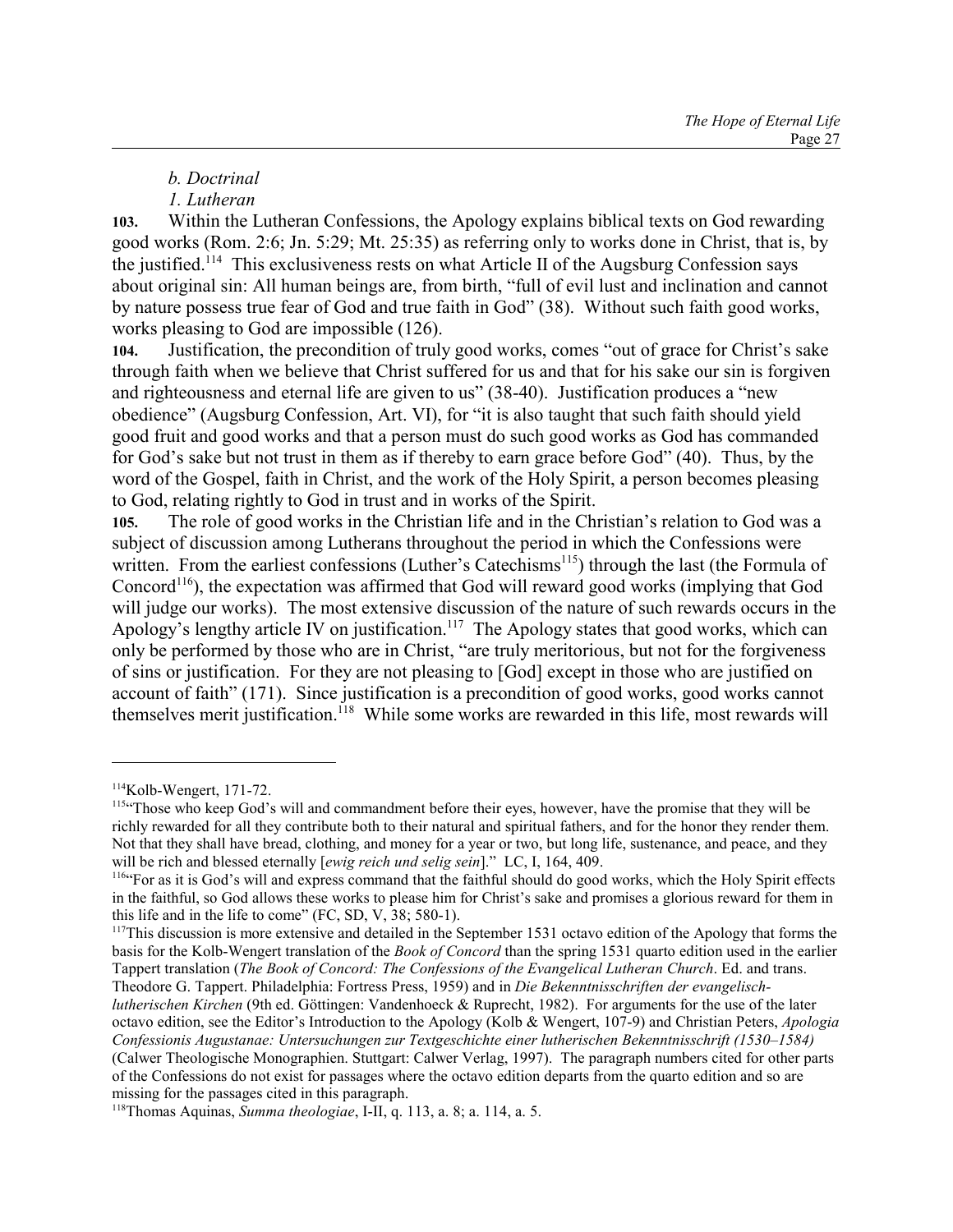come only beyond death.<sup>119</sup> Melanchthon, the author of the Apology, is aware that the confessionally controversial question is whether good works merit "eternal life." On the one hand, he is aware of the extensive New Testament references to rewards.<sup>120</sup> On the other, he is deeply suspicious of the conclusions that might be drawn from the conclusion that eternal life is merited.<sup>121</sup> He thus argues: "Scripture calls eternal life a reward, not because it is owed on account of works, but because it compensates for afflictions and works, even though it happens for a completely different reason. Just as an inheritance does not come to a son of a family because he performs the duties of a son, nevertheless, it is a reward and compensation for the duties he performs. Therefore, it is enough that the word 'reward' is connected to eternal life because eternal life compensates for good works and afflictions" (171). This careful statement shows that the Confessions consider both justification by grace through faith and God's judgment upon our works as realities taught by Scripture and not in conflict with one another. 106. Later Lutheran theology continued to affirm both justification by grace through faith and a judgment of works. Recent Lutheran church teaching documents have insisted that the judgment of our works does not call into question our justification by grace through faith, but is rather a judgment of the reality of faith in our lives and actions.<sup>122</sup>

#### 2. Catholic

107. In its *Decree on Justification*, the Council of Trent similarly taught that good works that are meritorious before God are possible only for those in Christ, for the justified. "For Jesus Christ himself continually imparts strength to those justified, as the head to the members and the vine to the branches, and this strength always precedes, accompanies and follows their good works, and without it they would be wholly unable to do anything meritorious and pleasing to God."<sup>123</sup> Such works done in Christ will be judged and rewarded by God, "whose goodness" towards all is so great that he desires his own gifts to be their merits."<sup>124</sup> The Council did teach, in distinction from the Lutheran Confessions, that "eternal life should be held out, both as a grace promised in his [God's] mercy through Jesus Christ to the children of God, and as a reward to be faithfully bestowed, on the promise of God himself, for their good works and merits."<sup>125</sup> The ecumenical question is the significance of the difference between the Apology's statement that eternal life is a reward in the sense of a recompense and the Council of Trent's statement that eternal life is a merited reward.<sup>126</sup> This dialogue would emphasize that for Trent,<sup>127</sup> as for

<sup>&</sup>lt;sup>119</sup> For God defers most rewards until he glorifies saints after this life, because he wishes them in this life to be strengthened through mortifying the old creature." Apol. IV, 171.

<sup>120</sup>He cites 1 Cor. 3:8; Rom. 2:6; John 5:29; Mt. 25:35.

<sup>&</sup>lt;sup>121"</sup>Indeed, if we grant to the opponents that works merit eternal life, the next thing you know they will fabricate absurdities: that works satisfy the law of God, that there is no need for God's mercy, that we are righteous (that is, accepted by God) on account of our works and not on account of Christ, that people are able to do more than the law. In this way, the entire teaching concerning the righteousness of faith will be buried." Apol. IV; 172.  $122$ Evangelische Erwachsenenketechismus, 886; Unsere Hoffnung, 87-8.

<sup>&</sup>lt;sup>123</sup>Tanner, 678; DS 1546.

<sup>&</sup>lt;sup>124</sup>Tanner, 678; DS 1548.

<sup>125</sup>Tanner, 678; DS 1545. Also Tanner, 681; DS 1582.

<sup>&</sup>lt;sup>126</sup>For a discussion of this significance, see Michael Root, "Aquinas, Merit, and Reformation Theology after the 'Joint Declaration on the Doctrine of Justification,'" Modern Theology 20 (2004), 5–22.

<sup>&</sup>lt;sup>127</sup>Decree on Justification, Ch. 5; Tanner, 672; DS 1525.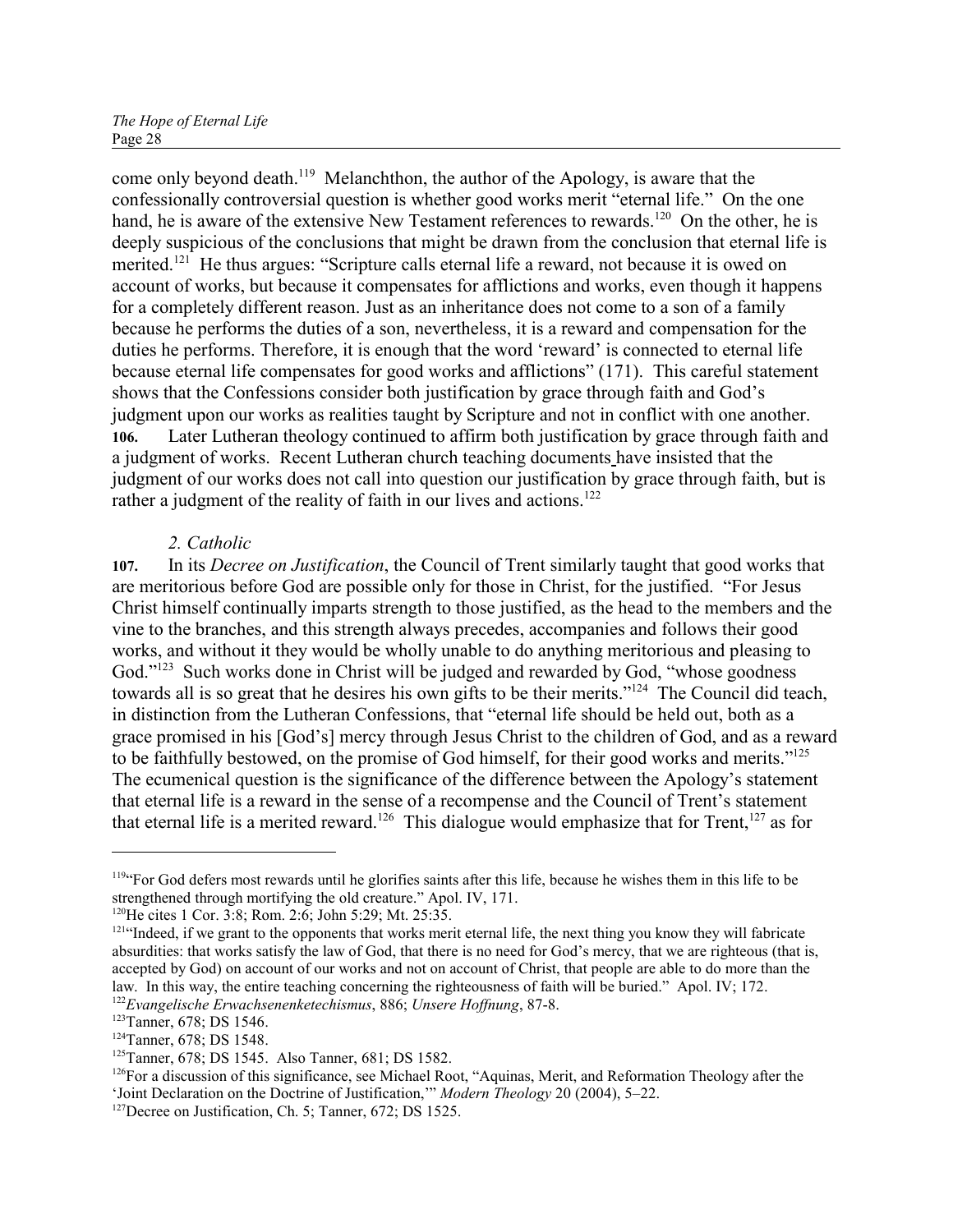the Lutheran Confessions, the judgment of works by God does not annul the affirmation that justification is a gift of grace.

3. Common Teaching in the "Joint Declaration on the Doctrine of Justification" 108. As noted above, the Catholic Church and the churches of the Lutheran World Federation affirm together in the "Joint Declaration on the Doctrine of Justification" that we are accepted by God "not because of any merit on our part" and "receive the Holy Spirit, who renews our hearts while equipping and calling us to good works" ( $\P$ 15). In the declaration's discussion of good works (section 4.7), Lutherans and Catholics confess together "that good works — a Christian life lived in faith, hope, and love — follow justification and are its fruits" (¶37). The respective Catholic and Lutheran paragraphs on good works link merit and reward to God's promise. "When Catholics affirm the 'meritorious' character of good works, they wish to say that, according to the biblical witness, a reward in heaven is promised to these works" (¶38). The Lutheran paragraph directly addresses the question of eternal life as a reward: "When they [Lutherans] view the good works of Christians as the fruits and signs of justification and not as one's own 'merits', they nevertheless also understand eternal life in accord with the New Testament as unmerited "reward" in the sense of the fulfillment of God's promise to the believer" (¶39). The churches affirmed that these descriptions no longer come under the mutual condemnations of the sixteenth century.

# 4. Common Affirmations

109. Catholics and Lutherans affirm together that God, who calls us into a life of communion with him, holds us accountable for our whole lives. The grace we have been given in Christ and the Spirit is not a "talent" to bury, but should become our empowerment for praising God in freedom and contributing to the good of our fellow creatures (cf. Mt. 25:1-14). We also cannot forget that God's gifts to us can be squandered. Each Christian must take seriously Paul's admonition, "Therefore let anyone who thinks that he stands take heed lest he fall" (1 Cor. 10:12, RSV).

110. The truths that God will judge our lives, that what we have done in the dark will be brought to light, and that we will know as we are known, all affirm both the seriousness of how each of us lives and God's faithfulness to his human creatures. Both our traditions reject "security" in the face of divine judgment, while recalling that from those to whom much has been given, much will be required (cf. Lk. 12:48).

111. Both of our traditions, however, form us to live in joyful confidence and certainty of hope. We know that God's grace is sufficient. God's judgment is one aspect of the comprehensive establishment of God's justice, that is, the very justice that is an essential aspect of our hope. Judgment, as our encounter with God revealing the truth about the lives we have lived, is an important and necessary moment of our entrance into the joy of eternal life and thus should be an object of our hope as well.

112. Foundational for our hope, however, is that our Judge will be none other than our Savior. We can entrust the judgment of our lives to the one who died for our trespasses and rose for our justification (cf. Rom. 4:25).

# D. Hell and the Possibility of Eternal Loss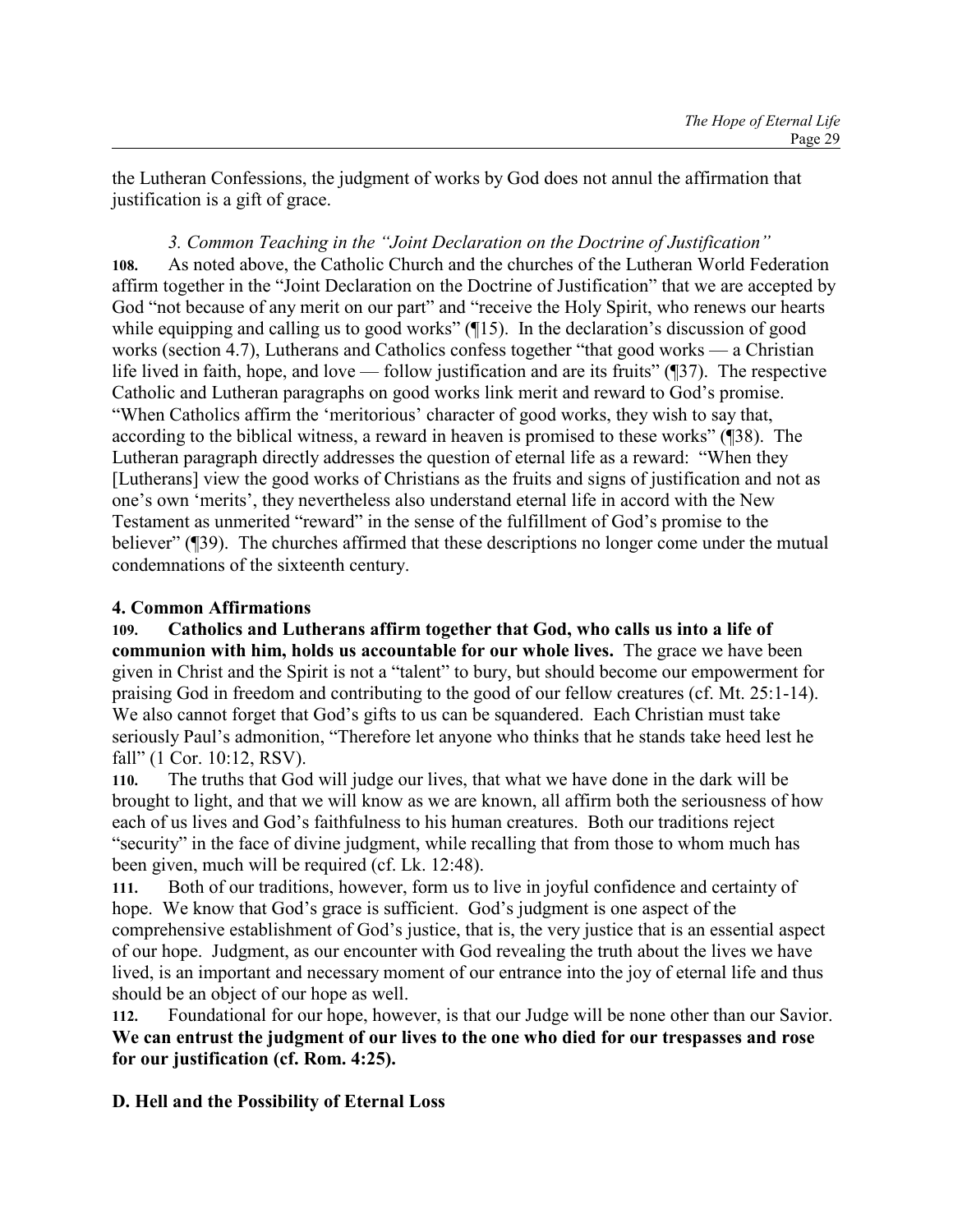113. If Scripture is rich in affirmations of eternal life as the hope of humanity and the goal of God's redemptive work, it is equally clear that the goal of eternal life can be missed as a result of human sinfulness. So, for example, the willful rejection of the Word of God is said to make one unworthy of eternal life (Acts 13:46). The opposite of the hope of eternal life we may call the possibility of eternal loss.

# 1. Biblical

114. Scripture is vivid in its imagery conveying the possibility of eternal loss. The New Testament uses the name Gehenna, usually translated as "hell," to denote a place (or state) of punishment for evil. In the Gospel of Mark Jesus speaks of Gehenna as a place of "inextinguishable fire" where "their worm never dies" (Mk. 9:44, 48). The imagery is drawn from Old Testament texts such as Isa. 66:24 that speak of the punishment of the wicked. Numerous other New Testament passages use the symbolism of fire to speak of the punishment that awaits evildoers (Mt. 3:12; 13:42, 50; 25:41; Heb. 10:27; 2 Pet. 3:7; Jude 7; Rev. 19:20; 20:10, 13-14; 21:8).

115. When we turn to the Pauline and Johannine literature, we find further admonitions regarding the possibility of eternal loss. For example, in Romans 2:6-8 Paul warns: God "will repay according to each one's deeds: to those who by patiently doing good seek for glory and honor and immortality, he will give eternal life; while for those who are self-seeking and who obey not the truth but wickedness, there will be wrath and fury." Paul speaks of "enemies of the cross of Christ" whose end is destruction (Phil. 3:18-19) and metaphorically of "objects of wrath that are made for destruction" (Rom. 9:22). The author of 2 Thess. 1:9 uses the term "eternal destruction" to speak of the punishment that awaits those who do not obey the gospel. Likewise, John 3:36 sets the one who believes in the Son and who has eternal life in contrast to the one who disobeys the Son, who will not see life; on him the wrath of God remains.

116. The frequent use of fire imagery in the New Testament in connection with the punishment of evildoers raises the question of its theological significance. Since God himself can be called the "consuming fire" (Heb. 12:29), imagery of the punishment of evildoers in fire may be understood to depict not simply the eternal torment that awaits the wicked (Lk. 16:23-25, 28; Rev. 20:10), but also eternal confrontation with the judgment of God. If the hope of eternal life means hope for the recovery of unending communion with God, the possibility of hell and eternal loss is the possibility that a human can, through sin, become fully and finally lost to eternal communion with God.

# 2. Doctrinal

117. The reality of hell was simply assumed through much of Christian history. Theologians discussed hell, but there were few doctrinal controversies. The most significant exception was the debate over the heritage of Origen within Eastern Christianity. Origen taught that the punishment for sin, the fires of hell, aimed at rehabilitation and purification, which raised the question whether all persons, including the fallen angels, may at some time be purified and enter blessed glory.128 Whether or not Origen himself ever systematically taught such an

 $128$ On Origen's views, see Daley, *Hope of the Early Church*, 56-60.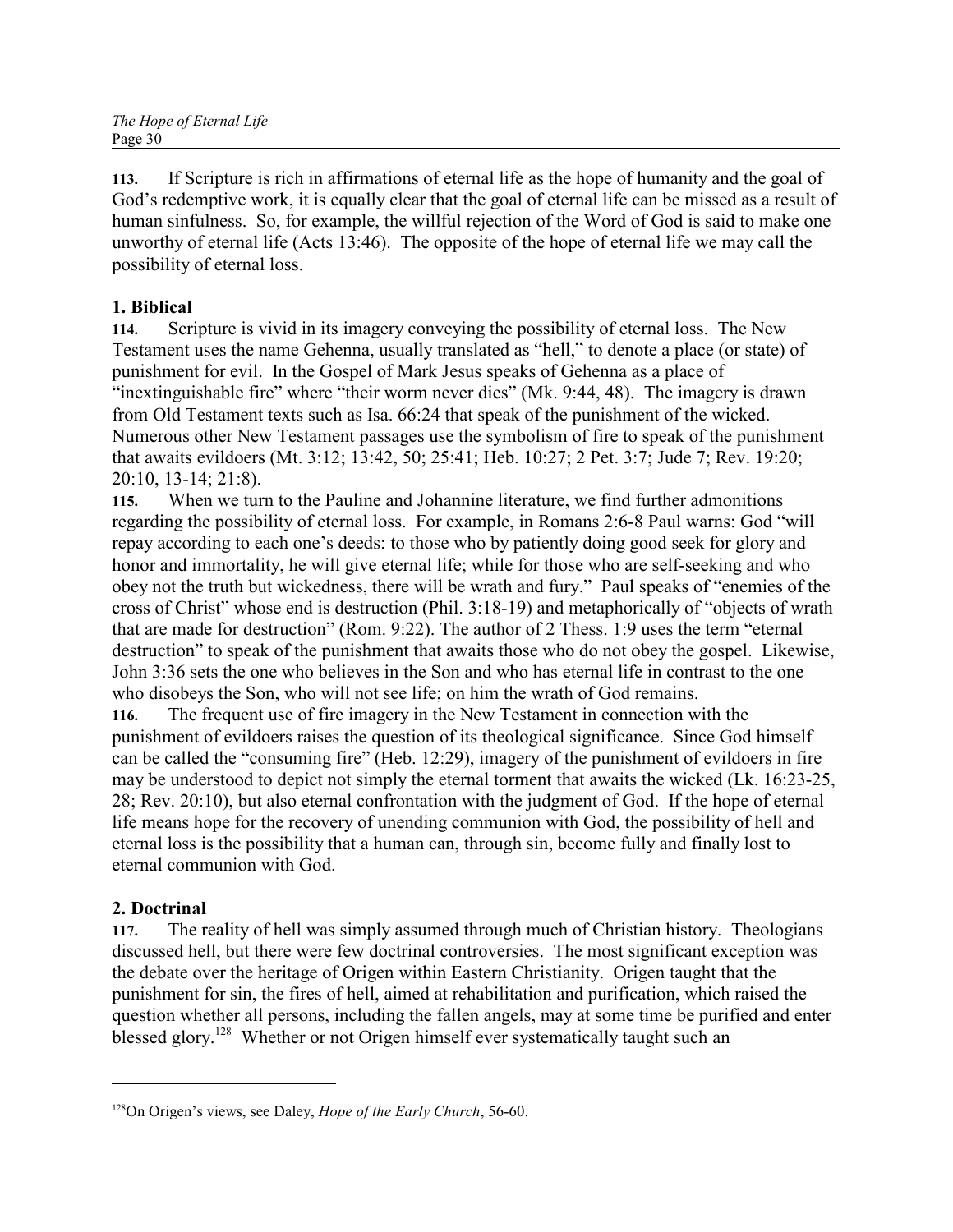"apocatastasis," a redemption of all things, the idea suggested by his writings is advocated to varying degrees by such theologians as Gregory of Nyssa.<sup>129</sup>

118. In the mid-sixth century, Origenist teachings about last things were condemned in a series of anathemas that originated with the Emperor Justinian. Explicitly condemned was anyone who taught that "the punishment of the demons and of impious men is temporary, and that it will have an end at some time, or that there will be a restoration (apokatastasis) of demons and impious men."<sup>130</sup> The condemnation of such *apokatastasis* was widely affirmed in both East and West and came to be accepted as binding dogma.

119. As seen in the above discussion of judgment, medieval teaching in the West assumed the possibility that judgment could lead to the damnation of some persons. That hell is eternal for those within it was explicitly taught by the Fourth Lateran Council  $(1215)^{131}$ 

#### a. Lutheran

120. The Lutheran Reformers accepted without debate the traditional teaching of hell and the possibility of damnation. The Augsburg Confession asserts in Art. XVII that when Christ returns for judgment, along with giving eternal life to elect believers, he will "condemn the ungodly and the devils to hell and eternal punishment." Further, "Rejected, therefore [by the Lutheran estates] are the Anabaptists who teach that the devils and condemned human beings will not suffer eternal torture".<sup>132</sup> Luther held forth hell as a real possibility for unrepentant sinners. In the *Large Catechism* he admonishes parents who do not bring up their children in godliness: "You bring upon yourself sin and wrath, thus earning hell by the way you have reared your children."<sup>133</sup>

121. Post-Reformation Lutheran theologians agreed on the existence of hell, the nature of its punishments, and, with few exceptions, its duration for all eternity. The punishments are both bodily and mental, being felt in different degrees according to the gravity of the person's sins.<sup>134</sup> 122. More recently, the German Lutheran Evangelischer Erwachsenenkatechismus understands hell as the self-enclosure of the human person against God, the life of the person who, "since he will receive nothing, rather wishes to live on the basis of himself." In life, this closure against God is never final, but in death it becomes final. Hell is less a divine condemnation than a result of our own decision. To deny hell and affirm universalism would be incompatible with the teaching of Jesus and of the majority of the New Testament.<sup>135</sup>

 $129$ On Nyssa, see Daley, *Hope of the Early Church*, 85-87.

<sup>&</sup>lt;sup>130</sup>DS 411. Just who authorized these condemnations seems unclear. Hünermann, in his introduction to this text in the 37th edition of Denzinger, states that they were "proclaimed" at the Provincial Synod of Constantinople in 543. Daley, The Hope of the Early Church believes that it "now seems certain" that they were adopted at the Ecumenical Council in Constantinople in 553 (p. 190). Tanner, Decrees, does not include the anathemas in his edition of the conciliar decrees since the believes that "recent studies have shown that these anathemas cannot be attributed to this council" (pp. 105-6). What is certain is that the anathemas came to be accepted in East and West as authoritative. On their background, see Daley, Hope of the Early Church, 188-190.

<sup>&</sup>lt;sup>131</sup>DS 801.

<sup>132</sup>Art. XVII; Kolb-Wengert, 50.

<sup>133</sup>Kolb-Wengert, 410.

<sup>&</sup>lt;sup>134</sup>See the selections in Schmid, *Doctrinal Theology*, 656-660.

<sup>135</sup>Evangelischer Erwachsenenkatechismus, 887.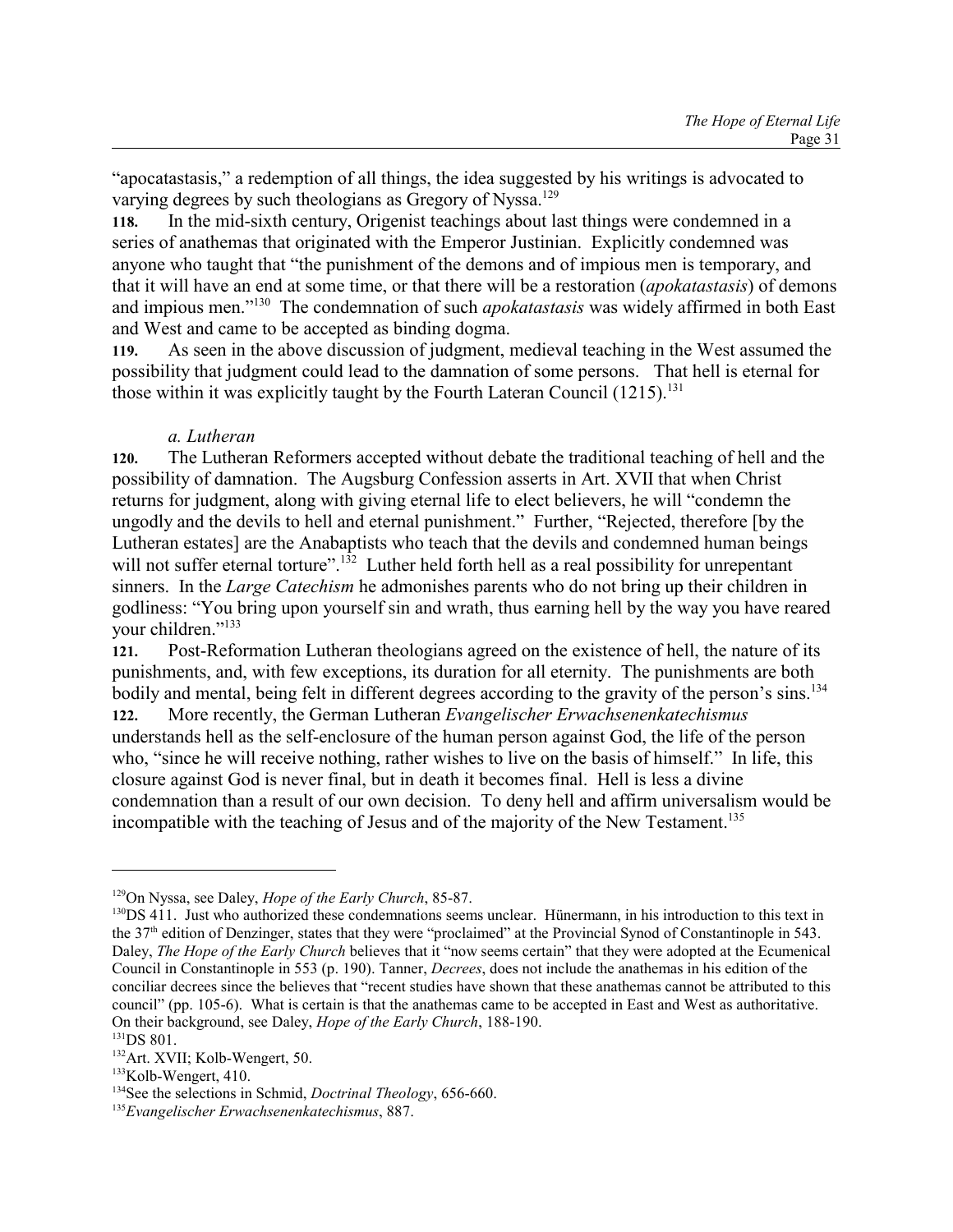#### b. Catholic

123. The Council of Trent spoke once of fear of hell as a motive for imperfect contrition, but offered no account of hell and the punishment of eternal loss.<sup>136</sup> The Catechism of the Council of Trent, however, made hell a part of its instruction on two articles of the Apostles' Creed. First, to clarify Christ's descent into hell, the Catechism states that what is properly called "hell" is not the temporary dwelling of the pre-Christian righteous, to which Christ descended, but is instead "that most loathsome and dark prison in which the souls of the damned are tormented with the unclean spirits in eternal and inextinguishable fire."<sup>137</sup>

124. Then, in its account of Christ's return to judge the living and the dead, the Catechism dwells on the sentence with which Christ the Judge, according to Mt. 25:41, will condemn the wicked who refused mercy to the needy. Their heaviest punishment comes from being told, "Depart from me," to suffer an eternal pain of loss in banishment from the sight of God. Being relegated to "eternal fire" indicates the sense of pain that they will suffer without end. Then, the punishment of hell was "prepared for the devil and his angels," showing that the lost lack kindly companionship since they are forever with wicked demons.<sup>138</sup>

125. The documents of Vatican Council II do not use the word "hell," but the reality is treated in the Dogmatic Constitution on the Church, where it inculcates a spirituality of watchfulness, so as to be ready for acquittal by Christ the coming judge "and not be ordered, like the evil and lazy servants (see Mt. 25:26), to go down into the eternal fire (see Mt. 25:41), into the exterior darkness where 'there will be weeping and gnashing of teeth' (Mt. 22:13 and 25:30)".<sup>139</sup>

126. The Catechism of the Catholic Church treats hell in a section of the article of the Creed on life everlasting. From the consideration that union with God is incompatible with grave sins against God, our neighbor, or ourselves, it follows that hell is the condition of those who definitively exclude themselves from God and his mercy.

1033 "He who does not love remains in death. Anyone who hates his brother is a murderer, and you know that no murderer has eternal life abiding in him" (1 Jn. 3:14-15). Our Lord warns us that we shall be separated from him if we fail to meet the serious needs of the poor and the little ones who are his brethren (Mt. 25:31-46). To die in mortal sin without repenting and accepting God's merciful love means remaining separated from him for ever by our own free choice. This state of definitive self-exclusion from communion with God and the blessed is called "hell."

1035 The teaching of the Church affirms the existence of hell and its eternity. Immediately after death the souls of those who die in a state of mortal sin descend into hell, where they suffer the punishments of hell, "eternal fire." The chief punishment of hell is eternal separation from God, in whom alone man can possess the life and happiness for which he was created and for which he longs. In these recent texts, Lutherans and Catholics alike stress the possibility of hell as the result of a self-imprisoning of sinners in their own independent isolation. The seriousness of sin means that such a possibility cannot be excluded.

#### 3. Contemporary Discussion of the Possibility of Hope for the Salvation of Each and All

127. While unqualified universalism, the affirmation that all persons will be redeemed, is rejected by the official teachings of the Catholic and Lutheran traditions, theologians continue to discuss the question of the breadth of Christian hope. Even if a firm belief that all will be saved

<sup>136</sup>Tanner, 705; DS 1687.

<sup>137</sup>McHugh-Callan, 63.

 $138$ McHugh & Callan, 85-86.

<sup>139</sup>LG 48; Tanner, 888.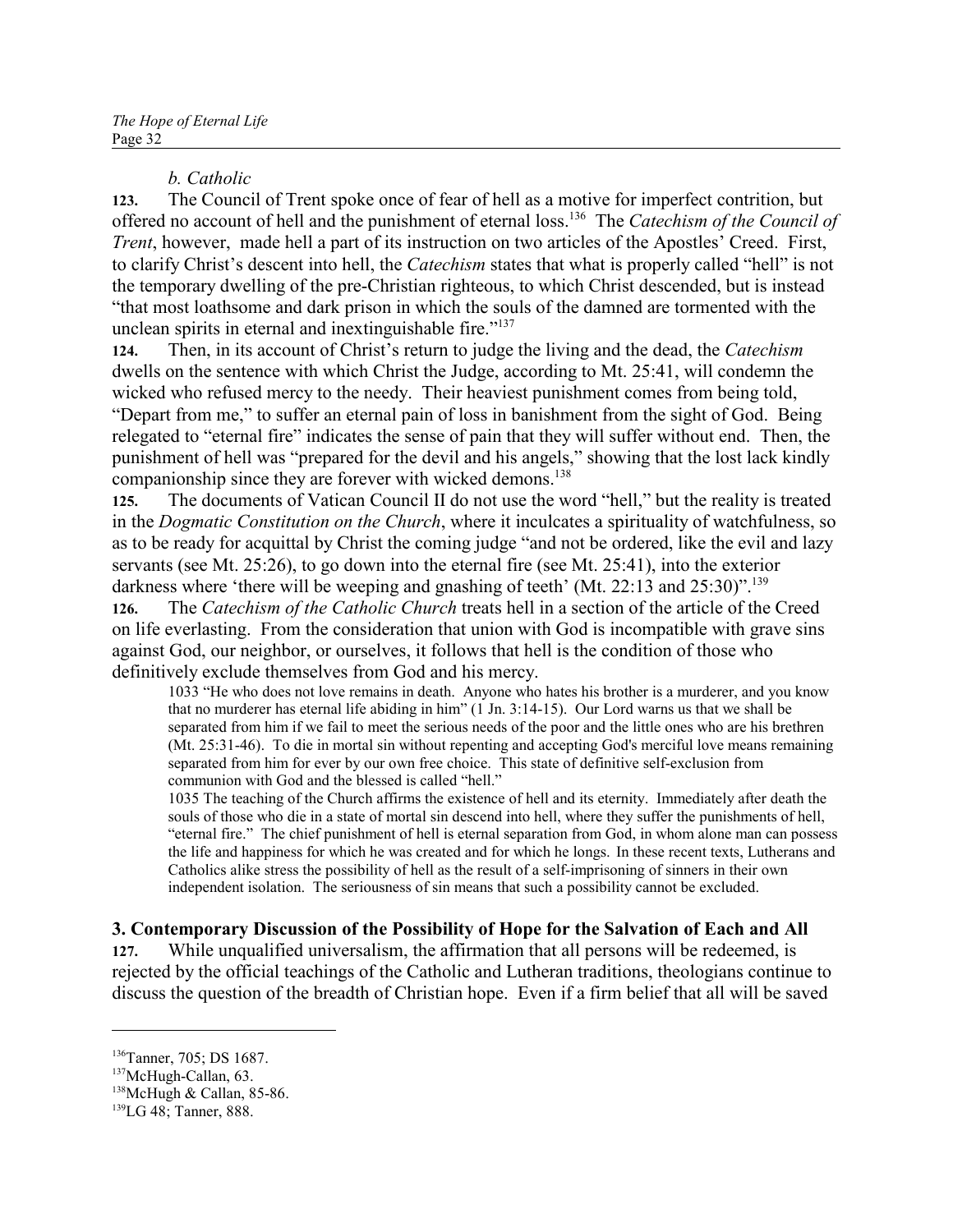does not accord with biblical and normative teaching, can the Christian nevertheless *hope* for the salvation of each individual and for the salvation of all? This question, vigorously discussed over the last century, can here be only briefly analyzed.

128. Both Lutheran and Catholic traditions teach that God's saving will extends to all persons. In Catholic teaching, this assertion is made more than once by the Second Vatican Council.<sup>140</sup> The Council also affirmed that the possibility of salvation is offered to all, even those who have never heard the gospel.<sup>141</sup>

129. Within the Lutheran tradition, debate about the universal saving will of God arose in debates over election. The Formula of Concord affirmed that God "wants no one to be lost but rather that everyone repent and believe on the Lord Christ [Rom. 11:32; 1 Tim. 2:4; cf. Ezek. 33:11; 18:23]."<sup>142</sup> When later Lutheran theology discussed the call to salvation that extends to all, it affirmed that that call was inherently efficacious, i.e., it was sufficient to save in every case. Sinful human rejection, not insufficiency of the gospel or of God's will to save, is responsible for those who may be lost.

130. The impetus for a discussion of a hope for universal salvation among Catholics and Lutherans came from the work of the Reformed theologian Karl Barth and, in particular, his Christocentric understanding of election. If God's election of Jesus Christ is the foundation of God's saving will and if that saving will is supreme, how is eternal loss possible? On the basis of a comprehensive analysis of relevant biblical texts, Barth concludes that the possibility of final loss cannot be ruled out, but also that the final *reality* that some will be lost also cannot be affirmed.<sup>143</sup> "If we are certainly forbidden to count on this [the salvation of all] as though we had a claim on it, ... we are surely commanded the more definitely to hope and pray for it as we may do already on this side of this final possibility, i.e., to hope and to pray cautiously and yet distinctly that, in spite of everything which may seem quite conclusively to proclaim the opposite, His compassion should not fail, and that in accordance with His mercy which is 'new every morning' He 'will not cast off forever' (Lam. 3:22f; 31)."<sup>144</sup>

131. Within Catholic theology, Barth's impetus was taken up most notably by Hans Urs von Balthasar.<sup>145</sup> Like Barth, he denies that the salvation of all can be affirmed, but he also insists that we are called to hope and pray with confidence for the salvation of each and all. He

<sup>&</sup>lt;sup>140"</sup>[T]he Savior wishes all to be saved (see 1 Tim 2:4)," LG 16; "... the will of God, who 'desires all people to be saved and to come to the knowledge of the truth . . " (1 Tim 2:4)," AG 7.

<sup>&</sup>lt;sup>141"</sup>For since Christ died for everyone, and all are in fact called to one and the same destiny, which is divine, we must hold that the Holy Spirit offers to all the possibility of being associated, in a way known to God, with this paschal mystery" (GS, 22).

 $142$ Ep. XI, 10; Kolb-Wengert, p. 518; cf. "[T]he promise of the gospel is *universalis*, that is, it pertains to all people (Luke 24)," SD XI, 28; Kolb-Wengert, 645. The topic was discussed by later Lutheran theology under the heading of the universality of the efficacious call of God to salvation, see examples in Schmid, Doctrinal Theology, 445-446, 447-450. Quenstedt affirms that salvation reaches even "some Turks, Americans, and other barbarians," Schmid, 450.

<sup>143</sup>See Karl Barth, Church Dogmatics (Edinburgh: T. & T. Clark, 1956–1975), II/2, 486-496.  $144$ Karl Barth, Church Dogmatics, IV/3, 486-7.

<sup>&</sup>lt;sup>145</sup>See Hans Urs von Balthasar, *Theo-Drama: Theological Dramatic Theory: Vol. 5: The Last Act*, trans. Graham Harrison (San Francisco: Ignatius Press, 1998), pp. 269-321; Dare We Hope 'That All Men Be Saved?' with A Short Discourse on Hell, trans. David Kipp and Lothar Krauth (San Francisco: Ignatius Press, 1988); "Some Points of Eschatology." Explorations in Theology: I. The Word Made Flesh. (San Francisco: Ignatius Press, 1989), 255–77.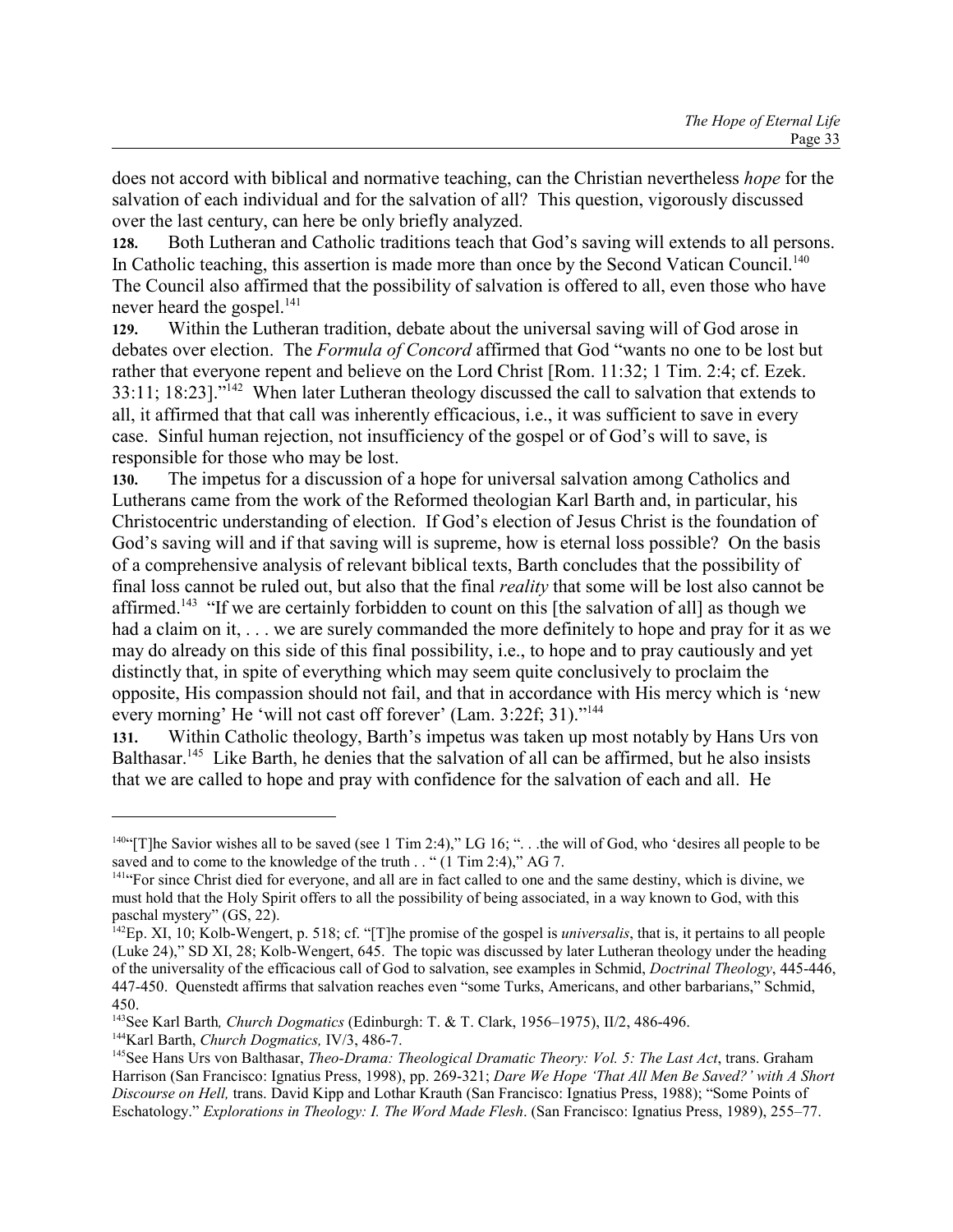emphasizes the universal divine will to save,  $146$  the absence of New Testament teaching that any one in particular (other than the Devil) is lost,<sup>147</sup> and hope for others as an aspect of love for others.<sup>148</sup> While Balthasar's assertions have been vigorously criticized, they have also been widely influential.<sup>149</sup> In a General Audience address of July 28, 1999, John Paul II seems to take up Balthasar's perspective: "Eternal damnation remains a real possibility, but we are not granted, without special divine revelation, the knowledge of whether or which human beings are effectively involved in it."<sup>150</sup> The International Theological Commission's 1992 statement, "Some Current Questions of Eschatology," observed:

God wants 'all . . . to be saved and to come to the knowledge of the truth' (1 Tim. 2:4). The church has always believed that such a universal salvific will on God's part has an ample efficacy. The Church has never once declared the damnation of a single person as a concrete fact. But, since hell is a genuine possibility for every person, it is not right . . . to treat salvation as a kind of quasi-automatic consequence.<sup>151</sup>

132. Debate over this question has been less vehement in Lutheran circles, but the idea of a universal hope has been common. Already in the 1920s, Paul Althaus argued that one cannot exclude the possibility of the salvation of all. If I can hope for my own salvation, there is no one for whom I also cannot hope.<sup>152</sup> More recent Lutheran theologians have made similar claims, with varying degrees of emphasis.<sup>153</sup> The statement Unsere Hoffnung auf das ewige Leben of the German Union evangelischer Kirchen strongly emphasizes such a universal hope, while also insisting that such hope must remain hope.<sup>154</sup>

#### 4. Common Affirmations

133. Our churches affirm the possibility of eternal loss, that human persons could be removed from the presence of God for all eternity. The possibility of loss is not to be ascribed to any will of God to damn some while redeeming others. God wishes the salvation of all. The possibility of loss points to the importance of a living faith in God. Those who refuse God's mercy can only live in the hell of their own self-enclosure. What is

 $146$ *Dare We Hope*, 148-157.

 $147$ Dare We Hope, 29-46.

 $148$ *Dare We Hope*, 211-221.

<sup>&</sup>lt;sup>149</sup>See the survey of recent discussion in Avery Dulles, "The Population of Hell," First Things 133 (May 2003): 36–41. For examples of recent Catholic theologians who speak similarly to Balthasar, see Dermot A. Lane, Keeping Hope Alive: Stirrings in Christian Theology (Eugene OR: Wipf & Stock, n.d., reprint of 1996 Paulist Press edition), 162-167; Gisbert Greshake, Leben — stärker als der Tod. Von der christlichen Hoffnung (Freiburg: Herder, 2008), 202-226; Medard Kehl, Dein Reich komme. Eschatologie als Rechenschaft über unsere Hoffnung (Kevalaer: Topos, 2003), 297.

<sup>&</sup>lt;sup>150</sup>Online at www.vatican.va/holy\_father/john\_paul\_ii/audiences/1999/index.htm, accessed Sept 10, 2010.

<sup>&</sup>lt;sup>151</sup>International Theological Commission, "Some Current Questions in Eschatology (1992)," Texts and Documents: 1986–2007, Ed. Michael Sharkey and Thomas Weinandy (San Francisco: Ignatius Press, 2009), 90, §10.3. <sup>152</sup>Paul Althaus, Die letzten Dinge: Entwurf einer christlichen Eschatologie, 3rd ed. (Gütersloh: C. Bertelsmann,

<sup>1926), 212.</sup>

<sup>&</sup>lt;sup>153</sup>For example, Wolfhart Pannenberg, "The Task of Christian Eschatology," The Last Things: Biblical and Theological Perspectives on Eschatology, Ed. Carl E. Braaten and Robert W. Jenson (Grand Rapids, MI: Eerdmans, 2002), 9-10; Robert W. Jenson, Systematic Theology (New York: Oxford UP, 1997–99), vol. 2, 364-365; Hans Schwarz, Eschatology (Grand Rapids: Eerdmans, 2000), 346.

<sup>&</sup>lt;sup>154</sup>Union Evangelischer Kirchen Theologischer Ausschuss, Unsere Hoffnung auf das ewige Leben: Ein Votum der Union Evangelischer Kirchen in der EKD (Neukirchen-Vluyn: Neukirchener Verlagshaus, 2006), 94-99.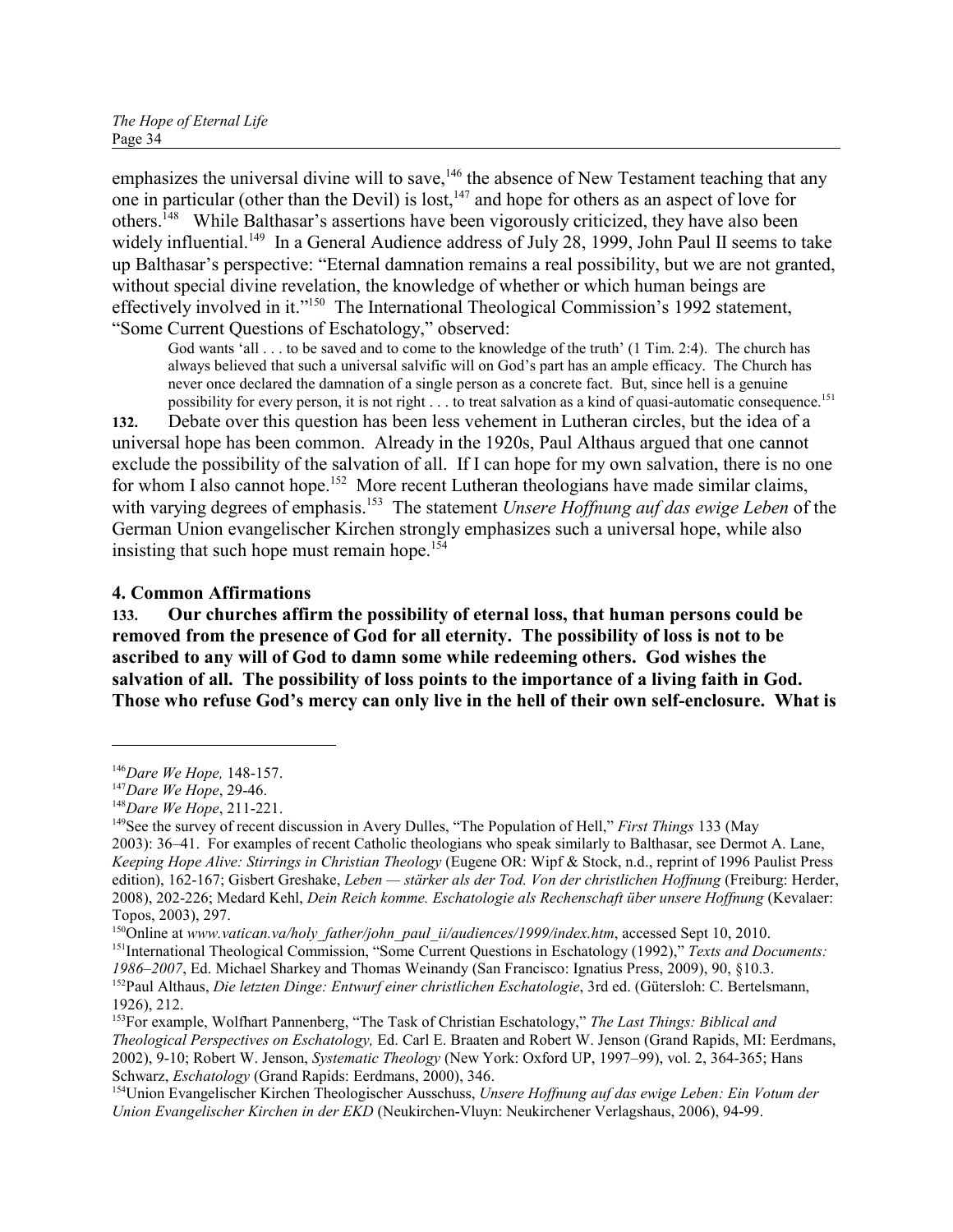opposed to God cannot enter God's kingdom.

#### 134. Our churches also pray for all people. In accord with such prayer, this dialogue affirms the hope that no one will be lost from the community of the saints. We are confident in entrusting every person to the one Judge who died for their sins.<sup>155</sup>

#### E. Heaven and the Final Kingdom

135. The ultimate hope of Christians is the triumph of God's will to bless creation through unity with Christ and the Spirit. The day will come when all things are subjected to Christ and God will be "all in all" (1 Cor. 15:28). Every tear will be wiped away; death shall be no more (Rev. 21:4). In the new heaven and new earth, the new Jerusalem that comes down from heaven, God will dwell with humanity (Rev. 21:3). There will be "no temple in the city, for its temple is the Lord God the Almighty and the Lamb" (Rev. 21:22).

136. The advent of this final and definitive kingdom of God, its relation to history, the interpretation of the difficult biblical discussions of the "signs of the end," the nature of the resurrection, and other related topics have been matters of intensive theological discussion from the beginnings of the church,<sup>156</sup> but have played little role in Catholic-Lutheran disputes. Lutherans and Catholics have a common doctrinal heritage on these questions and have permitted a broad range of freedom for varying detailed theological views. The discussion below will not attempt to cover these issues in their range and depth, but only note points where our traditions have made firm definitions and especially note the final and perfect communion of the saints, which forms the end of our fellowship in this world and the background for our discussion of other topics.

#### 1. Biblical

137. In various places New Testament authors use the term "heaven" or "heavenly" to refer to the "place" or state in which the faithful achieve eschatological perfection. In 1 Cor. 15:47-49 Paul speaks of Christ as the "heavenly man" or as the "man from heaven" to whom Christians are destined to become conformed in the resurrection of the dead. Such conformity to Christ entails bearing the image of the heavenly Christ. Paul speaks elsewhere of the transformation, effected by Christ himself, that will enable such conformity (2 Cor. 3:18; Phil. 3:21). Since Christ is the image of God par excellence (2 Cor. 4:4) and the image of humanity to which the justified are destined to be conformed, this eschatological transformation suggests the recovery of humanity's original glory in the image of God (cf. Rom. 8:29-30; 2 Cor. 3:18; Phil. 3:21) and the consummation of human life in a new mode of existence which Paul calls the "spiritual body" (1 Cor. 15:44-45), imperishable and immortal (1 Cor. 15: 54).

138. Paul understands this transformation, which will reach completion only in the *eschaton*, to be underway even now, as Christians, through the Spirit of Christ, are already being transformed in the direction of their ultimate glory (2 Cor. 3:18). Thus the eschatological

<sup>&</sup>lt;sup>155</sup>The representatives of The Lutheran Church–Missouri Synod in the dialogue not only affirmed "the possibility of eternal loss" for those "who refuse God's mercy," but also held that, contrary to God's expressed will that all be saved, Scripture teaches that there are those who do reject God's mercy.

<sup>&</sup>lt;sup>156</sup>For a comprehensive ecumenical survey of the issues, see Jerry L.Walls, ed., *The Oxford Handbook of* Eschatology (Oxford: Oxford Univ. Press, 2008).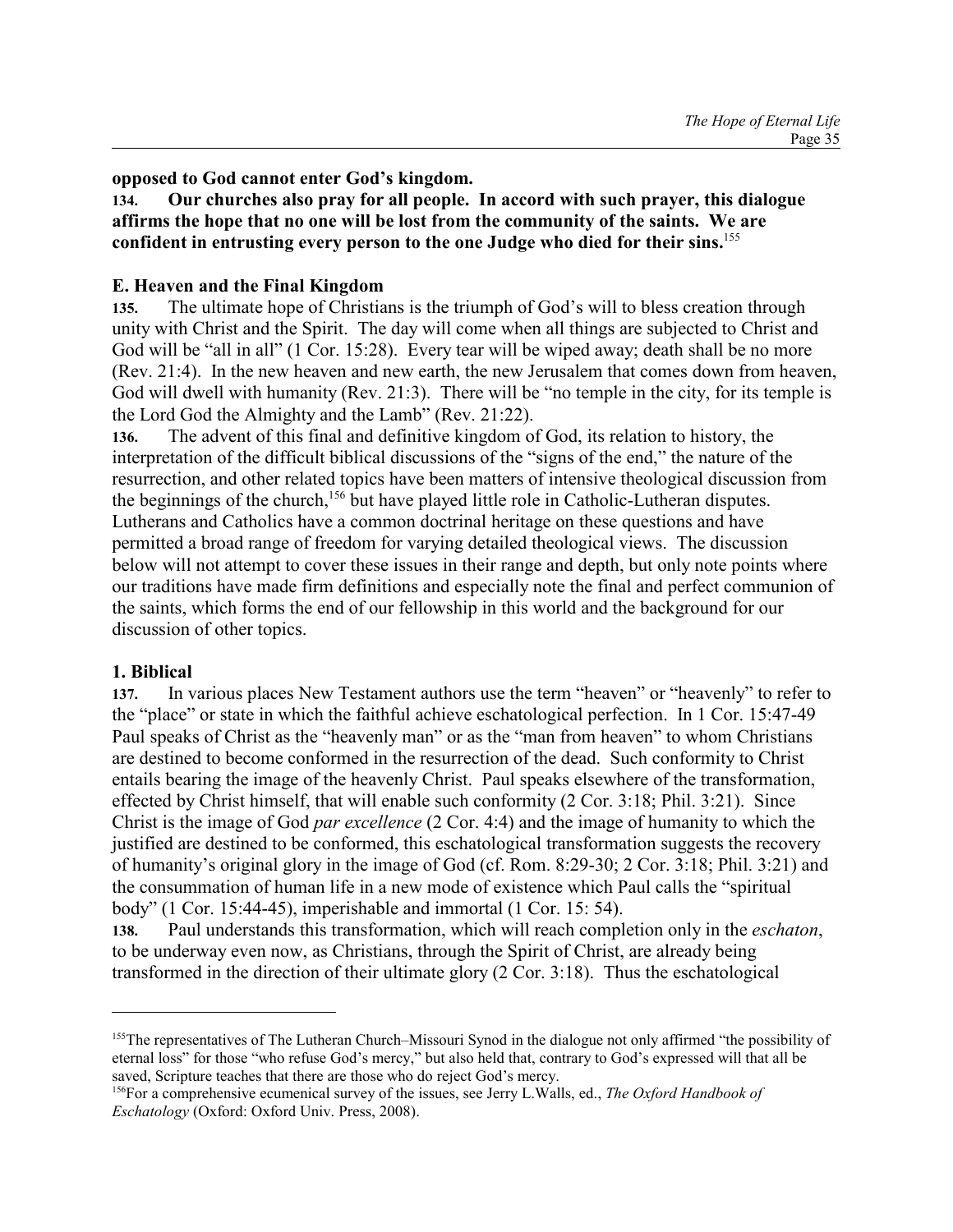transformation will be the perfection of a change begun already in this life.

139. The author of Hebrews also writes of the perfection that is obtained in heaven. Perfection could not be obtained until Christ came and offered a perfect sacrifice for sin (Heb. 7:11, 19, 28; 10:1). Once this sacrifice was made, the righteous of all generations were made perfect (Heb. 10:14; 12:23). The righteous dead who have been so perfected dwell in heaven or in the heavenly Jerusalem (Heb. 12:22-23). This is the heavenly city that God has prepared for the faithful of all generations (Heb. 11:16), the heavenly rest prepared from the beginning of creation (Heb. 4:3-10). This promised rest in heaven is the goal of all of history. The faithful of all generations share in this promised rest together (Heb. 11:39-40; cf. 4:2).

140. The book of Revelation presents a vision of a new heaven and a new earth, and of a new Jerusalem, hidden in heaven and to be revealed at the end of time. This heavenly Jerusalem will be a place of purity, where sinners will not enter (Rev. 21:8, 27), but only those who have "washed their robes" in the blood of Christ (Rev. 22:14; cf. 7:14), that is, those who have been purified through the forgiveness of sins in Christ. Those who enter the city will be able to eat of the tree of life (Rev. 22:2, 14; cf. 2:7); they will inherit eternal life and see God face to face (Rev. 22:4).

141. The New Testament foresees not only the transformation of humanity in the resurrection, but also the transformation of all of creation and its release from suffering (Matt. 19:28; Rom. 8:18-25). While at least one New Testament text speaks explicitly of a coming kingdom of God on earth (Rev. 20:4) and other texts hint at it (Matt. 19:28; 1 Cor. 6:2), it is not a main emphasis. The main emphasis in New Testament texts regarding the final kingdom of God or the kingdom of heaven does not fall on its location but on God's triumph over death and evil, God's gathering of the redeemed, and the communal nature of the kingdom, with the redeemed dwelling with God, with Christ, and with each other forever (Matt. 8:11-12; 13:43; 24:30; 25:34; 1 Cor. 15:24- 28; 1 Thess. 4:16-17).

# 2. Doctrinal

142. Theological interest in the end of time, the resurrection, and the final reign of God waxed and waned in the church in during the patristic and medieval periods. Very few matters, however, were doctrinally defined. An exception is the insistence that humanity will receive at the resurrection the same bodies they possessed in this life, although transformed. This identity between the earthly and risen body was taught by the Eleventh Regional Council of Toledo, Spain  $(675)^{157}$  and then repeated by the Fourth Lateran Council  $(1215)^{158}$  In both cases, the teaching opposed what were seen as overly spiritualized understandings of the resurrection which seemed to deny that the total person is the object of redemption. The precise nature of the identity of the earthly and resurrection bodies was never defined, however.

# a. Lutheran

143. Article XVII of the Augsburg Confession discusses "the Return of Christ for Judgment." Christ will return as judge, "to raise all the dead, to give eternal life and joy to those who believe

<sup>&</sup>lt;sup>157</sup>DS 540.

<sup>&</sup>lt;sup>158</sup>DS 801.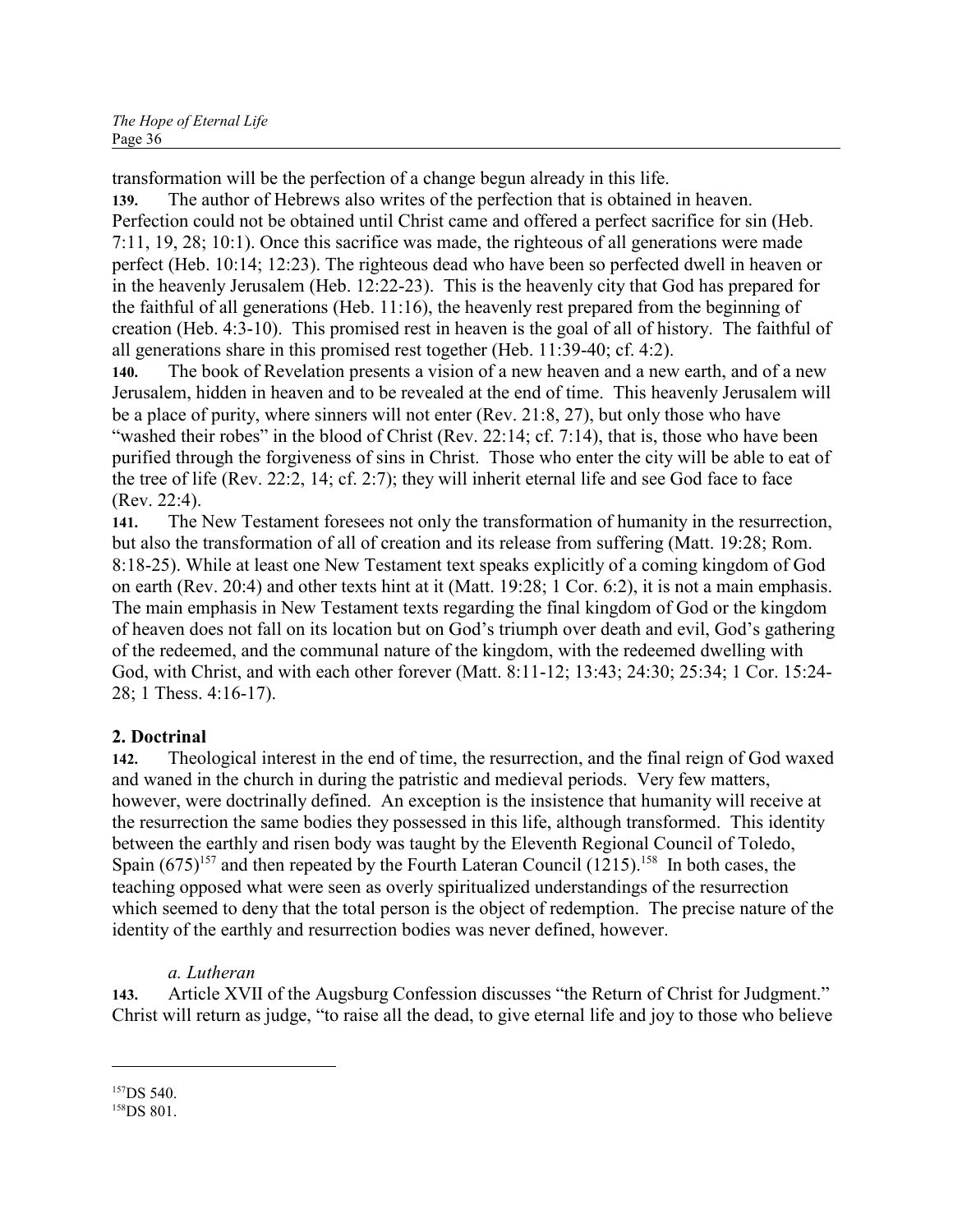and are elect."<sup>159</sup> Condemned are those who teach "that before the resurrection of the dead the godly will take possession of the kingdom of the world, while the ungodly are suppressed everywhere." The condemnation opposed groups which believed that the end of the world was at hand and that the true saints were now to take control of this world by force and eliminate all evil. This article was accepted by the Catholic response at the Diet of Augsburg<sup>160</sup> and these topics figured neither in further Catholic-Lutheran controversies nor in the intra-Lutheran arguments leading up to the 1577 Formula of Concord.

144. Luther's catechisms speak of the end as the time when the Holy Spirit's work of sanctification begun in us at baptism is perfectly complete. In the presentation of the third article of the Creed, the Small Catechism stresses the gifts of the Spirit in this life and then ends: "On the Last Day the Holy Spirit will raise me and all the dead and will give to me and all believers in Christ eternal life" (356).

145. The Large Catechism similarly stressed the constant work of the Spirit in this life: "The Holy Spirit will remain with the holy community or Christian people until the Last Day" (437- 38). On the Last Day, that work is finished. "Then when his work has been finished and we abide in it, having died to the world and all misfortune, he will finally make us perfectly and eternally holy" (439).<sup>161</sup>

146. Later Lutheran theologians continued to teach that the eternal and supreme happiness of heaven consists in the person seeing God "face to face" and being filled with joy. This enjoyment of God will not be disturbed by "carnal attachments," for union with God will bring "complete rectitude of will and appetite." The blessed will be filled with love that results in adoration of God. Some theologians taught that the essential blessing of knowing and seeing God will be given to all the blessed without variation, but other aspects of heaven will be experienced in varied degrees of splendor and glory, according to different levels of capacity that were formed in this life.<sup>162</sup>

147. Lutheran theology of the seventeenth and eighteenth centuries developed an idiosyncratic theology of the nature of the final kingdom of God. While individuals would rise with their bodies, the remainder of the world would not be transformed, but simply annihilated. Only the non-fallen angels and redeemed humanity would be taken into glory. This view, while widely taught, was never held to be a matter of doctrine and mostly disappeared.<sup>163</sup> The *Evangelischer* Erwachsenenkatechismus explicitly affirms that this world is also taken into God's kingdom: "This world is not an accidental arena of human action which can then disappear, but it should rather be transformed along with humanity."<sup>164</sup>

 $159$ Kolb & Wengert, 50.

 $160$ Confutation, 116f; original in Confutatio, 117.

<sup>&</sup>lt;sup>161</sup>Below, section D, 1 (on purgation), will treat this passage along with Luther's account of the Holy Spirit's work at the moment of the individual believer's death, namely, "then, when we pass from this life, in the blink of an eye, he will perfect our holiness and will eternally preserve us in it" (439).

<sup>&</sup>lt;sup>162</sup>See Schmid, *Doctrinal Theology*, 669-671; Hutter, *Compend*, 228-232, 239-242, Hunnius, *Epitome*, 293-294

<sup>&</sup>lt;sup>163</sup>For examples of such teaching, see Schmid, *Doctrinal Theology*, 655-656; Hunnius, *Epitome*, 290. For an analysis of the teaching, see Konrad Stock, Annihilatio Mundi: Johann Gerhards Eschatologie der Welt, (Munich: Chr. Kaiser Verlag, 1971).

<sup>164</sup>Evangelische Erwachsenenkatechismus, 891.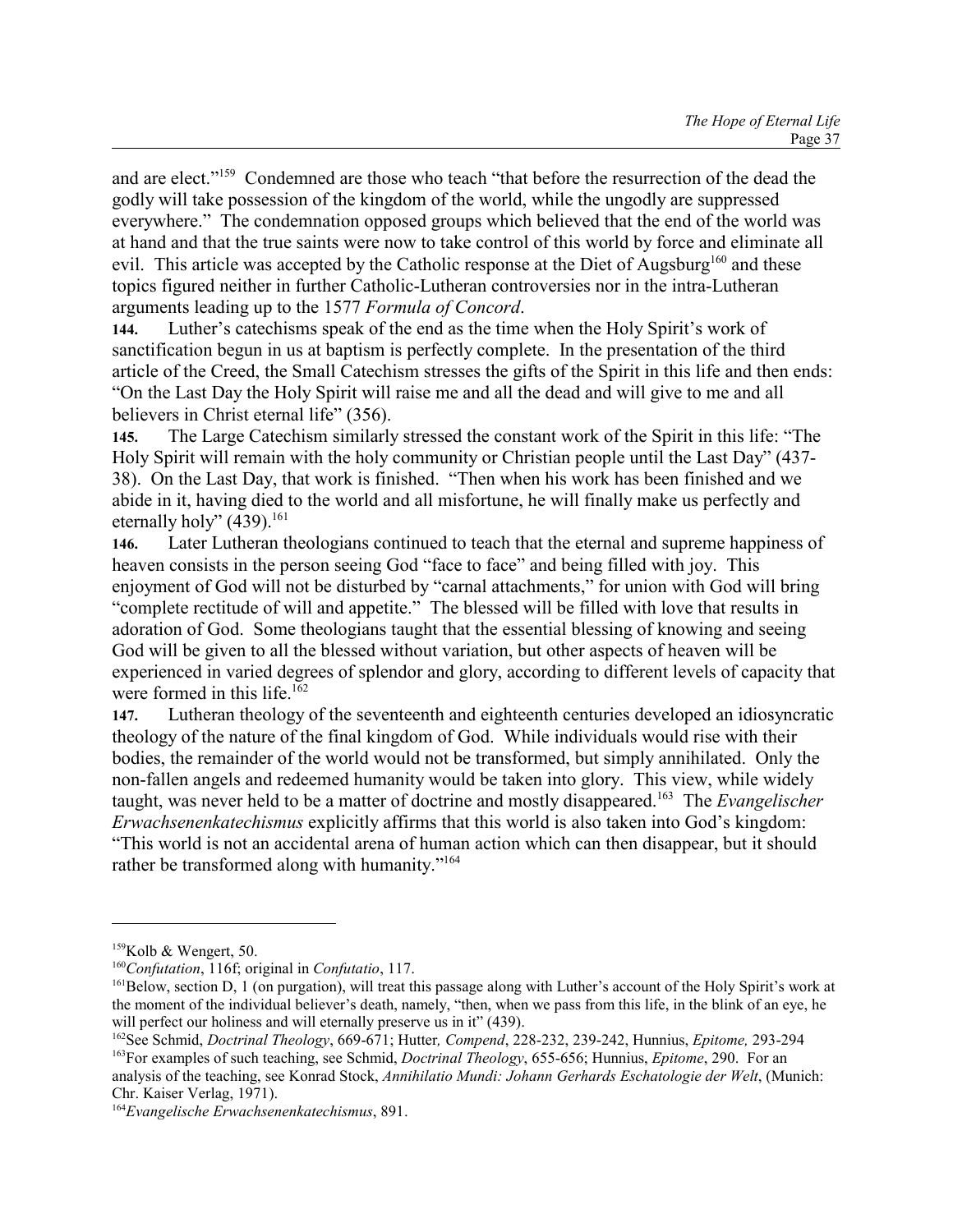b. Catholic

148. The Council of Trent gave no developed account of heaven as the state of our eschatological perfection.<sup>165</sup> The reform-decree on the saints referred in passing to their condition as reigning with Christ and enjoying eternal happiness.<sup>166</sup>

149. The Catechism of the Council of Trent, on the article "life everlasting," explained that this is not only continued existence, but also "that perpetuity of happiness which is to satisfy the desires of the blessed."<sup>167</sup> The joy of the blessed in their heavenly homeland is utterly

incomprehensible to us and so can only be approximated through a variety of biblical terms.<sup>168</sup> 150. Drawing on Chrysostom and Augustine, the Catechism describes the happiness of eternal life as both exemption from all evil, such as hunger and thirst, tears, sorrow, and death (Rev. 7:16 and 21:4) and positive glories without measure. On the latter, tradition sanctions a basic division between essential beatitude and accessory happiness, which the Lutheran textbooks also taught. Essential beatitude consists in knowing God and Christ (Jn. 17:3) in the vision of God (1 Jn. 3:2), which makes people "partakers of the divine nature" (2 Pet. 1:4). Accessory happiness follows from the vision, in glory, honor, and peace (cf. Rom.  $2:10$ ).<sup>169</sup>

151. The Second Vatican Council emphasized the orientation of the church toward God's kingdom, of which it is the "seed and beginning."<sup>170</sup> Our worship on earth participates proleptically in the heavenly worship of God by the saints.<sup>171</sup> The Constitution on the Church offers this characterization of the church when it will be brought to the final perfection for which we long:

For when Christ appears and the glorious resurrection of the dead takes place, the brightness of God will illuminate the heavenly city and the Lamb will be its light (see Rev. 21:23). Then the whole church of the saints in the supreme happiness of love will adore God and "the lamb who was slain" (Rev. 5:12), with one voice proclaiming: "To him who sits upon the throne and to the lamb be blessing and honor and glory and might for ever and ever" (Rev. 5:13).<sup>172</sup>

152. The main account of heaven in the *Catechism of the Catholic Church* comes in explaining the creedal article on life everlasting. The essential point about heaven is that "those who die in God's grace and friendship and are perfectly purified live forever with Christ. They are like God forever, for they 'see him as he is,' face to face," as indicated in 1 Jn. 3:2 and in 1 Cor. 13:12 and Rev. 22:4" (no. 1023).

153. A definition then follows:

1024 This perfect life with the Most Holy Trinity — this communion of life and love with the Trinity, with the Virgin Mary, the angels, and all the blessed — is called "heaven." Heaven is the ultimate end and fulfillment of the deepest human longings, the state of supreme, definitive happiness.

This fulfillment centers on being with Christ and living in him, in which the redeemed find their

<sup>&</sup>lt;sup>165</sup>See section a. (2), above. Before Trent the Council of Florence had defined that those dying without post-

baptismal sins enter "straightway" into heaven and that all the lost do not suffer equal pains in hell. Tanner, 528; DS 1305-6. Also Tanner, 681; DS 1582.

<sup>&</sup>lt;sup>166</sup>Tanner, 774-75.

<sup>167</sup>McHugh & Callan, 132.

 $168$ McHugh & Callan, 134.

<sup>169</sup>McHugh & Callan, 135-40.

<sup>170</sup>LG 5; Tanner, 851.

<sup>171</sup>SC 8; Tanner, 822-23.

<sup>172</sup>LG 50; Tanner, 891.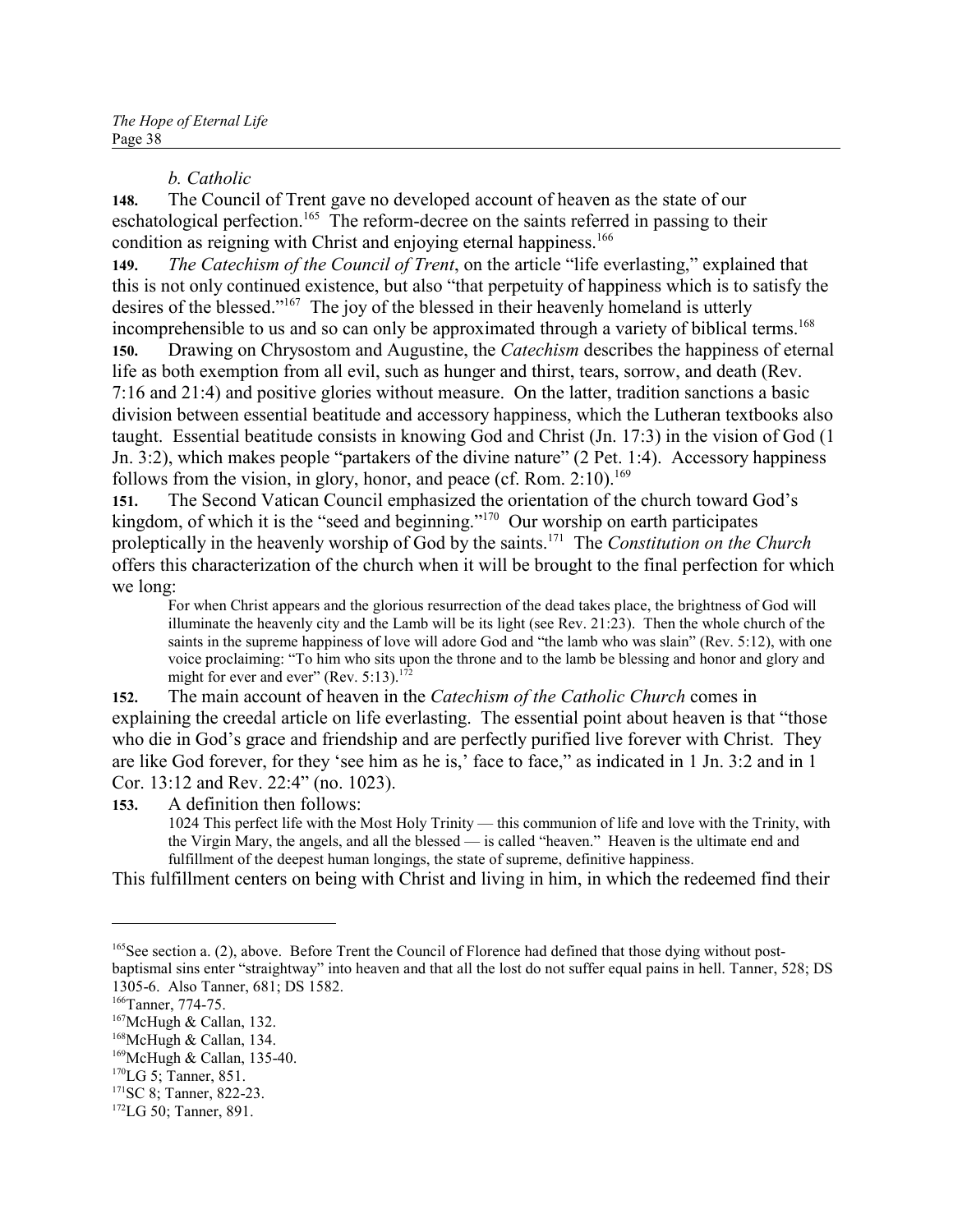own identity (1025), for "the life of the blessed consists in the full and perfect possession of the fruits of the redemption accomplished by Christ. . . . Heaven is the blessed community of all who are perfectly incorporated into Christ" (1026).

### 3. Common Affirmations

154. Catholics and Lutherans confess together a common conviction that the triumph of God's grace will be consummated in a perfect communion of love, justice, and peace. All the redeemed will exist in harmony with God and with one another in a radically transformed world. This hope is significant for our ecumenical efforts. As is often said, our divisions do not reach to heaven.<sup>173</sup> We look forward to the day when all divisions among Christ's followers are erased before the throne of the Lamb.

### F. Our Common Witness

155. We began this chapter with an assertion of our common hope. The detailed elaboration of the witness of our two traditions that has followed provides a firm foundation for that assertion. Catholics and Lutherans are united in their hope for a future whose name is Jesus. This shared hope was asserted in an earlier round of this dialogue at a crucial juncture. In its important thesis statement on justification, Round VII of the dialogue affirmed: "Our entire hope of justification and salvation rests on Christ Jesus and on the gospel whereby the good news of God's merciful action in Christ is made known."<sup>174</sup> In our explorations of this hope, the dialogue has been encouraged to find how much we hold in common. This agreement is both at the level of foundations, in our common focus on God's act in Christ and the Spirit, and also at the level of many details.

<sup>&</sup>lt;sup>173</sup>E.g., Walter Kasper, "Current Problems in Ecumenical Theology," www.vatican.va/roman\_curia/pontifical\_ councils/chrstuni/sub-index/index\_card-kasper.htm, accessed Sept. 12, 2010.

 $174$ H. George Anderson, T. Austin Murphy, and Joseph Burgess, eds., *Justification by Faith: Lutherans and* Catholics in Dialogue 7 (Minneapolis: Augsburg, 1985), 4, 157; 16, 72.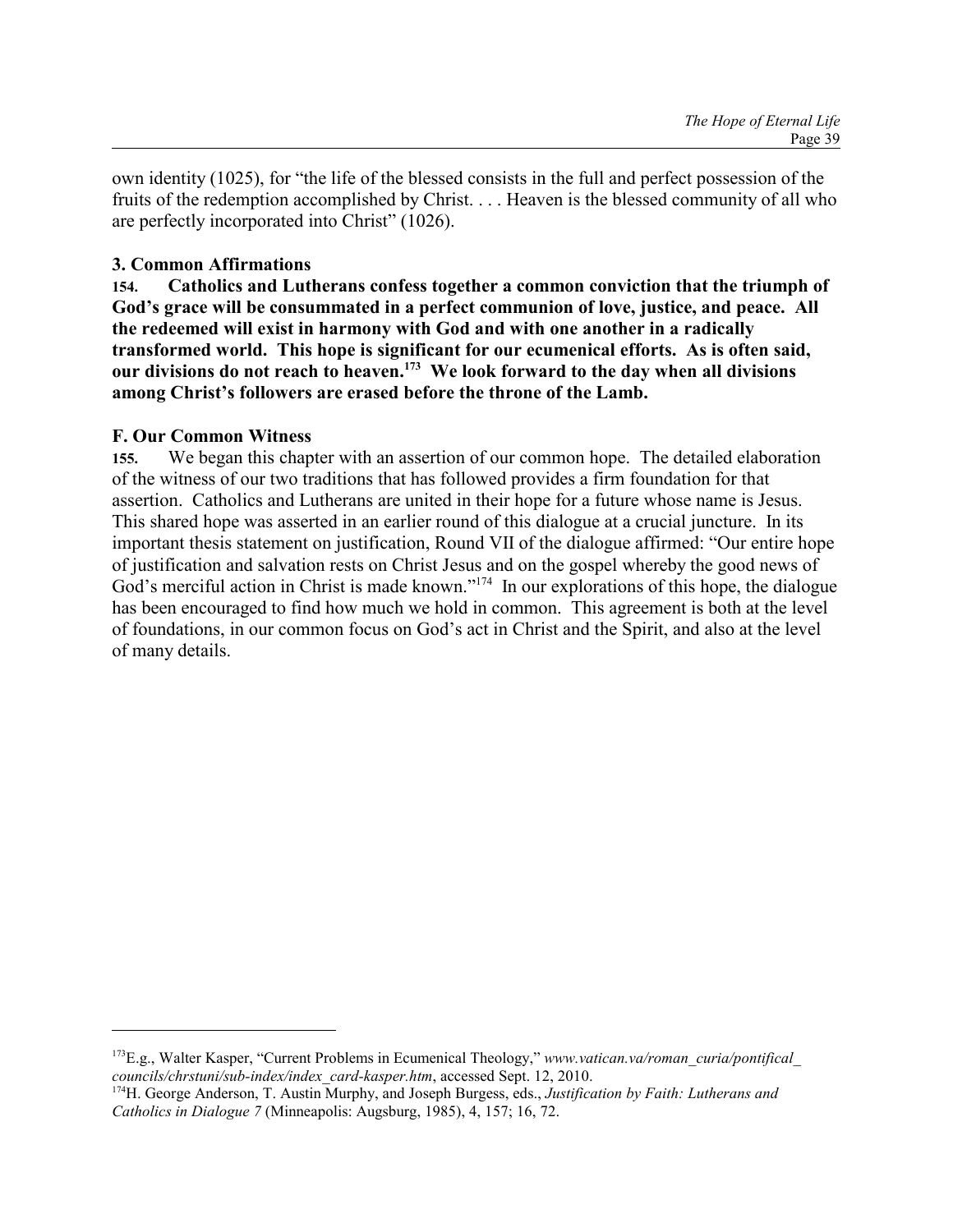### Chapter III: Traditional Disputes within the Context of our Common Hope

156. Together Catholics, Lutherans, and many other Christians share a sure and certain hope of eternal life in fellowship with the Triune God. In the topics discussed — death, intermediate states, judgment, hell and heaven — Lutherans and Catholics clearly have had only minimal disagreements. This shared framework forms the context for a consideration of the limited but historically significant disputes to be considered in this chapter: purgatory and prayers for the dead.<sup>175</sup> The importance and difficulty of these topics is bound up with the way they involve both conceptual issues (e.g., how we understand our communion with the departed or the transformation of the self between death and heavenly glory) and issues of practice (e.g., prayers, indulgences). Any ecumenical judgment on the weight of the differences between our traditions in these areas must consider both sets of issues.

### A. Transformation Unto Glory: Purgation

157. If we die still deformed by sin, but will finally live before God fully transformed into what God intends for humanity, then some sort of change or transformation must occur between death and entry into eschatological glory. In this sense, the general topic of "purgation" is unavoidable. What is the nature of this transformation?

158. Lutherans and Catholics have given conflicting descriptions of this transformation from the earliest years of the Reformation. The questions for this dialogue concern the nature of the divergent answers and whether they represent a church-dividing difference, i.e., a difference that is incompatible with life together in full communion. We seek here to answer these questions.

# 1. Biblical Background

159. No biblical text uses the word "purgatory," but various passages state or suggest that only the pure or holy will enter the presence of God. Jesus says, "Blessed are the pure in heart, for they will see God" (Mt. 5:8). The seer of Revelation says that nothing unclean will enter the heavenly Jerusalem (21:27), but those who have washed their robes (in the blood of Christ; cf. 7:14) will have the right to enter it (22:14). They will see God's face (22:4). At the final union of the church with Christ, the church is presented as a bride dressed in pure linen, symbolizing the righteous deeds of the saints (19:8). The author of 1 John declares that "when [Jesus] is revealed, we will be like him, for we will see him as he is. And all who have this hope in him purify themselves, just as he is pure" (3:2-3). The author of Hebrews calls on his readers to pursue the holiness "without which no one will see the Lord" (12:14), holiness that results from purification in Christ (9:13-14; 10:10).

160. The most important texts that have been cited to provide biblical support for purgatory, however, are 2 Macc. 12:39-45, 1 Cor. 3:10-15, and Mt. 12:32. Because of hermeneutical or

<sup>&</sup>lt;sup>175</sup>The related topic of invocation of the saints, i.e., asking the departed saints, including Mary, to pray for us, was considered in detail in a previous round of this dialogue: The One Mediator, the Saints, and Mary: Lutherans and Catholics in Dialogue VIII. The dialogue reached a carefully nuanced conclusion that, if the witness to the sole mediatorship of Christ is safeguarded, the invocation of the saints need not be church-dividing if the practice is neither condemned by Lutherans nor made mandatory by Catholics (¶¶ 97-98, 57-58).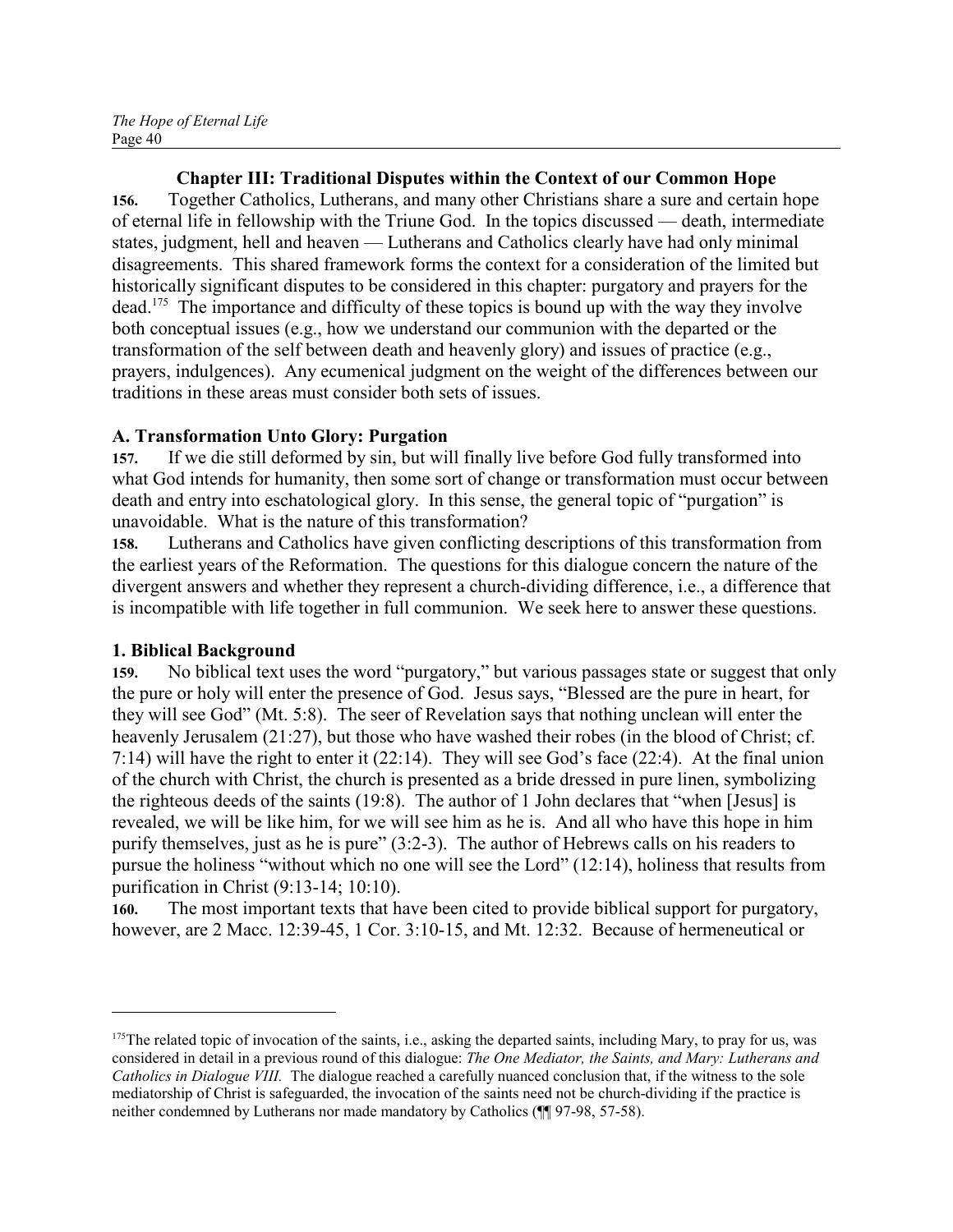interpretive difficulties, they deserve more extensive discussion.<sup>176</sup>

161. The first text, chronologically, is the deuterocanonical 2 Macc. 12:39-45. Some Jewish soldiers under the command of Judas Maccabeus bury their fallen comrades. They discover under their tunics "sacred tokens of the idols of Jamnia," which means that these Jews were guilty of idolatry. The soldiers pray for their dead comrades, that their sin might be blotted out. Judas takes up a collection and presents a sin offering in Jerusalem. The author comments: "In doing this he acted very well and honorably, taking account of the resurrection. For if he were not expecting that those who had fallen would rise again, it would have been superfluous and foolish to pray for the dead. But if he was looking to the splendid reward that is laid up for those who fall asleep in godliness, it was a holy and pious thought. Therefore he made atonement for the dead, so that they might be delivered from their sin." Here we have undeniable reference to interventions by the living on behalf of the dead, specifically for purification and deliverance from sin. The significance of this text for the doctrinal status of belief in post-mortem purgation depends in part on the canonical authority of 2 Maccabees for our two traditions, a question that cannot be resolved here.<sup>177</sup>

162. The second text is 1 Cor. 3:10-15, where the imagery of fire has been of particular importance in the history of interpretation.<sup>178</sup> In this text Paul is dealing with the problem that certain of the Corinthian Christians are aligning themselves with particular preachers (cf. 3:4-5; see also 1:11-12), creating factions within the community. Paul points out that he and Apollos are merely servants of God, so that they are "not anything" (3:7) in comparison to God, and there is no ground for Corinthian factionalism. Indeed, their work will be judged by God. Paul uses an architectural metaphor to make his point. Evangelists must exercise care in how they build upon the foundation of the church, which is Jesus Christ (3:11), for the work of each evangelist will be tested on the day of judgment. If the evangelist's work has been of fine quality, symbolized by gold, silver, or precious stones — materials that will withstand a testing fire the builder will receive a reward. If this work has been of poor quality, symbolized by wood, hay, and straw — materials that will be consumed in a testing fire — the reward will be lost, although the builder will be saved.

163. Several elements in this text are open to an interpretation that may go beyond their original context, and these are the elements that contributed to the use of this text in connection with purgatory. The fire, which in this text functions as a testing fire, in later tradition came to be understood as a purgative fire. The words "each" (3:10, 13) and "work" (3:13, 14, 15), which

 $176$  For an extensive discussion of biblical texts that have been used in connection with purgatory, see A. Michel, "Purgatoire," Dictionnaire de Théologie Catholique (Paris: Letouzy et Ané, 1936) cols. 1164-79.

<sup>&</sup>lt;sup>177</sup>The German ecumenical working group (Jaeger-Stälin-Kreis) has recently treated the Old Testament canon. See Verbindliches Zeugnis. I. Kanon-Schrift-Tradition, eds. W. Pannenberg & T. Schneider (Freiburg & Göttingen, 1992), 383-85, giving conclusions of the historical study. M. Hengel's book, The Septuagint as Christian Scripture (Edinburgh: T&T Clark, 2002) arose out of this discussion, as did no. 440 of the study document of the Lutheran-Roman Catholic Commission on Unity, The Apostolicity of the Church (2006), which tells why some Lutherans are seeing the Apocrypha (or deuterocanonical books) in a new light.

<sup>&</sup>lt;sup>178</sup>Especially important interpretations were from Origen, Contra Celsum 5:15 (English in Ante-Nicene Fathers [Peabody, MA; Hendrickson, 1995], vol. 4, 549), Augustine, Enchridion 18:68-69 (English in Augustine, Christian Instruction, Writings of St. Augustine, 4 (New York: Fathers of the Church, 1947)), 427-8; and Gregory the Great, Dialogues, 4:41 (FC 39, 249).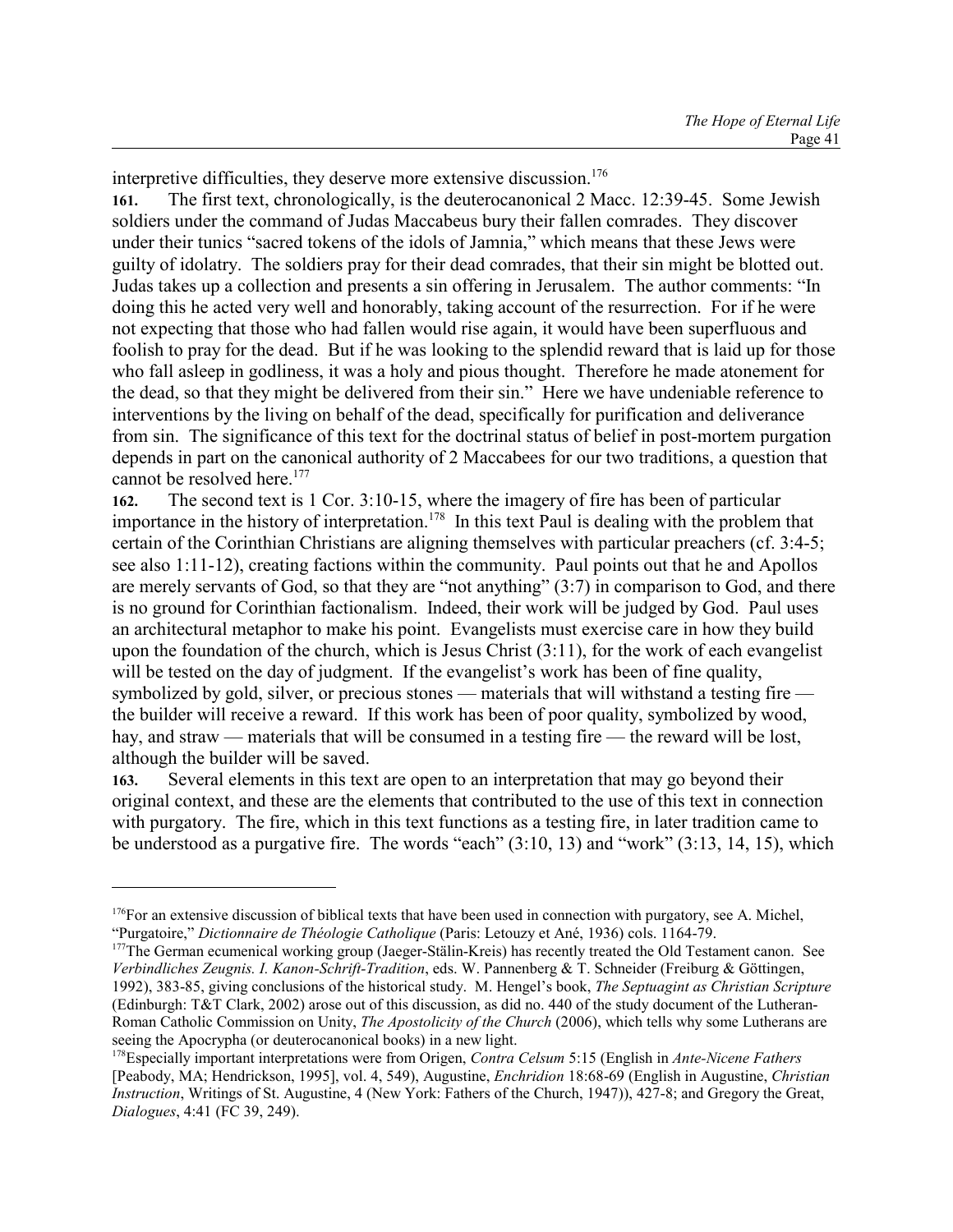in the original context refer to each evangelist and the evangelistic work, came to be applied to each Christian and his or her deeds in general. The image of being saved "as through fire," which in the original context refers to the salvation of the evangelist, came to be applied to the salvation of individual Christians through a final, purifying fire.

164. The third text appears in Mt. 12:32, where Jesus says: "Whoever speaks a word against the Son of Man will be forgiven, but whoever speaks against the Holy Spirit will not be forgiven, either in this age or in the age to come (*oute en toutō tō aiōni oute en tō mellonti*)." That the sin against the Holy Spirit will not be forgiven in the age to come sometimes has been interpreted to mean that there are other sins that can be forgiven in the world to come, that is, in purgatory.<sup>179</sup> This argument may draw inferences that exceed the intention of the text.

165. The synoptic parallels read: "Truly I tell you, people will be forgiven for their sins and whatever blasphemies they utter; but whoever blasphemes against the Holy Spirit can never (eis ton aiōna) have forgiveness, but is guilty of an eternal (aiōniou) sin (Mark 3:28-29); "And everyone who speaks a word against the Son of Man will be forgiven; but whoever blasphemes against the Holy Spirit will not be forgiven" (Luke 12:10). The main point of Jesus' saying seems to be the difference between sins that can be forgiven and sins against the Holy Spirit, which cannot be forgiven. In the Markan version the reference to the eternal nature of such sin underlines the absolute impossibility of forgiveness. The Matthean reference to the age to come seems to serve the same function. At most the text of Matthew leaves open the question of the possibility of forgiveness of other sins in the age to come.

166. In reflecting on the foregoing discussion, we call attention to certain hermeneutical questions that arise in the use of biblical material to provide support for belief in purgatory. These include 1) the relationship between the original meaning of a text and meanings derived from a text over the course of the history of its interpretation (esp. 1 Cor. 3:10-15; Mt. 12:32); 2) the authority of deutero-canonical texts (2 Macc. 12:39-45); and 3) the degree to which imagery that serves one function in a metaphor may be taken to refer to a reality that is not explicitly expressed in the metaphor (1 Cor. 3:10-15). For example, can we assume without further argument that the testing fire of 1 Cor 3:13 is also a purging fire?<sup>180</sup> In any case, a theological evaluation of the doctrine of purgatory requires the integration of all of the biblical evidence into the whole of Christian anthropology and soteriology.

#### 2. Development of Doctrine and Practice Related to Purgatory

<sup>&</sup>lt;sup>179</sup>E.g., Augustine, *The City of God*, 21 (see paragraph 224 below).

<sup>&</sup>lt;sup>180</sup>The last-named problem applies to another text that has sometimes been used in reference to or in the context of purgatory, Mt. 5:21-26 (especially 5:25-26) (e.g., Cyprian, Ep. 55,20; incipiently already Tertullian, An. 35,3ff.). Matthew 5:21-26 reads: "Come to terms quickly with your accuser while you are on your way to court with him, or your accuser may hand you over to the judge, and the judge to the guard, and you will be thrown into prison. Truly I tell you, you will never get out until you have paid the last penny." On one level this text makes sense as wisdom on how to conduct oneself in this world. Commentators have noted, however, that 5:26 introduces eschatological overtones, suggestive of the last judgment (see, e.g., Ulrich Luz, Das Evangelium nach Matthäus [3 vols.; EKK 1; Düsseldorf: Benzinger/Neukirchen-Vluyn: Neukirchener Verlag, 2002] 1.260). The larger context of 5:21-26, which includes language of judgment (5:22), has also encouraged such a reading. One can understand, therefore, why this text came to be used in reference to purgatory. The sapiential nature of 5:25-26, however, makes direct application of the text to the question of purgatory hermeneutically problematic.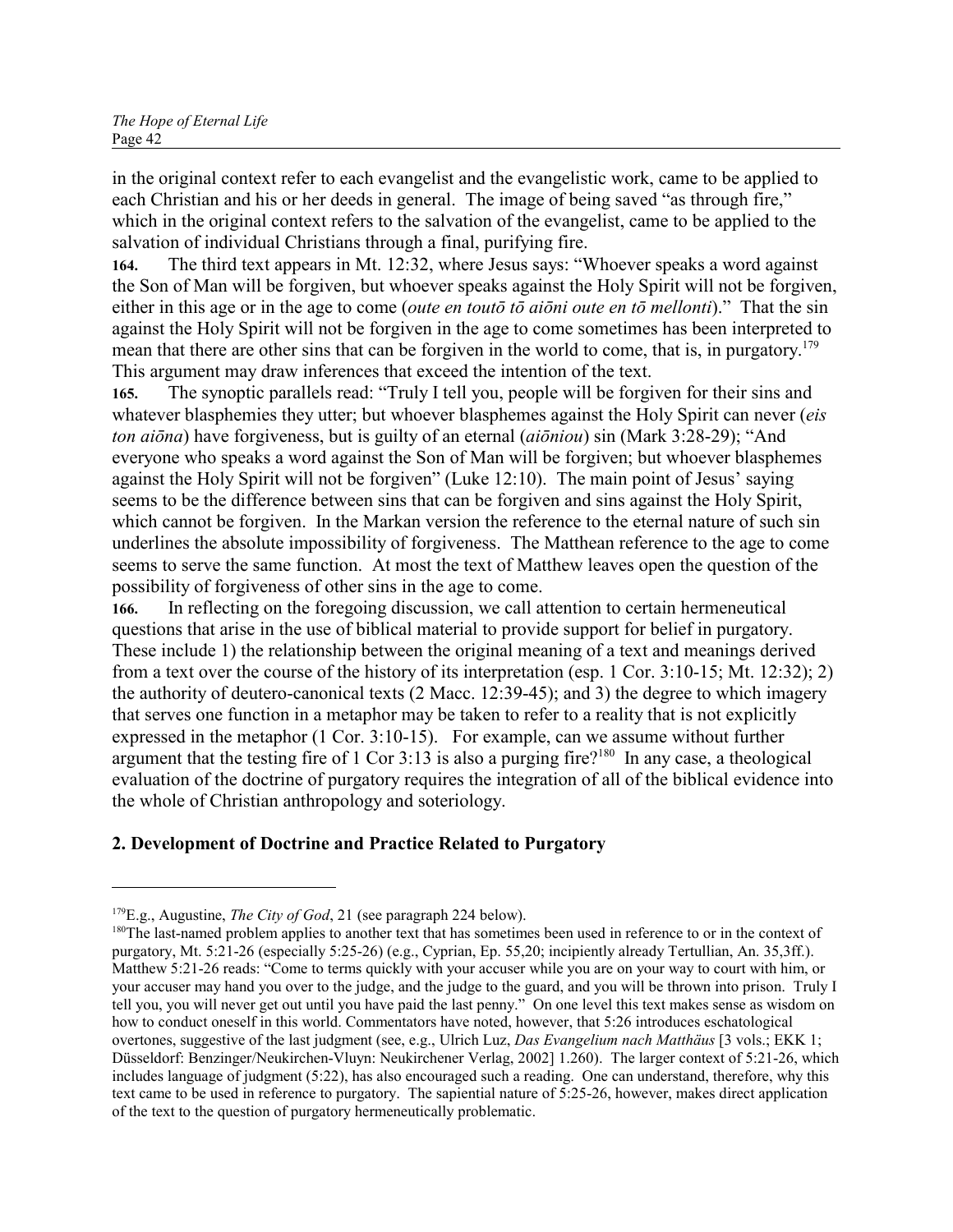167. Beliefs and practices related to a post-death purgation have a long and complex history.<sup>181</sup> As will be discussed in the next section of our text, Christians began praying for their dead at a very early date. By the beginning of the third century, Tertullian was writing of suffering after death which could be relieved by the intercession of the living,<sup>182</sup> and Clement of Alexandria was teaching about post-death punishments that serve to heal departed souls.<sup>183</sup> Tertullian speaks approvingly of a yearly offering to be made for the departed.<sup>184</sup>

168. Augustine, however, substantially contributed to the development of the doctrine of purgatory.<sup>185</sup> His City of God, especially its last three books (20-22) that address the final judgment, punishment, and heaven, became the source *par excellence* for later Western eschatology. In Book 21, he asks whether divine punishment beyond death is strictly retributive, the just consequence of earlier sin, or also purgative and remedial. A remedial punishment would clearly end if and when it brings about its intended improvement. Some punishments within this life are remedial. Augustine believes the same is true of some post-death punishment. "Not all who suffer temporal punishment after death are doomed to the eternal pains that follow the last judgment. For, as I have said, what is not forgiven in this life is pardoned in the life to come, in the case of those who are not to suffer eternal punishment."<sup>186</sup>

Only those who die in Christ, however, suffer such remedial, non-eternal punishments: There are, of course, certain souls for whom the prayer either of the church or of some devout individuals is heard. These are the souls of those reborn in Christ whose lives in the body were not so evil that they are reckoned unworthy of mercy, but were not so good as to be found not needing such mercy. And so, even after the resurrection of the dead, there will be some who, after enduring the pains suffered by the spirits of the dead, will be granted mercy and so not be cast into everlasting fire. For it would never have been said rightly that some would be forgiven neither "in this world nor in the world to come" [Mt. 12:32], unless it were true that, even though they remain unpardoned on earth, some will be forgiven in the world to come.<sup>187</sup>

169. The fire Paul refers to in 1 Cor. 3:11-15 is perhaps, Augustine thinks, the form of such remedial punishment:

There is an interval between the death of the body and the last day that is set for damnation and remuneration after the resurrection of all bodies. In this interval of time the spirits of the dead may be supposed to suffer some kind of fire. This will not be felt by those who in their lives and loves on earth built no structure of wood, hay, and straw that will burn up, whereas others will feel this fire since they brought with them such structures. They may feel this only after death, or both then and here on earth, or

<sup>&</sup>lt;sup>181</sup>The most important and comprehensive discussion of this history is Jacques Le Goff, *The Birth of Purgatory*. Ed. Arthur Goldhammer (Chicago: University of Chicago Press, 1984).

 $182$ On the Resurrection of the Body, 43.

<sup>&</sup>lt;sup>183</sup>See Brian E. Daley, *The Hope of the Early Church: A Handbook of Patristic Eschatology (Cambridge: Cambridge*) UP, 1991), 46-47.

 $184$ De corona militis, III. See Le Goff, 47.

<sup>&</sup>lt;sup>185</sup>Birth of Purgatory, Le Goff, 61-85.

 $186$  The City, 21, 13; FC, 24, 373. In the original, the text contrasts those who after the final judgment veniunt in sempiternas poenas with some qui post mortem sustinent temporales [poenas]. In the latter case, sins not remitted in this life *remitti in futuro saeculo* so that those who committed them escape eternal punishment (citing from Corpus Christianorum, Series Latina, 48, 779-80).

<sup>&</sup>lt;sup>187</sup>The City, 21, 24; FC, 24, 389 (translation modified in light of the original in Corpus Christianorum, Series Latina, 48, 790). At the end of Book 21 Augustine returns to the notion of a middling quality of earthly life, one that merits neither damnation nor beatitude, but that still qualifies one to be helped by others to receive mercy and salvation (The City, 21, 27; FC, 24, 411-13).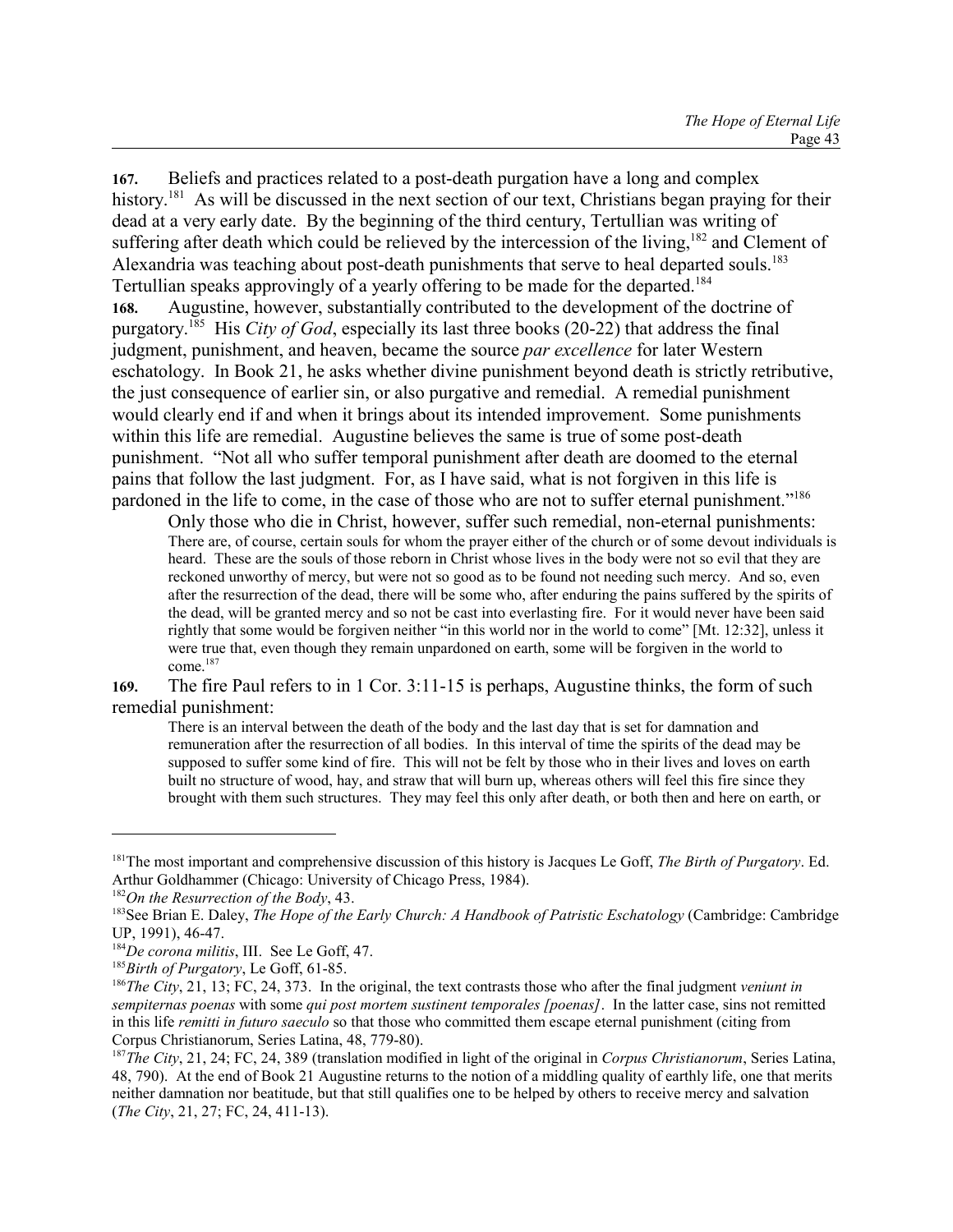only during life. The fire would be a transitory tribulation that burns away the venial worldliness not incurring damnation. I do not reject this idea, because perhaps it is true.<sup>188</sup>

170. Augustine suggests different forms that this fiery tribulation might well take, such as death itself, persecution, or the impact of the Antichrist. The crucial issue is how one has loved Christ and others. If Christ has had the first place, then imperfect human affections for others can be purged away.<sup>189</sup>

171. Post-mortem purgation by fire, a hypothetical possibility for Augustine, became a matter of certainty in Gregory the Great's Dialogues, Book 4, (early 590s), which was a widely influential account of faith and doctrine on life after death.<sup>190</sup> After Gregory suggested that some souls immediately pass to their merited recompense, Deacon Peter in the narrative asked about the level of doctrinal authority enjoyed by the notion of a cleansing fire after death, that is, "whether we have to believe it?" In response Gregory pointed to some biblical texts attesting to the finality of the condition one is in at the instant of death. Each person will meet the Judge just as he or she was at death. But "as one is at death" is not as simple as it might seem.

Still, one must hold *(credendus est)* that there is to be a cleansing fire before judgment, in regard to certain minor faults that may remain to be purged away. For Truth [Christ] says that "if anyone blasphemes against the Holy Spirit he shall not be forgiven either in this world or in the world to come"? (Mt. 12:32). From this we learn that some sins can be forgiven in this world and some in the world to come. For, if forgiveness is refused for a particular sin, we conclude logically that it is granted for others. This must apply, as I said, to slight transgressions, such as persistent idle talking, immoderate laughter, or blame in the care of property.... All these faults are troublesome for the soul after death if they are not forgiven while one is alive.<sup>191</sup>

172. Gregory added a later brief remark, however, that "generally . . . the very dread that grips a departing soul is sufficient to purify it of its minor faults."<sup>192</sup>

173. The first centuries of the second millennium saw developments both in doctrine (e.g., the absorption of teachings about purgatory into the developing scholastic theology<sup>193</sup>) and practice (e.g., the introduction at Cluny in the eleventh century of the commemoration of all the dead on November  $2^{194}$ ). The penitential system as it developed during this period formed the context within which purgatory was understood and addressed.

174. Teachings about purgatory only became the object of dogmatic teaching, however, in the reunion discussions with the Orthodox at the Second Council of Lyons (1274) and the Council of

<sup>&</sup>lt;sup>188</sup>The City, 21, 26; FC, 24, 402-03 (translation modified in light of the original in Corpus Christianorum, Series Latina, 48, 798-99).

 $189$ In his *Enchiridion*, Augustine states similarly: "That something similar may take place after this life is not impossible. The question, whether such is the case, is justified and may yield a solution or remain in doubt: that is, whether some of the faithful are saved by some kind of purgatorial fire (per ignem quendam purgatorium), and this sooner or later according as they have loved more or less the goods that perish." Faith Hope and Charity, 18, 69; Ancient Christian Writers, 3, 70, slightly simplified and enhanced from the original, from Corpus Christianorum, Series Latina, 46, 87.

<sup>&</sup>lt;sup>190</sup>On the importance of Gregory as "the last father of purgatory," see Le Goff, 88-95.

<sup>&</sup>lt;sup>191</sup>Dialogues, 4, 41; FC, 39, 248; Sources chrétiennes, 265, 130. Gregory goes on to treat briefly the testing of our workmanship, indicated in 1 Cor. 3:12-15, with those attaining salvation, as by fire, even though they had built poorly on the foundation. Their wood, grass, and straw edifices may be taken to stand for venial sins, "which fire consumes easily." Dialogues, 4, 41; FC, 39, 248-49.

<sup>&</sup>lt;sup>192</sup>Dialogues, 4, 47; FC, 39, 259.

<sup>&</sup>lt;sup>193</sup>See Chapter 8 of Le Goff, "The Scholastic Systemization," 237-288.

<sup>194</sup>Le Goff, 125.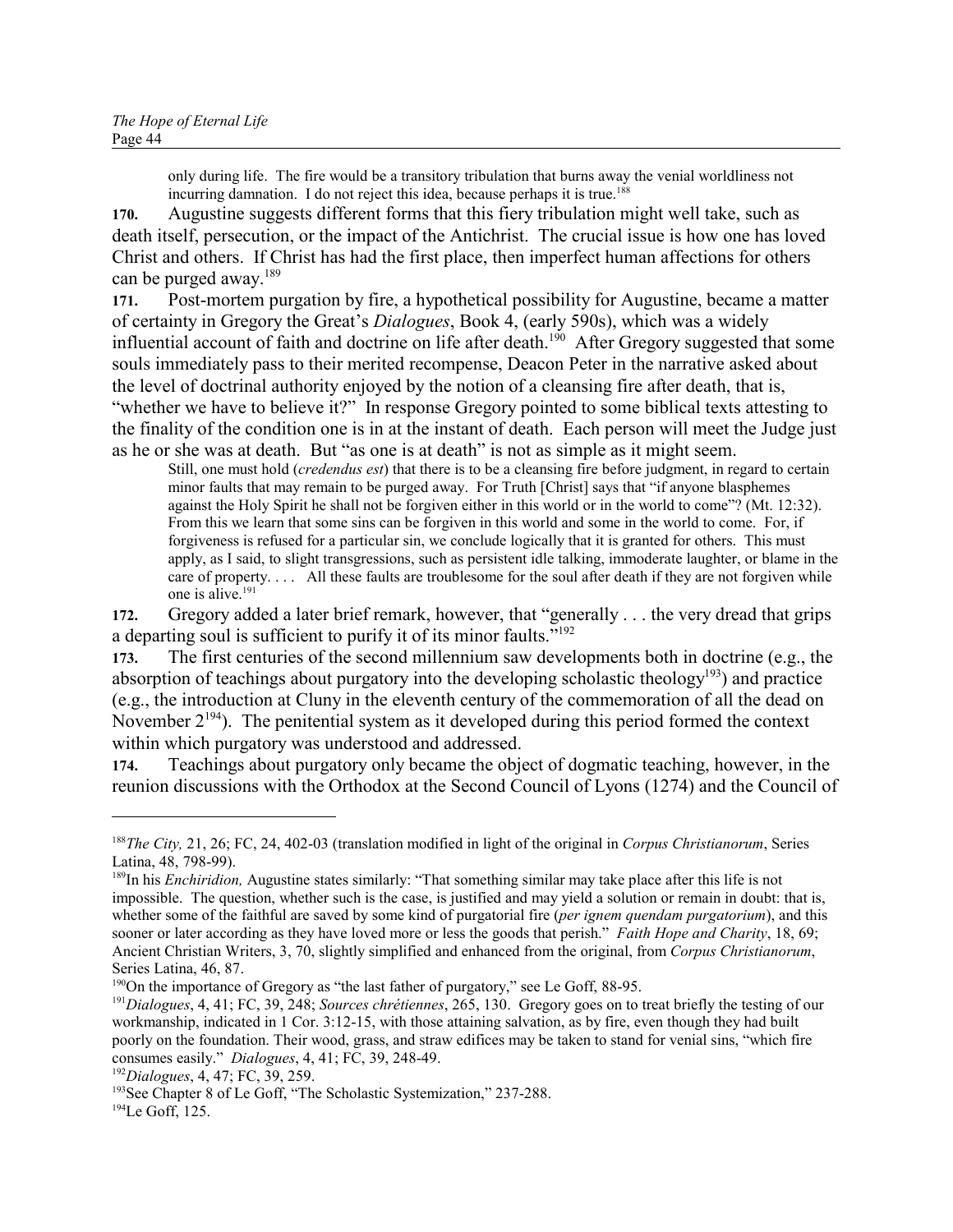Ferrara-Florence (1439). The Greeks, like the West, had the practice of offering alms, good works, and prayer, especially the Eucharist, for the dead. Nevertheless, they considered the Western development of a doctrine of purgatory an innovation when they first encountered it. They had no teaching of purgatory as a place or distinct state and were deeply suspicious of the image of purifying fire, which for them was associated with Origen's teaching of a fire that would ultimately purify and redeem all humanity and even the devil.<sup>195</sup>

175. While the teaching adopted by both councils, in almost identical words, embodies the core of the Western teaching, it carefully sought to meet Orthodox concerns. The term "purgatory" as the name for a place or state was avoided and no mention was made of "fire." Of those "who are truly penitent and die in God's love before having satisfied by worthy fruits of penance for their sins of commission and omission," the Council of Florence said "their souls are cleansed after death by cleansing pains [poenis purgatoriis]."<sup>196</sup> In addition, "the suffrages of the living faithful avail them in giving relief from such pains, that is, sacrifices of masses, prayers, almsgiving and other acts of devotion which have been customarily performed by some of the faithful for others of the faithful in accordance with the church's ordinances."<sup>197</sup> The conciliar teaching was thus 1) that post-death punishments cleanse the souls of those who have not completed adequate satisfaction, and 2) that the prayers of the living benefit those undergoing such punishment.

176. The Council of Trent was similarly reticent. The brief Decree on Purgatory teaches only "that purgatory [purgatorium] exists, and that the souls detained there [ibi] are helped by the prayers of the faithful and most of all by the acceptable sacrifice of the altar."<sup>198</sup> Bishops are instructed that "in homilies to uninstructed people the more difficult and subtle questions, which do nothing to sustain faith and give rise to little or no increase of devotion should be excluded." They should avoid "uncertain speculation or what borders on falsehood" and "all that panders to curiosity and superstition."

177. An important assumption of this teaching, mentioned in the teaching of the Council of Florence, is spelled out in a canon of Trent's earlier Decree on Justification: "If anyone says that after the reception of the grace of justification the guilt is so remitted and the debt of eternal punishment so blotted out to every repentant sinner, that no debt of temporal punishment remains to be discharged either in this world or in purgatory before the gates of heaven can be opened, let him be anathema."<sup>199</sup>

178. Trent's limited teaching was repeated in the Catechism of the Council of Trent and in the

<sup>&</sup>lt;sup>195</sup>On the discussions at Ferrara-Florence, see James Jorgenson, "The Debate Over the Patristic Texts on Purgatory at the Council of Ferrara-Florence, 1438." St. Vladimir's Theological Quarterly 30.4 (1986): 309–34; on Orthodox eschatology in general and purgatory in particular, see Andrew Louth, "Orthodox Eschatology." The Oxford Handbook of Eschatology. Ed. Jerry L. Walls (Oxford: Oxford Univ. Press, 2008), 233-47, esp. 242-243. <sup>196</sup>Tanner, 527; DS 1304. The "Confession of Michael Paleologus" at the Second Council of Lyons, which functioned as the theological statement of agreed belief with the Orthodox, referred to "purging and purgatorial pains" [poenis purgatoriis et catharteriis] DS 856.

<sup>&</sup>lt;sup>197</sup>Ibid. The Confession of Michael Paleologus is identical.

<sup>&</sup>lt;sup>198</sup>Tanner, 774; DS 1820. The question can be asked whether by the use of the noun "*purgatorium*" and the adverb "*ibi*" Trent goes beyond Florence in teaching purgatory as a place or state.

<sup>&</sup>lt;sup>199</sup>Council of Trent, Sixth Session, 13 January 1547, can. 30. Translation from *The Canons and Decrees of the* Council of Trent, trans. H. J. Schroeder (Rockford, Ill.: TAN Books and Publishers, 1978).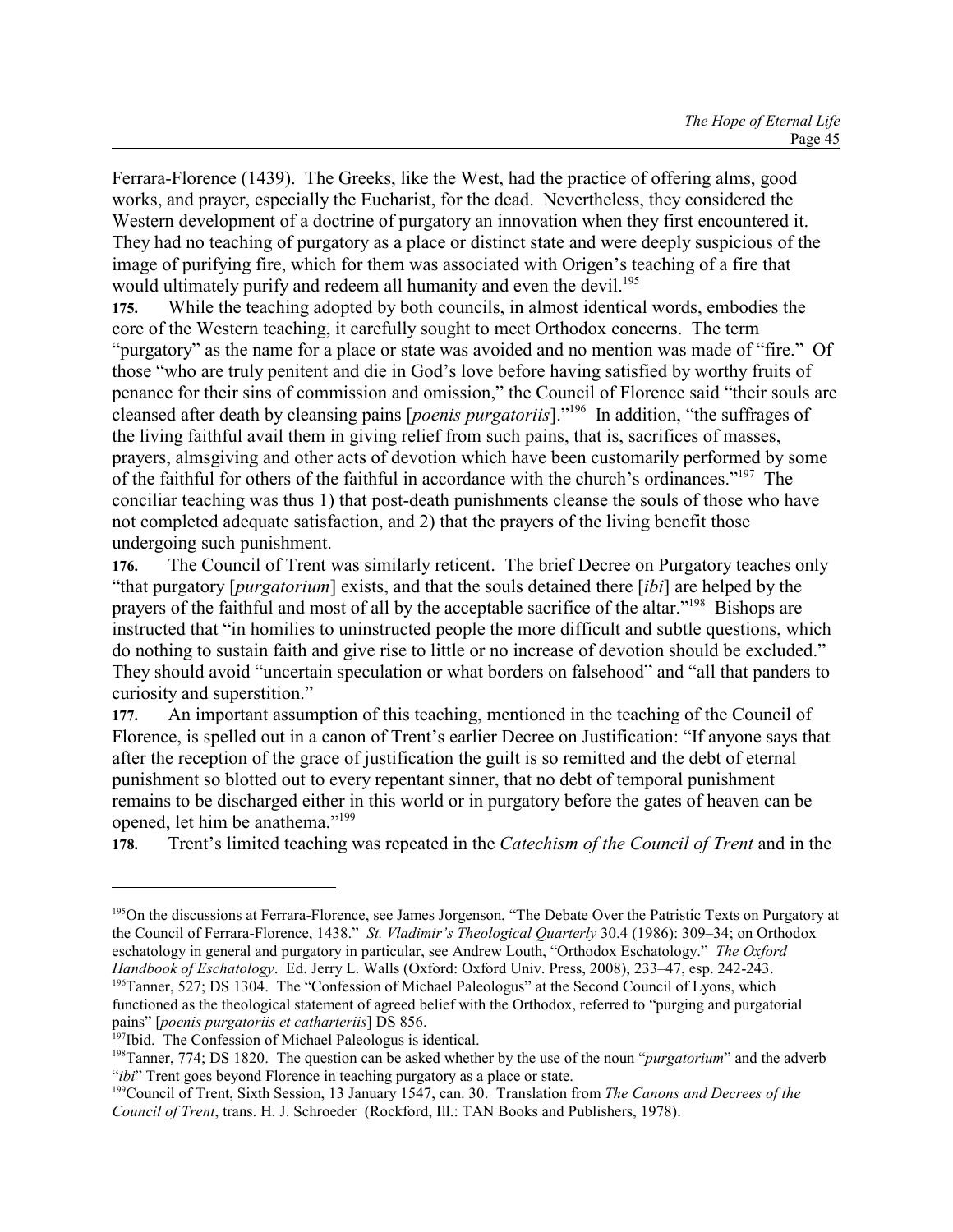Profession of Faith of the Council of Trent, which asserted: "I steadfastly hold that a purgatory exists, and that the souls there detained are aided by the prayers of the faithful" (DS 998).

# 3. Lutheran Criticism

179. The Lutheran Confessions are uniformly critical of the doctrine of purgatory. Their primary interest in the doctrine, however, is its relation to the proclamation of the gospel and its effect upon the article of justification. When the Confessions discuss purgatory, their concern is dominantly with the practices associated with purgatory: indulgences, masses for the dead, prayers for the dead. In response to these practices and in line with their understanding of the gospel, the Confessions, and the Lutheran Reformers more generally, not only rejected these perceived abuses, but indicated an alternative understanding of how the justified are perfected for glory by death and resurrection, without working out all the details.

180. For complex reasons rooted in the Saxon strategy at the 1530 Augsburg Diet of the Holy Roman Empire, the Augsburg Confession as presented at the Diet contained no reference to purgatory.<sup>200</sup> A sentence on satisfaction and purgatory was added to Article 12 in the 1531 *editio* princeps. 201

181. The most explicit discussion of purgatory in the Confessions comes in the 1537 Smalcald Articles, II, 2, which addressed the mass as sacrifice. Besides being itself a violation of the Gospel, the mass as sacrifice "has produced many noxious maggots and the excrement of various idolatries" (§11), the first of which is purgatory. Purgatory, "with all its pomp, requiem Masses, and transactions, is to be regarded as an apparition of the devil for it obscures the chief article..." (§12). Behind Luther's typically extreme language, however, a more nuanced understanding is elaborated. "Concerning the dead we have received neither command nor instruction. For these reasons, it may be best to abandon it *[derhalben man es mocht wohl lassen*], even if it were neither error nor idolatry" (§12). In a revised version of the article, Luther added a discussion of the authority of Augustine claimed for the doctrine. "When they have given up their purgatorial 'Mass fairs' (something Augustine never dreamed of), then we will discuss with them whether St. Augustine's word, lacking support from Scripture, may be tolerated and whether the dead may be commemorated at the sacrament. It will not do to formulate articles of faith on the basis of the holy Fathers' works or words" (§14f). The existence of purgatory is not dogmatically denied. Rather, 1) the existence of purgatory is not taught by Scripture and thus cannot be binding doctrine, and 2) belief in purgatory is now hopelessly bound up with unacceptable practices. A belief that could be discussed in principle is concretely objectionable because of its associations.

182. These associations, however, were not just with what could be called abuses, but with the developed penitential system and the idea that satisfactions were still owed for forgiven sins. That the justified must still suffer for their sins, even for forgiven sins, was not denied by the

<sup>&</sup>lt;sup>200</sup>Wilhelm Maurer, *Historical Commentary on the Augsburg Confession*, trans. H. George Anderson (Philadelphia: Fortress Press, 1986), 19, 28; Jared Wicks, "Abuses Under Indictment at the Diet of Augsburg 1530," Luther's Reform: Studies on Conversion and the Church (Mainz: Verlag Philipp von Zabern, 1992), 255. At the same time as the Diet, however, Luther wrote his most explicit and vehement rejection of the doctrine of purgatory, Widerruf vom Fegefeuer. WA. XXX/2, 360–90.

 $201$ Kolb-Wengert, 46.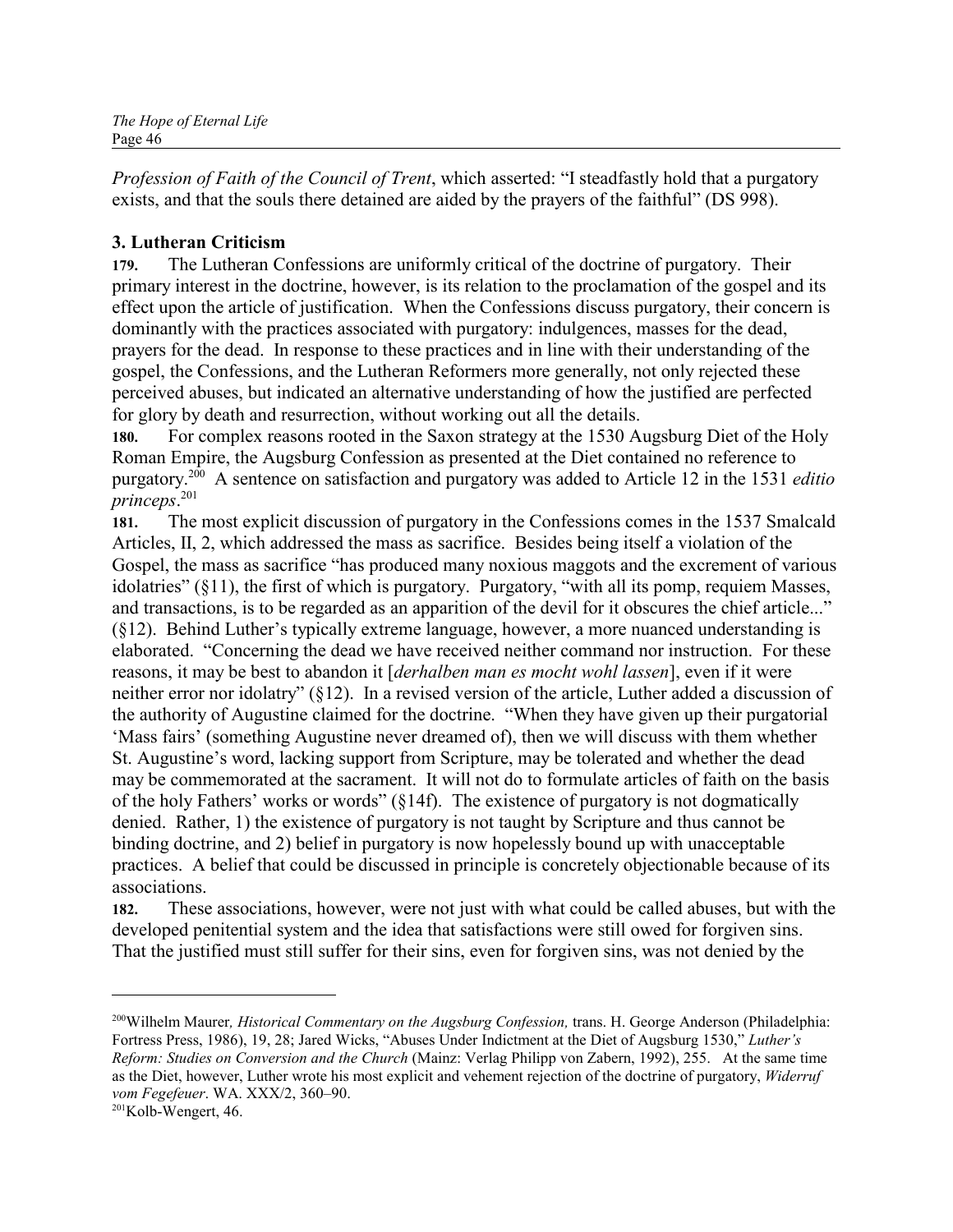Reformers.<sup>202</sup> Such sufferings are not, however, rightly understood as satisfactions. "This whole theory [of satisfactions] is a recent fiction fabricated without the authority of the Scriptures or the ancient writers of the church. Not even Peter Lombard speaks this way about satisfactions" (Apol. XII, 119).

183. More decisively, the Confessions argue that the proclamation of free forgiveness is obscured by an emphasis on satisfactions still owed after forgiveness. "Beneath these scandals and demonic teachings — too numerous to mention — the teaching of the righteousness by faith in Christ and Christ's benefits lies buried" (Apol. XII, 16). The criterion consistently applied is whether the gospel of free justification and forgiveness is communicated: "We should always understand whatever is cited about vengeance and punishments in such a way as not to overturn the free forgiveness of sins nor to obscure the merit of Christ and draw people away from trust in Christ to trust in works" (Apol. XII,  $148$ ).<sup>203</sup>

184. For the Confessions, the sufferings that follow forgiven sin are understood in relation to one of the most fundamental soteriological categories of the Reformation: death and resurrection. Penance is "a putting to death and a raising to life" (Apol. XII, 46). What had been understood in a juridical model of punishment and satisfaction is reconceived in the model of ongoing death and resurrection. "We grant that in repentance there is a punishment, but not as a payment. Rather there is in a formal sense a punishment in repentance because regeneration itself occurs through a continuous mortification of our old nature" (Apol. XII, 148).

185. In a reversal of stereotypes, the medieval forensic understanding of ongoing suffering as temporal punishments for past venial or forgiven mortal sins is replaced on the Reformation side by a transformational understanding of the afflictions of daily life as the ongoing slaying of the old person who continues to live within us. The penitential side of the Christian life is understood as the ongoing struggle with the old person within us, who must be slain daily. The Christian must finally be purged of this old self; this old self must be fully slain.

186. How and when is that purgation completed? The Confessions present no extended argument in answer to that question, but assumed is the finality of bodily death and resurrection. The old self is finally purged in the death of the body and the new self is pure in its bodily resurrection. Thus, Luther says in the Large Catechism: "Because holiness has begun and is growing daily, we await the time when our flesh will be put to death, will be buried with all its uncleanness, and will come forth gloriously and arise to complete and perfect holiness in a new, eternal life. Now, however, we remain only halfway pure and holy" (LC, II, 57). Death completes the process: "when we pass from this life, in the blink of an eye he will perfect our holiness and will eternally preserve us in it" (LC, II, 59).

187. Why assume that the old self is finally purged in death and not in a process that extends beyond death? The Confessions give no systematic answer. At one point, Melanchthon finds a

 $202$ <sup> $202$ </sup> The saints suffer punishments, which are the work of God. They suffer contrition or terrors, as well as other common troubles. So, too, some of them suffer specific penalties that have been imposed by God for the sake of example" (Apol. XII, 156). The extensive following citations from the Apology are given parenthetically in the text. <sup>203</sup>This passage was added by Melanchthon to the later octavo edition of the Apology.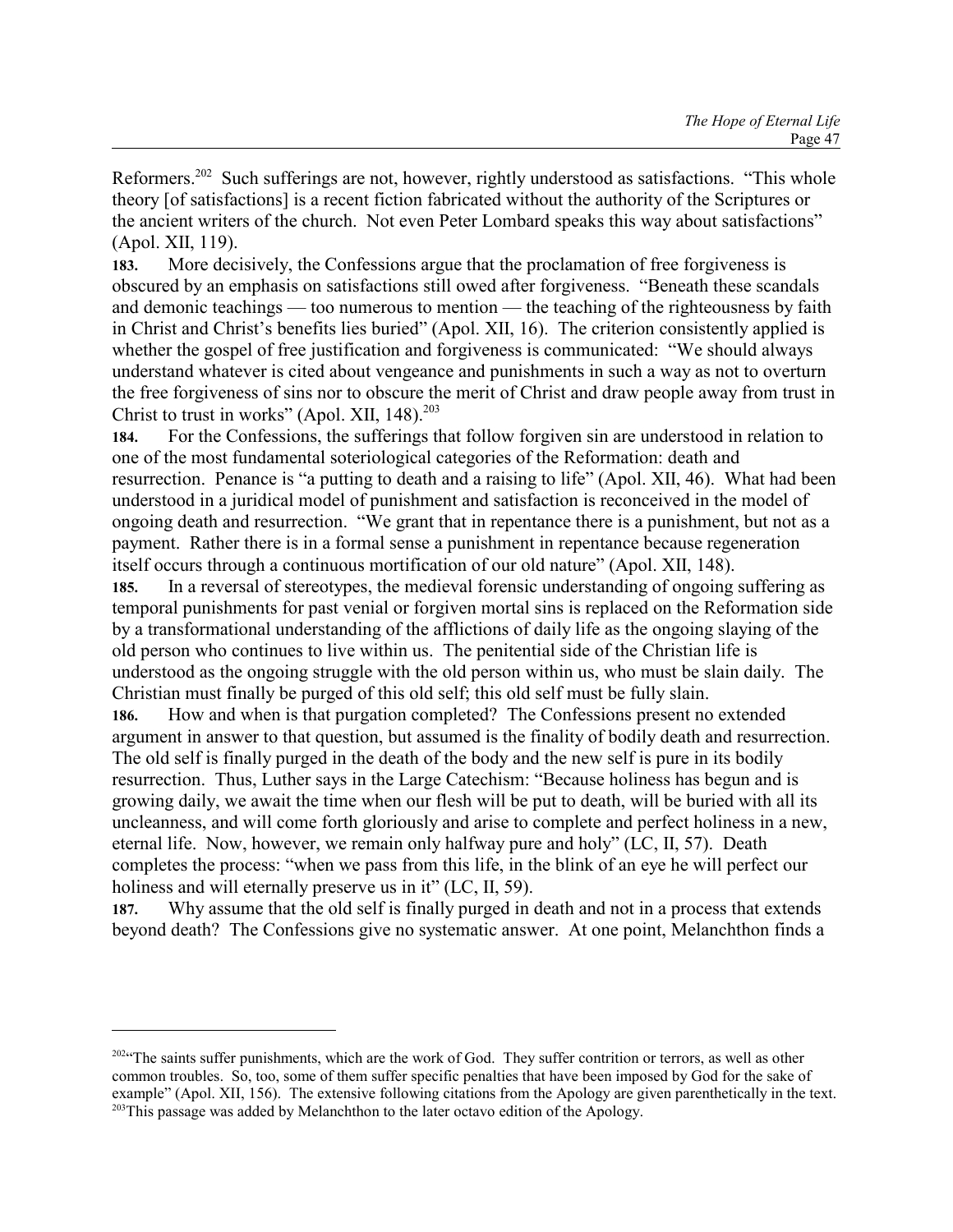non-juridical purgation beyond death less objectionable.<sup>204</sup> More often, however, an implicit theology of the decisive character of death provides an explanation. This theology is not fully spelled out and has at least two variants.

188. Frequently, the ongoing presence of the old self is tied to the ongoing life of the flesh, with which sin is bound up. For Melanchthon, "sin still remains present in the flesh" (Apol. XII, 151). Luther is more detailed in the Large Catechism. "Forgiveness is constantly needed, for although God's grace has been acquired by Christ, and holiness has been wrought by the Holy Spirit through God's Word in the unity of the Christian church, yet we are never without sin because we carry our flesh around our neck" (LC, II, 54). Even more explicitly: "Our flesh is in itself vile and inclined to evil, even when we have accepted God's Word and believe it" (LC, III, 63).<sup>205</sup> Luther says "we await the time when our flesh will be put to death" (LC, II, 57). "Flesh" here seems to encompass both the sheer fact of carnal embodiment and an aspect of the total person.

189. The Formula of Concord varies the argument, stating that original sin so pervades the self that: "The damage is such that only God alone can separate human nature and the corruption of this nature from each other. This separation will take place completely through death, at the resurrection, when the nature which we now have will rise and live eternally, without original sin — separated and severed from it" (FC, Ep. I, 10). The combined reality death-and-resurrection works the transformation. Luther's famous "blink of an eye" statement, quoted above, points in the same direction.<sup>206</sup>

190. In line with the emphasis on death and resurrection as the means of the self's postjustification transformation and purification, the Confessions assert a theological understanding of the decisive character of death as a turning point in that transformation, without doctrinally asserting any particular understanding of how death accomplishes that end.

191. The critique of the doctrine of purgatory within the Lutheran Confessions thus has three elements:

- 1) The doctrine of purgatory is not founded in Scripture and thus should not be binding teaching.
- 2) The concept of satisfaction with which the doctrine had been connected undercuts the sufficiency of the satisfaction of Christ and thus obscures the Gospel.
- 3) God works the transformation of the self into sinless heavenly glory through death as a moment in death-and-resurrection-in-Christ.

<sup>&</sup>lt;sup>204</sup>In his discussion of penance in the Apology, Melanchthon notes that the Fathers understood penance as healing: "When they [the Fathers] referred to purgatory in this connection, they did not understand it as payment of satisfaction for eternal punishment but as the purification of imperfect souls" (Apol. 12:167).

<sup>&</sup>lt;sup>205</sup>In this context, it is important to remember the Lutheran comprehensive understanding of concupiscence (the prevoluntary movement of aspects of the self in opposition to the self's right ordering) as sin.

<sup>&</sup>lt;sup>206</sup>On at least one occasion, Luther saw resurrection rather than death as the decisive moment of purgation: "Both spirit and flesh still dwell in man, and the flesh is still corrupt. We are not perfect saints, as we hope to be on the Last Day. Even though God begins to purify [*zureinigen*] us through death, so that we become dust and ashes, we must still await the final fire [*das letzte feuer*] to purge [*reinigen*] all that has not been removed by the corruption in the grave. Then we shall have neither spot nor blemish; but we shall be like the bright sun, yes, like the angels" (LW, Vol. 22, 262f; WA, vol. 46, 777).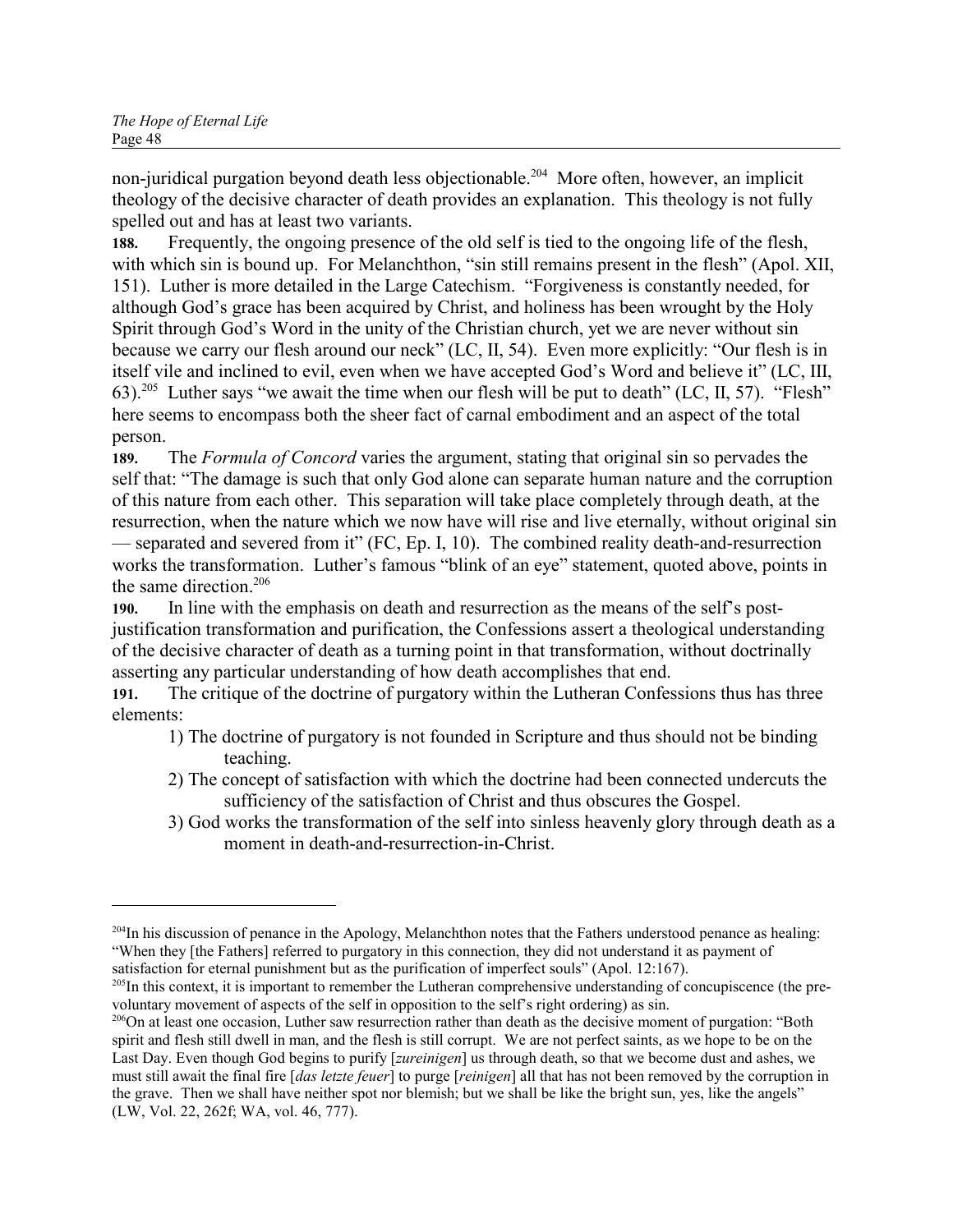#### 4. Contemporary Discussions

#### a. Catholic

192. The recent discussions in Catholic theology of the nature of death and intermediate states has been accompanied by a discussion of the nature of purgatory. These discussions, culminating in official statements, have at the very least altered the conditions of the Catholic-Lutheran disagreement. Four aspects of the Catholic discussion are particularly noteworthy.

#### 1) A greater emphasis on the reparative and purifying nature of the punishments of purgatory.

193. In addition to maintaining juridical categories within divine justice applied to the remission of punishment, recent Catholic theology and teaching has emphasized the healing and reparative character of purgatorial suffering. Particularly important is the insistence that the purgatorial purification is "altogether different from the punishment of the damned."<sup>207</sup> These sufferings tend to be described as the pain attendant upon the purification that comes with assimilation into unimpeded communion with God. Thus, the International Theological Commission states: "Where there is a delay in reaching the possession of the beloved, there is sorrow, a sorrow that purifies."<sup>208</sup> Joseph Ratzinger, writing while still a professor, notes the language of purgatorial fire and asks: "Surely these terms must refer, not to something external to man, but to the man of little faith's heartfelt submission to the fire of the Lord which will draw him out of himself into that purity which befits those who are God's?"<sup>209</sup>

#### 2) A greater emphasis on the Christological character of purgatory.

194. Various Catholic theologians have sought to understand the fire of purgatory as either the Holy Spirit<sup>210</sup> or Christ himself.<sup>211</sup> This idea has been appropriated by theologians, such as Joseph Ratzinger<sup>212</sup> and Hans Urs von Balthasar, who referred to "purgatorial fire" as "the sinner's encounter with Christ's 'eyes as a flame of fire' and 'feet . . . as a burning furnace' (Apoc. 1:14 = Dan. 10.6)."<sup>213</sup>

195. Pope Benedict XVI, in his encyclical on hope, Spe salvi, describes this fire as Christ in a

<sup>&</sup>lt;sup>207</sup>Sacred Congregation for the Doctrine of the Faith, "The Reality of Life After Death" (Recentiores episcoporum synodi), (11 May 1979). English translation in Austin Flannery, Ed., Vatican II: More Postconciliar Documents, Vol. II (Grand Rapids: Wm. B. Eerdmans, 1982), 500-504. The Latin original is found in Acta Apostolicae Sedis 71 (1979) 939-43; English citation 502. See similarly, International Theological Commission, "Some Current Questions in Eschatology (1992)." Texts and Documents: 1986–2007. Ed. Michael Sharkey and Thomas Weinandy (San Francisco: Ignatius Press, 2009), 84; CCC, ¶1030.

<sup>&</sup>lt;sup>208</sup>Some Questions concerning Eschatology, 84f. The text cites Catherine of Genoa's Treatise on Purgatory, Eng. translation in Catherine of Genoa, Purgation and Purgatory ; The Spiritual Dialogue, trans. Serge Hughes, The Classics of Western Spirituality (New York: Paulist Press, 1979).

<sup>&</sup>lt;sup>209</sup>Joseph Ratzinger. *Eschatology: Death and Eternal Life*. (Washington, D.C.: Catholic University of America Press, 1988), 229f.

<sup>&</sup>lt;sup>210</sup>John of the Cross, cited by the International Theological Commission, "Some Current Questions in Eschatology," 85.

<sup>&</sup>lt;sup>211</sup>Nicholas of Cusa, *De docta ignorantia*, III, 9, cited by Hans Urs von Balthasar. "Some Points of Eschatology." Explorations in Theology: I. The Word Made Flesh. (San Francisco: Ignatius Press, 1989), 265.

 $2^{12}E$ schatology, 231.

<sup>213</sup>"Some Points concerning Eschatology," 265.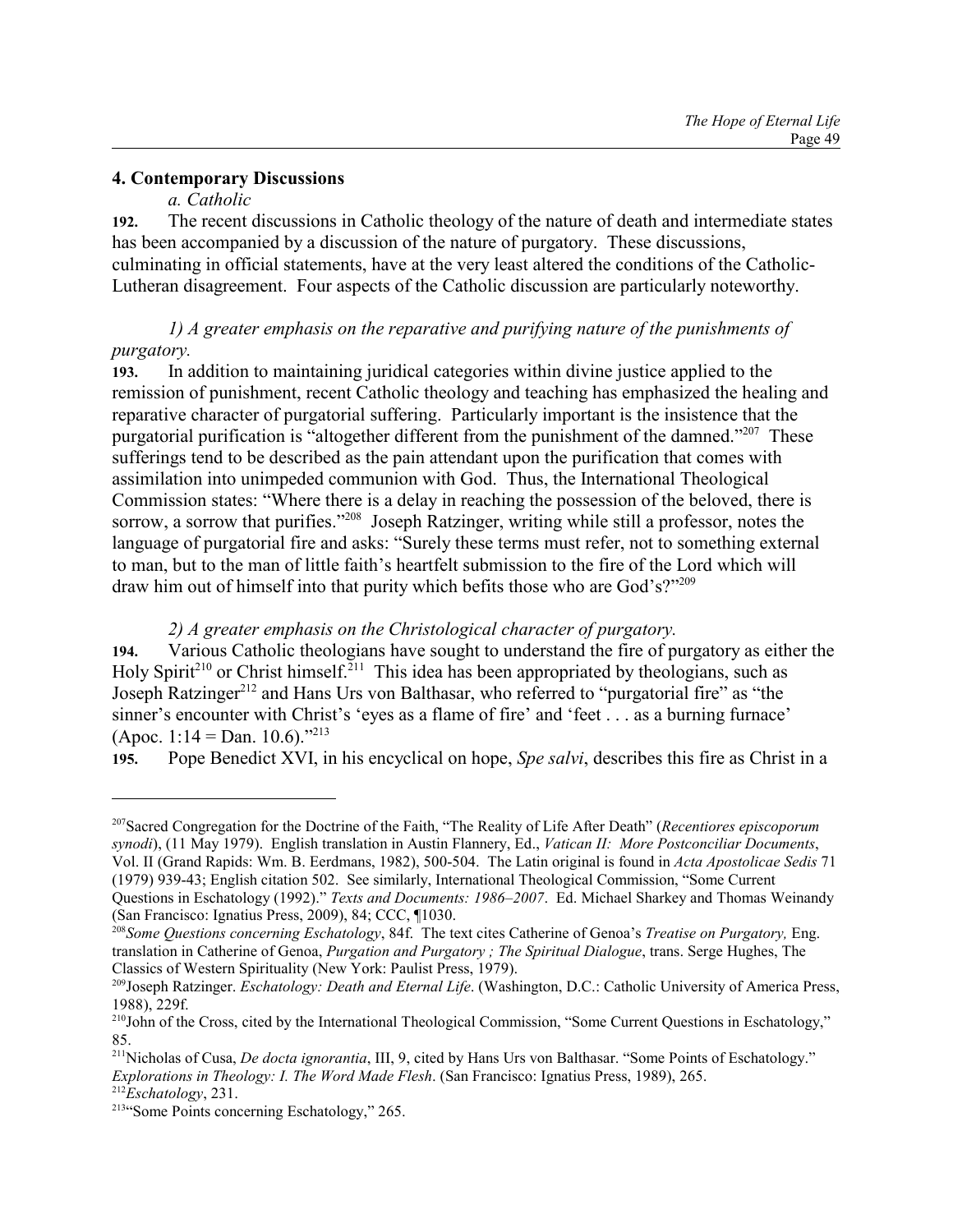passage that deserves to be quoted at length:

Some recent theologians are of the opinion that the fire which both burns and saves is Christ himself, the Judge and Saviour. The encounter with him is the decisive act of judgment. Before his gaze all falsehood melts away. This encounter with him, as it burns us, transforms and frees us, allowing us to become truly ourselves. All that we build during our lives can prove to be mere straw, pure bluster, and it collapses. Yet in the pain of this encounter, when the impurity and sickness of our lives become evident to us, there lies salvation. His gaze, the touch of his heart heals us through an undeniably painful transformation "as through fire". But it is a blessed pain, in which the holy power of his love sears through us like a flame, enabling us to become totally ourselves and thus totally of God. In this way the inter-relation between justice and grace also becomes clear: the way we live our lives is not immaterial, but our defilement does not stain us for ever if we have at least continued to reach out towards Christ, towards truth and towards love. Indeed, it has already been burned away through Christ's Passion. At the moment of judgment we experience and we absorb the overwhelming power of his love over all the evil in the world and in ourselves. The pain of love becomes our salvation and our joy.<sup>214</sup>

196. This teaching makes clear that the Catholic doctrine of purgatory and the Lutheran teaching of the self being purified by death-and-resurrection intend to describe the same reality: the process by which the self, distracted during this life by sin and the remnants of sin, is turned fully to Christ, purified of all that would hinder perfect communion with God, Christ, and the saints that will be the life of heaven. Juridical categories of satisfaction and debt, which helpfully emphasize our personal responsibility for sin, are not denied in this picture, but they are contextualized and integrated within a more comprehensive picture of the power of God's love to transform the justified into persons fit for the kingdom.

197. As Ratzinger stated: "Purgatory is not, as Tertullian thought, some kind of supra-worldly concentration camp where man is forced to undergo punishment in a more or less arbitrary fashion. Rather is it the inwardly necessary process of transformation in which a person becomes capable of Christ, capable of God and thus capable of unity with the whole communion of saints<sup>"215</sup>

#### 3) A greater integration of purgation with death and judgment.

198. The picture of purgatorial fire as Christ goes with an integration of purgatory with judgment itself: the encounter with Christ as Judge is the moment of purification.<sup>216</sup> Must this purification be interpreted as temporally extended in time? "Time" in this context must be understood analogously.<sup>217</sup> Pope Benedict XVI states: "It is clear that we cannot calculate the 'duration' of this transforming burning in terms of the chronological measurements of this world. The transforming 'moment' of this encounter eludes earthly time-reckoning — it is the heart's time, it is the time of 'passage' to communion with God in the Body of Christ."<sup>218</sup> Karl Rahner, while granting that this purification is a process (i.e., every aspect of the person is perhaps not transformed simultaneously),<sup>219</sup> nevertheless sought to incorporate purification as a

 $214$ Spe salvi, ¶47.

<sup>215</sup>Ratzinger, Eschatology, 230.

 $216$ Balthasar (op. cit.) is explicit on the need for such an integration.

<sup>&</sup>lt;sup>217</sup>See e.g., Reginald Garrigou-Lagrange, *Life Everlasting and the Immensity of the Soul: A Theological Treatise on* the Four Last Things: Death, Judgment, Heaven, Hell, trans. Patrick Cummins (Rockford: TAN Books, 1991), 90- 93.

 $218$ Op. cit.

<sup>219</sup>Rahner, "The Life of the Dead," 353.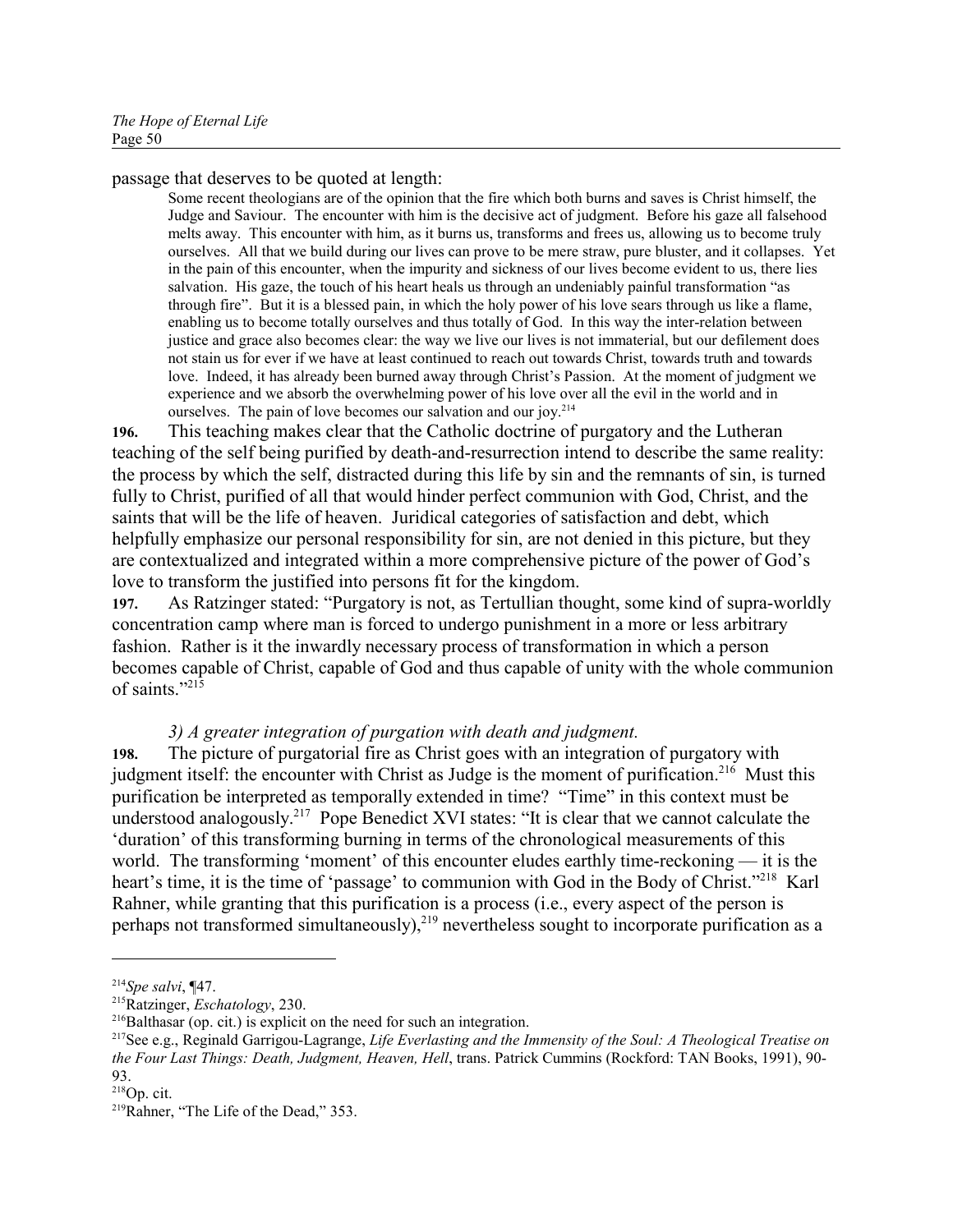moment within the entire event of death as a closing of life and a confrontation with God.<sup>220</sup> If purification works within the person, cleansing the self in accord with the self's nature, then it perhaps must have a certain extension or "duration," but the temporal categories for understanding that extension must be applied with restraint, as was explicitly recommended by the Congregation for Divine Worship and the Discipline of the Sacraments in its 2001 Directory on Popular Piety and the Liturgy.<sup>221</sup>

#### 4) A specification of the ecumenically necessary.

199. Recent discussions of purgatory have stressed the bond of love that unites the living and the departed, a unity expressed in an unbroken community of prayer.<sup>222</sup> In Spe salvi, Benedict acknowledged that while the Orthodox do "not recognize the purifying and expiatory suffering of souls in the afterlife," they do share with the Catholic Church the practice of praying for the departed. In his earlier book on *Eschatology*, he had affirmed in relation to the Catholic-Orthodox disagreement on purgatory: "What is primary is the praxis of being able to pray, and being called upon to pray. The objective correlate of this praxis in the world to come need not, in some reunification of the churches, be determined of necessity in a strictly unitary fashion. . . . "223

200. While such a common basis in practice does not exist between Catholics and Lutherans, the openness to a variety of conceptualizations of the state of those who die in need of further purification is important.

# b. Lutheran

201. During the nineteenth century, a few Lutheran theologians became open to the possibility of some sort of purification or continued sanctification that would continue in the person beyond death. K. F. A. Kahnis and Hans Martensen both objected that a total transformation at death did violence to the inherently developmental nature of the self. Such a transformation would be a violent "act of magic" [Zauberschlag], Kahnis argued.<sup>224</sup>

202. In the twentieth century, while many Lutherans continued to reject the idea of purgatory out of hand,225 some prominent voices developed more nuanced positions. Paul Althaus

<sup>&</sup>lt;sup>220</sup>For a discussion of Rahner on these matters, see Peter C. Phan "Roman Catholic Theology." The Oxford Handbook of Eschatology. Ed. Jerry L. Walls (Oxford: Oxford UP, 2008), 223-224.

<sup>&</sup>lt;sup>221</sup>Congregation for Divine Worship and the Discipline of the Sacraments, Directory on Popular Piety and the Liturgy: Principles and Guidelines (Vatican City, 2001). www.vatican.va/roman\_curia/congregations/ ccdds/index.htm. Accessed Sept 2, 2010. ¶258.

 $222$ See Spe salvi, ¶48; International Theological Commission, Some Questions concerning Eschatology, 80.  $223$ Eschatology, 233.

<sup>&</sup>lt;sup>224</sup>Karl Friedrich August Kahnis. System der lutherischen Dogmatik.. Vol. 3 of Die lutherische Dogmatik historischgenetisch dargestellt. (Leipzig: Dörffling und Franke, 1868), 554. Kahnis linked this argument with wide-ranging speculations on the possibility of post-death conversion and the nature of spiritual bodies. For Martensen, see Christian Dogmatics: A Compendium of the Doctrines of Christianity. Trans. William Urwick (Edinburgh: T. & T. Clark, 1892), 458-459. More recently, similar arguments that an immediate transformation is incompatible with an ongoing personal identity have been made by Protestant philosophers of religion, e.g. Jerry L. Walls, "Purgatory for Everyone." First Things 122 (Ap 2002): 26–30.

<sup>&</sup>lt;sup>225</sup>E.g., Werner Elert. Der christliche Glaube: Grundlinien der lutherischen Dogmatik. 6th ed. (Erlangen: Martin Luther Verlag, 1988), 527.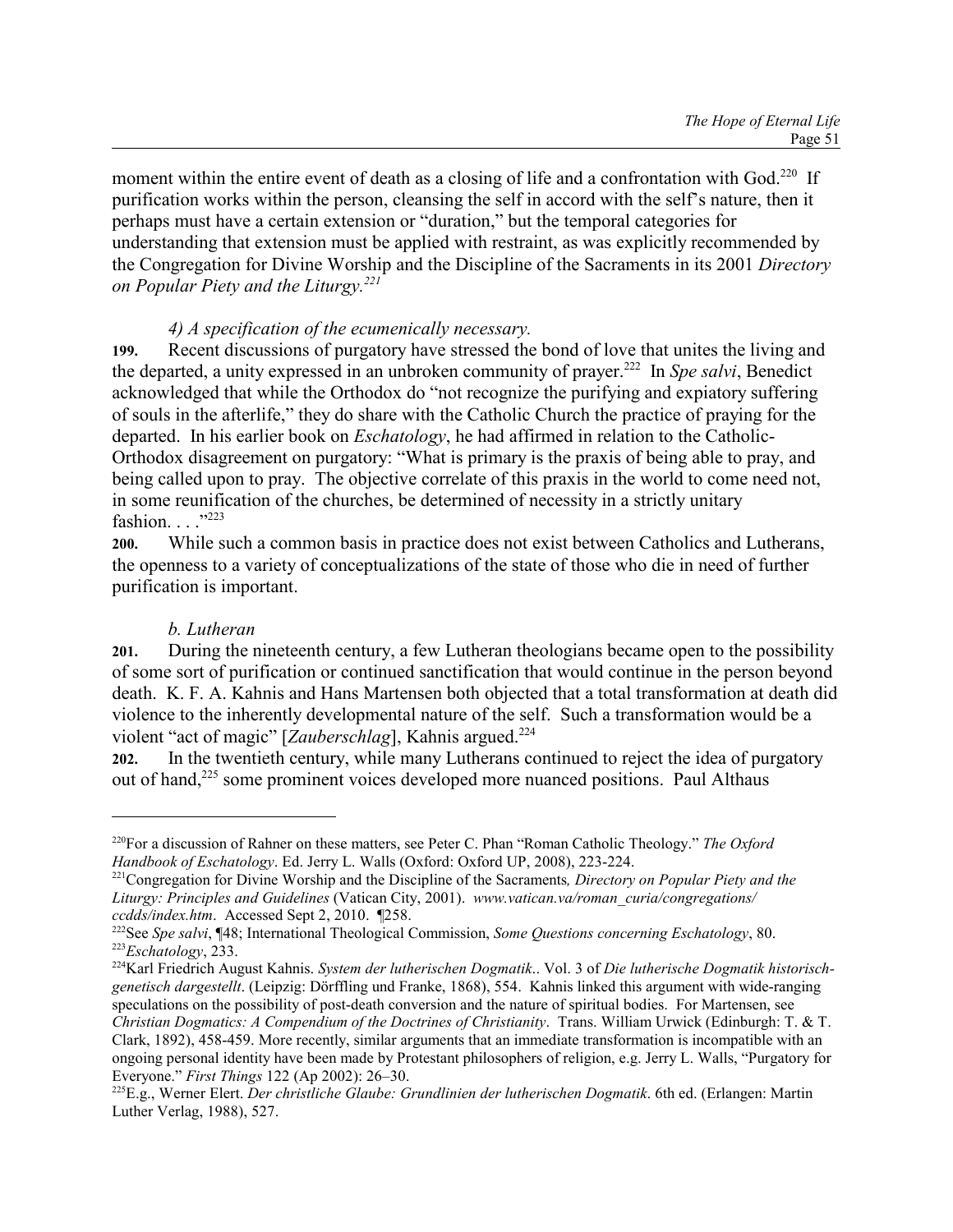contended that judgment will bring with it a painful recognition of the evil we have done and that such a painful recognition is an important part of our coming to fellowship with God.<sup>226</sup> In addition, sanctification is not complete at death.<sup>227</sup> Althaus rejects with some vehemence what he understands to be the Catholic understanding of purgatory, a continuation beyond death of a moralistically-conceived process of self-reformation. He insists that a transformation beyond death must be of a different sort, unlike sanctification in this life, in which God acts in a decisive way to transform the self.<sup>228</sup> While he identified this event with death, he also could connect it with judgment. "The pain of repentance into which God places us will then [einmal] illumine our sinful situation in life in all its aspects and corners. When God gives us that clarity, when the passed-away old person stands before the new person in all its nakedness and ugliness, is hidden to us. We can dare to confirm only the 'that,' not the 'when' of such a revelation."<sup>229</sup> 203. Wolfhart Pannenberg, while critical of the concept of purgatory as a distinct, temporallyextended intermediate state, affirms purgation as an aspect of judgment. "The judgment that is put in Christ's hands is no longer destruction but a fire of purging and cleansing. . . . It involves the completing of penitence, but only as a moment in integration into the new life in fellowship with Jesus Christ. Thus the fire of judgment is purifying, not destructive fire." He develops this view in a discussion of the ideas of Joseph Ratzinger and concludes: "There is thus no more reason for the Reformation opposition."<sup>230</sup>

204. Recent Lutheran church documents have little to say about purgatory. The *Evangelischer* Erwachsenenkatechismus describes Catholic teaching and, while it does not explicitly reject the idea, its reticence about any temporally-extended intermediate state leaves little room for purgatory.<sup>231</sup> It does state, however, that divine judgment will bring with it a painful recognition of what were our motives and goals in this life.<sup>232</sup>

205. More revealing is the statement from the Theological Committee of the Union Evangelischer Kirchen. In connection with the judgment of works, it cites 1 Cor. 3: "Only the works that prove themselves to be 'evil' works, together with the traces they have left in the profile of our lives, will be 'burned' and pass away. Of the faithful persons themselves, however, who have done such works, it remains true: 'he himself will be saved, but only as through fire' (1 Cor. 3:15)."<sup>233</sup> This view is contrasted with what the committee takes to be the Catholic understanding of purgatory, in which purification occurs prior to judgment by Christ. Such a view is criticized as an "evasion of the comprehensive encounter with the gracious judge Jesus Christ."234 It does conclude, however, with observation of a convergence between its own

<sup>&</sup>lt;sup>226</sup>Paul Althaus. Die letzten Dinge: Entwurf einer christlichen Eschatologie. 3rd ed. (Gütersloh: C. Bertelsmann, 1926), 217.

<sup>227</sup>Ibid., 225.

<sup>228</sup>Ibid., 232.

<sup>229</sup>Ibid., 237.

<sup>&</sup>lt;sup>230</sup>Pannenberg, Wolfhart. Systematic Theology, Volume 3. Trans. Geoffrey W. Bromiley (Grand Rapids, MI: Eerdmans, 1998), 619.

 $231$ Evangelischer Erwachsenenkatechismus, 534.

<sup>232</sup>Ibid., 885.

 $233$ Unsere Hoffnung, 88. Italics in original.

<sup>234</sup>Ibid., 99.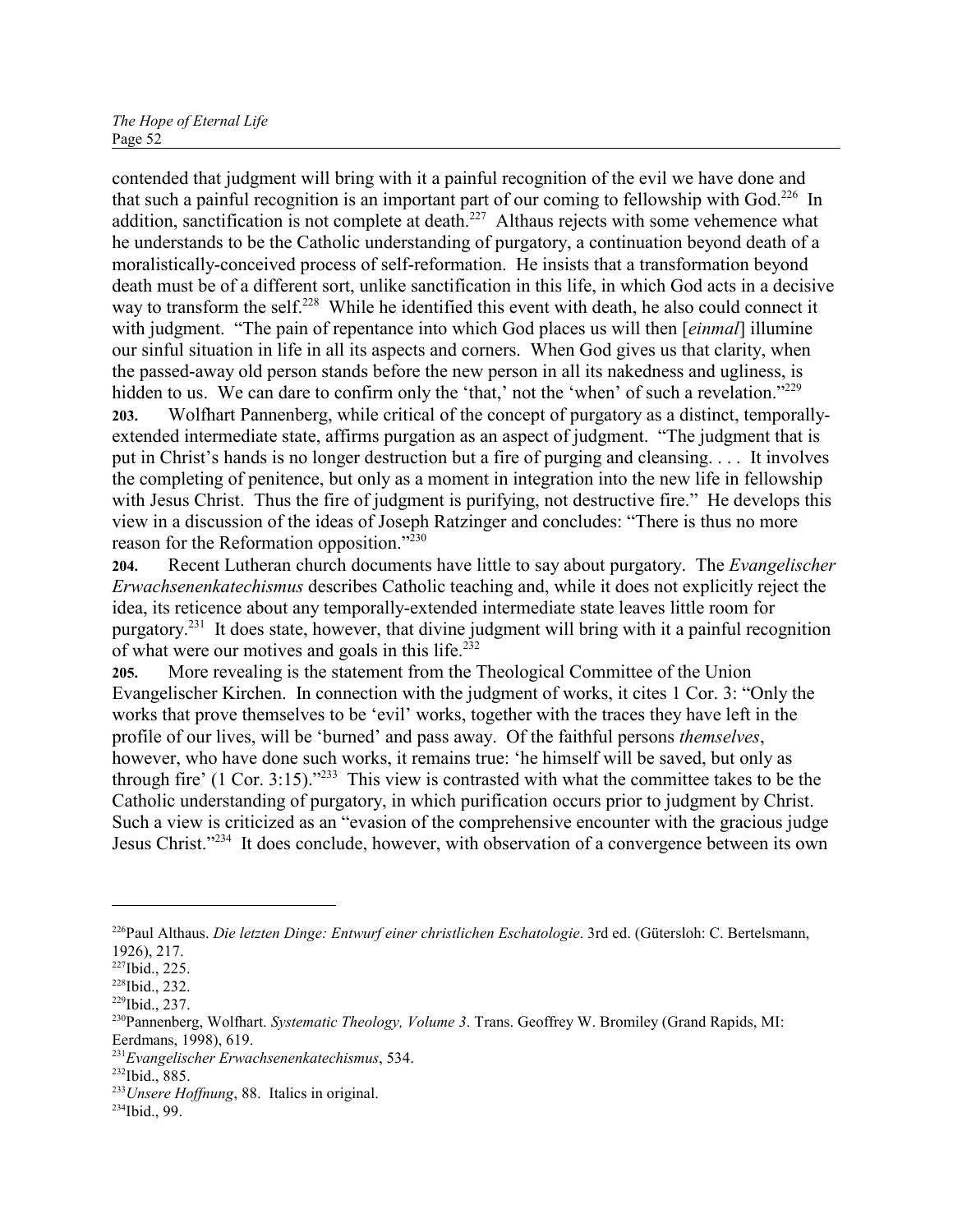view and that of recent Catholic theology.<sup>235</sup>

#### 5. Common Affirmations

206. When misconceptions are stripped away and the continuing reflections of our churches are taken into account, the difference between our churches on the doctrine of purgatory is seen in a new light.

#### Agreements

- 207. Catholics and Lutherans agree:
	- 1. During this life, the justified "are not exempt from a lifelong struggle against the contradiction to God within the selfish desires of the old Adam (see Gal. 5:16; Rom. 7:7-10)" (JDDJ, 28; cf. Trent DS 1515 and 1690 and LC, Baptism, paras.  $65-67^{236}$ ).
	- 2. This struggle is rightly described by a variety of categories: e.g., penitence, healing, daily dying and rising with Christ.
	- 3. Borne in Christ, the painful aspects of this struggle are a participation in Christ's suffering and death. Catholic teachings call these pains temporal punishments; the Lutheran Confessions grant they can, "in a formal sense,"<sup>237</sup> be called punishments.
	- 4. This ongoing struggle does not indicate an insufficiency in Christ's saving work, but is an aspect of our being conformed to Christ and his saving work.<sup>238</sup>
	- 5. The effects of sin in the justified are fully removed only as they die, undergo judgment, and encounter the purifying love of Christ. The justified are transformed from their condition at death to the condition with which they will be blessed in eternal glory. All, even martyrs and saints of the highest order, will find the encounter with the Risen Christ transformative in ways beyond human comprehension.
	- 6. Christ transforms those who enter into eternal life. This change is a work of God's grace. It can be rightly understood as our final and perfect conformation to Christ (Phil 3:21). The fire of Christ's love burns away all that is incompatible with living in the direct presence of God. It is the complete death of the old person, leaving only the new person in Christ.
	- 7. Scripture tells us little about the process of the transformation from this life to entrance into eternal life. Categories of space and time can be applied only analogously.

#### Distinctive Teachings

208. Catholics are committed to the doctrine of purgatory, i.e., to a process of purgation that occurs in or after death, and to the possibility that the living by their prayers can aid the departed

<sup>&</sup>lt;sup>235</sup>Ibid., 99-100. The text cites the Catholic theologian Franz-Josef Nocke.

<sup>236</sup>Kolb-Wengert, 465.

<sup>&</sup>lt;sup>237</sup>Apol. XII, 148; 213. This comment was added to the octavo edition of the Apology.  $^{238}$ JDDJ, 37.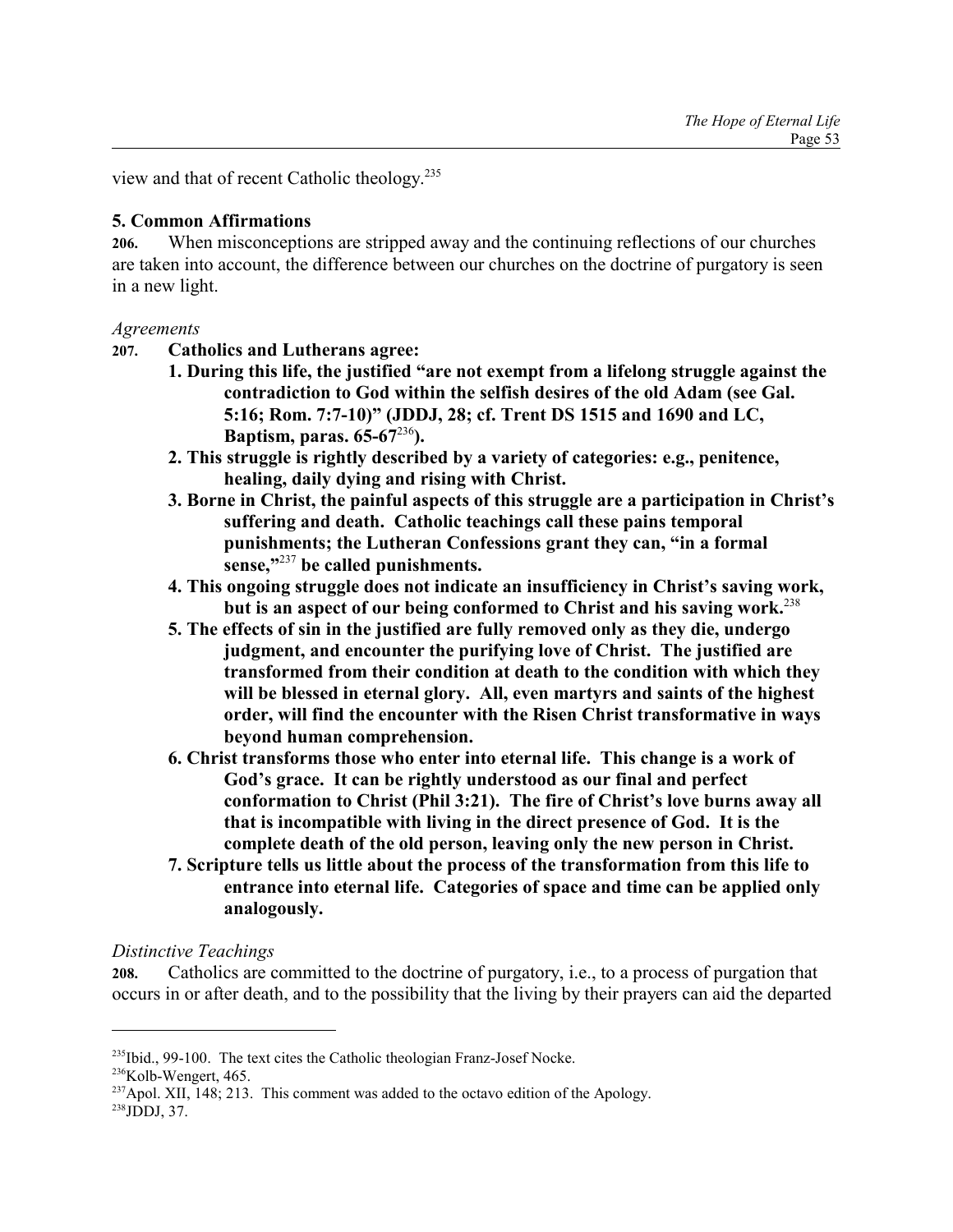undergoing this process. This aid will be discussed in the next section of this report, but here it should be noted that, for Catholic teaching, purgatory must be so understood as not to exclude this possibility.<sup>239</sup> As the survey of Catholic teaching on purgatory above shows, there is no binding Catholic doctrine on the spatial or temporal character of purgatory, on how many Christians go through purgatory, or on the intensity or extent of their sufferings. While all the justified are transformed by eternal glory, Catholics admit the possibility that some people incur no further punishment after death.

209. Lutherans teach that all the justified remain sinners unto death (JDDJ, 29). Sin and the effects of sin in those who die in Christ will be removed prior to entrance into eternal glory. In effect, they teach the reality of purgation, even if not as a distinct intermediate state. The rejection by the Lutheran Reformers of the doctrine of purgatory as they knew it focused on practices and abuses perceived as bound up with this teaching. They judged that the doctrine of purgatory obscured the gospel of free grace. The Confessions explicitly express a willingness to discuss purgatory if the doctrine were separated from these practices and abuses, although at the same time expressing doubt about the biblical foundation of any such teaching (SA II, 2.14). 210. The differences between Catholic and Lutheran teaching on purgatory thus focus on 1) how the living relate to those undergoing this purgation, and 2) the extent and explicit character of the binding teaching on purgation and purgatory. The more explicit the binding teaching, the greater the difficulty Lutherans have in seeing this teaching as biblical and thus binding. We have seen in this dialogue that explicit Catholic doctrine on purgatory is more limited than often recognized. As the Catholic attitude toward differences with the Orthodox indicates, these two differences are not entirely separable. Common practices toward the dead can provide an assurance that permits a diversity in formulation. The following discussion of prayer for the dead must thus be considered in assessing the ecumenical significance of Catholic-Lutheran understandings of purgatory.

# Convergences

211. Today, Lutheran and Catholic teaching integrates purgation with death, judgment, and the encounter with Christ. Recent Catholic and Lutheran understandings of purgation sound remarkably similar. While the word "purgatory" remains an ecumenically charged term, and for many Catholics and Lutherans signals a sharp division, our work in this round has shown that our churches' understandings of how the justified enter eternal glory are closer than expected. 212. In light of the analysis given above, this dialogue believes that the topic of purgation, in and of itself, need not divide our communions. $240$ 

# B. Prayer for the Dead

213. Closely related to disputes on purgation and purgatory are beliefs and practices related to

<sup>&</sup>lt;sup>239</sup>"The Church excludes every way of thinking or speaking that would render meaningless or unintelligible her prayers, her funeral rites and religious acts offered for the dead. All these are, in their substance, loci theologici." Sacred Congregation for the Doctrine of the Faith, "The Reality of Life After Death," ¶4; Neuner-Dupuis, The Christian Faith, 692.

<sup>&</sup>lt;sup>240</sup>Questions of whether the process of purgation continues for some people after death and whether the living can aid them are discussed elsewhere in this text.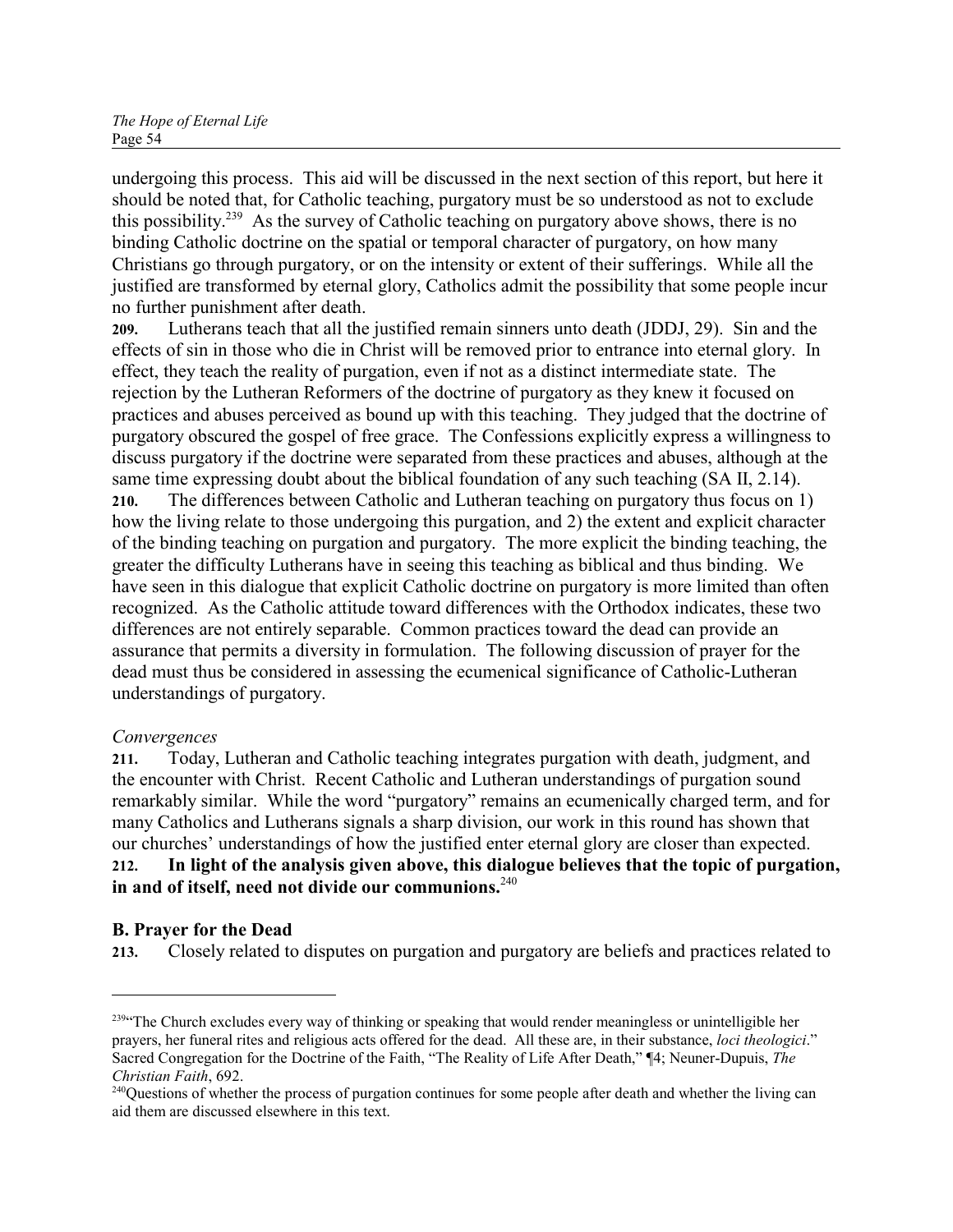prayers for the dead. On the one hand, prayer for the dead became a common practice of the church during the patristic period and is a form of solidarity across the barrier of death overcome in Christ. On the other hand, many Lutherans came to see prayer for the dead as one aspect of a larger system of works offered to God which undercut reliance on the gospel of God's free grace. This dialogue will now explore whether, when prayer for the dead is placed in the context of: 1) what is said above on purgation, 2) our agreement on justification, and 3) the understanding of communion developed in earlier rounds of this and other ecumenical dialogues, the church-dividing character of our remaining differences over prayer for the dead may be overcome.

### 1. Communion in Christ as the Context of Prayer for the Dead

214. Catholics and Lutherans share an understanding of the church as the communion of saints, the *communio sanctorum*.<sup>241</sup> For both Lutherans and Catholics, the Spirit unites the baptized into the body of Christ, the church (1 Cor. 12:13). As the Second Vatican Council affirmed: "He [God] has, however, willed to make women and men holy and to save them, not as individuals without any bond between them, but rather to make them into a people who might acknowledge him and serve him in holiness."<sup>242</sup> Luther's *Large Catechism* speaks similarly: When the Holy Spirit redeems, "he first leads us into his holy community, placing us in the church's lap, where he preaches to us and brings us to Christ."<sup>243</sup>

215. In this communion, we are one with one another because we all share in Christ. "Our koinonia with God through Christ in the Holy Spirit constitutes our 'koinonia with one another'  $(1 \text{ Jn. } 1:3, 7)$ ."<sup>244</sup> This communion is not our achievement, but a gift of grace. As a gift of grace, we cannot take it for granted, but must regularly turn to God anew in prayer, asking that he continue to grant his Spirit of communion. In this sense, prayer is an embodiment of our justification by grace. <sup>245</sup>

216. Through the Spirit, "we are members one of another" (Eph. 4:25). This mutual membership then requires a sharing of one with another. "As Christ gives us nothing less than himself and the Spirit provides us with manifold gifts, so a mutual openness and a sharing of our spiritual and material gifts is a living out of our communion with one another.<sup>"246</sup> In communion, we share our goods, our needs, and our concerns. Prayer, especially intercessory

 $^{241}$ A comprehensive discussion of the church as the communion of saints from a Catholic-Lutheran ecumenical perspective can be found in Bilateral Working Group of the German National Bishops' Conference and the Church Leadership of the United Evangelical Lutheran Church of Germany, Communio Sanctorum: The Church as the Communion of Saints, trans. Mark W. Jeske, Michael Root, and Daniel R. Smith (Collegeville: Liturgical Press, 2004).

 $242$ Lumen gentium, §9.

<sup>&</sup>lt;sup>243</sup>Martin Luther, "The Large Catechism," in *The Book of Concord*, ed. Robert Kolb and Timothy J. Wengert (Minneapolis: Fortress Press, 2000), 435–6.

<sup>&</sup>lt;sup>244</sup>Working Group on Ecclesiology, "Toward a Lutheran Understanding of Communion," in The Church as Communion: Lutheran Contributions to Ecclesiology, vol. 42, ed. Heinrich Holze, LWF Documentation (Geneva: Lutheran World Federation, 1997), 16.

<sup>&</sup>lt;sup>245</sup>On this understanding of prayer, see further Regin Prenter, "The Evangelical Doctrine of Prayer," in The Word and the Spirit: Essays on the Inspiration of the Scriptures (Minneapolis: Augsburg, 1965), 116–7.

<sup>246</sup>Working Group on Ecclesiology, "Toward a Lutheran Understanding of Communion," 21–2.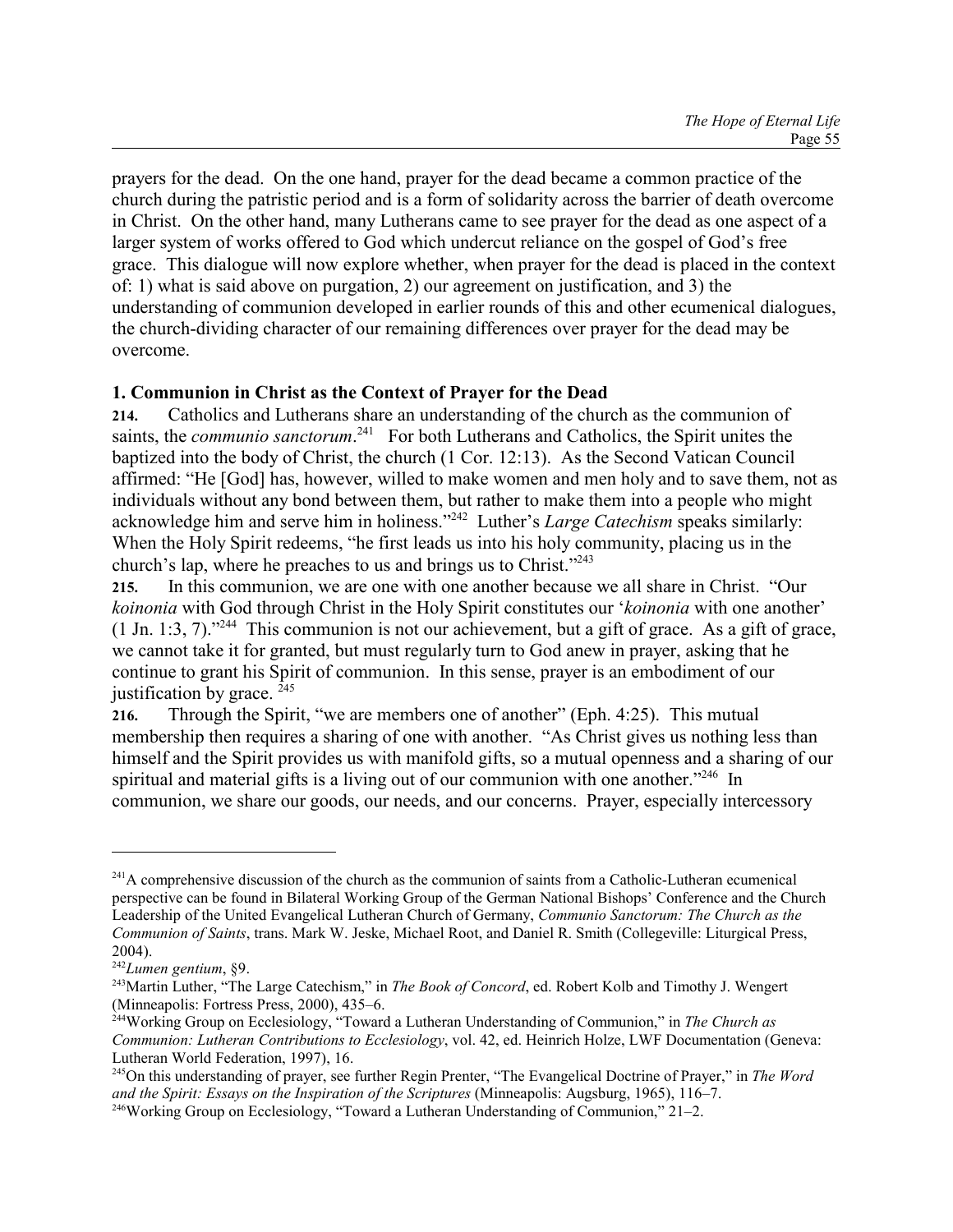prayer for one another within the church, is a fundamental expression of communion.<sup>247</sup> 217. This intimate communion in the Spirit is not broken by death. As the Catholics and Lutherans in our dialogue stated in an earlier round: "The fellowship of those sanctified, the 'holy ones' or saints, includes believers both living and dead. There is thus a solidarity of the church throughout the world with the church triumphant."<sup>248</sup> This solidarity across the barrier of death is particularly evident in the Eucharist, which is always celebrated in unity with the hosts of heaven. In Catholic Eucharistic Prayer II, the celebrant introduces the Sanctus with the words: "And so we join the angels and the saints in proclaiming your glory as we say. . ."<sup>249</sup> The Prefaces in Evangelical Lutheran Worship end with the declaration: "And so, with all the choirs of angels, with the church on earth and the hosts of heaven, we praise your name and join their unending hymn:"<sup>250</sup> Particularly in praise and adoration of God at the Lord's table, the apparent division marked by death melts away. Lutherans and Catholics can together affirm what the Lutherans said in an earlier round of this dialogue: "faith does not mean individualism, but rather a being born anew into the communion of believers, the body of Christ which is the church. As members of the church, believers participate by grace in the divine Trinitarian life in a 'mystical union' (unio mystica) that anticipates the full future glory of Christ 'beheld with an unveiled face' (2 Cor. 3:18; cf. 5:1-10 and Rom. 8:20-30 in the context of 8:18-39)."<sup>251</sup> 218. The ecumenically neuralgic question is whether this unity in prayer and adoration extends to a unity in intercessory prayer. Do the living in this world and those who live in Christ beyond death still share a communion of concern, expressed in intercessory prayer for one another? An earlier round of this dialogue addressed the question of the prayers for us by the saints in heaven and whether we can invoke such prayers. In a carefully nuanced statement, they recognized Catholic-Lutheran differences in belief and practice, but proposed that those differences need not be church-dividing.<sup>252</sup> What can now be said about the prayers of those living for those who have gone before us? Can the living lift up in prayer their concerns for their fellow members in the body of Christ who have already died?

#### 2. Prayer for the Dead in Scripture and Tradition

#### a. Scripture

219. Prayers for the dead are not explicitly mentioned in the New Testament, although some interpreters believe that 2 Tim. 1:16-18 makes the most sense if Onesiphorus, for whom Paul

 $^{247}$ John Zizioulas, Being as Communion: Studies in Personhood and the Church (Crestwood, N.Y.: St. Vladimir's Seminary Press, 1985), 257.

<sup>&</sup>lt;sup>248</sup>H. George Anderson, J. Francis Stafford, and Joseph A. Burgess, eds., *The One Mediator, the Saints, and Mary*: Lutherans and Catholics in Dialogue VIII (Minneapolis: Augsburg, 1992), 60, ¶103.

<sup>&</sup>lt;sup>249</sup>Eucharistic Prayer II, in *The Sacramentary of The Roman Missal* (Collegeville: The Liturgical Press, 1985), 509.  $250$ These words conclude the preface for Sundays [Evangelical Lutheran Worship: Leaders Desk Edition

<sup>(</sup>Minneapolis: Augsburg Fortress, 2006), 180]. Prefaces for particular celebrations sometimes mention particular saints with whom the congregation joins in praise. For example, the Preface for Easter mentions Mary Magdalene and Peter (p. 187).

<sup>&</sup>lt;sup>251</sup> Anderson, Stafford, and Burgess, *One Mediator, the Saints, and Mary*, 41,  $\P$ 50.

<sup>252</sup>Ibid., 49–62.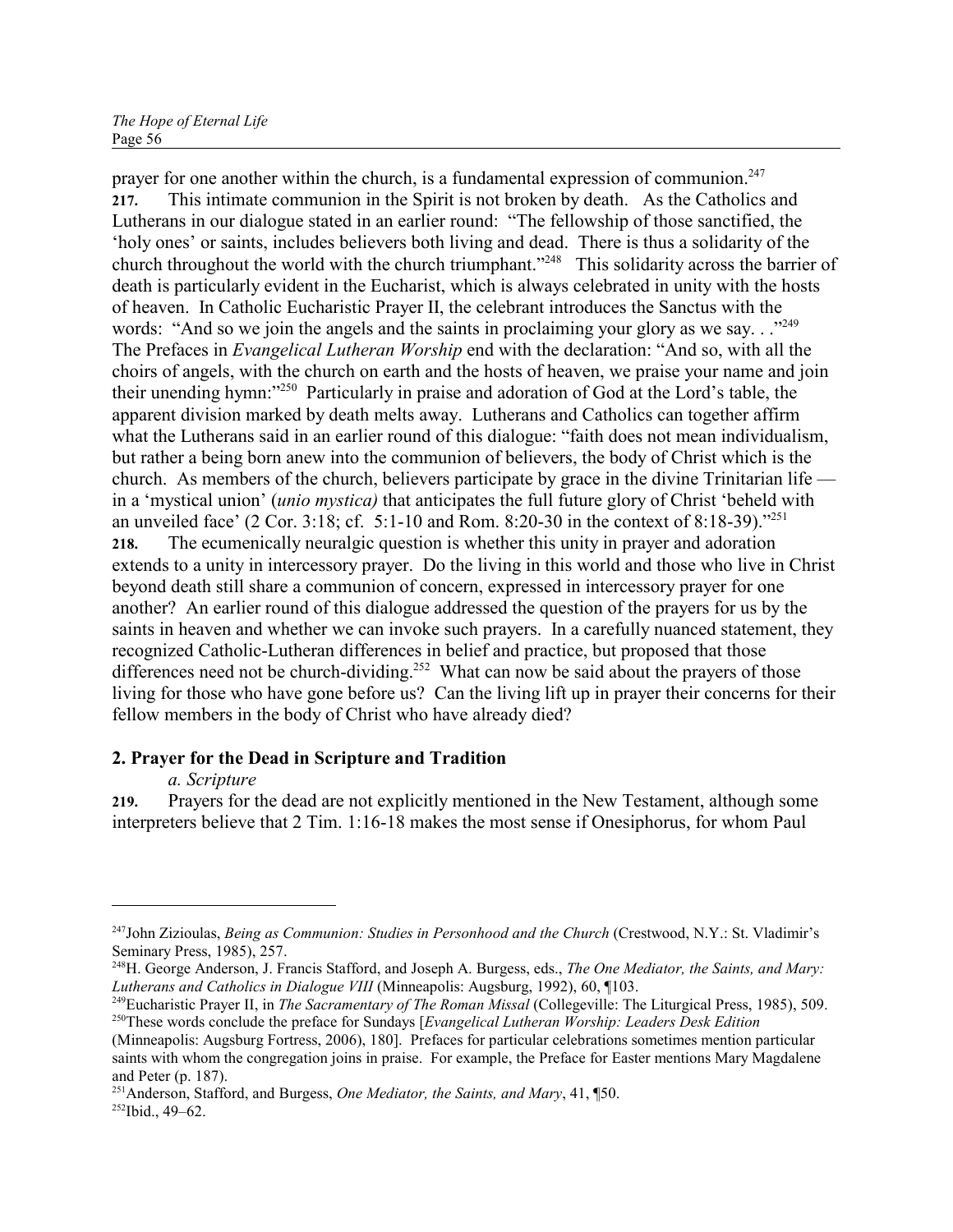prays, is dead.<sup>253</sup> Nor are there explicit references to or exhortations about prayers for the dead in the Hebrew canon of the Old Testament. The one explicit biblical reference to prayer for the dead comes in 2 Maccabees 12:42, as noted earlier.<sup>254</sup>

220. The absence of a command or exemplar in relation to prayer for the dead in either the New Testament or the Hebrew Old Testament is one of the primary Lutheran concerns about this practice.

#### b. Patristic and Medieval Developments

221. References to prayer for the dead appear already in the second century. Tertullian speaks of suffering after death (On the Resurrection of the Body 43) that he believed to be relieved by the intercession of the living. Such references are common in the writings of the Fathers. While specific questions of whom one might legitimately pray for were disputed, the general practice of prayer for the dead seems universally accepted. No author from the orthodox mainstream of the church, East or West, opposed prayer for the dead. In the mid-fourth century, Aerius, a presbyter of Pontus, is said to have denied the efficacy of prayer for the dead, for which (and other reasons) he was widely condemned.<sup>255</sup> The practice of such prayer assumed that prayer could have some effect on the state of the departed, but the practice was not bound up with any widely accepted and precisely developed set of beliefs about the exact situation of the departed or the manner in which prayer aids the dead.<sup>256</sup> Prayer for the dead predated any explicit theology elaborating its rationale.

222. As with the related idea of purgation, the writings of Augustine and Gregory the Great were widely read in the following centuries and became *loci classici* for the topic. In his Confessions, Book 9, Augustine refers to the request made by his mother Monica that "you should remember me at the altar of the Lord." Before Monica's burial, Augustine and others offered prayers "while the sacrifice of our redemption was offered for my mother." Once Augustine's grief for his mother quieted, he prayed that her sins, if there were any, be forgiven. "All that she wanted was that we should remember her at your altar, where she had been your servant day after day without fail."<sup>257</sup>

223. In The Care to be Taken for the Dead (421), Augustine cited approvingly Paulinus of Nola's indication of "the practice of the universal church to pray for their dead," and adds on his own that, even without the witness of 2 Macc., "the authority of the universal church which

<sup>&</sup>lt;sup>253</sup>On this question, see Risto Saarinen, *The Pastoral Epistles with Philemon and Jude*, Brazos Theological Commentary on the Bible (Grand Rapids, Mich.: Brazos Press, 2008), 133–4.

<sup>&</sup>lt;sup>254</sup>The canonical issue in relation to this text was more than simply formal. Chemnitz argues that the prayer and sacrifice for the dead reported in 2 Maccabees reflect the degeneracy of faithful religious practice among Jews in the centuries just before Christ and thus texts from this period are rightly non-canonical (Martin Chemnitz, Examination of the Council of Trent, Part III, trans. Fred Kramer [St. Louis: Concordia Publishing House, 1986], 235).

<sup>&</sup>lt;sup>255</sup>Epiphanius, Panarion, in PG 42, cols. 513-516, in English in *The Panarion of St. Epiphanius, bishp of Salamis:* Selected Passages, trans. Philip R. Amidon (Oxford: Oxford University Press, 1990), 327.

<sup>&</sup>lt;sup>256</sup>For various patristic figures speaking on prayer for the dead, see Brian E. Daley, *The Hope of the Early Church: A* Handbook of Patristic Eschatology (Cambridge: Cambridge University Press, 1991), 74, 108, 111, 138, 166, 184, 200, 214.

<sup>&</sup>lt;sup>257</sup>Citing from Confessions, Book 9, chs. 11, 12, and 13, in the translation of R. S. Pine-Coffin (London: Penguin, 1961), 199, 201, and 204.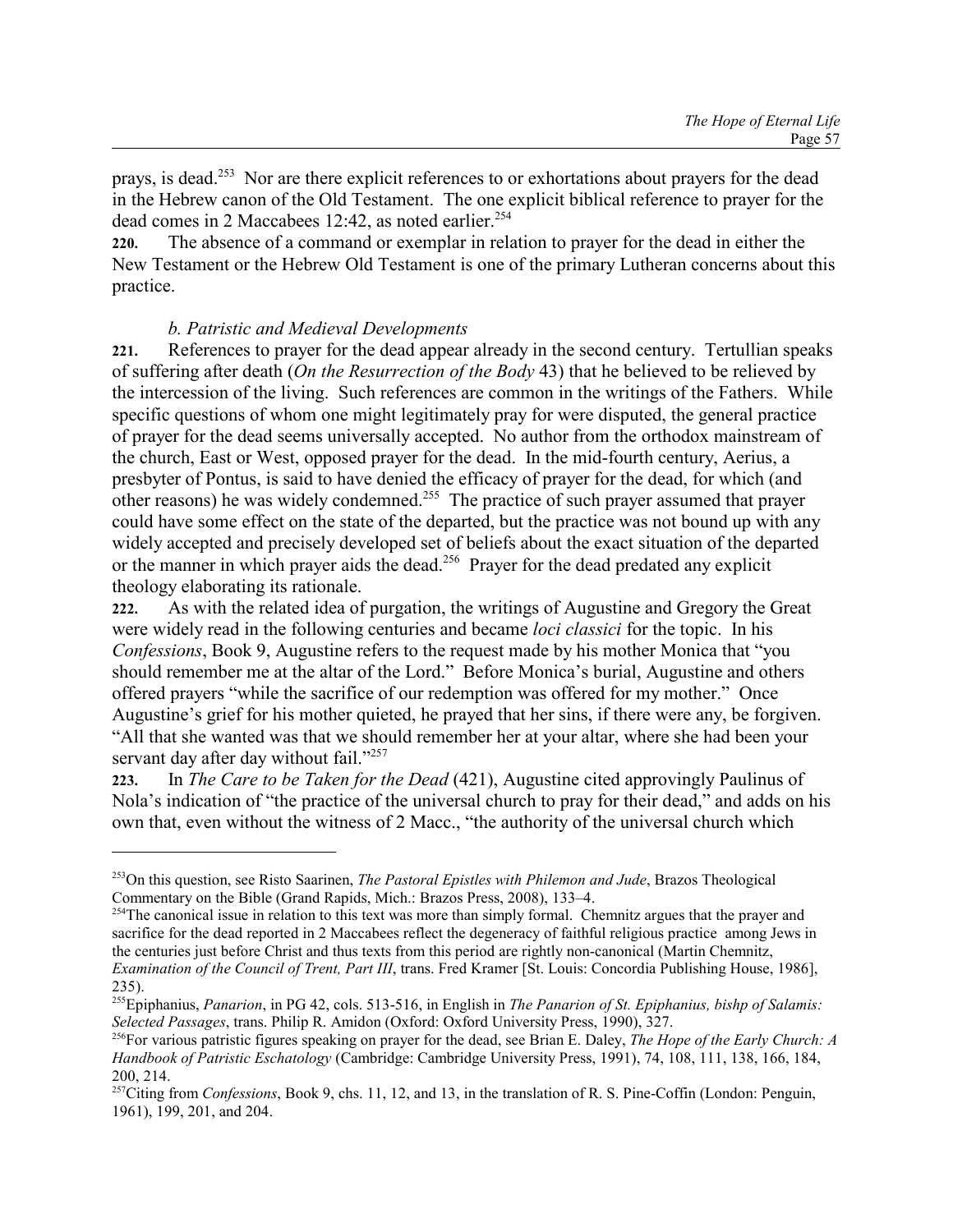clearly favors this practice is of great weight, where in the prayers of the priest which are poured forth to the Lord God at his altar the commemoration for the dead has its place."<sup>258</sup>

224. Augustine raises a question that will be important for later debates: who among the dead can benefit from such prayer? His answer is that such prayer only benefits "those who while they lived made preparation that they might be so aided."<sup>259</sup> In the Enchiridion, he explains that such persons

. . . during their lives merited that these services should one day help them. For there is a manner of life neither so good as not to need such helps after death, nor so bad that they cannot be of benefit. But there are likewise those so devoted to good that they do not need these helps; and again, those so steeped in evil that when they depart this life these helps avail nothing. Evidently, then, it is in this life that the basis is laid on which a person deserves to have his condition in the afterlife alleviated or aggravated. . . . When, therefore, sacrifices either of the altar or of alms of any kind are offered for all the baptized dead, they are for the very good thank offerings; for the not very bad propitiatory offerings; and, though for the very bad they have no significance as helps for the dead, they do bring consolation to the living.<sup>260</sup>

225. As this quotation makes clear, in Augustine as in other writers of the period, prayers for the dead are seen in close conjunction with offering the Eucharist and good works for the dead. While we care for the dead in their burial, "we should be much more punctilious, more pressing, and more generous in seeing to those things which can help the spirits of the dead, such as offerings, prayers, and expenditure on good works and almsgiving."<sup>261</sup>

226. Gregory the Great made clear that prayers benefit the dead only if they did not die burdened with mortal sin.<sup>262</sup> "Provided their guilty deeds are not beyond pardoning even after death, the holy offering of the saving Victim brings great benefits to souls after death. For this reason the souls of the dead sometime appear in order to ask this for themselves."<sup>263</sup> Gregory provides various accounts of such appearances.<sup>264</sup>

 $259$ Care for the Dead, 18, 22, citing from Treatises on Marriage and Other Subjects, 383

 $^{258}$ Care for the Dead, 1, 1 and 3, citing from Treatises on Marriage and Other Subjects, 352 and 353. In a similar passage in an undated sermon Augustine spoke of prayers and the eucharistic sacrifice offered for the departed who died in "the communion of the body and blood of Christ" as a "tradition received from the Fathers." Sermon 172, in The Works of Saint Augustine, Sermons, III/5 (New Rochelle, N.Y.: New City Press, 1992), 253.

<sup>&</sup>lt;sup>260</sup>Faith Hope and Charity, 29, 110; Ancient Christian Writers, 3, 103-04, modified from the original, given in Corpus Christianorum, Series Latina, 46, 108-09. He refers to this middling quality of life of those aided after death in The City of God, 21, 24 and 27. Luther knew this text of Augustine on aid to certain souls among the departed and referred to it in explaining indulgences applied to them, in his 1517 Treatise on Indulgences (see J. Wicks, Luther's Reform, 103-04). In Care for the Dead, Augustine says similarly: "But even though we do not know who these are, we ought none the less to do such works for all Christians, so that no one of them may be neglected for whom these aids can and ought to come. It is better that there be a superabundance of aids to help those for whom these works are neither a hindrance nor a help, than that there be a lack for those who are thus aided" (op cit.). <sup>261</sup>Sermon 172, in *The Works of Saint Augustine, Sermons*, III/5 (New Rochelle, N.Y.: New City Press, 1992), 253 and 253.

 $^{262}$ Dialogues, 4, 52; FC, 39, 263; Sources chrétiennes, 265, 176.

 $^{263}$ Dialogues, 4, 57; FC, 39, 266; Sources chrétiennes, 265, 184.

<sup>&</sup>lt;sup>264</sup>For example, Gregory recounts the story of the monk Justus of his own former monastery, who on his deathbed confessed in bitter contrition his offense against common life in hiding three gold pieces amid his effects. A month later the then Abbot Gregory had daily masses offered for Justus, that is, "by helping as much as we can to gain his release" from purgatorial burning. On the thirtieth day of these masses, Justus appeared to another monk to announce his release from bad straits and reception of the "communion" of heaven. Dialogues, 4, 57; FC, 39, 267- 69; Sources chrétiennes, 265, 188-92. On the long-term outcome of these passages of Gregory on the release of souls from purgatory, see Cyril Vogel, "Deux conséquences de l'eschatologie grégorienne: la multiplication des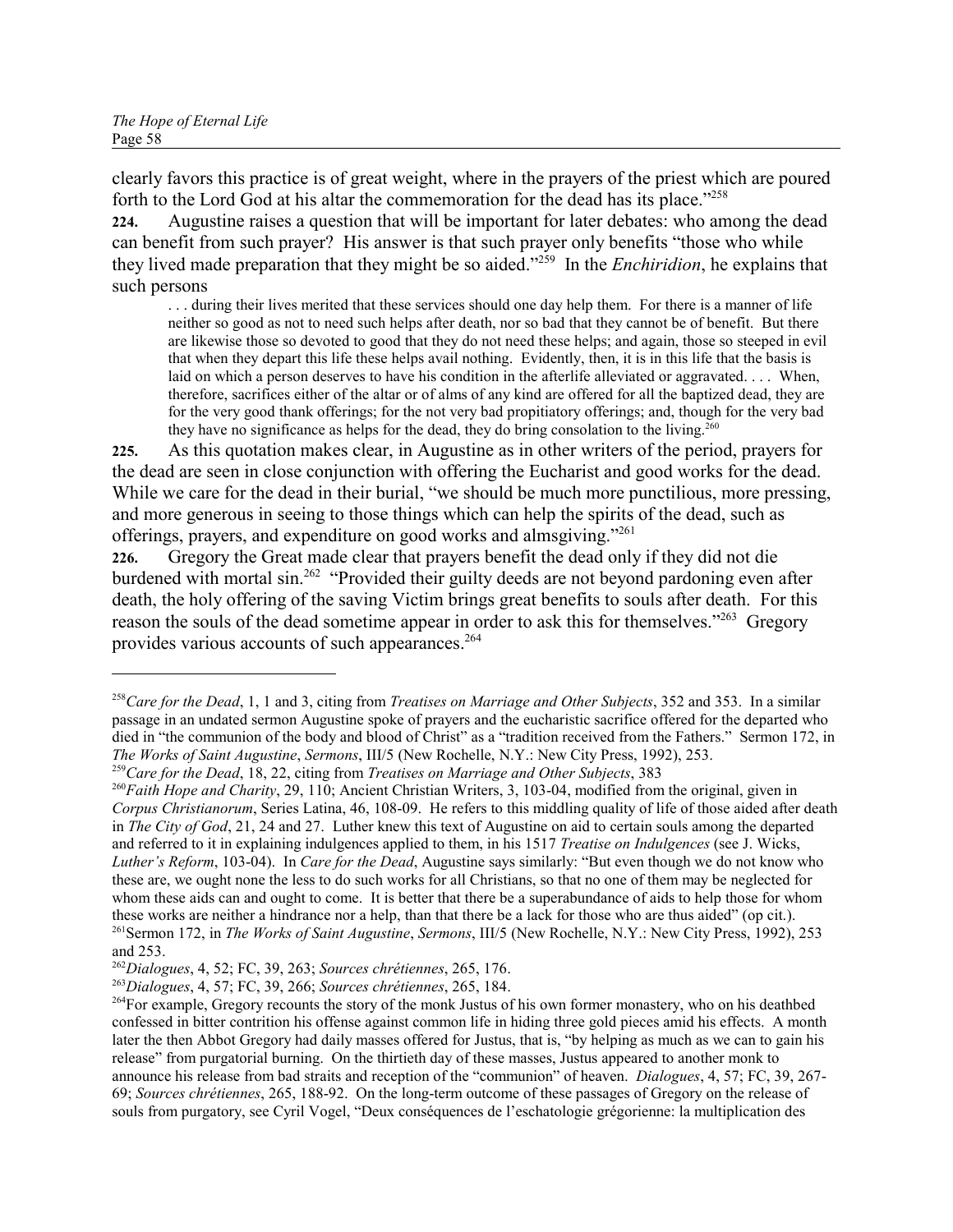227. In the medieval and early modern period, prayers for the dead remained a significant part of Christian practice and found such liturgical expression as the institution of All Souls Day (November 2).<sup>265</sup> Two developments are important for the debates with Lutherans and others within the Reformation. First, as the concepts of merit and satisfaction were more precisely developed, prayer could come to be understood in relation to these concepts. Aquinas sees prayer as having a twofold efficacy, as impetration (i.e., an appeal to divine mercy) and as merit.<sup>266</sup> If the need for purgation is understood more juridically in relation to the need to complete satisfactions and less sanatively in relation to the need to heal the wounds due to sin, prayer for the dead can also be absorbed into the more juridical discourse of satisfactions. Second, the doctrinal statements on purgation and purgatory of the councils of Florence (1439) and Trent (1563), while reticent in many respects, both explicitly affirm that prayers and other suffrages applied to the dead are not only appropriate, but are so because by them those undergoing purgation are "relieved" (releventur; Florence) or "helped" (iuvari, Trent). While nothing is said about precisely how suffrages provide such assistance (e.g., by impetration or by satisfaction), that such suffrages in fact aid the dead becomes defined doctrine.

### c. Reformation Critique

228. The Lutherans Confessions do not formally develop the topic of prayer for the dead; however, the Confessions explicitly do not reject prayer for the dead in a reference to it in Article 24 of the Apology on Masses for the Dead. The Apology states: "We knew that the ancients spoke of prayer for the dead. We do not prohibit this. . . Epiphanius testifies that Aerius believed that prayers for the dead were useless. This he rejects. We do not support Aerius either."<sup>267</sup> Not only are prayers for the dead not forbidden, but the Apology, in this instance, accepted the usefulness of such prayers without attempting to define precisely how they aid the dead.

229. The most important statement from Luther comes in his *Confession Concerning Christ's* Supper: "As for the dead, since Scripture gives us no information on the subject, I regard it as no sin to pray with free devotion in this or some similar fashion: 'Dear God, if this soul is in a condition accessible to mercy be thou gracious to it.' And when this has been done once or twice, let it suffice"  $(LW 37: 369; WA XXVI, 508)$ .

230. These affirmations were noted in the debates of the time. In his response to Trent's statement on purgatory, Martin Chemnitz responds to Catholic apologists who argued that these statements from the Apology and Luther were inconsistent with a rejection of purgatory. Chemnitz argues that the doctrine of purgatory is not implied by these earlier statements. He does not repudiate what Melanchthon and Luther had affirmed.<sup>268</sup>

231. While in principle open to prayer for the dead, the Lutheran Reformation was opposed,

messes privées et les moines-prêtres," in J. Fontaine et al., eds., Grégoire le Grand (Paris: Éditions du CNRS, 1986), 266-276.

<sup>&</sup>lt;sup>265</sup>On the origin of All Souls Day, see Jacques Le Goff, The Birth of Purgatory, 125.

<sup>266</sup>Thomas Aquinas, Summa Theologiae, II-II, q. 83, a. 15.

<sup>&</sup>lt;sup>267</sup>Apology Art 24: 94, 96. Robert Kolb and Timothy J. Wengert, eds., The Book of Concord: The Confessions of the Evangelical Lutheran Church (Minneapolis: Fortress Press, 2000), 275f.

<sup>&</sup>lt;sup>268</sup>Chemnitz, Examination, III, 259.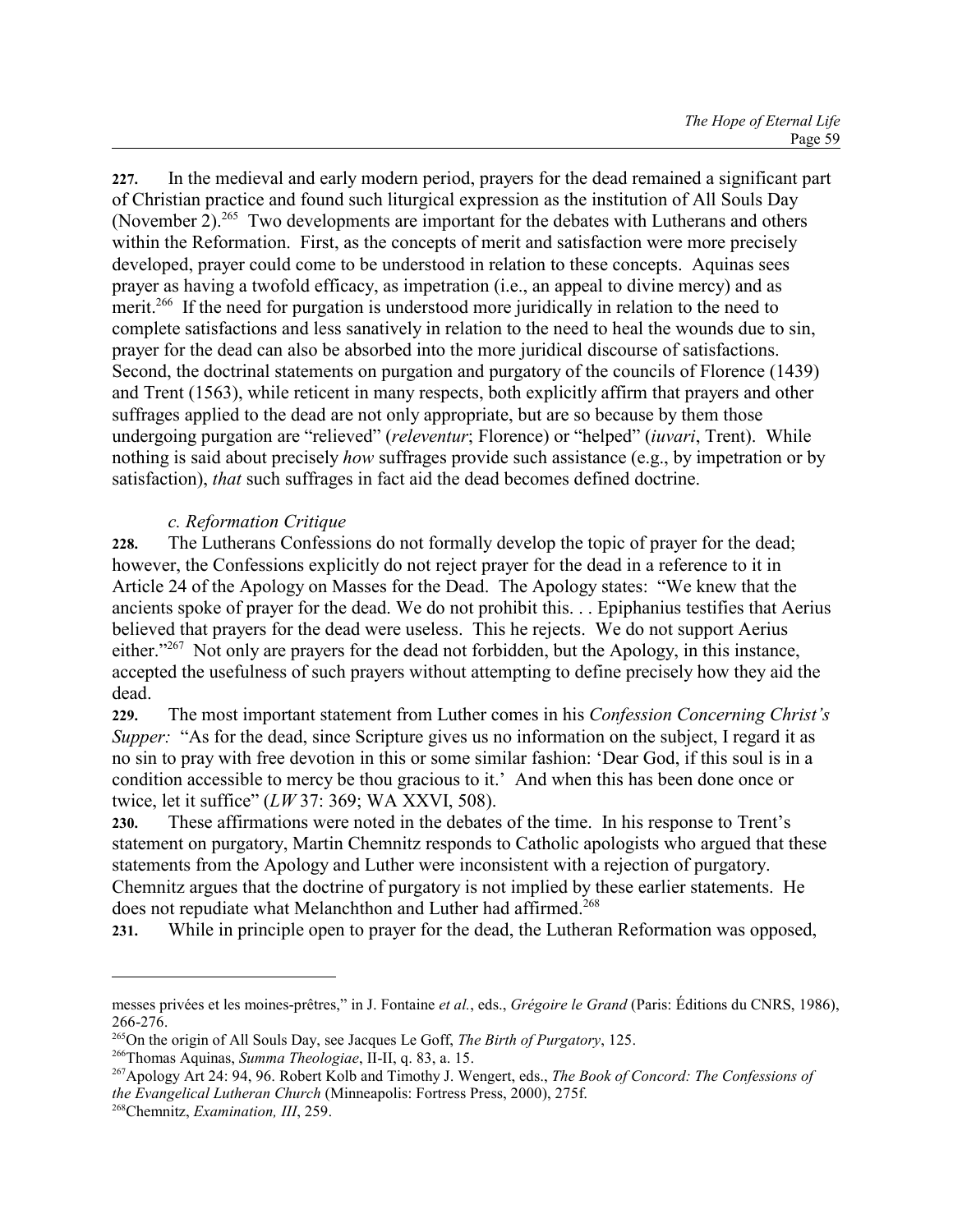even bitterly opposed, to the larger system of belief and practice within which prayer for the dead had come to be lodged. The decisive question for the Reformers was whether the concrete practice of prayer for the dead as it existed in their time supported or undercut the joyous proclamation of God's free grace. The complex network of beliefs and practices surrounding the relation of the living to the dead — purgatory, masses offered for the dead, indulgences applies to the dead, prayers for the dead — were seen by the Reformers as deeply antagonistic to that evangelical proclamation. That antagonism was seen to take at least two forms.

232. First, prayer for the dead was seen as at least potentially one form of a system in which salvation came to be purchased from God by good works. The context of the quotation given above from the Apology makes this connection clear:

We know that the ancients spoke of prayer for the dead. We do not prohibit this, but we do reject the transfer, ex opere operato, of the Lord's Supper to the dead. . . . But we are contending with you for wickedly defending a heresy that clearly conflicts with the prophets, apostles, and holy Fathers, namely, that the Mass justifies ex opere operato and that it merits the remission of guilt and punishment even for the wicked [iniustis] to whom it is transferred, if they place no obstacle in the way.<sup>269</sup>

That the *Apology* groups together these issues is telling; while prayer for the dead is not prohibited, the worry is evident that such prayers will be seen not as expressions of faithful dependence on divine grace, but as meritorious works, the benefit from which can be applied, in an impersonal, juridical fashion, to the dead. Luther's concern is similar; the quotation above from the Confession Concerning Christ's Supper immediately continues: "For vigils and requiem masses and yearly celebrations of requiems are useless, and are merely the devil's annual fair."

233. The second objection was closely connected to the first and can be seen in Luther's concern that one pray for the dead only "once or twice." He feared that prayer for the dead, particularly extensively repeated prayers, manifested a lack of confidence in the sufficiency of the saving merits of Christ. In line with the statement quoted above from the Confession Concerning Christ's Supper, Luther advised Bartholomäus von Starhemberg in a letter following the death of his wife to pray for her "once or twice." Extensive prayer "is a sign that we do not believe in God and with our faithless prayers we only anger him more."<sup>270</sup>

234. The primary Lutheran question in relation to prayer for the dead is whether such prayer is consistent with and supports the proclamation of God's free and justifying grace. The judgment of the Lutheran Reformers, expressed in the Confessions, is that while the general concept of prayer for the dead is acceptable, prayer for the dead had come to be associated with unevangelical beliefs and practices.

235. The Lutheran Reformers had three additional arguments against prayers for the dead, though these arguments are not explicitly made in the Lutheran Confessions. First, they regularly condemned the system of suffrages for the dead — prayers, masses, and indulgences — as a corrupt money-making operation for the clergy.<sup>271</sup> Second, the absence of a biblical

<sup>269</sup>Apology, Art 24: 94, 96. Kolb-Wengert, 275f.

 $^{270}WA$  18:6; quoted in Craig M. Koslofsky, The Reformation of the Dead: Death and Ritual in Early Modern Germany, 1450–1700 (London: Macmillan, 2000), 84.

<sup>&</sup>lt;sup>271"</sup>It is a long story, and long are the roundabout ways of the traffickings by which the Pope and the cardinals have acquired unlimited wealth. . . . Indeed, look at all the monasteries and temples that have been erected at no other costs than the money spent to buy offerings for the dead. For this purpose the whole world piled up its wealth to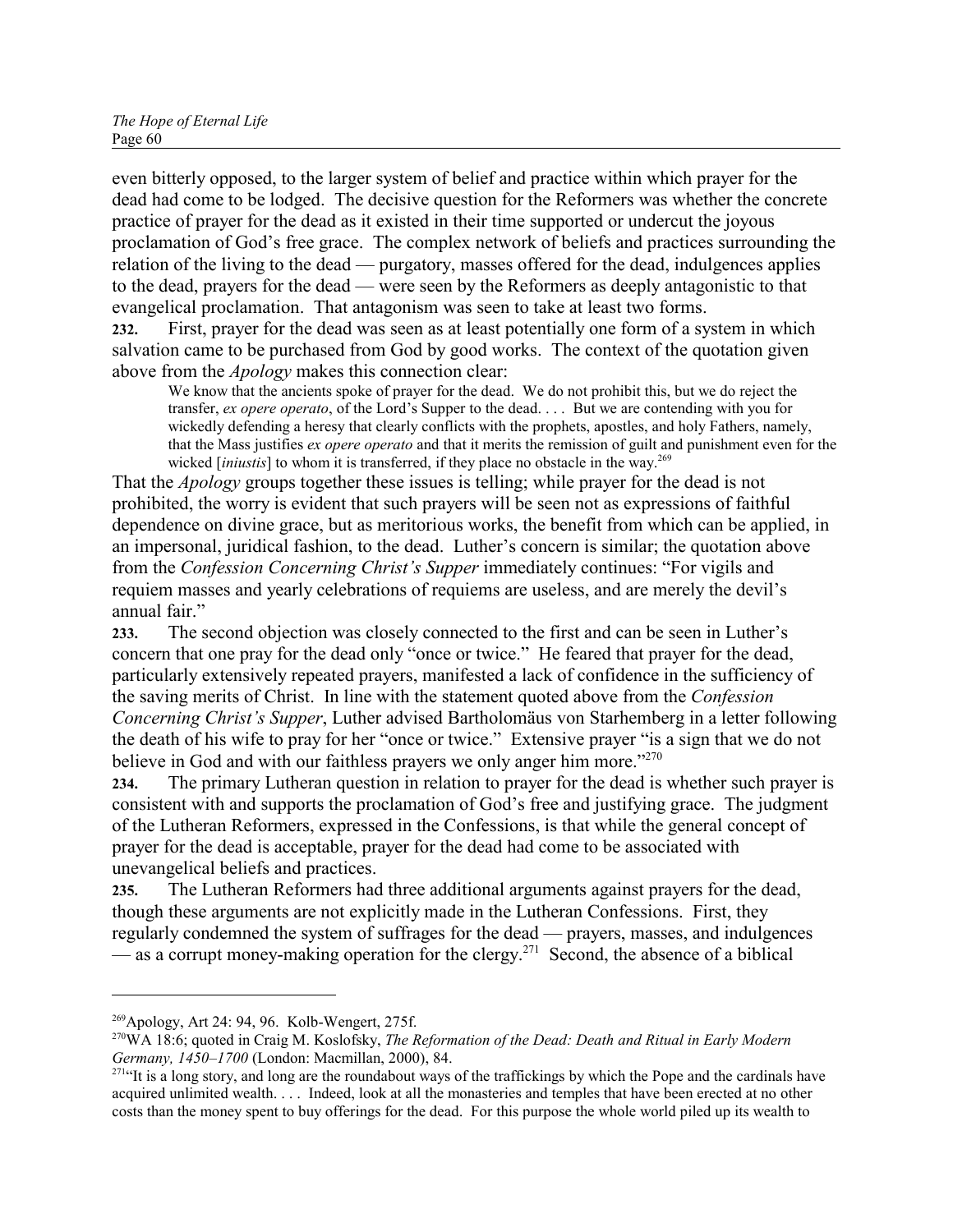mandate for prayers for the dead was often stressed. Because Scripture does not prohibit such prayer, Luther, as noted in the quotation above from the Confession Concerning Christ's Supper, was unwilling simply to condemn it. As not biblically mandated, however, such prayer cannot be certain. Chemnitz concedes that the teachings of the Fathers on prayer for the dead is "not against Scripture," but adds that "the ancients acted dangerously when they did this without command and example of Scripture in the form of prayer for the dead."<sup>272</sup> By doing so, they started down a road that finally led to "the purgatory of the papalists."

236. Third, if the existence of purgatory has been denied and a particular judgment is said to occur in a definitive way immediately at death, then the question arises about what aid can be offered by our prayers. Luther comments on the prayer in the mass that asks that "refreshment, light, and peace" be granted to those "who have gone before us with the sign of faith and repose in the sleep of peace." He notes that the priest "prays for those who repose in the sleep of peace and rest in Christ and have the sign of faith. If that is true, why should you pray for them? Are you not a madman and a fool?" (LW 36, p. 321).<sup>273</sup>

237. As a result of this multiform critique, prayer for the dead mostly disappeared from Lutheran worship and piety. Chemnitz recommended prayer for an infant who dies unbaptized, $274$  but, as noted, he was deeply suspicious of prayer for the dead as a public practice. A few sixteenth century Lutheran church orders preserved prayer for the dead,<sup>275</sup> but by the middle of the century "any hint of the practice was generally abandoned in the Lutheran churches."<sup>276</sup>

#### 3. Contemporary Convergence

a. Liturgical Convergences

238. If Lutheran and Catholic liturgy and piety moved apart in their attitude to the dead during the sixteenth century, they have significantly converged over the last 100 years. Since the

liberate souls from the tortures of purgatory" (LW, vol. 7, 297). See also vol. 44, 180; Chemnitz, *Examination, III*, 302).

<sup>&</sup>lt;sup>272</sup>Chemnitz, *Examination*, *III*, 280.

<sup>&</sup>lt;sup>273</sup>See similarly LW vol. 7, 296, 298.

<sup>&</sup>lt;sup>274"</sup>[T]hose infants are to be brought and commended to Christ in prayers. And one should not doubt that those prayers are heard, for they are made in the name of Christ. Jn. 16:23; Gen. 17:7; Mt. 19:14. Since, then, we cannot bring infants as yet unborn to Christ through Baptism, therefore we should do it through pious prayers. Parents are to be put in mind of this, and if perhaps such a case occur, they are to be encouraged with this comfort." Martin Chemnitz, Ministry, Word, and Sacraments: An Enchiridion, ed. and trans. Luther Poellot (St. Louis: Concordia, 1981), 120.

<sup>&</sup>lt;sup>275</sup>Württemberg (1536) states that the pastor, at the end of the funeral, should "commend the deceased to the gracious hand of God" [Aemilius Ludwig Richter, Die evangelischen Kirchenordnungen des sechszehnten Jahrhunderts (Leipzig: Ernst Julius Günther, 1871), vol. 1, 273]; the Hanover church order (1536) states that "to remember the living and the dead at the table of the Lord is an old and fine usage, but one must act correctly and not as a sacrifice [Opfer] for their sins, but give thanks for the one sacrifice which we all enjoy in this life and after this life" (Ibid., 275). A commendation prayer is also mandated in the Hesse church orders of 1566 and 1574 (Emil Sehling et al. Die evangelischen Kirchenordnungen des 16. Jahrhunderts, Vol. VIII/1 [Tuebingen: Mohr Siebeck, 1965], 336f, 450). The conclusion of Craig Koslofsky that prayer for the dead is "always forbidden" in sixteenth century Lutheran church orders is not correct; Koslofsky, Reformation of the Dead, 106.

<sup>&</sup>lt;sup>276</sup>Pfatteicher, Commentary on Lutheran Book of Worship, 476.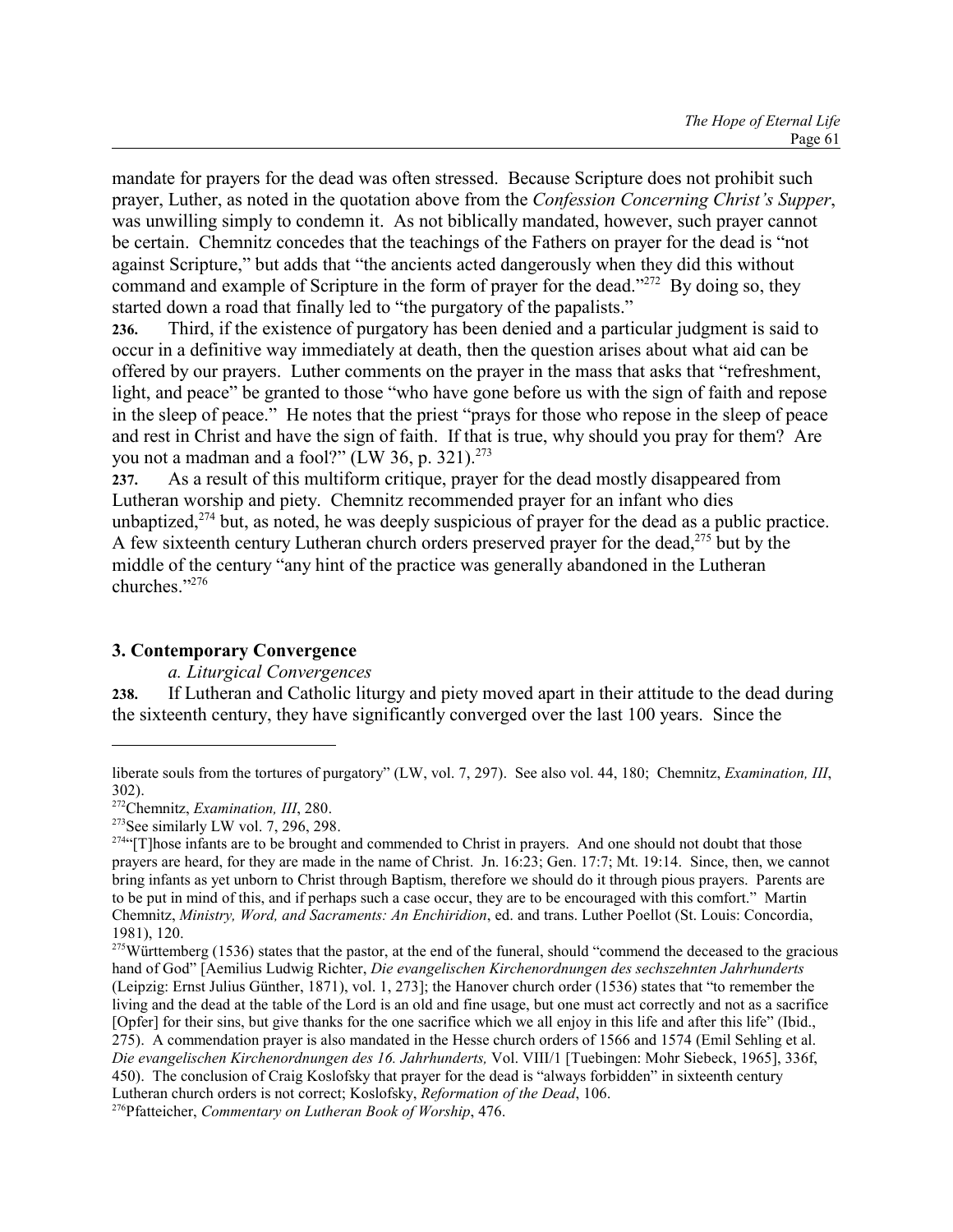question in relation to prayer for the dead is precisely how the church prays, this liturgical convergence is of great significance.

239. Both Catholic and Lutheran funerals emphasize the continuing communion of the living and the dead. While Lutheran funeral rites in the past were generally modeled on the pre-Reformation Office for the Dead, recent rites have called for the celebration of the Eucharist. The Eucharist celebrates the communion that binds together those on the two sides of death. Prayers in both of our liturgies call to mind the overarching communion of saints. In the Catholic Church, the Opening Prayer at the Vigil for the Deceased, e.g., addresses God saying, "But for those who believe in your love death is not the end, nor does it destroy the bonds that you forge in our lives."

240. On the Catholic side, the critique that attitudes toward death had come to be dominated by a fear of judgment and purgatory finds little basis in contemporary Catholic funeral liturgies. Most significantly, the funeral liturgy focuses on the promise of resurrection rather than on the threat of divine judgment. The General Introduction to the Order of Christian Funerals identifies funeral liturgies with the Gospel proclamation that "God has created each person for eternal life and that Jesus, the Son of God, by his death and resurrection, has broken the chains of sin and death that bound humanity."<sup>277</sup> By being baptized into Jesus' death, Christians went into the tomb with him and joined him in death, so that as Christ was raised from the dead by the Father's glory, we also live a new life. Imitating Christ in death, we shall imitate him in his resurrection (Rom 6:3-5). The paradigm of the funeral rite is the baptismal rite with its symbolism of baptismal water (sprinkling the coffin), white garment (pall), candle (paschal candle). In the introductory rite, the priest says "In the waters of baptism N. died with Christ and rose with him to new life. May he/she now share with him eternal glory."<sup>278</sup>

241. In this context, prayers for the dead become expressions of our confident entrusting of the departed to the care and mercy of God. Typical examples are:

Remember our brothers and sisters who have gone to their rest in the hope of rising again; bring them and all the departed into the light of your presence (Eucharistic Prayer II, Commemoration of the Dead). Look with love on our dying brother (sister) and make him (her) one with your Son in his suffering and death that, sealed with the blood of Christ, he (she) may come before you free from sin (Mass for the Dying, Opening Prayer).

Almighty God, our Father, we firmly believe that your Son died and rose to life. We pray for our brother (sister) N. who has died in Christ. Raise him (her) at the last day to share the glory of the risen Christ. The introduction to the rite states: "The Church intercedes on behalf of the deceased because of its confident belief that death is not the end nor does it break the bonds forged by life."

242. On the Lutheran side, many Lutheran funeral liturgies, both in the United States and in Europe, have come to include commendations of the dead that are clearly a form of prayer for the dead.

Let us commend N. to the mercy of God, our maker and redeemer. Into your hands, O merciful Savior, we commend your servant, N. Acknowledge we humbly beseech you a sheep of your own fold, a lamb of your own flock, a sinner of your own redeeming. Receive her/him into the arm of your mercy, into the blessed

<sup>&</sup>lt;sup>277</sup>"General Introduction" to the Order of Christian Funerals in The Rites of the Catholic Church as revised by the Second Vatican Ecumenical Council, Volume One (Collegeville, Minn.: The Liturgical Press, Pueblo Books, 1990), §1, 924.

<sup>&</sup>lt;sup>278</sup>"Funeral Mass,"  $\S 278$ , in *The Rites*, Vol. 1.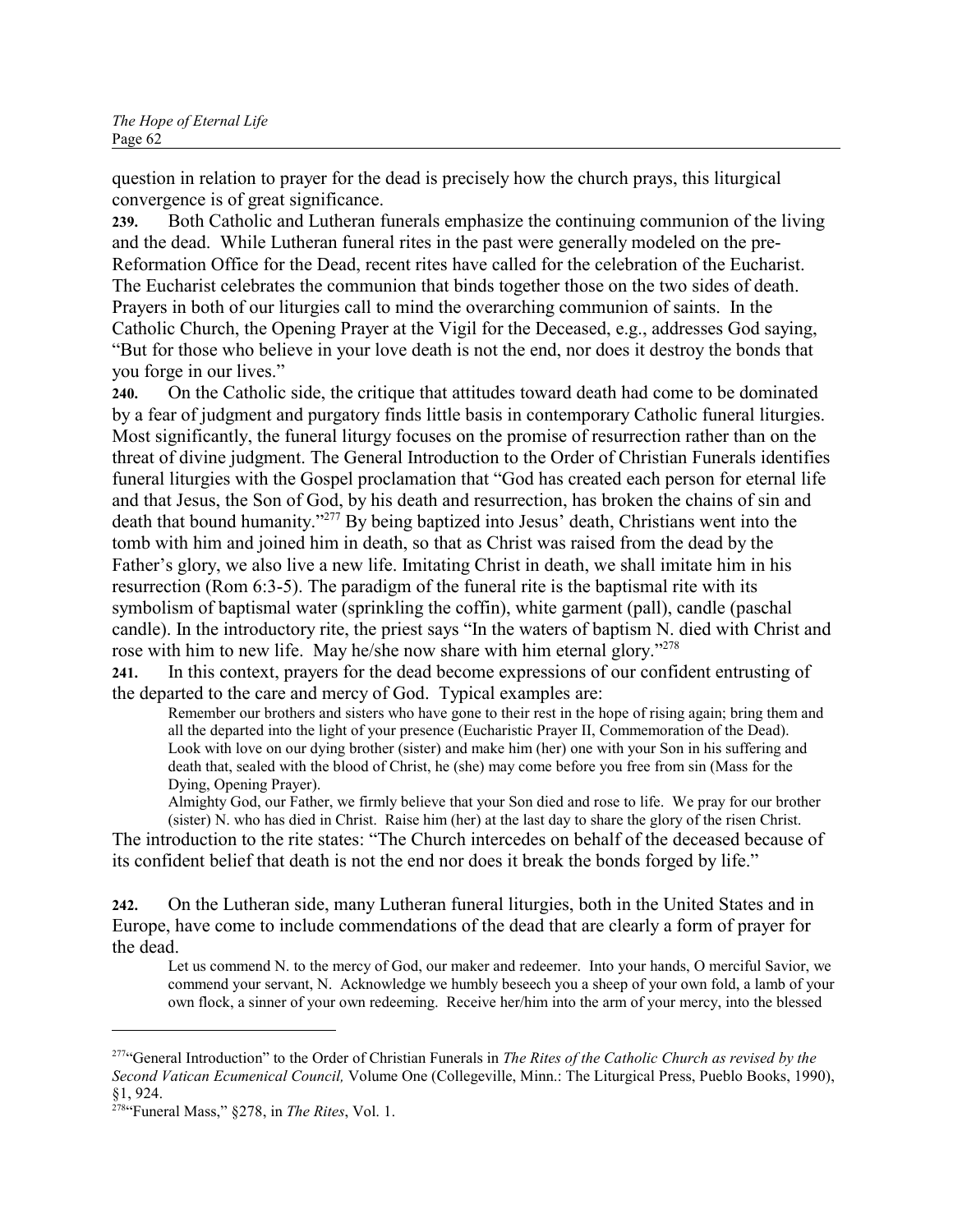rest of everlasting peace and into the glorious company of the saints in light.<sup>279</sup>

At the graveside, the presiding minister prays:

In sure and certain hope of the resurrection to eternal life through our Lord Jesus Christ, we commend to almighty God our sister/brother N., and commit her/his body to the ground; earth to earth, ashes to ashes, dust to dust. The Lord bless her/him and keep her/him. The Lord's face shine on him/her with grace and mercy. The Lord look upon him/her with favor and give him/her peace.<sup>280</sup>

Keep our sister/brother N. whose body we now lay to rest in the company of all your saints. And at the last O God, raise her/him up to share with all the faithful the endless joy and peace won through the glorious resurrection of Christ our Lord. . . .<sup>281</sup>

243. Similar prayers can be found in recent funeral liturgies of other Lutheran churches. The funeral liturgy of the United Evangelical-Lutheran Church in Germany includes similar commendation prayers both for the liturgy in the church and at graveside, and includes the prayer:

May the angels lead you to heaven, the holy martyrs greet you and lead you into the holy city Jerusalem. May the choirs of angels receive you and through Christ who has died for you may you rejoice in eternal  $life.$ <sup>282</sup>

Swedish Lutheran liturgies also reflect such changes.<sup>283</sup>

244. The inclusion of such prayers was not without controversy. During the development in the United States of the 1978 Lutheran Book of Worship, surveys found a strong majority in support of the proposed funeral order, but objections were received to the commendation prayers as untrue to Reformation principles. In response, the confessional statement that prayers for the dead are not prohibited was cited, while distinctions were drawn between what was being proposed and the array of practices to which the Reformers objected.<sup>284</sup>

245. Today, Catholic and Lutheran funerals alike emphasize a confident hope in the grace of God that gathers together the justified into the perfect communion that exists beyond death. Worship books of both traditions now call for funerals within the context of the Eucharist, celebrating our continued fellowship with the dead within the body of Christ. Catholic and many Lutheran funeral liturgies contain a prayerful commendation of the dead into the hands of a merciful and gracious God. While this convergence in

<sup>&</sup>lt;sup>279</sup>Evangelical Lutheran Worship: Leaders Desk Edition (Minneapolis: Augsburg Fortress, 2006), 671. <sup>280</sup>Ibid., 673.

<sup>281</sup>Ibid., 672.

<sup>&</sup>lt;sup>282</sup>Die Kirchenleitung der Vereinigten Evangelisch-Lutherischen Kirche Deutschlands, Agende fuer Evangelisch-Lutherische Kirchen und Gemeinden: Band III: Die Amtshandlungen; Teil 5: Die Bestattung. Revised edition (Hanover: Lutherisches Verlagshaus, 1996), 52, 54, 78.

 $^{283}$ See the discussion already in the 1950s in Gustaf Aulén, *The Faith of the Christian Church*, trans. Eric H. Wahlstrom (Philadelphia: Fortress Press, 1960), 390.

 $284$ On such discussions, see Ralph W. Quere, In the Context of Unity: A History of the Development of the Lutheran Book of Worship, (Minneapolis: Lutheran University Press, 2003), 108-110, 136, 172-3. The service books of The Lutheran Church–Missouri Synod (LCMS) do not include such commendation prayers. The inclusion of such prayers was one of the grounds for the LCMS not accepting the 1978 Lutheran Book of Worship. The committal prayer in the funeral liturgy in the LCMS Lutheran Service Book asks only that God "keep these remains to the day of the resurrection of all flesh." (Commission on Worship of The Lutheran Church–Missouri Synod, Lutheran Service Book: Altar Book (St. Louis: Concordia Publishing House, 2006), 397.) This difference between the LCMS and the ELCA, along with many other Lutheran churches within the Lutheran World Federation, means that the affirmations of this dialogue in relation to prayers for the dead cannot be embraced by the LCMS participants.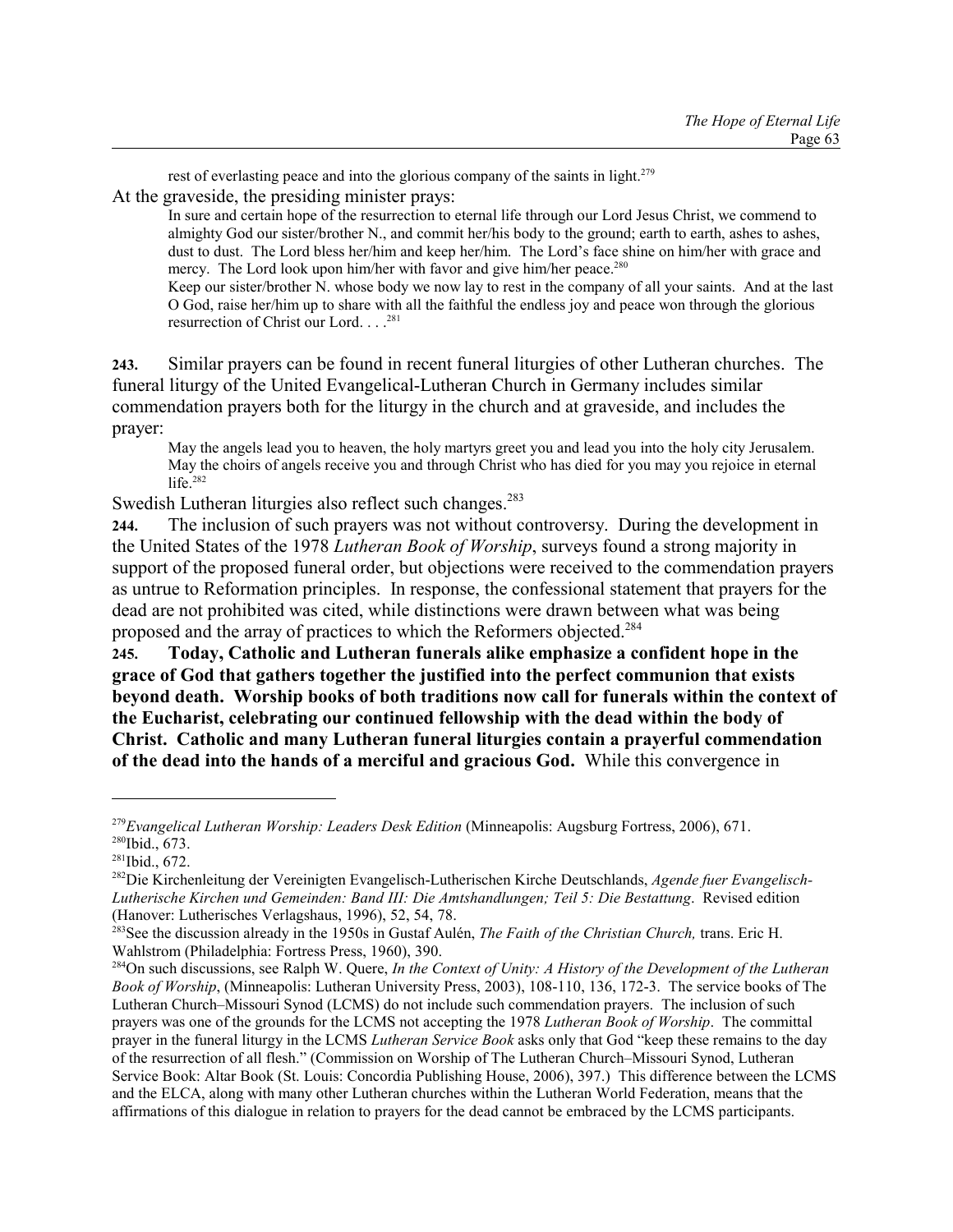practice does not extend to a common practice of prayer for the dead beyond funerals, it does indicate a growing unity in our practices in relation to those who have died in Christ.

### b. Doctrinal Convergences

246. These liturgical convergences are rooted in a convergence also in theology and doctrine. Three changes are most important.

247. First, both of our traditions have seen a new emphasis on communion or *koinonia* as an overarching concept to understand the union of Christians with the Trinity and with each other.<sup>285</sup> Through word and sacrament, persons are taken into "the communion of the Holy Spirit" (2 Cor. 13:14), uniting them both with God and with one another. This focus has become central for reflection on the church. On the Catholic side, the 1985 Synod of Bishops, reflecting on the twentieth anniversary of the end of the Second Vatican Council, saw "communion" as "the central and fundamental idea" of the council.<sup>286</sup> In 1990, the Lutheran World Federation redefined itself as a "communion of churches" and has since then engaged in extensive study of the meaning of communion.<sup>287</sup> A strength of the concept of communion is its capacity to be applied to a wide range of aspects of the church, from the institutional to the spiritual.

248. Because the foundation of the communion of Christians is their common life in Christ and the Spirit, this communion cannot be broken by death. Christ has overcome death. Both Catholics and Lutherans have affirmed this conclusion. For example, the General Introduction to the Catholic Order of Christian Funerals makes the point that "the Christian community affirms and expresses the union of the Church on earth with the Church in heaven in the one great communion of saints."<sup>288</sup> The German Lutheran Evangelische Erwachsenenkatechismus speaks similarly: "The communion of believers, the church, is not broken by death. As in life, so in death the Christian is dependent on the community. In prayer the congregation intercedes before God for the one who has fallen asleep. They ask for the forgiveness of his sin, acceptance by God, and eternal life. When in many congregations the dead are blessed at the graveside, that is a palpable expression of the connection beyond death."<sup>289</sup>

249. Within the framework of the communion of saints, prayer for one another and also for the dead can take on a different theological quality. It is an expression of solidarity in our common trust in the grace of God.<sup>290</sup> Expressions of connection with and care for the deceased, natural for a bereaved Christian, find their way into the communal prayers of the Christian

 $^{285}$ For a survey of the significance of this concept, see this dialogue's earlier work in Randall Lee and Jeffrey Gros, eds. The Church as Koinonia of Salvation: Its Structures and Ministries. Lutherans and Catholics in Dialogue X. (Washington, D.C.: United States Conference of Catholic Bishops, 2005), esp. ¶¶10-20.

<sup>&</sup>lt;sup>286</sup>The Final Report, "The Church under the Word of God, Celebrates the Mysteries of Christ for the Salvation of the World", II, C. 1 (www.nytimes.com/1985/12/08/world/text-of-final-report-adopted-by-synod-of-bishops-in-rome.html accessed September 10, 2010).

<sup>&</sup>lt;sup>287</sup>See, e.g., Heinrich Holze, ed., *The Church as Communion: Lutheran Contributions to Ecclesiology*, LWF Documentation (Geneva: Lutheran World Federation, 1997).

<sup>&</sup>lt;sup>288</sup>The Rites of the Catholic Church, Vol. I (Collegeville: Liturgical Press, 1990), General Introduction to the Order of Christian Funerals, no. 5.

 $289$ Evangelische Erwachsenenkatechismus, 539.

<sup>&</sup>lt;sup>290"</sup>All Christian prayer is prayer in fellowship — also that prayer which is prayed in the closet. For the place where those who pray meet is in Jesus' name." Regin Prenter, "The Evangelical Doctrine of Prayer," The Word and the Spirit: Essays on the Inspiration of the Scriptures (Minneapolis: Augsburg, 1965), 118.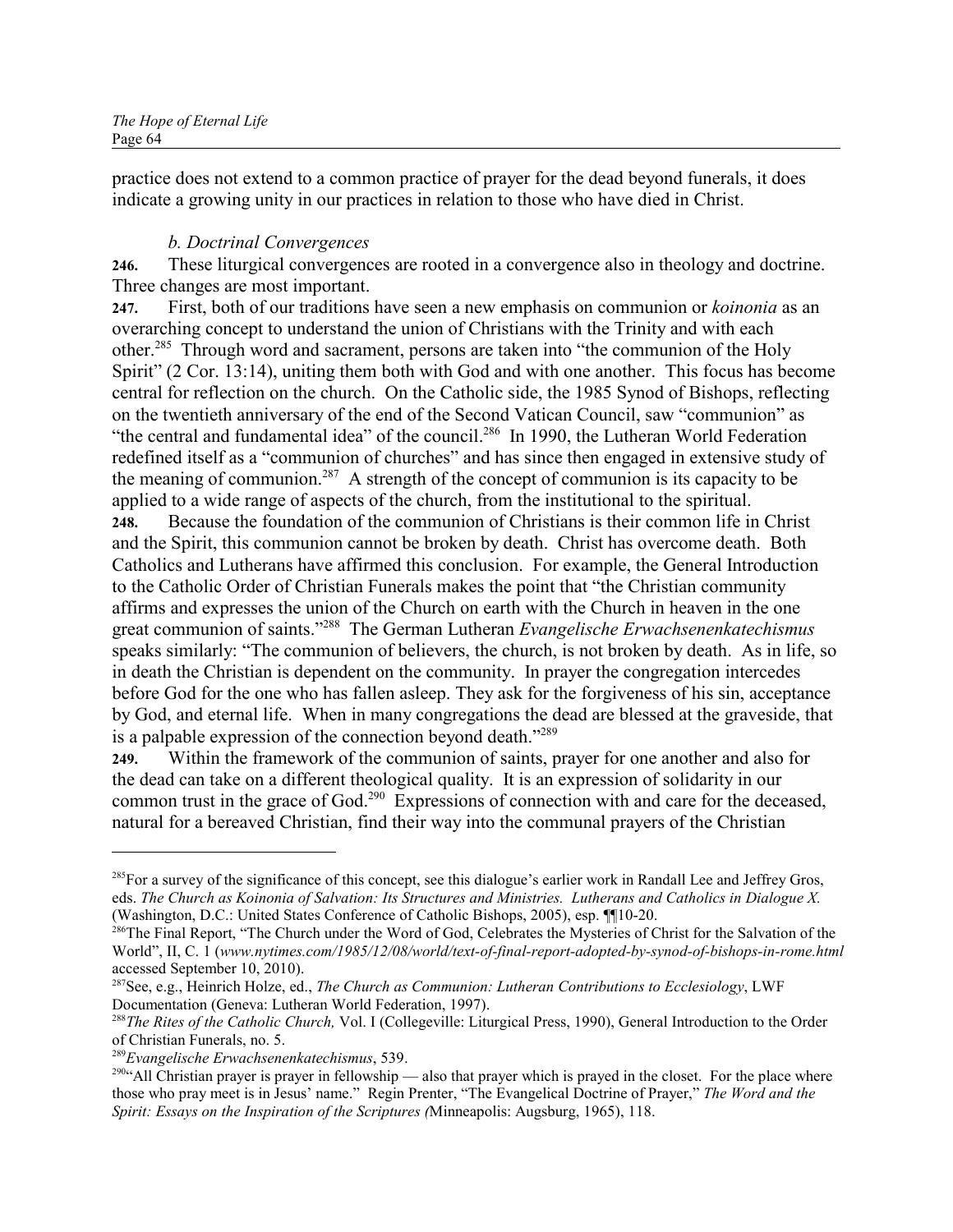assembly. Prayer for the dead arises primarily out of the bonds of grace that unite us in God and continue to unite us with our loved ones who have died. We confidently trust that God will continue to embrace our loved ones. Such prayer does not express anxiety, uncertainty, or the fear that our love for the deceased is greater than God's love for them. God's grace never, however, becomes a possession we can take for granted; we pray for it anew, for ourselves and others, each day.<sup>291</sup> Prayer is an expression of constant dependence on God and, on a different level, on one another in the church as each remembers the others in prayer.

250. Second, as already noted above, theology in the twentieth century re-emphasized the biblical and patristic centrality of the communal and universal "last things" which will consummate all history. A communal, public last judgment holds a prominent place among those last things (e.g., Mt. 25:31-46). As noted above, the precise relation between that last judgment and the judgment that occurs individually is difficult to define theologically. Individual judgment is not to be overturned by the last judgment, but the last judgment continues to hold the central place in the picture of judgment put forward by the New Testament and the early church. When prayer for the dead is seen in the context of this orientation to communal and universal eschatology, its contours again change. The church looks to the future and prays that all who die in faith may be raised on the last day. For example, the intercessions for Evening Prayer II of Week 1 in the Catholic *Liturgy of the Hours* conclude: "Grant to the dead the glory of resurrection, and give us a share in their happiness."<sup>292</sup> Recent Lutheran commendation prayers (noted above) also often have such an eschatological focus. Prayer is the appropriate Christian orientation toward God's promised future for the church past and present. Prayer in relation to the future is hope in direct address to God.

251. Third, the consensus on "basic truths of the doctrine of justification" affirmed by our churches in the "Joint Declaration on the Doctrine of Justification" is of immediate relevance.<sup>293</sup> As shown above, the Lutheran Confessions did not object in principle to prayer for the dead. Their objections were to the form prayers for the dead took as part of a system of belief and practice which in their judgment repudiated God's free justification of the ungodly. The affirmation that Catholic teaching on justification as presented in the JDDJ does not fall under Lutheran condemnation places Catholic practices of prayers for the dead in a new context. They should be interpreted against the background of the Catholic affirmation that justification is "by grace alone, in faith in Christ's saving work and not because of any merit on our part."<sup>294</sup>

# c. Remaining Differences

<sup>&</sup>lt;sup>291</sup>This outlook can be found in Martin Luther's 1519 sermon "The Blessed Sacrament of the Holy and True Body of Christ, and the Brotherhoods": "In conclusion, the blessing of this sacrament is fellowship and love, by which we are strengthened against death and all evil. This fellowship is twofold: on the one hand we partake of Christ and all saints; on the other hand we permit all Christians to be partakers of us, in whatever way they and we are able. Thus by means of this sacrament, all self-seeking love is rooted out and gives place to that which seeks the common good of all; and through the change wrought by love there is one bread, one drink, one body, one community."  $LW$ , 35, 67; WA, II, 754.

<sup>&</sup>lt;sup>292</sup>Shorter Christian Prayer: The Four-Week Psalter of the Liturgy of the Hours Containing Morning Prayer and Evening Prayer with Selections for the Entire Year (New York: Catholic Book Pub. Co., 1988), 54.  $293$ Cf. JDDJ, 40.

 $^{294}$ JDDJ, 15.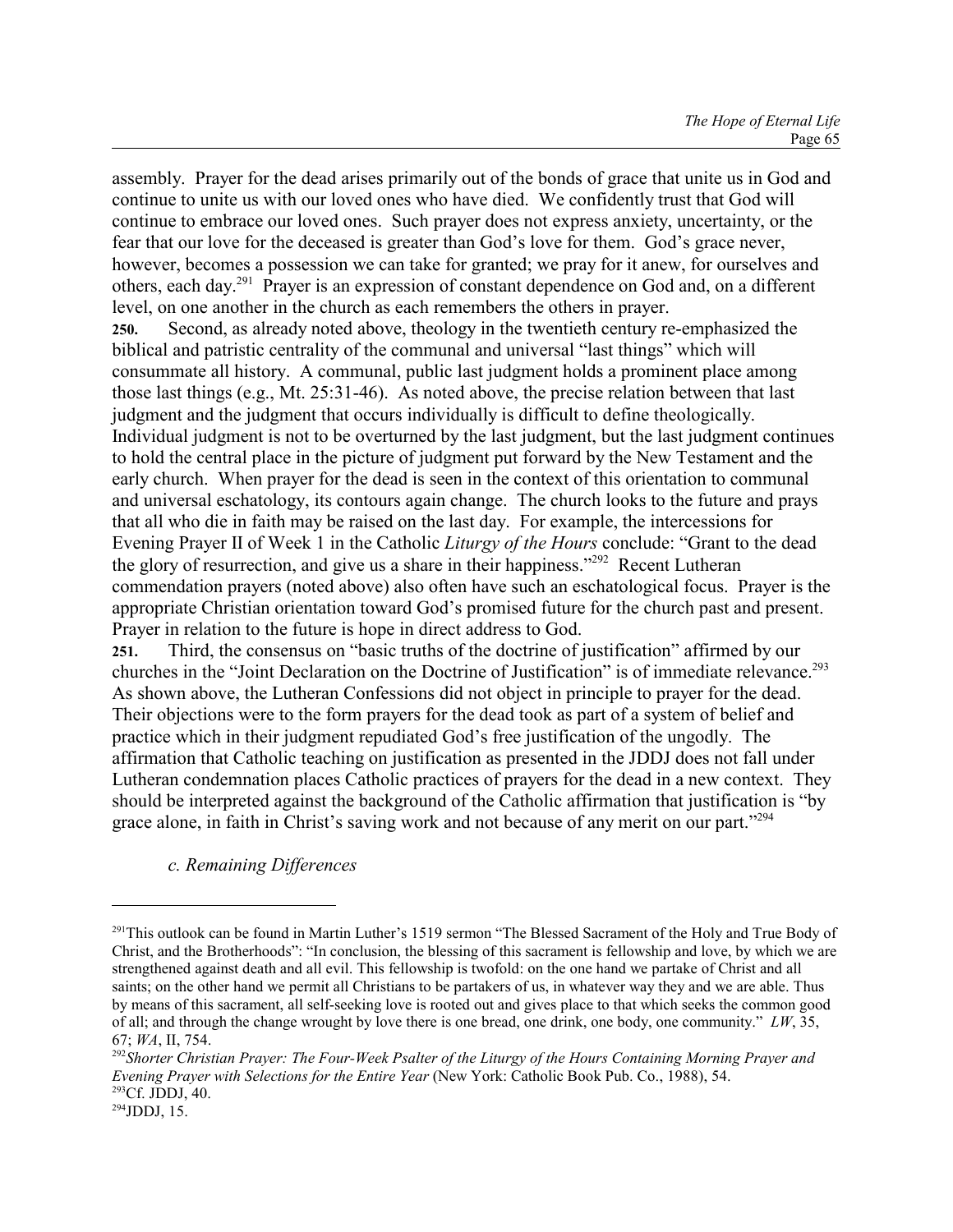252. The liturgical and doctrinal convergences that have emerged in recent years between Catholic and Lutheran attitudes toward prayer for the dead have not removed all differences. Two differences are particularly significant: the basis for prayers for the dead, and prayer understood as satisfaction.

253. First, Lutherans and Catholics still disagree on the authoritative basis for the practice. Catholics view prayer for the dead as witnessed and approved in 2 Maccabees 12 and deeply embedded in the tradition of the church's piety from earliest days. Magisterial teaching at councils of Florence and Trent further affirm this practice, which has been repeated in recent teaching documents. Tradition and magisterial teaching do not play the same role for Lutherans as they do for Catholics, however, and the adoption of the Hebrew canon of the Old Testament means that 2 Maccabees lacks canonical authority for Lutherans. For Lutherans, the practice of prayer for the dead thus lacks an explicit authoritative mandate.

254. At the same time, Lutherans do not doctrinally deny what Catholic teaching affirms: the Apology (24:96) explicitly does not reject of the usefulness of such prayer. Lutherans also have moved toward the re-inclusion into their funeral liturgies of prayers of commendation of the dead. Therefore this dialogue does not see that this difference in itself need hinder communion between us.

255. The Lutheran understanding might be taken by some Lutherans to imply that prayer for the dead, while permissible, must be treated as adiaphoral, i.e., as not required. The presence of prayers for the dead in the funeral liturgies of Lutheran Book of Worship (1978) and Evangelical Lutheran Worship (2006), however, means that such prayers are widely used at such services. The actual use of such prayers supports a partially shared practice of prayer for the dead and sheds new light on remaining differences on purgatory.<sup>295</sup>

256. Second, language of satisfaction remains problematic for Lutherans. Lutherans and Catholics agree that God commands us to pray and that prayer in obedience to that command is pleasing to God. They agree that such prayer is a good work of the justified.<sup>296</sup> They agree that good works will be rewarded by God in this world and the next, and in that sense can be called meritorious. They agree that prayer constitutes an aspect of penance.<sup>297</sup> They agree that prayer is efficacious; it can truly aid the person prayed for, although that aid does not operate automatically and is always under the will of God.

257. The councils of Trent and Florence defined that the suffrages of the living (the mass, prayers, alms) can aid the dead undergoing purgation. Neither council defined how such suffrages aid those undergoing purgation. As noted above, Catholic theology has understood the prayer as an appeal to divine mercy, but also as a good work that can function as a satisfaction. The use of the concept of satisfaction to understand the efficacy of prayer for the dead, however, is not prominent in recent Catholic presentations of prayer for the dead. The Catechism of the Catholic Church mentions prayer as satisfaction neither in its discussion of purgatory (paras. 1030-1032) nor in its extensive discussion of the nature of prayer (paras. 2558-2758). Neither the letter of the Congregation of the Doctrine of the Faith on eschatology, the statement of the

<sup>&</sup>lt;sup>295</sup>The Lutheran Church–Missouri Synod does not use prayers of commendation for the dead and therefore does not share this perspective.

 $296$ Good works as the works of the justified. See section XXXX above on good works.  $297$ JDDJ, 28.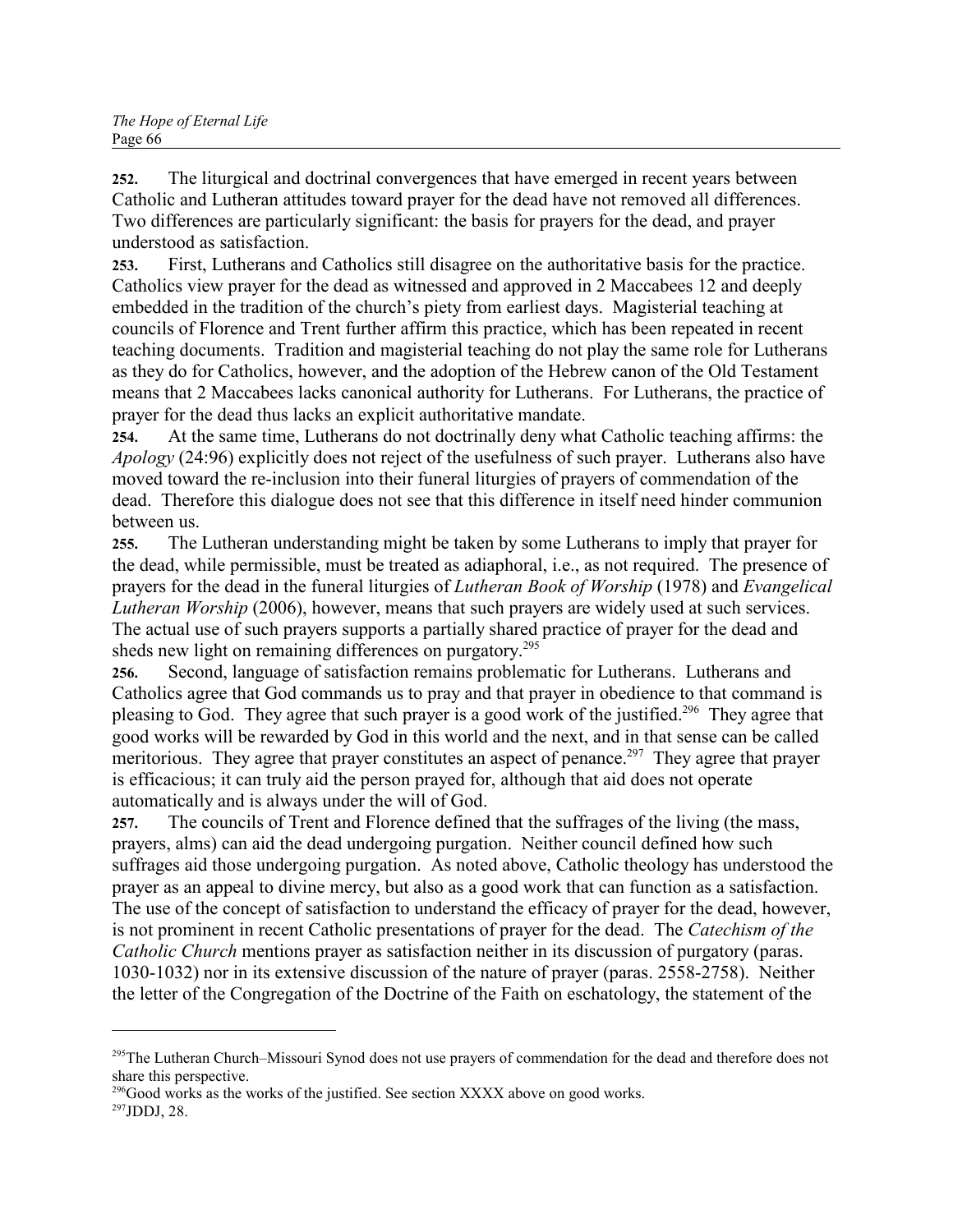International Theological Commission on eschatology, nor Benedict XVI's encyclical on hope mentions prayer as satisfaction. Prayer for the dead is understood as a moment of the solidarity of the entire church before God's judgment and mercy.

258. When Catholics understand some prayer as satisfaction, Lutheran questions inevitably continue to arise about the potential role of our works in our acceptance by God. Only passing attention has been given in ecumenical dialogue to penance and satisfaction.<sup>298</sup> The topics of penance, satisfaction, and the pursuit of holiness by the justified need further ecumenical discussion among Catholics, Lutherans, and others.

### 4. A Note on Masses for the Dead and Indulgences

259. In addition to offering explicit prayers on behalf of the dead, additional means have traditionally been held that the living might aid the dead, such as the offering of the mass for the dead and the application of indulgences to the dead. Both of these practices were contentious issues at the time of the Lutheran Reformation, and have been taken up in recent ecumenical discussions.<sup>299</sup> Both of these issues extend beyond this dialogue's focus. We will address these issues only as they relate to Hope for Eternal Life.

### a. Masses for the Dead

260. Evidence of the practice of offering the Eucharist for the dead exists from the Patristic period. Tertullian alludes to the practice in On Monogamy 10 as does Augustine in the Confessions 9.12.32. The Council of Trent taught that the mass is propitiatory, since Christ, who in the mass is "contained and bloodlessly immolated" (continetur et incruente immolatur), is the same who once for all offered himself bloodily on the altar of the cross *(in ara crucis semel*) seipsum cruente obtulit). It therefore concludes that the sacrifice of the mass "is properly offered, according to the apostles' tradition, not only for the sins, punishments, satisfactions, and other necessities of the living faithful, but also for those who have died in Christ and are not yet fully purified.<sup>300</sup>

261. Trent saw no contradiction between the *epaphax* [once for all] character of the cross and the sacrificial character of the mass. That the sacrifice of the cross is repeated, reiterated, or renewed in the eucharistic sacrifice is denied by Trent; rather, the same Christ is contained and immolated in a nonbloody way in the mass. It is the same victim; the only difference is in the

<sup>&</sup>lt;sup>298</sup>Karl Lehmann and Wolfhart Pannenberg, eds., *The Condemnations of the Reformation Era: Do They Still Divide?* trans. Margaret Kohl (Minneapolis: Fortress, 1989), 56-66.

<sup>&</sup>lt;sup>299</sup>On the sacrificial character of the mass, the most important dialogues have been: [U.S. Catholic-Lutheran] "The Eucharist as Sacrifice," Lutherans and Catholics in Dialogue, I-III, Ed. Paul C. Empie and T. Austin Murphy (Minneapolis: Augsburg Pub. House, N.d.); [International Catholic-Lutheran] Lutheran-Roman Catholic International Commission, "The Eucharist," Growth in Agreement: Reports and Agreed Statements of Ecumenical Conversations on a World Level, Ed. Harding Meyer and Lukas Vischer (New York: Paulist Press, 1984) 190-214; Anglican-Roman Catholic International Commission, "Final Report," Growth in Agreement: Reports and Agreed Statements of Ecumenical Conversations on a World Level, Ed. Harding Meyer and Lukas Vischer, Faith and Order Paper.108 (New York; Geneva: Paulist Press; World Council of Churches, 1984), 68-77. An ecumenical consultation on indulgences including representatives of the Catholic Church, the Lutheran World Federation, and the World Alliance of Reformed Churches was held in Rome on Feb. 9-10, 2001, but texts from the consultation have not been published.

<sup>300</sup>"The Mass as Propitiatory Sacrifice," Session XXII, 17 September 1562, Chapter 2.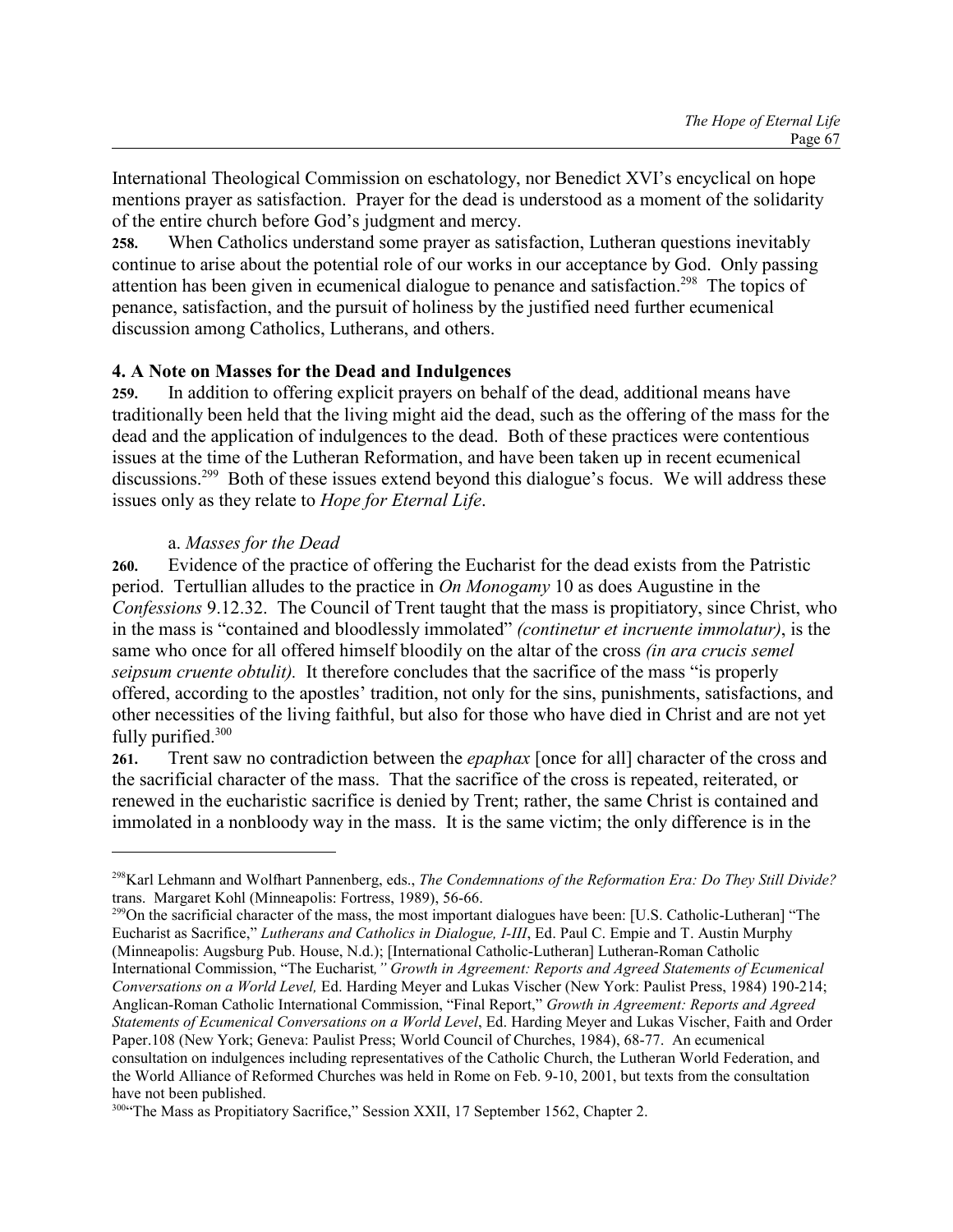manner of the offering.<sup>301</sup> Unfortunately this left the unintended impression on the Reformers that there are two oblations, one bloody, the other unbloody.<sup>302</sup> Contemporary American, German, and international dialogues have consistently reached the conclusion that the sacrificial character of the eucharistic liturgy is not a church-dividing issue.<sup>303</sup>

262. With respect to the present dialogue, the question remains whether the eucharistic liturgy aids the dead. For Catholics, any prayer has the potential of aiding the dead, and thus the eucharistic liturgy, understood as the prayer of Christ to which we are joined is no exception. It is a unique form of prayer for the dead insofar as it is Christ's prayer and self-offering in which the Church participates.

263. Lutherans, emphasizing God's gift to us in the sacrament, have stressed the proclamatory nature of the eucharistic liturgy. With the advent of twentieth century Lutheran liturgical renewal in the U.S., this proclamation has been placed in the context of a Eucharistic prayer (anaphora/Great Thanksgiving), though the bare verba remain a liturgical option.<sup>304</sup> Thus, many Lutherans today do experience the eucharistic liturgy as, in part, prayer. Any continuing Lutheran-Catholic difference in this area is primarily a difference in how we understand the character of the eucharistic liturgy. More dialogue on this topic is needed.<sup>305</sup>

# b. Indulgences Applied to the Dead

264. Debate between Lutherans and Catholics on the matter of indulgences has a complex history. Within the limitations of the present dialogue, the application of indulgences on behalf of the dead cannot be completely resolved. What can be noted here, however, has important

<sup>&</sup>lt;sup>301</sup>DS 1730.

 $302$ See Jean Marie Tillard, "Sacrificial Terminology and the Eucharist," One in Christ 17 (1981) 318. On Luther's understanding of the eucharist and sacrifice, see the comprehensive study by Wolfgang Simon, Die Messopfertheologie Martin Luthers : Voraussetzungen, Genese, Gestalt und Rezeption (Tübingen: Mohr Siebeck, 2003).

<sup>&</sup>lt;sup>303</sup>In the dialogues on the sacrifice of the mass noted above, see the positive conclusions in the U.S. Catholic-Lutheran document "The Eucharist as Sacrifice," 12-14; the international Catholic-Lutheran document "The Eucharist," paras. 56-61 (which speak only, however, of "growing convergence"; and the ARCIC Final Report, 68 (claiming "agreement on essential matters" of the Eucharist; "nothing essential has been omitted"). "Mass" is the common name for the Eucharistic liturgy of the Catholic Church and has been retained by some Lutherans as well. The word Mass comes from the Latin word used by the priest to dismiss the people at the end of a Eucharistic service, "Ite, missa est." Synonyms used in various traditions: Eucharist, Celebration of the Liturgy, Eucharistic celebration, Sacrifice of the Mass, Lord's Supper, Divine Liturgy. The "Liturgy of the Eucharist" is the section of the mass when the gifts are prepared and the Eucharistic Prayer proclaimed. The Eucharistic prayer is the prayer of thanksgiving and sanctification. Synonyms used in various traditions: anaphora, Great Thanksgiving, or Canon of the Mass.

<sup>&</sup>lt;sup>304</sup>See the Service Book and Hymnal (1958), Lutheran Book of Worship (1978), and Evangelical Lutheran Worship (2006) for examples of eucharistic prayers.

<sup>&</sup>lt;sup>305</sup>On Luther's reformation of the mass, with the elimination of a Eucharistic prayer, see Hans-Christoph Schmidt-Lauber, "The Lutheran Tradition in the German Lands," The Oxford History of Christian Worship, Ed. Geoffrey Wainwright and Karen B. Westerfield Tucker (Oxford: Oxford Univ. Press, 2006), 395-403. Luther "eliminated" not the genre of Eucharistic prayer, but specifically the Roman Canon which he believed could not be reformed. His Formula Missae et Communionis had the Verba preceded by the Preface and introduced by the word Qui (cf. Frank Senn, Christian Liturgy, Augsburg Fortress, 1997, 277-278). The Swedish church's early (1531) use of an evangelical Eucharistic Prayer, written by Olavus Petri who studied at Wittenberg, is another indication that some Lutherans did, indeed, understand the Eucharist as encompassing prayer (Senn, 408-409).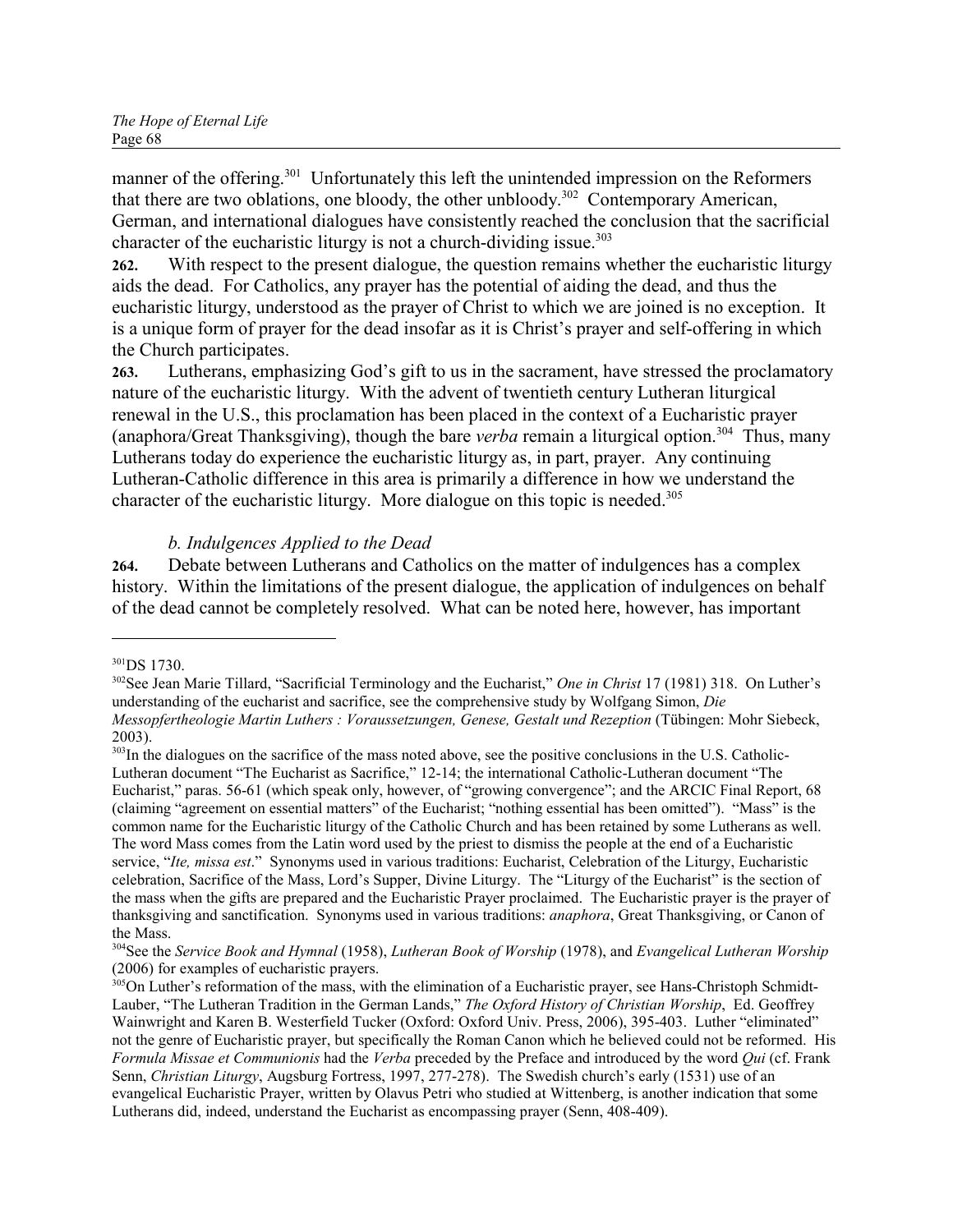pastoral implications for our communion with the dead.

265. Indulgences are not a required devotional practice, although they are an inherited element in the penitential discipline of the Church. Indulgences are a development unique to the Western church,  $306$  but they have never been a church-dividing issue between Catholics and Orthodox.  $307$ Indulgences are to be understood in the context of shared mutual assistance among those who are joined by communion in Christ, which extends beyond this world to sharing of bona spiritualia, spiritual goods, with the departed. $308$ 

266. The practice of indulgences depends on understanding sin as having a double consequence as noted above in the discussion on purgation.<sup>309</sup> Sin both breaks communion with God and the church, which requires reconciliation, and affects the person in ways that call for purification. Indulgences are a means of eliminating or mitigating the painful aspects of purification. The church appeals to the treasury of Christ's infinite merit, to which are joined the merits of the Virgin Mary and the saints. Indulgences are one of the means by which the church acts to administer this treasury for the sake of the justified believer's transformation in Christ. 267. The twentieth century saw a significant ferment in the Catholic theology of indulgences.<sup>310</sup> Indulgences came to be understood less as a *quid pro quo* transaction and more as a prayer appealing to God's gracious mercy. John Paul II spoke of indulgences as prayer in Incarnationis Mysterium, a bull that instituted the Jubilee Year of 2000.<sup>311</sup> Indulgences disclose "the fullness of the Father's mercy, who offers everyone his love, expressed primarily in the forgiveness of sins" (no. 9). In a catechesis on September 29, 1999, John Paul II further stressed the notion of indulgence as prayer and treated the concept of a treasury of merit metaphorically. Far from being an automatic transfer, the distribution from the treasury "is instead the expression of the Church's full confidence of being heard by the Father — when in view of Christ's merits and, by his gift, those of Our Lady and the saints — she asks him to mitigate or cancel the painful aspect of punishment by fostering its medicinal aspect through other channels of grace."<sup>312</sup> This gift of intercession, the Pope said, can also benefit the faithful departed who

 $306$  For a recent survey of the development of indulgences, see Robert W. Shaffern, The Penitent's Treasury: Indulgences in Latin Christianity 1175–1375 (Scranton: Univ. of Scranton, Pa., 2007).

<sup>&</sup>lt;sup>307</sup> In his survey of Eastern-Western relations up through the fifteenth century, Henry Chadwick only mentions indulgences as a topic of discussion as one of a long list of Latin errors put forward by the Orthodox at a conference in 1234; see Henry Chadwick, East and West: The Making of a Rift in the Church. From Apostolic Times until the Council of Florence (Oxford: Oxford Univ. Press, 2003), 241.

<sup>&</sup>lt;sup>308</sup>Paul VI, Apostolic Constitution, *Indulgentiarum Doctrina* (January 1, 1967), no. 4-5, 5 citing Lumen gentium, 49. <sup>309</sup>See lines 1557-1599.

 $310$  Ferment in the historical study of indulgences is surveyed in chapter 1 of Shaffern, The Penitent's Treasury. The most important texts in the theological ferment are essays by Karl Rahner, "Remarks on the Theology of Indulgences." Theological Investigations, Vol. 1 (Baltimore: Helicon Press, 1963), 175–201; "A Brief Theological Study on Indulgence." Theological Investigations, Vol. 10, (London: Darton, Longman, & Todd, 1973), 150–65; "On the Official Teaching of the Church Today on the Subject of Indulgences." Theological Investigations, Vol. 10 (London: Darton, Longman, & Todd, 1973), 166–98.

 $311$ The Bull is found in English in *Origins* 28, no. 26 (December 10, 1998), 445-452. The bull recommended to the faithful a variety of indulgences, many associated with pilgrimages to shrine churches, to those in prison, the shut-in, etc.

<sup>&</sup>lt;sup>312</sup>John Paul II, Catechesis of September 29, 1999,  $\P$ 4 (Accessed Sept 3, 2010: www.vatican.va/holy\_father/ john\_paul\_ii/audiences/1999/documents/hf\_jp-ii\_aud\_29091999\_en.html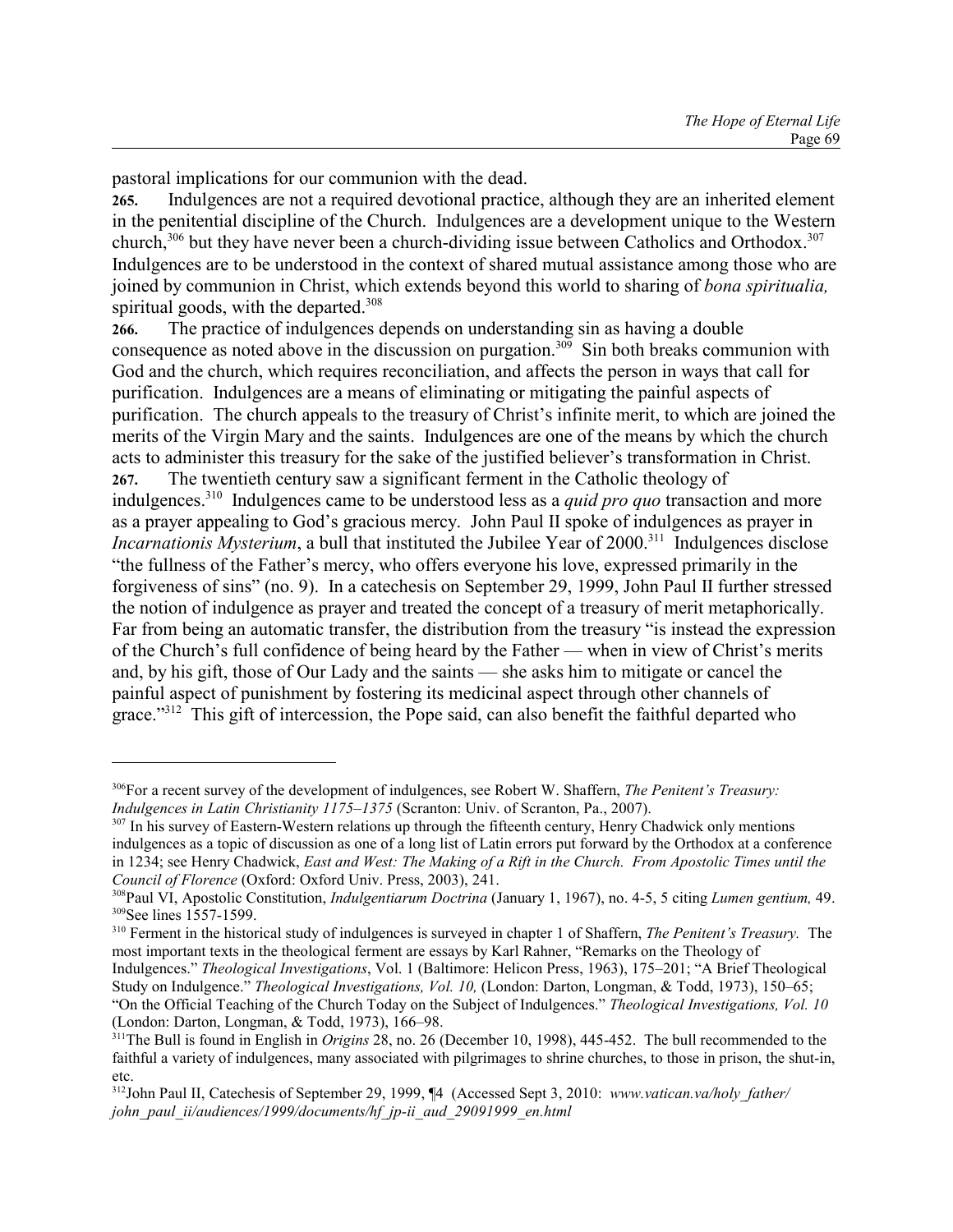receive its fruits in a manner appropriate to their condition.

268. Indulgences are not a purchase of God's mercy. Rather, God chooses to enlist the help of the church in restoring the order of justice and bringing about a healing of relationships that have been damaged by sin. Indulgences do not bring about Christ's justifying mercy, but rather presuppose justification. They also reinforce the bonds of ecclesial communion that allow for a dynamic communication of love among the faithful on earth and between the earthly fellowship and those undergoing purification so that they may be totally configured to Christ.

269. Careful theological interpretation and sound pastoral guidance are required so that the practice of indulgences is presented as an aspect of growth in Christ. An objectification or overly simple quantification of the aid made available to penitents and departed believers through the communion of saints should be avoided. Paul VI's 1967 apostolic constitution on the revision of indulgences eliminated the frequently misunderstood specific number of days or years of penance attached to different partial indulgences.<sup>313</sup> To be effective, a rightful disposition and intention of the recipient must accompany these penitential practices. "It would be a mistake," John Paul II said, "to think that we can receive this gift by simply performing certain outward acts. On the contrary, they are required as the expression and support of our progress in conversion."<sup>314</sup> Finally, indulgences are meant to express not dependence on our works but a deeper dependence on the aid of Christ, and indeed the "whole Christ," the head and members of the mystical body.

270. As with masses for the dead, indulgences appear in a different light when understood within the context of the solidarity of all the justified with Christ and each other. Lutherans in this dialogue have come to see that the intent behind the contemporary practice of indulgences is an expression of an appeal to the mercy of Christ. Whether indulgences do or can adequately embody that intent remains a genuine question for Lutherans. Lutherans also ask whether indulgences are so open to abuse and misunderstanding that their evangelical intent is obscured. Nevertheless, since the practice of indulgences has not been seen as required for communion with the Catholic Church, Lutherans need not adopt these practices for the sake of such communion. Ecumenical rapprochement requires, however, that Lutherans not condemn Catholic teaching about the practice of indulgences as inherently contrary to the Gospel. 271. This dialogue has not tried to settle the questions of the sacrificial character of the

eucharistic liturgy or of indulgences in themselves, but is looking only at their application to the dead. As the relation of the mass and indulgences to the dead is seen in the context of communion in the grace of Christ, many Catholic understandings and practices become clearer to Lutherans as expressions of dependence on Christ. Any final judgment by Lutherans on masses for the dead and the application of indulgences to the dead is dependent upon judgments about the nature of the eucharistic liturgy and of Christian penance.

# 5. Common Affirmations

272. When misconceptions are stripped away and the continuing reflections of our churches

<sup>&</sup>lt;sup>313</sup>Paul VI, "Apostolic Constitution on the Revision of Indulgences" (*Indulgentiarum Doctrina*), Vatican Council II: The Conciliar and Postconciliar Documents, Vol. 1, Austin Flannery, ed., Vatican Collection (Northport, NY: Costello, 1975), 62-69.

<sup>314</sup>John Paul II, Catechesis of September 29, 1999, ¶5.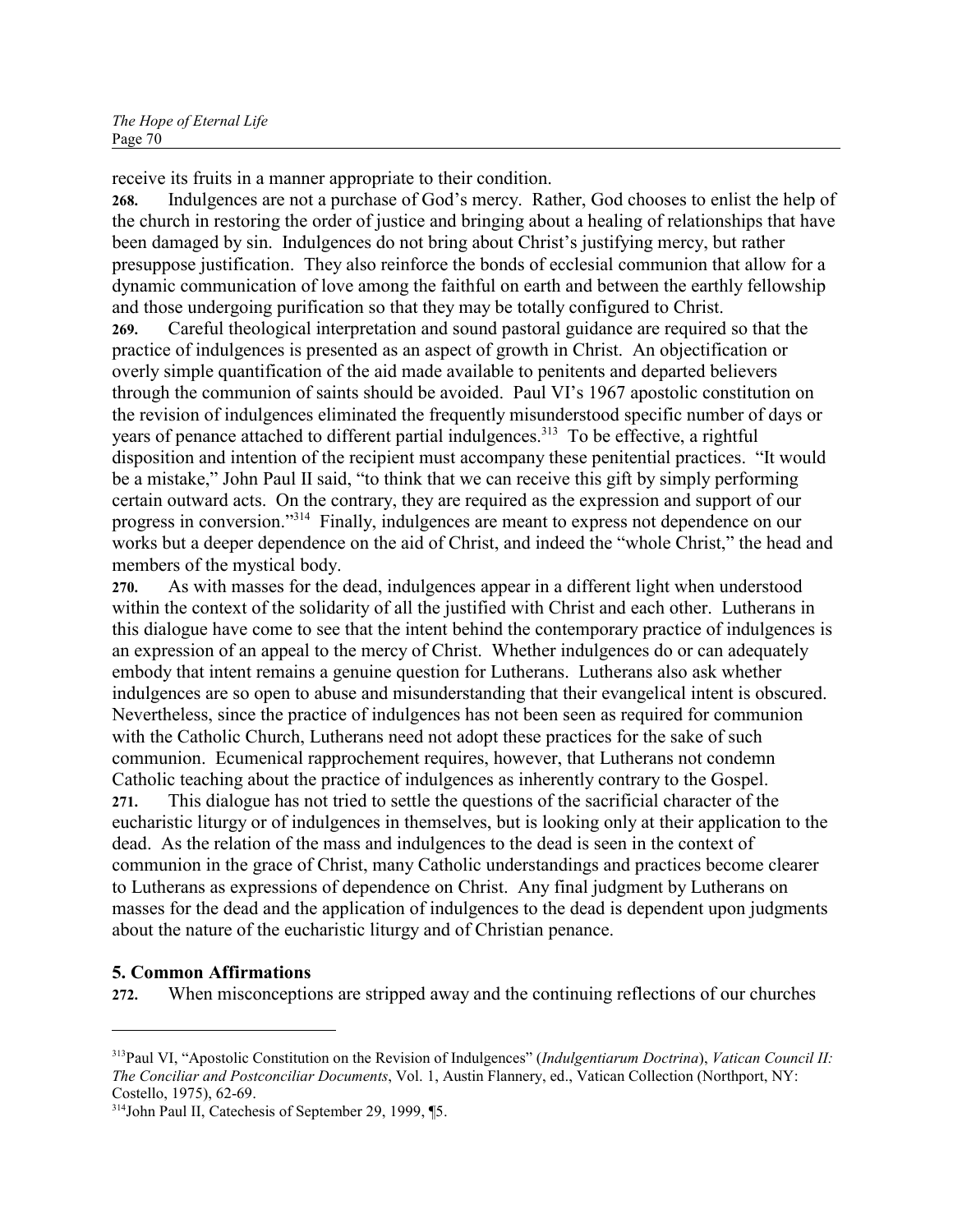are taken into account, the difference between our churches regarding prayer for the dead is seen in a new light.

## Agreements

- 273. Catholics and Lutherans agree that:
	- 1. there is communion among the living and the dead across the divide of death;
	- 2. Christians pray for one another and believe that such prayer is heard by God and aids those for whom we pray;
	- 3. at the very least Scripture does not prohibit prayer for the dead;
	- 4. prayerful commendation of the dead to God is salutary within a funeral liturgy;
	- 5. insofar as the resurrection of the dead and the general final judgment are future events, it is appropriate to pray for God's mercy for each person, entrusting that one to God's mercy, because such mercy is and remains God's gift;
	- 6. even as a good work, prayer is an appeal to the divine mercy and not a purchase of spiritual goods.

274. Thus we agree that prayer for the dead, considered within the framework of the communion of saints, need not be a church-dividing or communion-hindering issue for Lutherans and Catholics.<sup>315</sup> This conclusion is shared by the German Lutheran-Catholic Dialogue. They affirmed, and we join them in this affirmation, that we are "bound together in Christ beyond death with those who have already died to pray for them and to commend them in loving memory to the mercy of God."316

275. Our agreements on purgation pointed to a needed agreement on prayer for the dead. We can now say together with the German dialogue that:

"the communion in Christ into which human beings are called endures also into death and judgment. It becomes complete as, through the pain over failure in earthly life, persons come with their love to give perfect response to God. That this may take place, the communion of the faithful on earth may constantly pray on the basis of the all-sufficient sacrifice of Christ. This prayer is . . . a liturgical expression of their eschatological hope." 317

Challenges

<sup>&</sup>lt;sup>315</sup>In response to the conclusion that the remaining differences between Lutherans and Catholics on indulgences, prayers for the dead, and purgation "need not be a church dividing or communion-hindering issue," the representatives of The Lutheran Church–Missouri Synod, at the end of this dialogue, issued the following statement:

<sup>&</sup>quot;The LCMS representatives to this round of discussions are grateful that the LCMS was invited to this dialogue on 'The Hope of Eternal Life.' Moreover, we rejoice in the unified expression of the Christian faith made visible in our common acceptance of the ecumenical creeds and in our common hope of eternal life only through the merits of Jesus Christ won for all sinners through the suffering, death, and resurrection of Jesus Christ. We believe that progress has been made in understanding and resolving the theological issues pertaining to prayers for the dead, indulgences, and purgatory. We nonetheless believe that further work remains to be done before it is possible to conclude that the remaining differences need not stand in the way of communion between our churches." <sup>316</sup>Bilateral Working Group of the German National Bishops' Conference and the Church Leadership of the United Evangelical Lutheran Church of Germany, Communio Sanctorum: The Church as the Communion of Saints, trans. Mark W. Jeske, Michael Root, and Daniel R. Smith (Collegeville, Minn.: Liturgical Press, 2004), ¶223. <sup>317</sup> Communio Sanctorum, ¶228.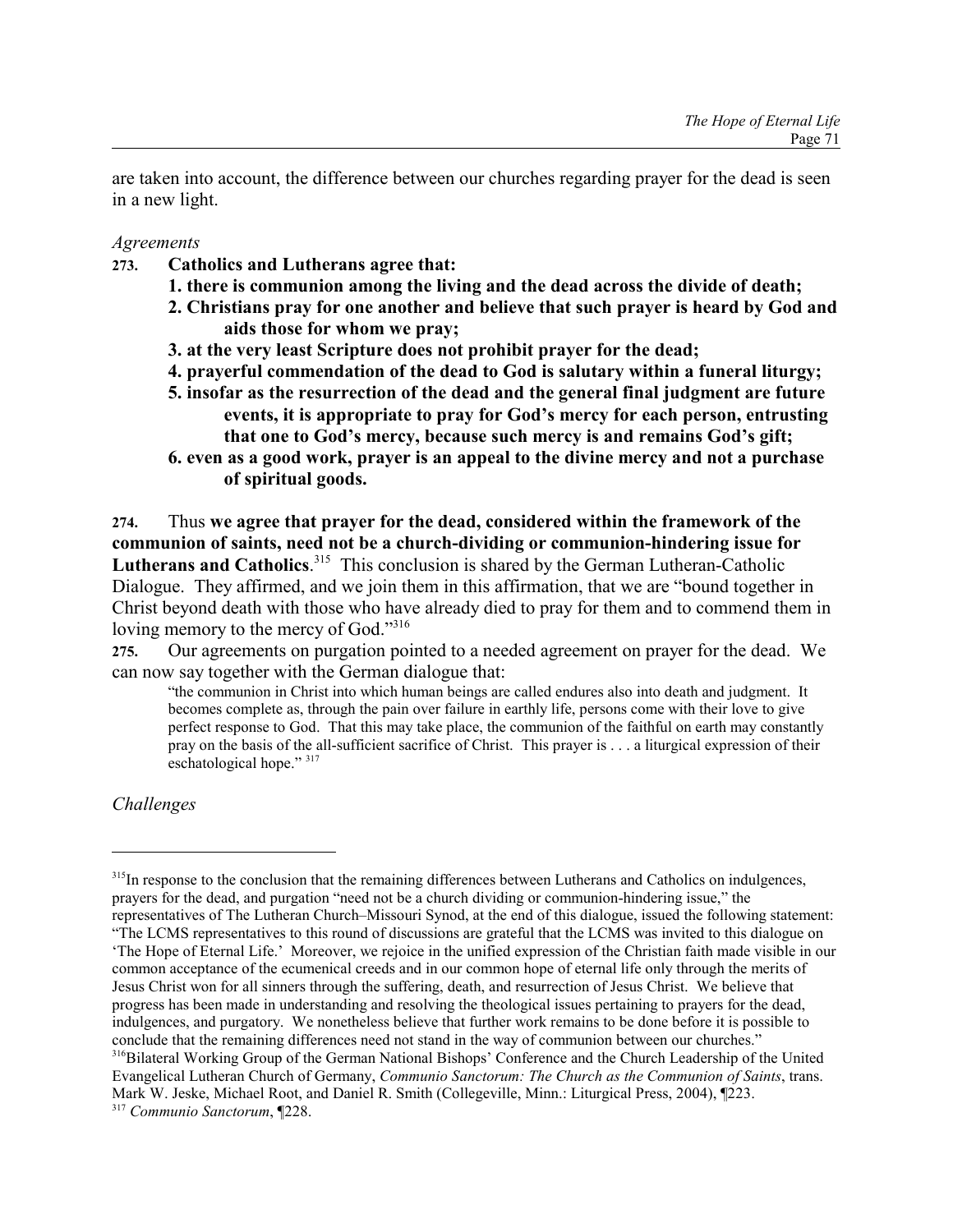276. Growth into fuller communion is not simply a matter of reconciling doctrine, but of pursuing a common life in Christ. Practices can be as important as statements of belief for such a common life. Problematic practices can both obscure our witness and harm ecumenical relations. Catholics and Lutherans each face challenges in our practices in relation to prayer for the dead.

277. Lutherans need to recognize that the thin veil that separates the living and the dead in the Body of Christ has too often become a thick curtain in Lutheran piety. After the funeral, references to the dead in many contexts tend to disappear from prayer and worship. When this absence is combined with the doubts about intermediate states that became widespread in Lutheran theology in the twentieth century, the result is an isolation of the present generation from the "cloud of witnesses" (Heb. 12:1) that surrounds us. An expanded calendar of commemorations to be celebrated liturgically in Lutheran congregations has helped to foster a sense of the communion of the church across time.<sup>318</sup> How else can Lutherans express solidarity with those who have gone before them? How can they express their ongoing concern for the needs of all, living and dead, for the grace of God? Can they find ways of praying for the dead that do not call forth images of purgatory foreign to the Lutheran tradition? How can All Saints' Day be shaped and celebrated to foster a living consciousness of the unity of the living and the dead in Christ? A more vigorous realization of the unity of church across time in Lutheran life would be both a contribution to Lutheran piety and an aid in greater ecumenical understanding and unity with Catholics.

278. The richness of Catholic practice in relation to the dead opens up a contrasting set of temptations. A lively sense of the presence of the saints can become credulous and superstitious. The Directory on Popular Piety and the Liturgy issued by the Congregation for Divine Worship included a discussion of prayers for the dead.<sup>319</sup> While commending suffrages for the dead, it also warned against practices that might make Christianity appear as a "religion of the dead," that might suggest divination, and that apply "spacio-temporal categories to the dead" (para. 258). As inculturation of the faith advances in Asia and Africa, where a profound respect for ancestors is deeply embedded in culture, how can Catholic piety express such respect in a way that is true to Christian hope?<sup>320</sup> In a world of increased migration, with cultures from around the world existing in the same city, questions of the appropriate honoring of the dead can become more pressing. The challenge for Catholics is to maintain a focus on Christ as the basis of our unity with the faithful departed.

<sup>&</sup>lt;sup>318</sup>See, e.g., *Evangelical Lutheran Worship* (Minneapolis: Augsburg Fortress, 2006), 15-17.

<sup>&</sup>lt;sup>319</sup>Congregation for Divine Worship and the Discipline of the Sacraments, Directory on Popular Piety and the Liturgy: Principles and Guidelines (Vatican City, 2001). www.vatican.va/roman\_curia/congregations/ ccdds/index.htm. Accessed Sept 2, 2010.

<sup>320</sup>See, e.g., the discussion of special prayers honoring the dead within the mass in Congo and Vietnam in Peter C. Phan, "Suffrage for the Dead," Directory on Popular Piety and the Liturgy: Principles and Guidelines: A Commentary, Ed. Peter C. Phan (Collegeville, Minn.: Liturgical Press, 2005), 135-149.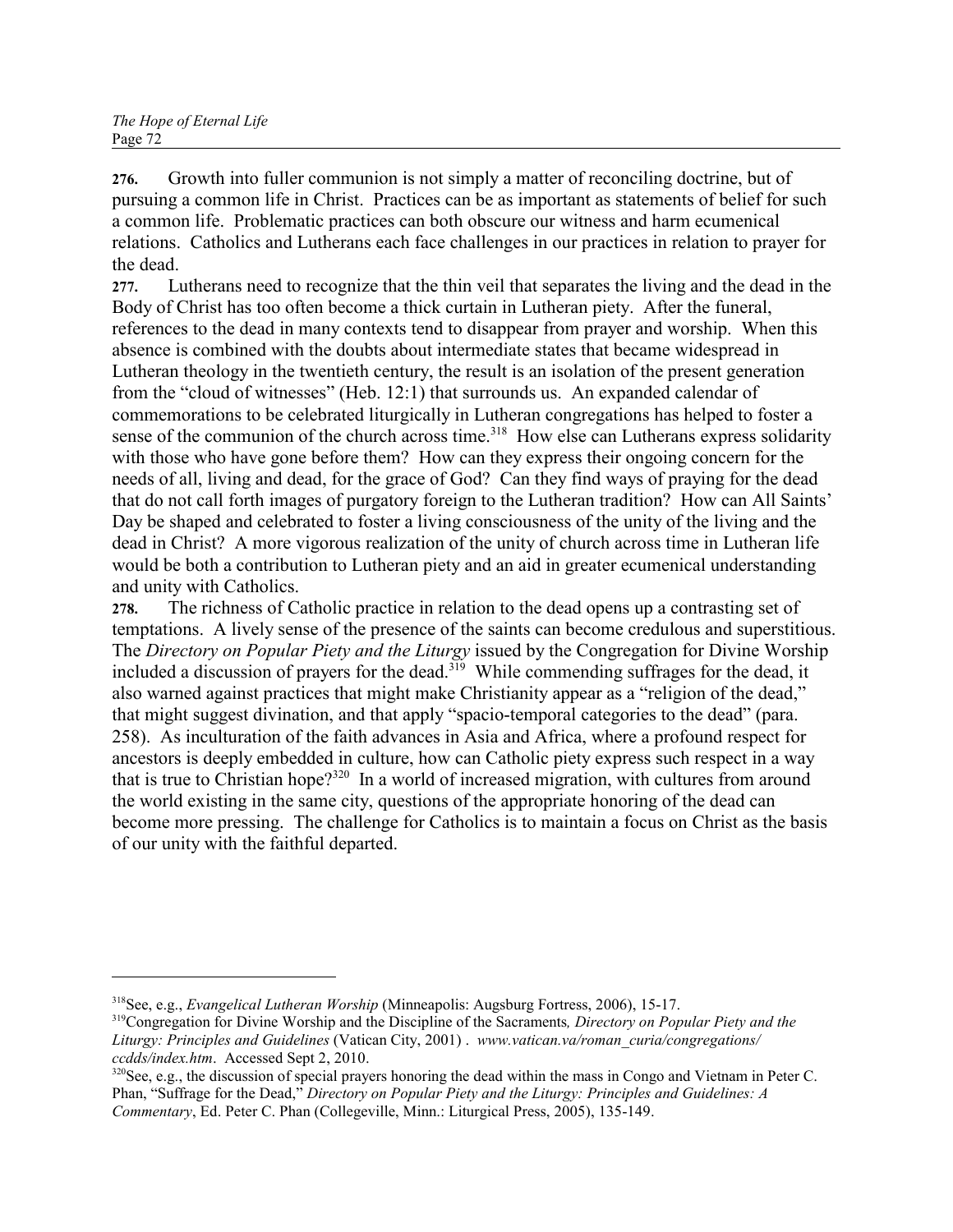# Chapter IV: Conclusion

279. The world in which we live is one of limited hopes. The horizon of hope has become narrow and too often focused on individual concerns and the short-range future. Within such a world, the Christian faith confesses a larger hope. Since this hope is for nothing less than communion with God, it is the largest hope. All will become new in Christ Jesus.

280. The work of this dialogue has necessarily focused on our hope for eternal life from the perspective of Catholic-Lutheran ecumenical relations. Thus, we have explored many details of our two traditions. We hope, however, that our work can contribute not only to the ecumenical rapprochement of Lutherans and Catholics, but also to our common witness before the world to our hope of eternal life. Christians are called to be ready to "account for the hope that is in you, with gentleness and reverence" (1 Peter 3:15). We offer our work to contribute to that accounting.

281. Our work is inspired by the example of the 1999 "Joint Declaration on the Doctrine of Justification." As we noted at the outset, the JDDJ sought to demonstrate that remaining differences between our churches on justification could co-exist within a single communion on the basis of a more fundamental and far-reaching framework of common convictions about justification. This document has pursued a similar method, although not written in the style of the JDDJ. Our discussions of purgatory and prayer for the dead in Chapter III must not be read in isolation from Chapter II, in which we develop our common convictions. Those common convictions form the necessary interpretive context for what we say about traditionally divisive topics.

282. In light of the "Last Things" — death, judgment, heaven, and hell — Lutherans and Catholics take up the same attitude of trust and dependence before God. Facing his own death, Martin Luther famously confessed in his last written note: "We are all beggars. That is true."<sup>321</sup> Similarly, Robert Bellarmine, S.J., one of the most important Catholic theologians of the late sixteenth and early seventeenth centuries, wrote in his will: "First, therefore, I desire with all my heart to have my soul commended into the hands of God, whom from my youth I have desired to serve. And I beseech Him, not as the valuer of merit, but as a giver of pardon, to admit me among his Saints and Elect."<sup>322</sup> Before God's judgment and God's grace, we stand as persons dependent on God's mercy and gifts. We hope not in ourselves but in God, who is surely faithful to his promises.

283. At the end of our work, this dialogue looks forward to the day of rest when all division among Christ's followers will be overcome, when they gather together in the marriage feast of the Lamb. In that spirit, we can only say:

Marana Tha! Come, Lord Jesus!

 $321$  *LW* vol. 54, p. 476; *WA*, Tischreden, vol. 5, p. 318.

<sup>&</sup>lt;sup>322</sup> James Brodrick, The Life and Work of Blessed Robert Francis Cardinal Bellarmine, S. J., 1542–1621 (London: New York, Longmans, Green, 1950), vol. 2, p. 441.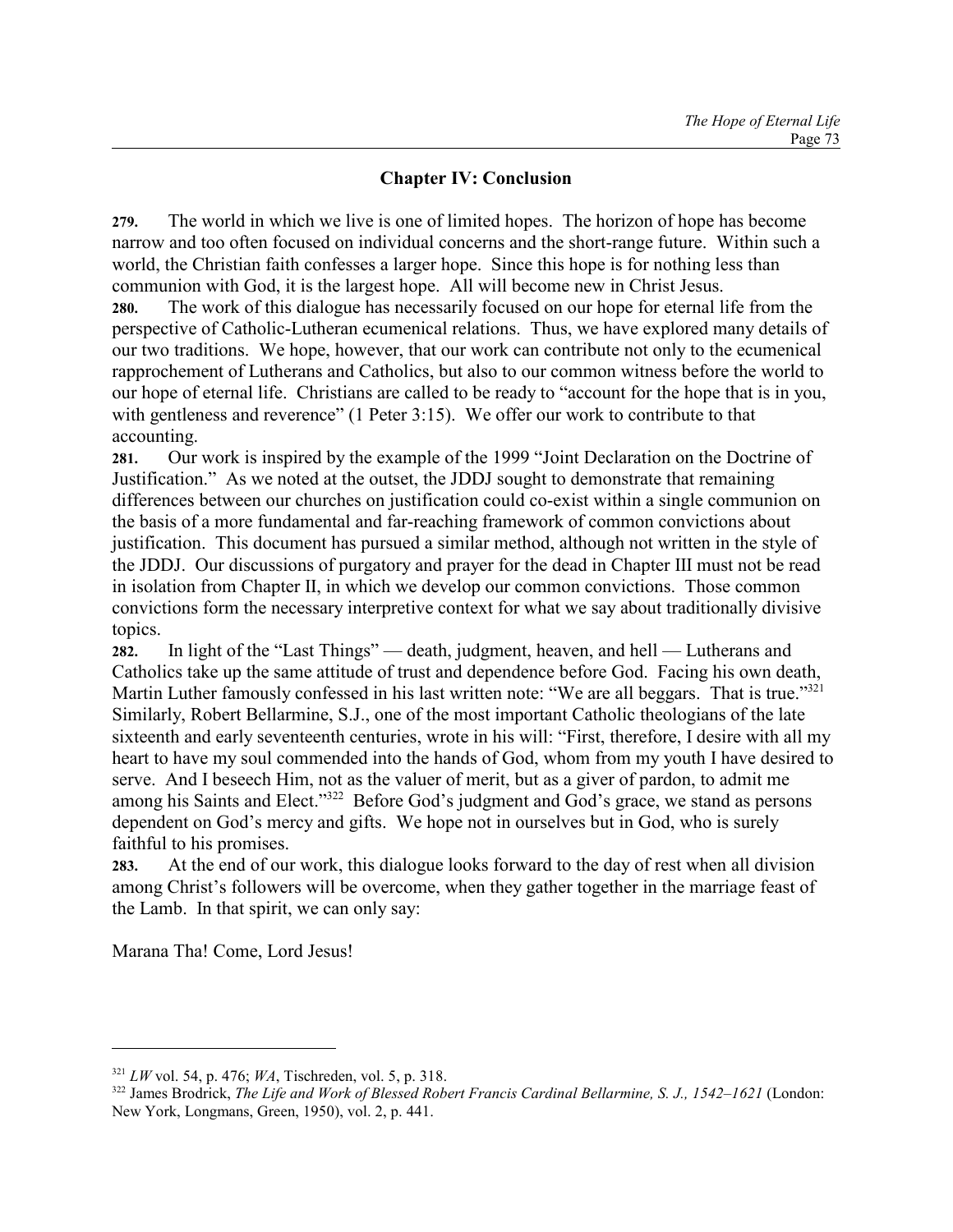#### APPENDIX I

#### Participants and Protocol for Round XI

#### Co-chairs

The Rev. Lowell G. Almen Evangelical Lutheran Church in America, Chicago, Ill.

The Most Rev. Richard J. Sklba Roman Catholic Church. Auxiliary Bishop of Milwaukee

#### Lutheran

- The Rev. Dr. Theodore W. Asta, Ph.D. New England Synod of the Evangelical Lutheran Church in America, Worchester, Mass.
- The Rev. Dr. Stephen J. Hultgren, Ph.D. Fordham University, Bronx, N.Y.
- The Rev. Dr. Randall R. Lee, Th.D. (2005-2007) Evangelical Lutheran Church in America
- Dr. Lois E. Malcolm, Ph.D. (2005) Luther Seminary, St. Paul, Minn.
- The Rev. Donald J. McCoid (2007-2010) Evangelical Lutheran Church in America, Chicago, Ill.
- The Rev. Dr. Marcus J. Miller, D.Min. Lutheran Theological Southern Seminary, Columbia, S.C.
- The Rev. Dr. Samuel H. Nafzger, Th.D. The Lutheran Church–Missouri Synod, St. Louis, Mo.
- The Rev. Dr. Cheryl M. Peterson, Ph.D. (2006-2010) Trinity Lutheran Seminary, Columbus, Ohio
- The Rev. Dr. Winston D. Persaud, Ph.D. Wartburg Theological Seminary, Dubuque, Iowa

The Rev. Dr. John H. P. Reumann, Ph.D. (+June 6, 2008)

- Dr. Michael J. Root, Ph.D. Lutheran Theological Southern Seminary, Columbia, S.C.
- The Rev. Paul A. Schreck Evangelical Lutheran Church in America, Chicago, Ill.
- The Rev. Dr. Dean O. Wenthe, Ph.D. Concordia Theological Seminary, Fort Wayne, Ind.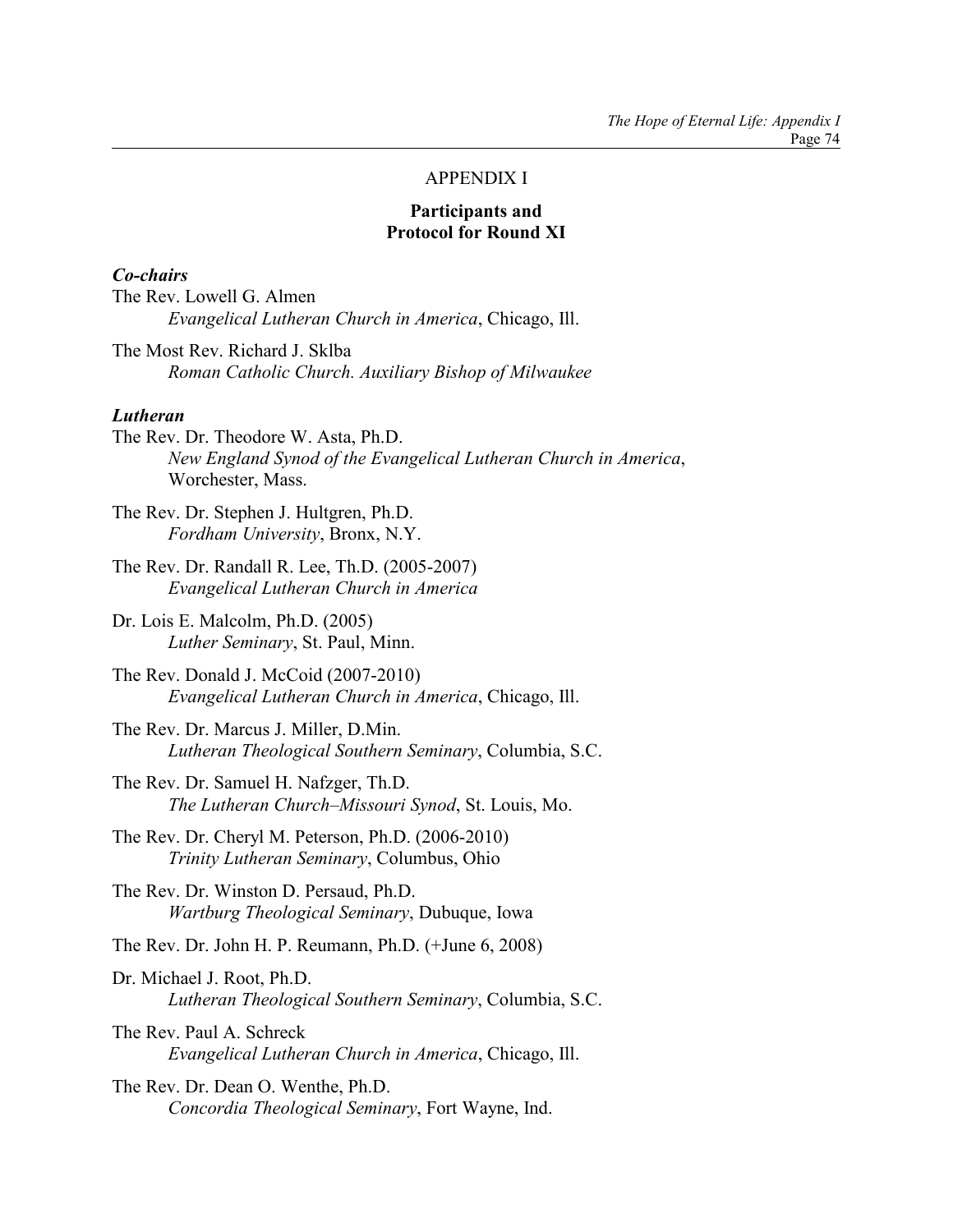The Hope of Eternal Life: Appendix I Page 75

#### **Catholic**

The Rev. Dr. Joseph A. Fitzmyer, S.J., Ph.D. Jesuit Community at Georgetown University, Washington, D.C. Bro. Jeffrey Gros, F.S.C.

Memphis Theological Seminary, Memphis, Tenn.

The Rev. Dr. Arthur L. Kennedy, Ph.D. (2005) United States Conference of Catholic Bishops, Washington, D.C.

The Rev. Dr. James Massa, Ph.D. (2006-2010) United States Conference of Catholic Bishops, Washington, D.C.

Dr. Margaret O'Gara, Ph.D. University of St. Michael's College, Toronto, Ontario

The Rev. Dr. George H. Tavard, A.A., S.T.D. (+Aug. 13, 2007)

Dr. Christian D. Washburn, Ph.D. St. Paul Seminary School of Divinity, University of St. Thomas, St, Paul, Minn.

The Rev. Dr. W. Jared Wicks, S.J., Th.D. John Carroll University, University Heights, Ohio

Dr. Susan K. Wood, S.C.L., Ph.D. Marquette University, Milwaukee, Wis.

#### Protocol for Round XI (2005)

The following protocol document was approved by the participating churches prior to the beginning of Round XI to guide the deliberations:

The U.S. Conference of Catholics Bishops (USCCB) has partnered with the Lutheran communities—The Lutheran Church–Missouri Synod (LCMS) and the Evangelical Lutheran Church in America (ELCA) and its predecessor bodies—in the first nine rounds of the dialogue since 1965. The texts from these dialogues have been a strong testimony to the Christian faith, to the commitment of these churches to the unity for which Christ prayed, and to the deepening of mutual trust and understanding.

With the 1999 signing of the "Joint Declaration on the Doctrine of Justification" (JDDJ) between the Roman Catholic Church and member churches of the Lutheran World Federation, a new context has been created. This historical doctrinal agreement was possible, in part, because of the careful biblical, confessional, and theological documents produced in the United States dialogue.

Although The Lutheran Church–Missouri Synod is not a signatory of the Declaration, its participation in Round VII contributed to the theological foundation of the statement. The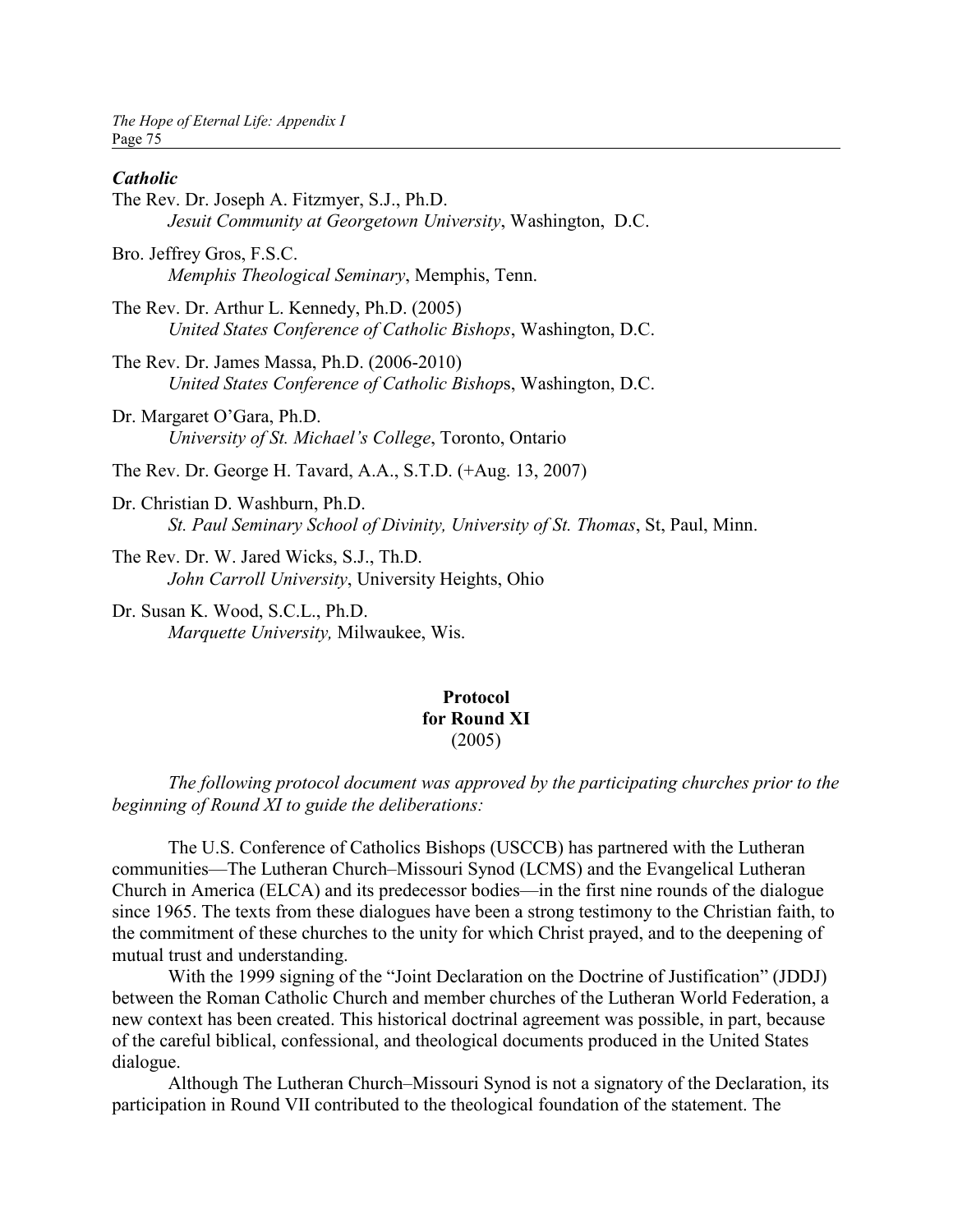Lutheran Church–Missouri Synod, however, remains committed to dialogue and wishes to resolve theological differences respectfully, directly and through the process of dialogue. In Round X of the dialogue, The Church as Koinonia of Salvation: Its Structures and Ministries, a theologian designated by the LCMS participated as an observer with theologians designated from the USCCB and ELCA.

There is a commitment from all three sponsoring bodies that participation can continue based on the following agreed principles, approved by the sponsoring bodies of all three churches:

- 1) The desired goal of this dialogue is pulpit and altar fellowship/full communion, recognizing that all three sponsoring churches have different criteria for when it will be possible to recognize that goal as having been achieved.
- 2) The dialogue builds on the ten rounds of the U.S. dialogue and the nine rounds of the international dialogue, and presupposes the "Joint Declaration on the Doctrine of Justification," recognizing that The Lutheran Church–Missouri Synod has not signed the JDDJ. The LCMS hopes that deepening agreement on such topics as the next round's eschatological theme, *The Hope of Eternal Life*, can provide an opportunity for discussing the issues raised by both Catholics and Lutherans subsequent to the signing of the JDDJ (e.g., indulgences, communion of saints, and purgatory). Participants in the dialogue from all churches are accountable for the literature of the dialogue and its history, recognizing that one of the functions of the ongoing dialogue is to expand and deepen the consensus, and not merely to surface new obstacles, though these will undoubtedly emerge.
- 3) There will be no minority reports. Reservations or differences of point of view can be incorporated into the text or added as footnotes. This will be particularly important where the conclusions rely on agreements reached in the Joint Declaration, which is foundation to all future theological work of the dialogue.

For the work of the dialogue, it is important that disagreements on these presuppositions be handled with the dialogue process itself, and that, in these matters, decisions not be made unilaterally, or interpretations given that do not take account of the commitments agreed to in this protocol after its approval by the three sponsoring bodies within the churches.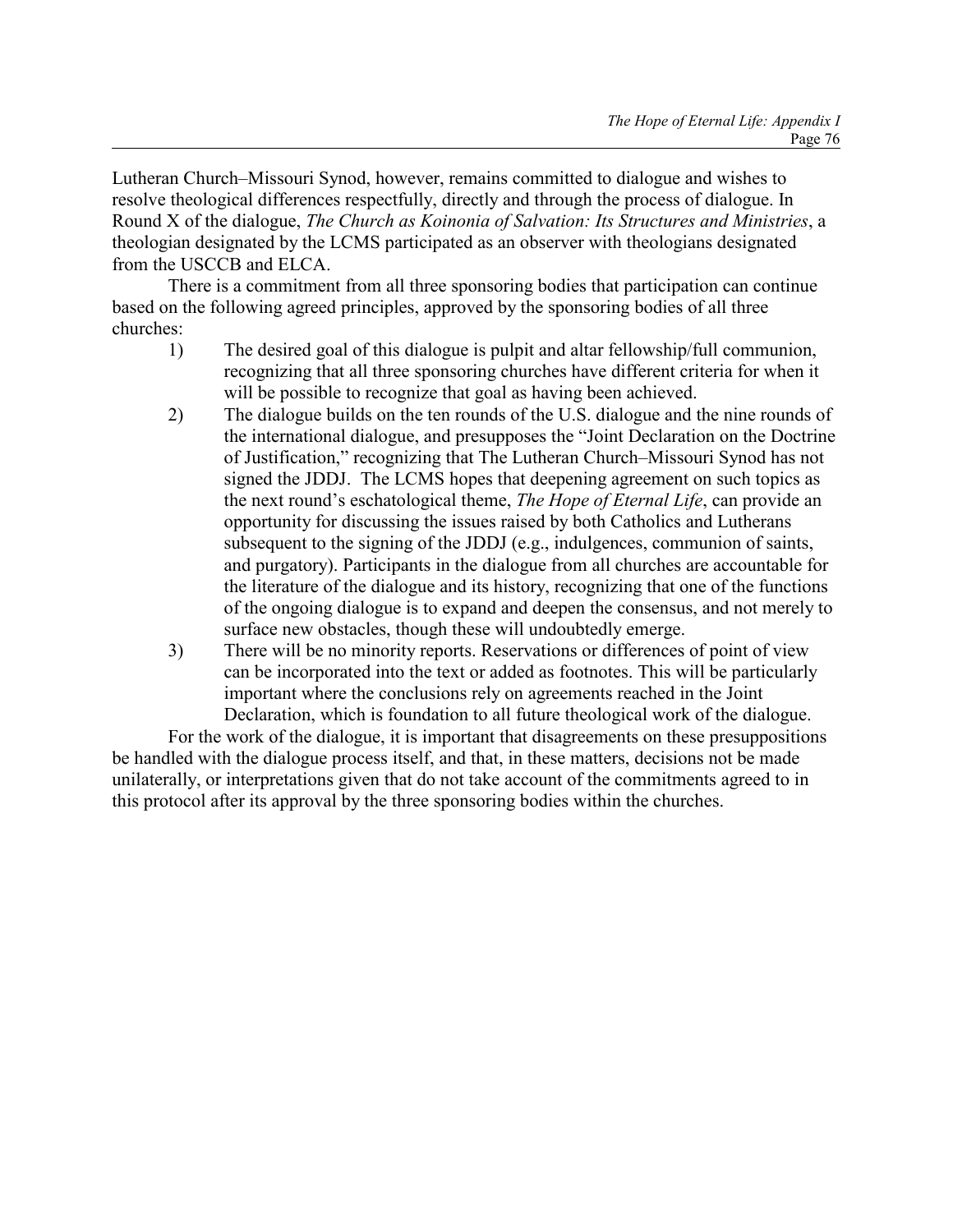# APPENDIX II

# Meetings and Background Documents

## Meeting I: December 1-4, 2005; Chicago

Joseph Fitzmyer, "Biblical View of Human Destiny" Michael Root, "Lutheran Confessions on Hope for Eternal Life" George Tavard, "The Council of Trent on Purgatory" Jared Wicks, "Dialogue on Indulgences (2001)" Susan Wood, "Hope of Life Everlasting: Themes from the Liturgy"

## Meeting II: April 20-23, 2006; Phoenix

Theodore Asta, "Luther and Death, Judgment, and Resurrection" Joseph Fitzmyer, "The Reception of 1 Corinthians 3 in the Church's Interpretation" Stephen Hultgren, "'Interim States' in the New Testament" Randall Lee, "Death, Judgment, and the Resurrection to Eternal Life in 20th Century Lutheran Theology" Margaret O'Gara, "Eschatology in Roman Catholic Theology in the 20th Century" Winston Persaud, "Review of The Reformation of the Dead: Death and Ritual in Early Modern Germany, 1450-1700 (New York: St. Martin's Press, 2000)" John Reumann, "Death and Judgment in the Bible" Michael Root, "Eschatology in Lutheran Handbook Theology Prior to 1900" Christian Washburn, "The Catholic Manualist Tradition and De novissimis: 1850-1950" Susan Wood, "Is There Time and Space in Purgatory?"

# Meeting III: October 12-15, 2006; Baltimore

Theodore Asta, "Funeral Liturgy in Evangelical Lutheran Worship" Michael Root, "Satisfaction in the Council of Trent and the Roman Catechism (1566): An Attempt at Understanding With Reference to Purgatory" George Tavard, "Purgatory and the Catholic Mystics" Christian Washburn, "Oratio pro defunctis: From the Catacombs to Gregory the Great"

Jared Wicks, "Christ's Descent into Hell and Return to Judge the Living and the Dead: The

Early Development of Two Creedal Articles"

Susan Wood, "Communal Dimensions of Eschatology"

# Meeting IV: March 15-18, 2007; Columbia, S.C.

Winston Persaud, "A Lutheran Reflection on The One Mediator, The Saints, and Mary in Relation to the Question: How Do Lutherans Understand Prayer for Other People?"

Cheryl Peterson, "Communal Eschatology and the Communion of Saints: A Lutheran Perspective"

George Tavard, "The Intermediate State in Byzantine Orthodoxy"

Jared Wicks, "Christ's Descent into Hell and Return to Judge the Living and the Dead: Patristic Witnesses to Christ's Saving Descent to the Dead"

Jared Wicks, "Report on Cardinal J. Döpfner's Intervention on Indulgences at Vatican II, Nov. 11, 1965"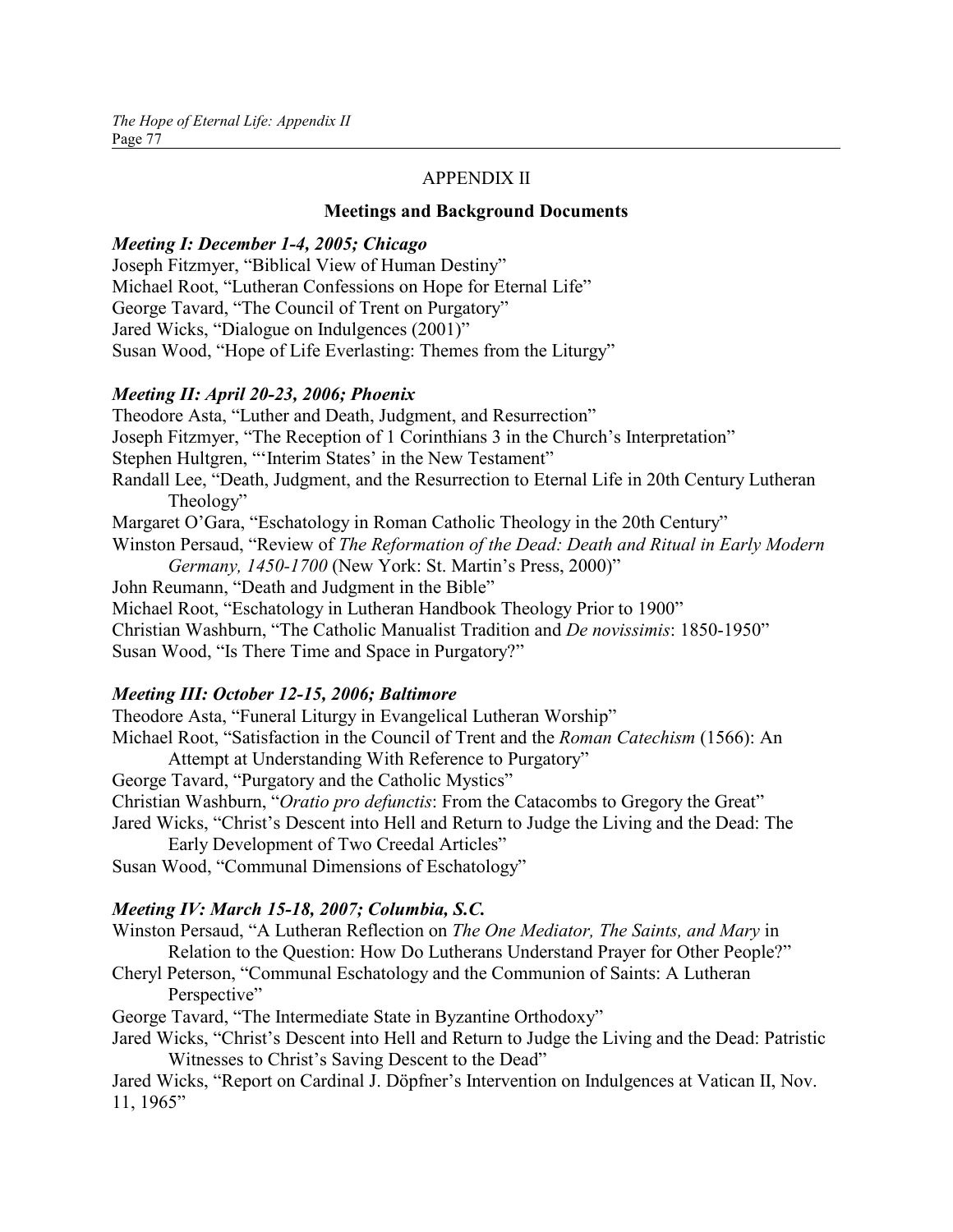### Meeting V: October 10-14, 2007; Washington, D.C.

- Lowell Almen, "Lutheran Liturgical Reflection of the Unity of the Church Throughout Time and Eternity"
- Joseph Fitzmyer, "Hell and the Possibility of the Loss of Eternal Life"

Stephen Hultgren, "Justification by Faith and Judgment by Works"

Margaret O'Gara, "Toward Convergence on the Eucharist Offered for the Dead"

- Winston Persaud, "How Do Lutherans Understand Prayer for Others (Including the Dead)?"
- John Reumann, "'Heaven' in Biblical Thought"
- Michael Root, "Aquinas, Merit, and Reformation Theology after the 'Joint Declaration on the Doctrine of Justification"
- George Tavard, "Merit as an Ecumenical Problem"
- Christian Washburn, "The Impetratory and Satisfactory Efficacy of Intercessory Prayer in Catholic Theology"

## Plenary Drafting

Meeting VI: October 9-12, 2008; Washington, D.C.

Meeting VII: March 11-15, 2009; Washington, D.C.

Meeting VIII: October 14-18, 2009; Washington, D.C.

Meeting IX: March 10-14, 2010; Washington, D.C.

Meeting X: October 13-17, 2010; Washington, D.C.

### Background Documents Distributed to Meeting Participants

Eugene Brand, "Burial Rites Compared: Service Book and Hymnal and Lutheran Book of Worship" (2005)

Walter Kasper, "Ten Theses on Indulgences" (2001)

Carl Peter, "Communion of Saints in the Final Days of the Council of Trent: Apostolic Constitution Indulgentiarum Doctrina (1992)

David S. Yeago, "Sanctification and Purification in Lutheran Theology" (2007)

Directory on Popular Piety and the Liturgy: Principles and Guidelines (2001)

USCCB, "Popular Devotional Practices Basic Questions and Answers" (2003)

LCMS Commission on Theology and Church Relations, "A Statement on Death, Resurrection and Immortality" (1969)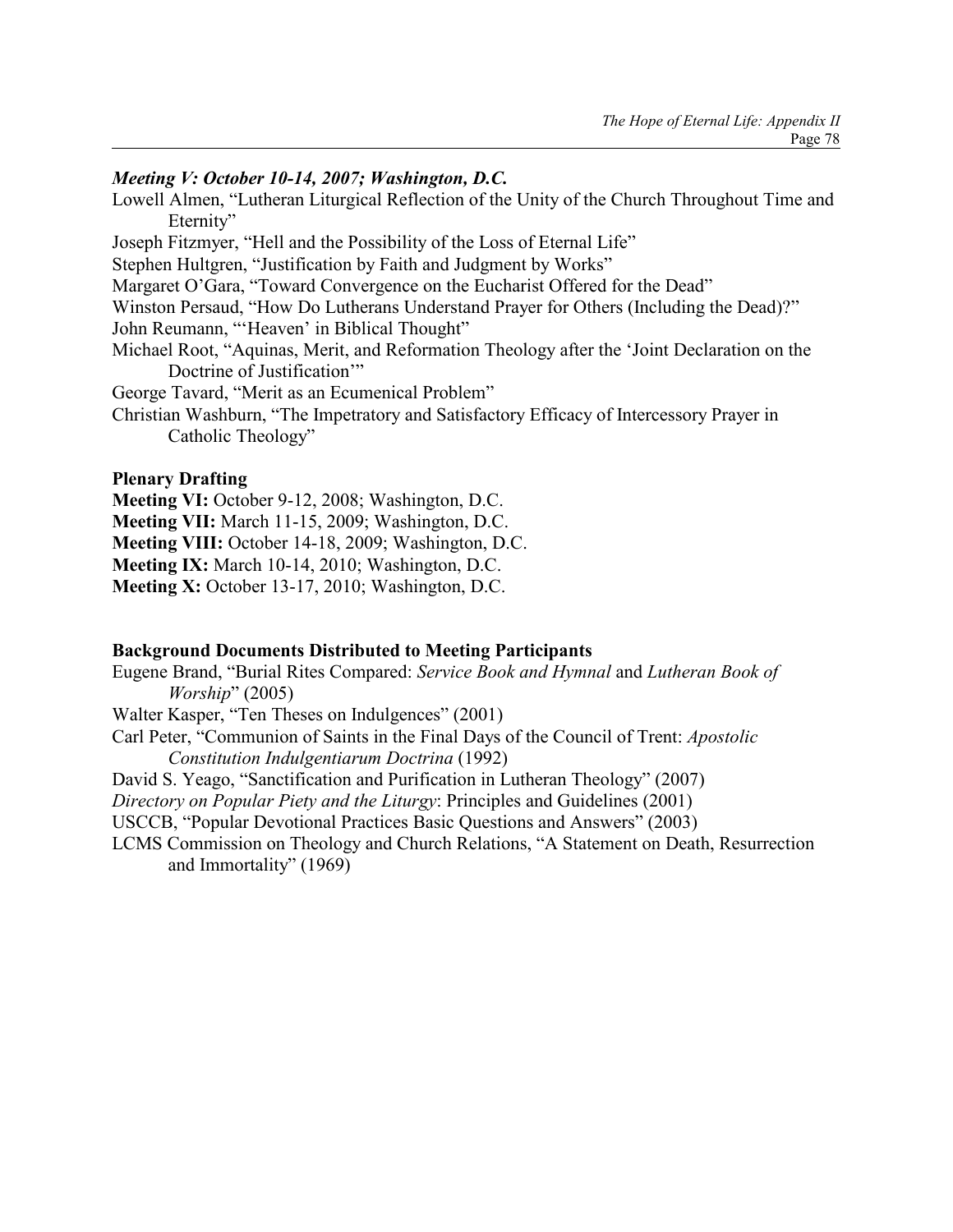#### APPENDIX III

#### On the Interpretation of Biblical Texts

By Stephen J. Hultgren with the assistance of Jared Wicks

As noted in paragraphs 25-26 of the common statement, the use of Scripture in ecumenical dialogue entails hermeneutical questions. This dialogue's presentation of biblical texts does not aim at settling these hermeneutical questions, but aims instead to give the scriptural foundations of our churches' teachings on the hope of eternal life. Where these teachings differ, it is often over divergent readings of the meaning of particular texts or even over whether certain texts are authoritative or relevant to the doctrine at issue. Purgatory is one example, on which Lutherans and Catholics have drawn different conclusions from biblical texts such as 1 Cor. 3:10-15 and Matt. 12:32.

Nonetheless, we believe that for Lutherans and Catholics the prospect has opened of common approaches to interpreting Scripture. In 1943 Pope Pius XII endorsed the historicalcritical method as a tool for understanding the literal sense of biblical texts, and he encouraged Catholic exegetes to adopt methods which had been common among Lutheran biblical scholars for some time.<sup>323</sup> One should hold together the literal sense and the spiritual sense of texts, the latter being the sense intended by God, in accord with the rule of faith. Biblical typologies should be explored, but interpretation has to show great restraint in proposing figurative or allegorical readings.

The teaching of Pius XII was reaffirmed by the Second Vatican Council in its Dogmatic Constitution on Divine Revelation, Dei Verbum (1965), in §12, by two dense paragraphs, first, on recovery of the literal sense by literary and historical analysis of texts in their original setting, and, second, on interpretation in the light of the Holy Spirit, this is, by a reading which takes account of the unity of Scripture, the living tradition of the Church, and the inner coherence of what God reveals.<sup>324</sup>

In 1993 the Pontifical Biblical Commission issued a lengthy document, The Interpretation of the Bible in the Church, which was emphatic on the need of careful investigation of the literal sense of texts, "making use of all the resources of literary and historical research."<sup>325</sup> At the same time the Commission insists that exegetes must never separate the literal sense from the spiritual sense, with the latter understood "as the meaning expressed by the biblical texts when read, under the influence of the Holy Spirit, in the context

 $323$ Pope Pius XII, Encyclical Letter Divino afflante Spiritu, September 30, 1943, given along with other official documents in Dean P. Béchard, ed., The Scripture Documents: An Anthology of Official Catholic Teachings (Collegeville: Liturgical Press, 2002). See especially §§ 15-22 of the encyclical, in Béchard, pp. 125-130.

<sup>&</sup>lt;sup>324</sup>Béchard, 24-25. In its chapter on Scripture in the Church's life, *Dei Verbum* underscored the importance of exegetical work for the enrichment of preaching and for the daily work of theology, the soul of which is "study of the sacred page" (§§ 23-24; Béchard, 29-30).

<sup>&</sup>lt;sup>325</sup>The document is given in full in Béchard, pp. 244-315, with p. 280 cited here.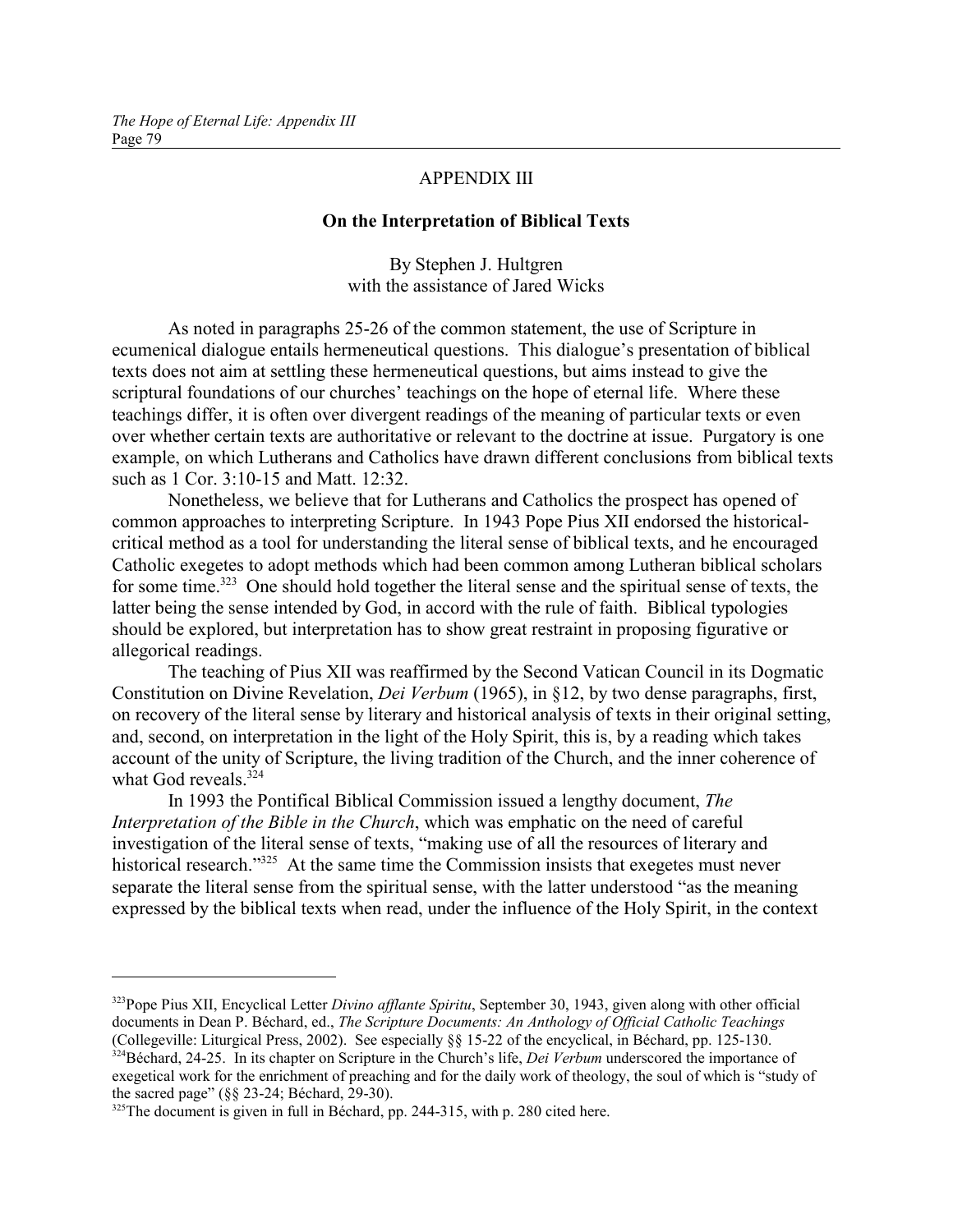of the paschal mystery of Christ and of the new life which flows from it."<sup>326</sup>

This approach to Scripture, which holds together the literal sense and the spiritual sense of texts in a Christocentric way, comes remarkably close to the hermeneutical theory that underlay Martin Luther's reading of Scripture and that continued to be important in Lutheran Orthodoxy.<sup>327</sup> Similarly, the Biblical Commission's insistence that texts should be read in harmony with the whole canon resonates with traditional Lutheran views,<sup>328</sup> even if Lutherans and Catholics disagree on the extent of the canon<sup>329</sup> and the interpretive authority of tradition and the magisterium.<sup>330</sup> To be sure, common approaches do not overcome all differences between Lutheran and Catholic interpretation of Scripture, but they are bringing the two traditions toward agreement on authoritative meanings of biblical texts.<sup>331</sup>

The fruits of the developing common approach to Scripture are reflected in this report. We use literary and historical methods to cast light on the literal meaning of texts in their original contexts. A Christocentric approach to Scripture that holds together literal and spiritual meanings has evident importance in the section on purgatory.<sup>332</sup>

<sup>326</sup>Béchard, 281-282. See also 295-296. The Commission speaks appreciatively of patristic exegesis for attending to the unity of Scripture, which many Fathers find in Christ. The Fathers have contributed by their biblical interpretation to the church's doctrinal, instructional, and spiritual tradition. Those Fathers who allegorized biblical passages present problems today. The Commission states that the practice of allegory can be appreciated for its pastoral aim of letting God speak relevantly to believers in their time, but it also states that the Fathers acknowledged that other interpretations are permissible "provided only that what is offered respects the analogy of faith" (Béchard, 290-292).

<sup>&</sup>lt;sup>327</sup>See Gerhard Ebeling, "Die Anfänge von Luthers Hermeneutik," Zeitschrift für Theologie und Kirche 48 (1951) 172-230, translated by Richard B. Steele, Franz Posset, and Wilhelm Linss as "The Beginnings of Luther's Hermeneutics," in three successive issues of *Lutheran Quarterly* 7 (1993) 129-158, 315-338, and 451-468. Bengt Hägglund shows the importance in Lutheran Orthodoxy of the literal and spiritual senses united in Christ and the Holy Spirit, with reference to the rule of faith, in Die Heilige Schrift und ihre Deutung in der Theologie Johann Gerhards. Eine Untersuchung über das altlutherische Schriftverständnis (Lund: CWK Gleerup, 1951) 223-229, 233- 234.

 $328$ Interpretation of the Bible in the Church, in Béchard, Scripture Documents, 260-262, 296. Hägglund gives an example of this principle in Lutheran Orthodoxy in Die Heilige Schrift und ihre Deutung, 179-184.

<sup>&</sup>lt;sup>329</sup>For example, the question of the canonical status of 2 Macc. 12:43-45, important with respect to purgatory and prayer for the dead, continues to be a point of disagreement. To be noted here is the "joint declaration" of the German ecumenical working group of Protestant and Roman Catholic theologians, which, on the Protestant side, expresses a certain openness, on the basis of historical considerations, to taking the Old Testament apocrypha as Scripture with a renewed seriousness. See W. Pannenberg and T. Schneider, eds., Verbindliches Zeugnis I: Kanon - Schrift - Tradition (Freiburg: Herder/Göttingen: Vandenhoeck & Ruprecht, 1992) 384, 391.

<sup>&</sup>lt;sup>330</sup>Lutheran-Catholic differences over the instances of ecclesial interpretation of Scripture have been treated and clarified, in a way showing certain convergences while still acknowledging important differences, in Round IX of the U.S. Lutheran-Roman Catholic dialogue. See Harold C. Skillrud, J. Francis Stafford, and Daniel F. Martensen, eds., Scripture and Tradition: Lutherans and Catholics in Dialogue IX (Minneapolis: Augsburg, 1995), especially 26-33, 37-38, 40, and 45.

<sup>&</sup>lt;sup>331</sup>As an example of an attempt at inter-confessional biblical commentary, note the many volumes in the on-going series, Evangelisch-Katholischer Kommentar zum Neuen Testament, published by Benzinger Verlag (Zurich) and Neukirchener Verlag (Neukirchen-Vluyn). For a discussion of the hermeneutical problems in this undertaking, see the preparatory essays in volume 4 of Evangelisch-Katholischer Kommentar zum Neuen Testament: Vorarbeiten (Zurich: Benzinger Verlag/Neukirchen-Vluyn: Neukirchener Verlag, 1969-1972).

<sup>332</sup>See Chapter III, Section A of the common statement.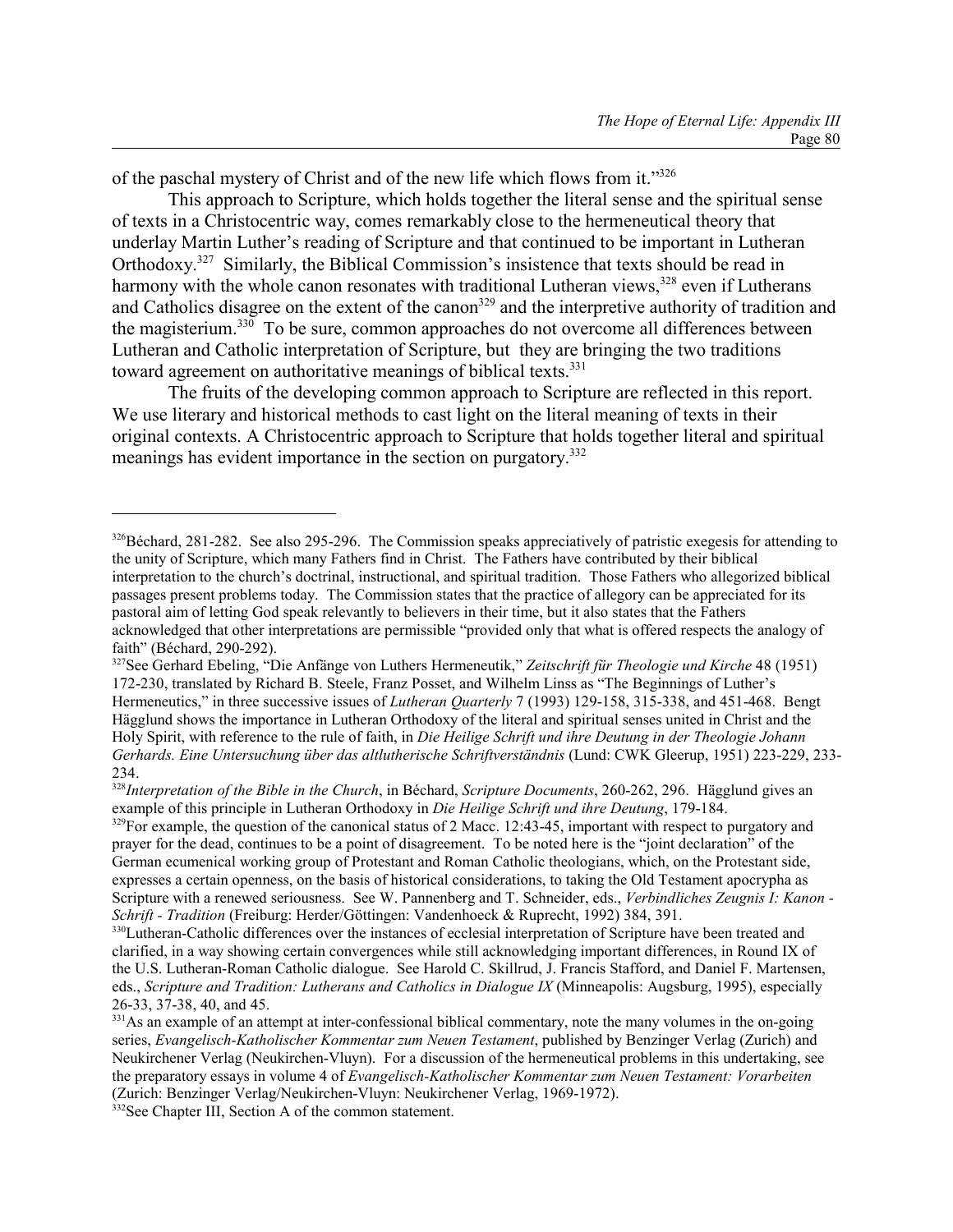## APPENDIX IV

#### The Intermediate State: Patristic and Medieval Doctrinal Development and Recent Receptions

(NOTE: Portions of this appendix may be revised prior to publication) by Jared Wicks

This appendix treats the development of eschatological doctrine concerning the condition of those who die before the end-events of universal resurrection of the dead and general judgment. These are souls in the "intermediate state." On this issue, the Fathers of the Church, both Eastern and Western, left a great store of indications on this and the other eschatological topics, as amply attested by Brian Daley's broad survey.<sup>333</sup> Medieval theologians then selectively received and further developed understandings of life beyond death, with its rewards and punishments. A doctrinal turning-point for the Catholic Church came in the  $14<sup>th</sup>$  century, with the teaching of Pope Benedict XII on salvation or loss immediately after the end of earthly life.

The treatment begins with (1) a patristic survey which will feature texts of Augustine and Gregory the Great, who had long-term influence in the Middle Ages and beyond. (2) Continuing, we will take up selected early and high medieval positions on the eschatology of departed souls, and then (3) present the outbreak of arguments over the intermediate state in 1331-34, which led to Pope Benedict XII's dogmatic Constitution of early 1336, which remains a normative clarification of Catholic teaching on death and what lies beyond. – This will be a movement from widely varying conceptions of life in the spiritual realm beyond this world, through gradual clarifications, to precise dogmatic teaching issued to settle a dispute that engaged many in the 1330s.

### 1. Patristic Theologies of Life beyond Death, especially Augustine and Gregory the Great

Christian writers before Augustine left a large and varied legacy of exegetical interpretation and teaching about what follows death. At one extreme, the Syriacs, Aphrahat (died after 345) and Ephrem (d. 373), spoke of rewards and punishments beginning only with the resurrection, before which departed souls sleep in Sheol, where they sense only faintly the fate to be theirs after the resurrection and their judgment by Christ. Such souls are alive, but deprived, even though such sleep does refresh the righteous and bring discomfort to sinners.<sup>334</sup>

Arguing against the Gnostics' demeaning of the body as the soul's prison-house, Irenaeus (writing ca. 180) appealed to the churches' rule of truth as a sure warrant for the coming bodily resurrection of the dead.<sup>335</sup> But before this takes place, departed souls live on in an invisible

 $333$ The Hope of the Early Church (Cambridge: Cambridge University Press, 1991), which is the full length version of a more compact part of Eschatologie, Schrift und Patristik, in Handbuch der Dogmengeschichte, vol. 7a (Freiburg: Herder, 1986). Section 1 of this report depends in most sections on Daley's presentations.

<sup>&</sup>lt;sup>334</sup>Daley, *Hope of the Early Church*, 73-75. Departed souls, not being complete persons, are not capable of more. Later, the same conception of soul-sleep appeared in works of Hilary of Poitiers (d. 367), Theodore of Mopsuestia (d. 428), and Peter Chrysologus (d. ca. 450). Daley, 95, 114, and 166.

<sup>335</sup> Adversus Haereses, I, 10, 1; I, 22, 1; III, 12, 3; and III, 16, 6.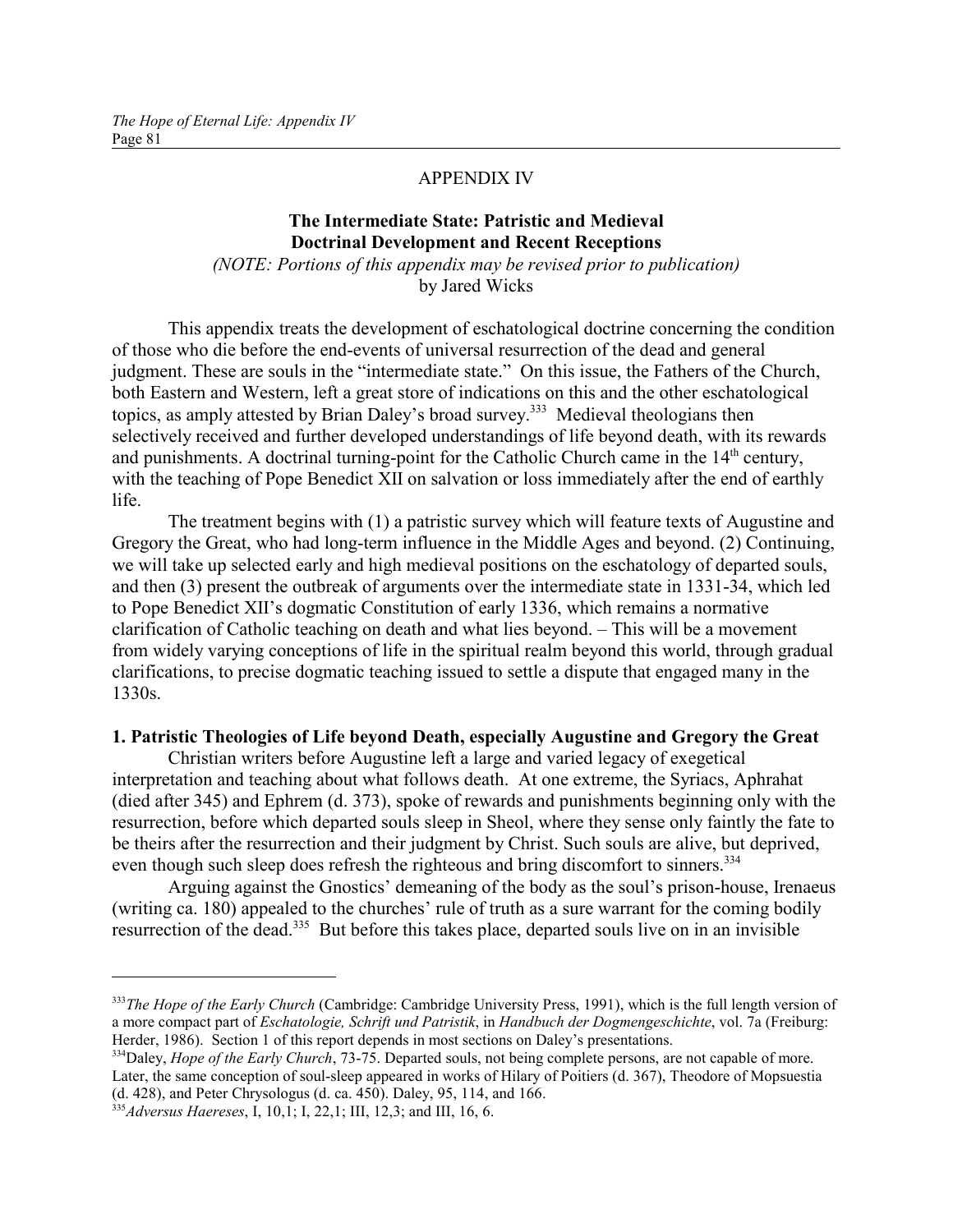place allotted to them by God, where they await the resurrection.<sup>336</sup> Irenaeus portrayed God's revelation through the Word and the Spirit in this world as now preparing believers for a mature final stage of seeing God and so sharing in unending life, according to the famous line, Gloria Dei vivens homo, vita autem hominis visio Dei ("God's glory is the living human, but true human life consists in seeing God.").<sup>337</sup> The Holy Spirit given in this life is the pledge (*arrabon*) of an indescribable joy to come when the redeemed are raised bodily and come to see God face to face and so partake of immortality.<sup>338</sup>

Tertullian (d. ca. 220) depicted the interim dwelling of souls as a vast subterranean vault, with regional differences of pain or refreshing consolation by which souls anticipate what will come after resurrection and judgment.<sup>339</sup> Hippolytus of Rome (d. ca. 235) spoke of souls being confined in the interim hospice and assigned to appropriate parts of it, that is, whether near the lake of fire or by a pleasant realm of light. $340$ 

 Regarding an immediate reward of being with God immediately after death, First Clement (ca. 96) had spoken of present glory as the lot of the apostles and martyrs, while the letters of Ignatius of Antioch testified to the writer's hope that his imminent martyrdom will be a passage to be with God and Christ Risen.<sup>341</sup> For Tertullian, the martyrs go to glory, bypassing the interim hospice of souls.<sup>342</sup> Later, Gregory of Naziansus (d. ca. 390) spoke in funeral orations of good individuals, like the earlier martyrs, being in heavenly joy with the Lord while they await resurrection, and John Chrysostom (d. 407) taught that the righteous pass immediately upon death to Christ in God's City, where however their joy will only reach completion amid the whole company of the saved.<sup>343</sup> Regarding the lost, both Chrysostom and Jerome (d. 420) were convinced exponents of the immediate punishment of sinners after death, with the former holding different degrees of pain according to the extent of one's sins.<sup>344</sup>

### Augustine on the State of Souls after Death and before Resurrection

<sup>336</sup> Adversus Haereses, V, 31,2; Ante-Nicene Fathers, 1, 560-61; Sources chrétiennes, 153, 392-97.

<sup>337</sup> Adversus Haereses, IV, 20,7; Ante-Nicene Fathers, 1, 490; Sources chrétiennes, 100, 646-49.

<sup>338</sup>Adversus Haereses, V, 7,2–8,1; Ante-Nicene Fathers, 1, 533; Sources chrétiennes, 153, 90-97.

<sup>&</sup>lt;sup>339</sup>A. Stuiber, *Refrigerium interim* (Bonn: Hanstein, 1957), 51-61. This author emphatically contrasts belief in the immortality of souls and Christian hope of resurrection as sharp alternatives that admit no integration or synthesis, as does C. Tibiletti, in "Le anime dopo la morte: stato intermedio o visione di Dio?, Augustinianum 28 (1988), 631-659. Stuiber's book was trenchantly criticized for absolutizing its theory and neglecting iconographical details pointing to souls being refreshed and at peace in heaven, by L. De Bruyne, "Refrigerium interim," Rivista di archeologia cristiana, 34 (1958), 87-118. Also, the Fathers who spoke of the pre-resurrection place of expectation did not depict souls as annihilated or suspended in unconsciousness. At death, souls continue to have a degree of personal, conscious life, however incomplete before resurrection. This, for De Bruyne, suggests the possibility of combining of immortality with resurrection, instead of positing the two as alternatives excluding each other.

 $340$ Daley, *Hope of the Early Church*, 30, 36-37, and 85. This interim storehouse came back in some passages, not all, of Ambrose (d. 397) and in Theodoret of Cyrus (d. 466). Daley, 100-01, 117.

 $341$ Daley, *Hope of the Early Church*, 10-11 and 13, adding from Ignatius that eucharistic communion with Christ is the "medicine of immortality" (Ephesians, 20, 2) and preparation for sharing Christ's resurrection (Smyrneans, 2, 1). <sup>342</sup>Stuiber, *Refrigerium interim*, 74-81.

<sup>&</sup>lt;sup>343</sup>Daley, *Hope of the Early Church*, 103 and 109.

<sup>&</sup>lt;sup>344</sup>Daley, Hope of the Early Church, 103 and 109. Jerome could also draw on Origen in spiritualizing punishment as the anguish of one's own guilty conscience and raising the question whether all these persons will be punished eternally.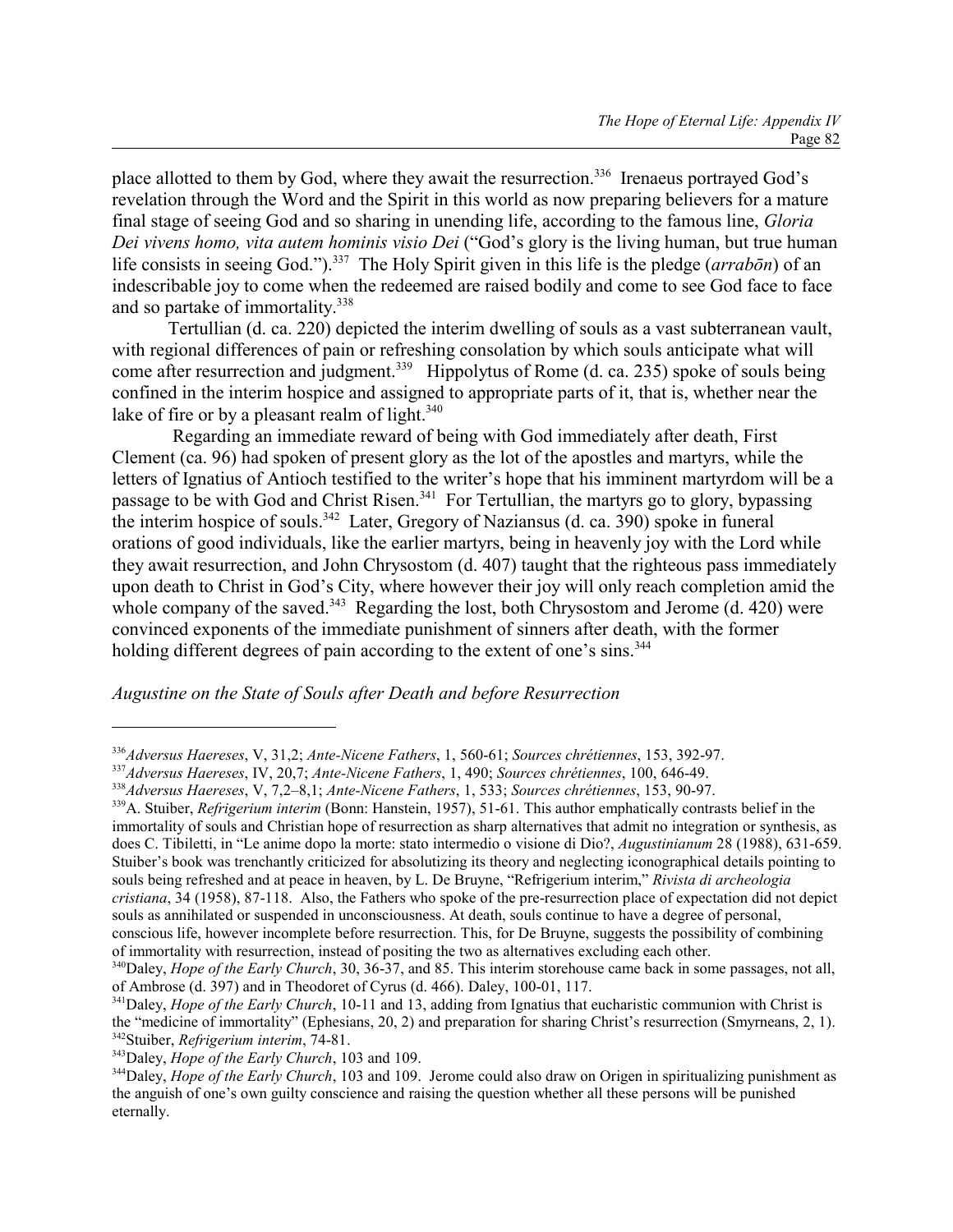Taking up the works of Augustine, we set out on the ocean of his biblical expositions, treatises, sermons, and letters, in which all the important eschatological topics are treated. Amid their variety, Augustine's works remain consistent in their emphasis on the radical difference between our present restless existence, amid distraction and "distention" in space and time, and the transformed, stable, and simple life, after the resurrection, of the saints' unending love and praise of God or of others' loss of his fulfilling nearness.<sup>345</sup>

In his famous letter to Proba on prayer (ca. 412), Augustine described the transformed life of heaven, the truly "happy life," that is the ultimate object of all our prayers in this life. This is the state in which,

. . . immortal and incorruptible in body and spirit, we contemplate the delight of the Lord for all eternity. On account of this one thing, seek and properly ask for the rest. Whoever has this will have everything he wants, nor will he be able to want to have something there that will not be proper. There, of course, is found the fountain of life, for which we must thirst in prayer as long as we live in hope and do not as yet see what we hope for, under the protection of his wings before whom is all our desire, in order that we may be inebriated by the richness of his house and may drink of the torrent of his pleasure. For before him is the fountain of life, and in his light we shall see the light, when our desire will be satisfied with good things and there will remain nothing further that we seek amid groaning, but only what we possess amid rejoicing. 346

Such are the utterly fulfilling delights of God's saints in heaven after body and spirit are joined in the resurrection. But what is the status and experience of souls before that final fulfillment?

In an early sermon on a feast commemorating certain martyrs, possibly in AD 401 or 402, Augustine noted that the end-events (arrival of the judge, resurrection of the dead, day of judgment) were still to come. This led both to pointers on preparing now for the judgment to come and to indications about the present and future conditions of the departed, including the martyrs, both in the interim "with Christ" and in their quite different post-resurrection state.

We are all going to rise again, you see, each with their own cause. Just as you are now when you die and are committed to the prison, that is how you come before the judge. The urgent need is for you to put your case together now; since you cannot do it when you are locked up. So those who have good cases or causes are received into rest and quiet, while those who have bad cases or causes are received into pain and punishment. But they are going to suffer greater pains when they have risen again. In comparison with these, the pains that bad people who have died are now suffering are like the dreams of people who are being tortured in their sleep....

So while they have not yet received the fruits of their labors, the holy martyrs are already in bliss, since their souls are with Christ. But what may be in preparation for them in the resurrection — who could possibly find words to express this? "What eye has not seen, nor ear heard, nor has it come up in the heart of man what things that God has prepared for those who love him"  $(1 \text{ Cor. } 2.9)$ .<sup>347</sup>

Here, in a passage indicating clearly that the ultimate punishment and supreme reward

 $345$ The characterization is from B. Daley's beginning of his 20-page treatment of Augustine, in *Hope of the Early* Church, 131-32.

 $346$ Letter 130, no. 27, from *The Works of Saint Augustine*, vol. II/2 (Hyde Park NY: New City, 2003), 197. Letters 147 and 148 treat heaven as that "seeing God" promised to the clean of heart, which will involve perceiving God with the "eyes of the heart" as he indwells and fills the person. Works, II/2, especially 348 and 355-56.

<sup>&</sup>lt;sup>347</sup>Sermon 328, nos. 5-6, from *The Works of Saint Augustine*, vol. III/9, 178-79. A recent study of Augustine's sermons on martyrs' feast-days shows him portraying the real life that begins after death, the martyrs' death as a passage immediately to heaven, and how his hearers should direct their lives toward the eternal life now shared by the martyrs. Elena Martin, "Timor mortis: The Fear of Death in Augustine's Sermons on the Martyrs," in P. Clarke and T. Claydon, eds., The Church, the Afterlife, and the Fate of the Soul (Woodbridge, UK & Rochester, NY: Boydell Press, 2009), 31-40.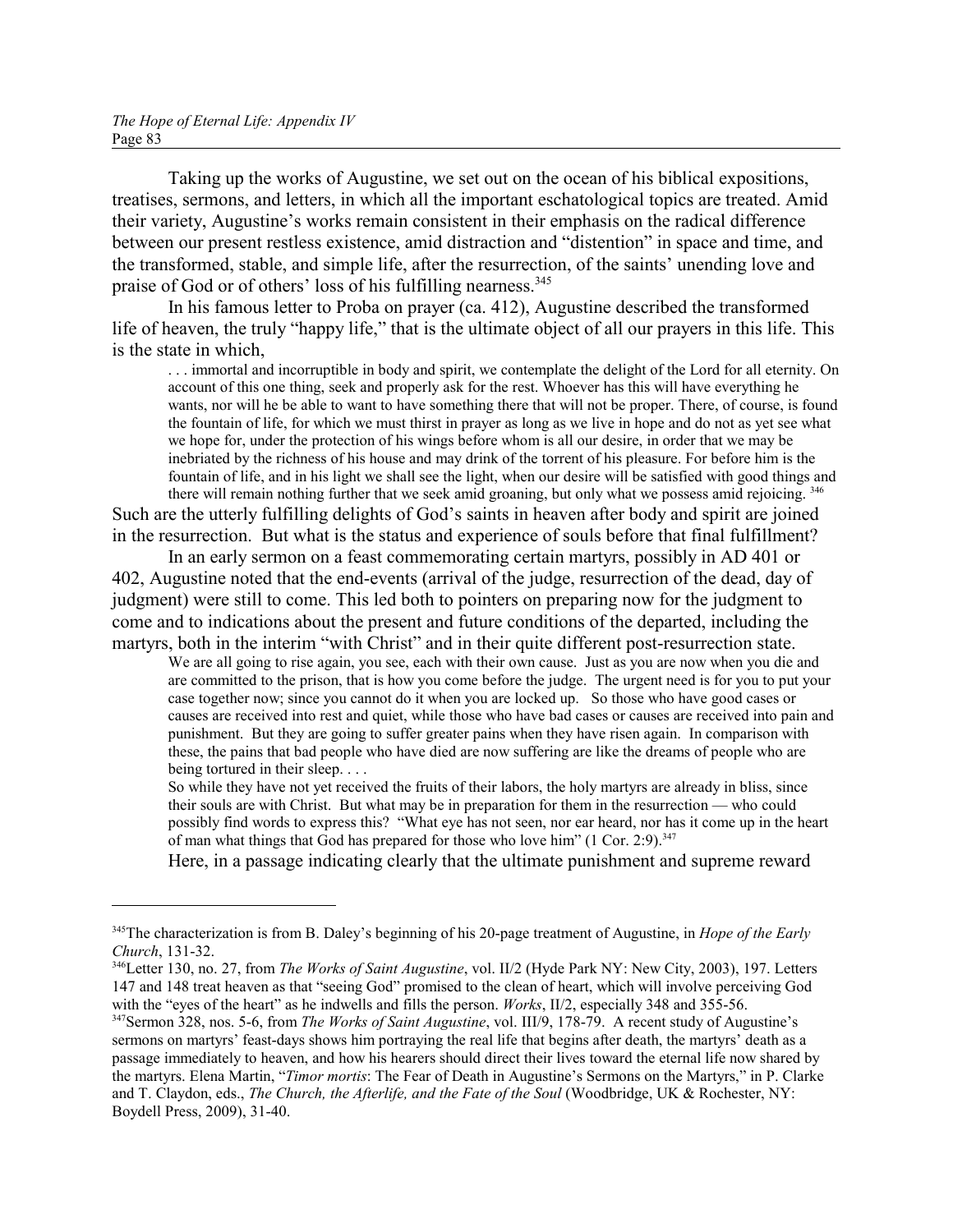will follow the coming resurrection, Augustine described the intermediate states of those who await the resurrection: rest and quite for those who left this life with "good cases" or pain and punishment for the others who brought "bad cases" before the judge.

Augustine made the same point in an early sermon on the memorial-day of the North African martyrs Perpetua and Felicity. He contrasted the martyrs' present interim consolation and joys with their future delights as whole persons after resurrection. "The rest enjoyed by souls without any bodies is one thing, and the glory and felicity of angels with heavenly bodies quite another and it is with them that the multitude of the faithful will be equated when they rise again."<sup>348</sup> Holy souls now separated from their bodies cannot be totally at peace, for they "look, with patient longing, for the resurrection of those bodies."<sup>349</sup>

Early in The City of God (begun 413, completed 425) Augustine said that the absence of the customary funeral ceremonies for those killed during the sack of Rome did not "cause any harm to those who already enjoy repose in the secret abodes of the just *(in occultis piorum* sedibus).<sup>350</sup> Later in the same work, near the end of the account of the angels, he spoke of the good angels as adhering to God, being in communion with him, and united to each other in the City of God now in heaven. The human part of the City, which he will describe more fully, is the whole race of mortal humans, destined one day to join the immortal angels, but which is now divided into two groups, namely, those "who at present are sojourning amid change on earth or, if dead, are resting in the hidden shelters and abodes of the souls of the departed" (secretis animarum receptaculis sedibusque).<sup>351</sup> Shortly after, he described the different experiences of the dead, both now and in the future, differentiating between the saints and the wicked.

The separated souls of the saints are now in peace, while those of the wicked are in pain and will be so until the resurrection of their bodies, when the former will enter into life everlasting and the latter into a second and eternal death.<sup>352</sup>

Augustine spoke similarly in his treatise, *The Care to be Taken for the Dead*, written for Bishop Paulinus of Nola in 421, noting that even if funeral arrangements are omitted, this brings no misery "to those who are at rest in the hidden abodes of devout souls." Later in this work, he clarified that the souls now in these abodes are either in pain or peace, but they do not know events of our world or even the condition of their own graves and bodies. "How do they take part in the misery of the living, when either they are suffering their own evil desserts, if such

<sup>348</sup>Sermon 280, 5, in Works, III/8 (1994), 74-75.

<sup>&</sup>lt;sup>349</sup>The City of God, Book 13, ch. 20; cited from the Fathers of the Church Series (henceforth, FC), vol. 14 (New York: Fathers of the Church, 1952), 329. In his literal commentary on Genesis, Augustine spoke of the soul's natural orientation to governing and directing the body (*naturalis appetitus administrandi corpus*), by which the soul is prevented from totally turning itself to God — a condition holding both in this life and beyond. Super Genesi ad litteram, XII, 35, 68; Corpus Scriptorum Ecclesiasticorum Latinorum, 28/1, 432.

<sup>&</sup>lt;sup>350</sup>The City of God, 1, 13; FC 8, 41; Corpus Christianorum, Series Latina, 47 (Turnholt, 1955), 15.

 $351$ The City of God, 12, 9, adapting the translation of FC, 14, 262, inserting a Latin phrase from Corpus Christianorum, Series Latina, 48 (Turnholt, 1969), 364.

 $352C$ ity of God, 13, 8; FC, 14, 309. Later in this work, Augustine says it is certain that there is between bodily death and the last day an interval during which some souls suffer a fire of transitory tribulation (City of God, 21, 25; FC, 24, 402-03).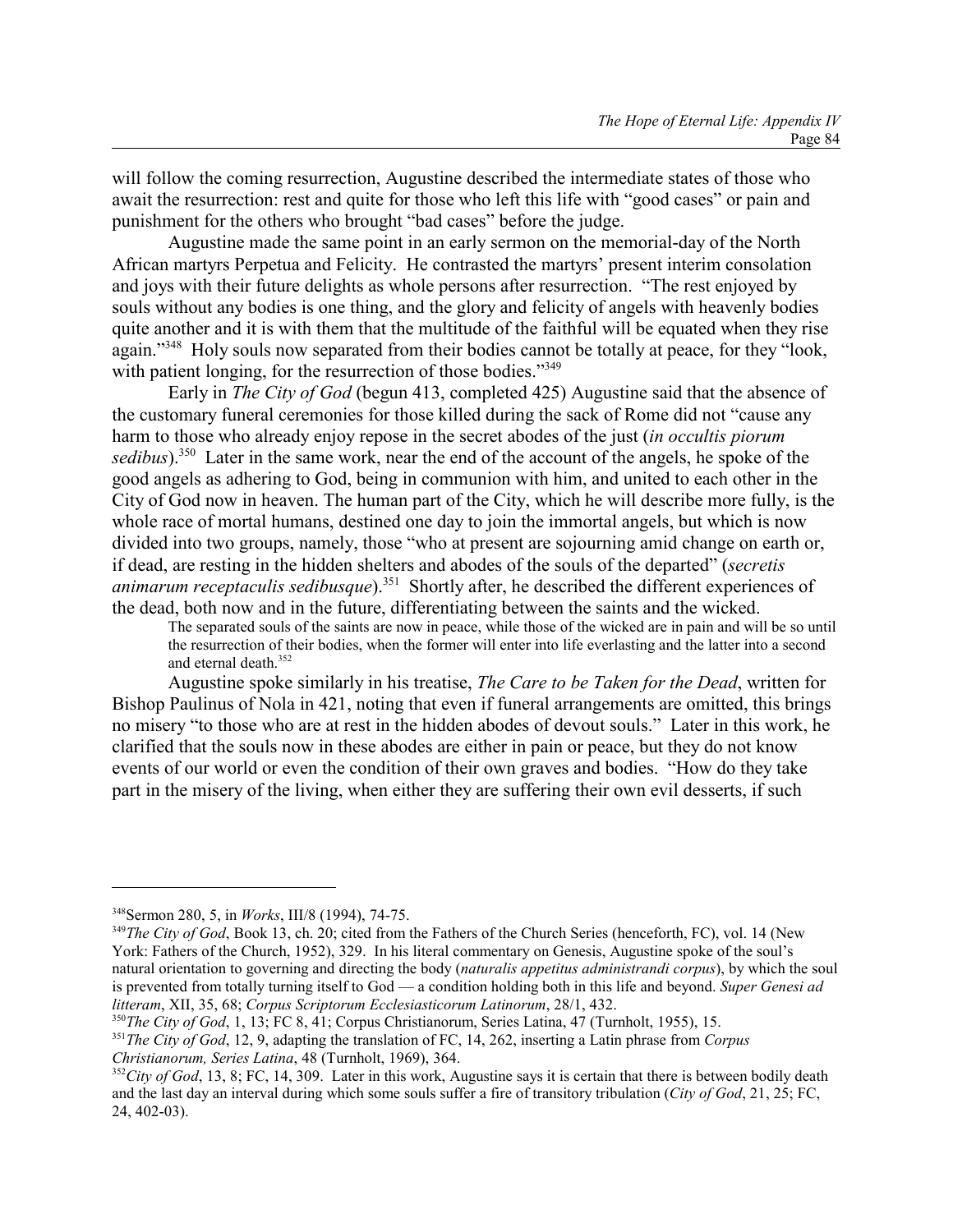they have merited, or they rest in peace?"<sup>353</sup>

Finally, in The Enchiridion on Faith, Hope, and Charity, written in 423-424 and frequently read and cited afterwards, Augustine spoke once more of the dwellings and conditions of souls during the intermediate states.

During the time, however, which intervenes between man's death and the final resurrection, the souls remain in places specially reserved for them *(abditis receptaculis)*, according as each is deserving of rest or tribulation for the disposition he has made of his life in the flesh.<sup>354</sup>

We conclude that some departed souls are, in Augustine's conception, presently in abodes of bliss, rest, peace, and consolation. Most importantly, they are "with Christ." This is the intermediate state of the souls of Christian martyrs, but also of the righteous patriarchs and prophets of old Israel, whose souls Christ released and took to be with himself, after he had descended to their place of waiting.<sup>355</sup> In this context, Augustine cited Jesus' account of the poor man and his going to "the bosom of Abraham." This widens further the community of saved souls, because "the bosom of Abraham" was not "hell" where Jesus descended, but instead a state of "remarkable peace." The pre-Christian righteous souls embraced by Abraham were not even bereft of "the beatific presence of his [Christ's] divinity."<sup>356</sup>

Still, all these individuals, whether from the biblical past or from recent history, are separated souls. Although they now exist in peace, the resurrection is still to come, when their justification will be made perfect in an unspeakable way in their ultimate relation to God in the City of all the saved, angels and humans.<sup>357</sup>

#### Other Western Accounts of Departed Souls before Gregory the Great

Augustine's contemporary, Paulinus of Nola in Campania, wrote extensively on the coming resurrection of the dead, whether it be to light and glory with Christ or to damnation and pain. Before the resurrection, departed souls are fully conscious and are affected by their sense of the fate awaiting them after the resurrection. But some Paulinian passages also speak of individual innocent souls now resting in God while sinners are in the lower prison with Satan.<sup>358</sup>

The poet Orientius, bishop of Auch near Toulouse in the 430s, affirmed that souls begin their reward or punishment immediately after death. But God will reassemble our bodies at the

<sup>&</sup>lt;sup>353</sup>The Care to be Taken for the Dead, Chs, 3 and 13, citing from FC 27 (1955), 357 and 375. Later in the treatise Augustine says he is sure *that* the martyrs help the living, but *how* they do this is a deep question which he has examined but not been able to solve (ch. 20, p. 379).

 $354$ The Enchiridion, translated as Faith Hope and Charity, 29, 109, by Louis A. Arand, Ancient Christian Writers, 3 (Westminster MD: Newman Bookshop, 1947), 103, inserting a Latin phrase from the original in Corpus Christianorum, Series Latina, 46, 108.

<sup>355</sup>Letter 164, 3-6; Works, II/3, 64-65.

<sup>356</sup>Letter 164, 7-8; Works, II/3, 65-66.

<sup>&</sup>lt;sup>357</sup>On justification perfected in resurrection at the end: *De trinitate*, 4, 3,5, cited by Daley, *Hope of the Early Church*, 136-37.

<sup>&</sup>lt;sup>358</sup>Daley, *Hope of the Early Church*, 159-60. Paulinus wrote extensively about his relation to St. Felix of Nola, the third-century confessor. At death Felix had been "born" into heaven, from where he was Paulinus' role model and intimate protector, and at whose tomb Paulinus built a basilica where well-to-do citizens of Nola sought to be buried. Peter Brown, The Cult of the Saints: Its Rise and Function in Latin Christianity (Chicago: University of Chicago Press, 1981), 53-60. When Prof. Brown gave these lectures at the University of Chicago in 1978, the series bore the popular title "Friends in High Places."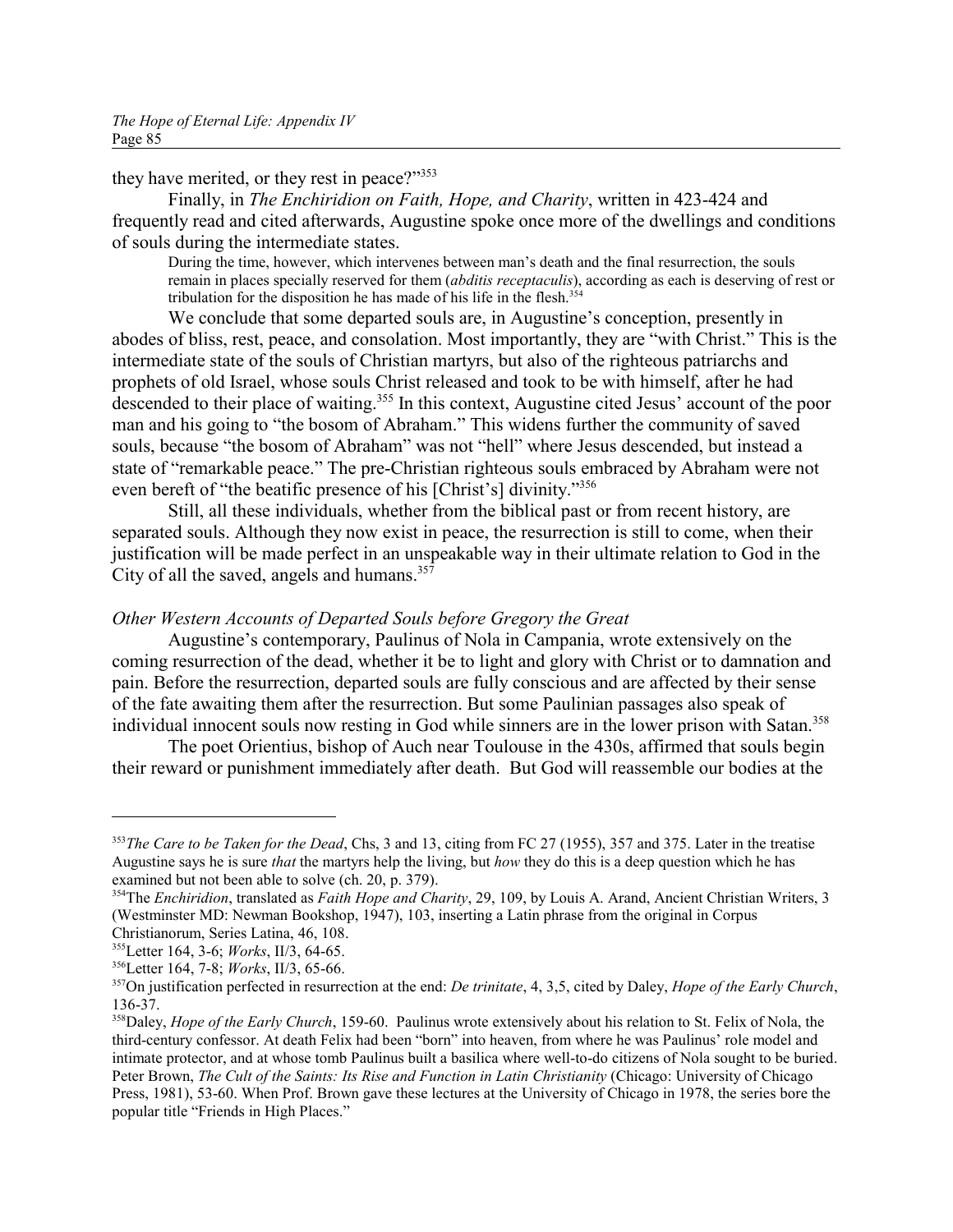resurrection, so that the guilty may suffer in the same bodies in which they sinned and the virtuous may be rewarded in the bodies in which they merited salvation.<sup>359</sup>

Peter Chrysologus, bishop of Ravenna (d. ca. 450), underscores Christian hope of the resurrection, while depicting the martyrs as now blessed with everlasting delights. But most souls are now in different pre-resurrection conditions and some of them who are now in penal detention can during the interim be released at the request of the church's prayers.<sup>360</sup>

In the 490s, the presbyter Gennadius of Marseilles gave witness to developing Western doctrine on the souls of the dead, in his book listing the church's dogmas. Souls live on after departing from the body, with the souls of all the saints now being with Christ while awaiting bodily resurrection, when they will have complete and perpetual happiness with Christ. Similarly, now the souls of sinners are in hell. $361$ 

In the middle-third of the sixth century Caesarius of Arles showed that eschatological motivation had become a dominant theme. The ample volume of sermons which Caesarius had prepared for the clergy repeatedly urged an ethical-ascetic life upon the hearers as their preparation to meet Christ upon his return as Judge, according to Mt. 25:31-46. The sermons show no interest in the intermediate phase, but instead call for charity and almsgiving in order to avoid final exclusion from God and to gain instead entrance into the heavenly homeland as fellow-citizens with the angels. $362$ 

#### Intermediate States according to Gregory the Great

In the early 590s, one-hundred sixty years after Augustine's death, Gregory the Great's Dialogues, Book 4, made a notable addition to patristic eschatology.<sup>363</sup> The context of Gregory's work was that of Rome struck with a nine-month outbreak of the plague in 590, of Italy ravaged by Lombard invaders, and of conditions reported from afar that made obvious the decline of Roman order. These signaled for Gregory the impending crisis of a world drawing near to its end. Such surroundings could have made Gregory a somber prophet of doom, had not his Roman

<sup>&</sup>lt;sup>359</sup>Daley, *Hope of the Early Church*, 160-61.

<sup>&</sup>lt;sup>360</sup>Daley, *Hope of the Early Church*, 165-66.

<sup>&</sup>lt;sup>361</sup>Liber de ecclesiasticis dogmatibus, chs. 16, 18, and 79; PL 58, 984CD, 985A, 998C. On Gennadius, see TRE 12 (1984), 376-79. Below, we will relate how Thomas Aquinas found Gennadius contributing to a firm tenet so doctrinally secure that contrary positions must be judged heretical.

 $362$ Daley, Hope of the Early Church, 136-37.

<sup>&</sup>lt;sup>363</sup>The *Dialogues* were copied so frequently in the late antique and medieval West that scholars agree on the impossibility of working out a stemma of existing manuscriputs. The Greek translation by Pope Zacharias (Pope, 741-52) became popular in the East where the author was known as "Gregory of the Dialogues." Joan M. Petersen, The Dialogues of Gregory the Great in the Late Antique Cultural Background (Toronto: Pontifical Institute of Medieval Studies, 1984), 191. But Francis Clark argued for the Dialogues being a pseudonymous later compilation composed around 675, in The Pseudo-Gregorian Dialogues (Leiden: Brill, 1987), repeating his thesis in The Gregorian Dialogues and the Origins of Benedictine Monasticism (Leiden: Brill, 2003). But scholars of Gregory's texts are virtually unanimous in rejecting Clark's thesis. See, for example, R. A. Marcus, Gregory the Great and His World (Cambridge: Cambridge University Press, 1997), 15-16. Carole Straw relates the five main arguments given by Clark and indicates how scholars of Gregory have refuted them, in Gregory the Great, Authors of the Middle Ages, 12 (Aldershot Variorum, 1996), 54-55. The Bollandist, Robert Godding, offered a forceful rebuttal of Clark's second book in his "Tra due anniversari: Gregorio Magno alla luce degli studi recenti (1991-2003)," in Gregorio Magno nel XVI centenario della morte (Rome: Accademia nazionale dei Lincei, 2004), 89-106, at 99-102.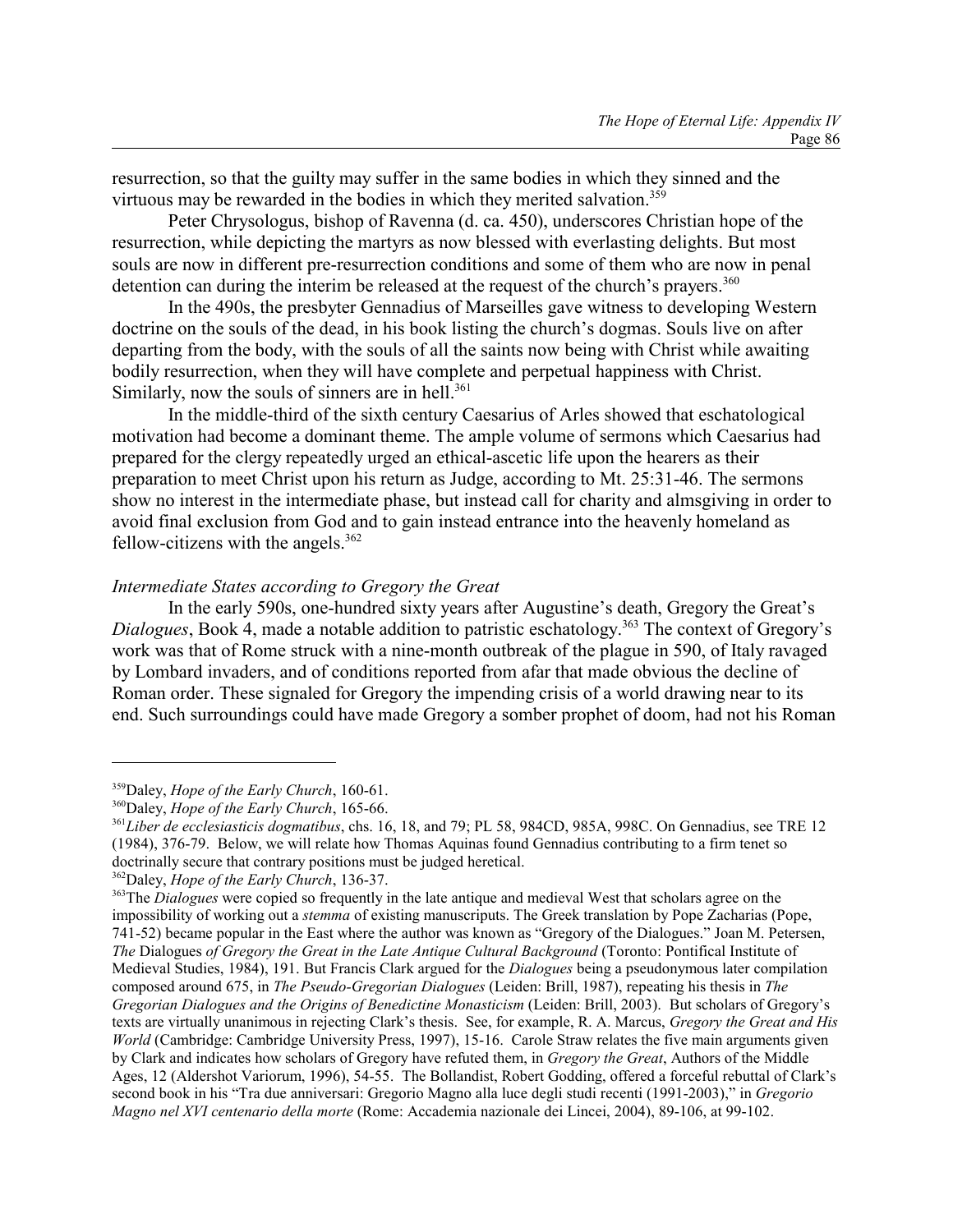and Benedictine prudence prompted him to also insist how the church was rich in young members and caught up in missionary expansion, as to Britain. Still, he makes clear that death, judgment, and the retribution to come directly challenge each individual person.

Gregory wrote in this vein to Ethelbert, the King of the English, about the dire events of the times:

If you recognize that some of these are occurring in your land, do not feel at all disturbed, because these signs of the end of the world are sent ahead, for the reason that we ought to be worried about our souls, and uncertain over the hour of our death. We should also be found well prepared with our good deeds for the coming Judge.<sup>364</sup>

At the end of Book 3 of the *Dialogues*, a rehearsal of ominous "signs of the times" gave Gregory the context for the pastoral message that the following Book 4 will inculcate.

Our seeking after the things of heaven must, therefore, be all the more urgent, since we know that the things of earth are quickly slipping from our grasp. It would have been our duty to despise the world even if it had smiled on us, delighting our souls with prosperity. But now, struck as it is with countless scourges, worn out with adversity and daily lamenting its woes, what other message does it din into our ears but that we should cease loving it? $365$ 

Book 4 then contains Gregory's teaching on death and the passing of the human immortal soul to the realm of eternity.<sup>366</sup> He offered first a narrative of souls going immediately upon death to heaven through ten accounts of visions that individuals had of such a passage at the moment of death or of heavenly personages, such as apostles, martyrs, angels, or Jesus himself, coming to take souls heavenward.<sup>367</sup>

Gregory's narratives call forth a request for theological and doctrinal clarification from his dialogue partner, Deacon Peter, who first asks whether the souls of the just are in fact received into heaven before being reunited with their bodies at the resurrection. To this Gregory answered, both on the fact, with an exception regarding some souls, and on the christological ground of the fact.

We cannot affirm this of all the just, nor can we deny it either. For some just souls are delayed in certain dwellings (quibusdam mansionibus) outside heaven. The delay imposed on them would indicate that they are still lacking in perfect justice. Yet, nothing is clearer than that the souls of the perfectly just are received into the kingdom of heaven as soon as they leave the body. This is attested by Truth himself when he says, "Where the body lies there the eagles will gather" (Lk. 17:37). For, wherever the Redeemer is

<sup>364</sup>Letters, Book 11, no. 38, cited from The Letters of Gregory the Great, trans. John R.C. Martyn, vol. 3 (Toronto: Pontifical Institute of Medieval Studies, 2004), 784. Gregory then closed the letter with this wish, "May almighty God complete in you the grace he has begun, and both extend your life here through the course of many years, and after a long time, receive you in the congregation of his heavenly homeland."

<sup>365</sup>Gregory the Great, Dialogues, Bk. 3, Ch. 34, no. 4; FC 39 (1959), 187.

<sup>&</sup>lt;sup>366</sup>Recent studies insist on the primacy of the didactic in Gregory's *Dialogues*, which use stories to make the reader attentive and ready to receive teaching, which in Book 4 covers the span of eschatological doctrine. C. Dagens, Saint Grégoire le Grand. Culture et experience chrétiennes (Paris: Études Augustiniennes, 1977), 345-420, on eschatology; G. Cremascoli, Novissima hominis nei Dialogi di Gregorio Magno (Bologna: Pàtron, 1979); and Sofia Boesch Gajano, Gregorio Magno. Alle origini del Medioevo (Rome: Viella, 2004), 231-52, on the interweaving of narratives and didactic expositions in the Dialogues.

 $367$ Dialogues, 4, 8-20; FC 39, 200-14. After the recluse Romula received holy Viaticum, psalm singing choirs were seen at her bedside and "while these ceremonies for her departure were celebrated . . . , the soul of Romula was set free from the body to be conducted directly to heaven" (Dialogues, 4, 16; FC, 39, 210). In a contrasting story, devils come to take away the soul of a young blasphemer, "a sinner worthy of the fires of hell" (Dialogues, 4, 19; FC, 39, 213).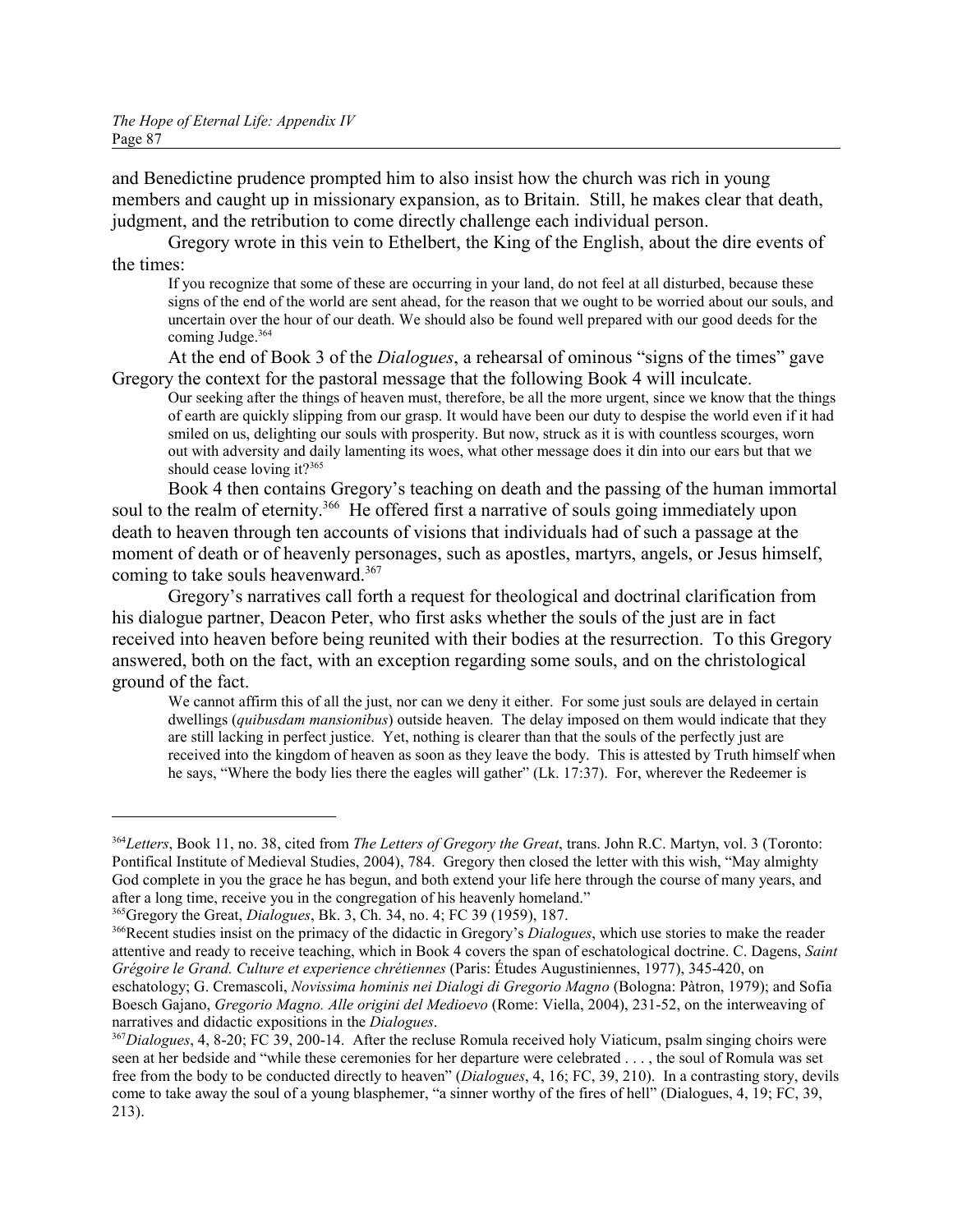bodily present, there the souls of the just are undoubtedly assembled. And St. Paul desires to have done with the present life, "and be with Christ" (Phil. 1:23). One who doubts not that Christ is in heaven will not deny that the soul of Paul is there, too.<sup>368</sup>

This claim that the souls of the just go to heaven as soon as they die prompted Peter to ask Gregory about what this leaves for them to receive as a reward on judgment day. To this Gregory answers with biblical indications of the added *bodily* reward after final judgment. To what was a christological grounding of "heaven now" in the previous answer, Gregory adds from Rev 6 both an indication that final salvation has a communal character and that judgment will lead to increased heavenly joy.

They will indeed have an increase on the day of judgment, in that until then they enjoy only the bliss of the soul, but afterward they will also enjoy this in the body. The flesh in which they suffered pains and torments for the Lord will also share in their happiness. In regard to this double glory Scripture says, "They shall receive double in their land" (Is  $61:7$ ). About the time before the day of resurrection, it is written about the saints' souls, "A white robe was given to each of them, and they were bidden to rest a little while longer, until their number had been made up by their brethren and fellow-servants" (Rev. 6:11). Those, therefore, who now each receive a single robe are going to have a double robe at judgment. Just as they rejoice now only in their souls, they will then rejoice in the glory of their bodies as well.<sup>369</sup>

Later, Deacon Peter returns to the topic of reward immediately after death to ask what can be said about when sinners receive their recompense of punishment. Gregory then completes what he had said earlier.

If you believe from the witness of the divine word that the souls of the saints are in heaven, you also have to believe as well that the souls of the wicked are in hell. If retribution under eternal justice brings the just to glory, it must be that it also brings the wicked to punishment. Just as the elect rejoice in bliss, it has to be believed that from the day of their death the reprobate burn in fire.<sup>370</sup>

Shortly after, Gregory brought out what was implicit in his position, namely, an anticipation of judgment, to determine the fate to which souls will pass. He told about a man who returned from death to life to relate his post-mortem vision of a river of foul waters giving off an unbearable stench. Across the river was a bridge and on the other side he saw grassy meadows dotted with fragrantly scented flowers amid which were light-filled dwellings. Gregory completed his doctrine of immediate recompense by having the man tell of "a final test," a personal probatio, administered on the bridge. "The unjust would slip off and fall into the dark, foul waters. The just, unhampered by sin, could walk over it, freely and without difficulty, to the beautiful meadows on the other side."<sup>371</sup>

Thus, Gregory the Great left what was for many in early medieval monastic life an engaging account of the end events, with texts exuding conviction about souls passing upon

 $368$ Dialogues, 4, 26; FC, 39, 210. The translation is modified to agree better with the original, given in Grégorire le Grand, Dialogues, ed. A. de Vogüe, vol. 3, Sources chrétiennes, 265 (Paris: Cerf, 1980), 84.

<sup>369</sup> Dialogues, 4, 26; FC, 39, 218-19 (translation brought into better agreement with Sources chrétiennes, 265, 84-86).  $370$ Dialogues, 4, 29; FC, 39, 225 (translation modified to agree with Sources chrétiennes, 265, 98). Gregory completed his teaching on heaven and hell in a remark on the "many dwelling-places" of Jn 14:2, in which the plural indicates that souls in heaven are grouped to "allow them to enjoy the companionship of those with like merits (propter meritorum consortium communiter laetantur)." Similarly, in hell "the proud [are] burned with the proud, the avaricious with the avaricious, the dishonest with the dishonest." Dialogues, 4, 36; FC, 39, 236-37; Sources chrétiennes, 265, 122-24.

<sup>371</sup>Dialogues, 4, 37; FC, 39, 239; Sources chrétiennes, 265, 130.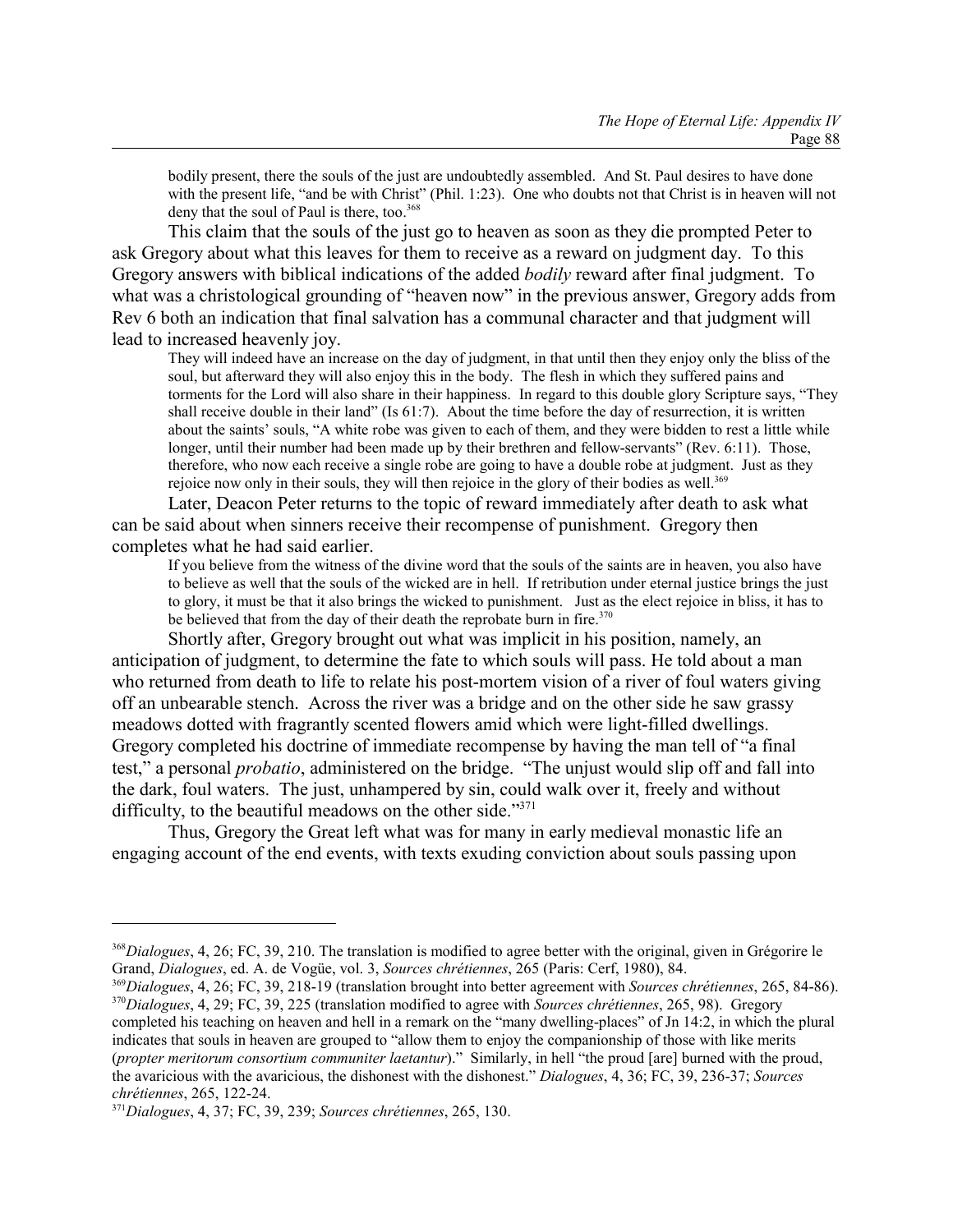death to their reward or punishment.<sup>372</sup>

## A Seventh-Century Eschatological Manual: Julian of Toledo

Julian of Toledo (644-690) assembled his doctrinal compilation, Prognosticum futuri saeculi, in three books on 1) death, 2) the souls of the dead before the resurrection of the body, and 3) Christ's second coming, the general resurrection and final judgment. This widely copied manual for the clergy became a principal transmitter of patristic eschatology to the early middle ages, especially by citing excerpts from the works of Augustine and Gregory the Great.<sup>373</sup>

In a series of short chapters in Book I, Julian gives reasons for believers not to fear death, because at death the soul will go to Christ to be in peace.<sup>374</sup> Book II passes on Gregory the Great's statement that the souls of the blessed go immediately to God in heaven, but it then also gives Augustine's text on the hidden abodes of the intermediate state in which souls have rest or distress. $375$  Some short chapters relate the patristic indicators of post-mortem medicinal punishments, of different durations, applied to the less perfect, which from 1 Cor 3 can be taken as purifying fire.<sup>376</sup> Another text from Augustine says that after death the saints do not see God in the way that they will be able to see him after the resurrection, but later Julian cites Cyprian on the blessed seeing God and Christ immediately upon entry into heaven. On the latter text, Julian adds with emphasis that when they die those who have lived well will not be deprived of the vision but will enjoy it. $377$ 

<sup>&</sup>lt;sup>372</sup>M. Idanza's research on the early manuscripts of Gregory's *Dialogues* shows that copies had spread by 680 not only to northern Italy, but as well to central Gaul, Visigoth Spain, and Britain. "Il tema della paternità gregoriana dei Dialogi e la tradizione manoscritta nei secoli VII e VIII," Benedictina. Rivista di studi benedettini, 42 (1995), 315-34.

<sup>&</sup>lt;sup>373</sup>J. N. Hillgarth, "St. Julian of Toledo in the Middle Ages," Journal of the Warburg and Courtauld Institutes 21 (1968), 7-26, telling of the many manuscripts of the Prognosticum in monasteries and chapter libraries, in plain copies meant for reading and study. A recent essay contextualizes Julian's eschatological compilation in its setting: Jamie Wood, "Individual and Collective Salvation in Late Visigothic Spain," in Clarke & Claydon, The Church, the Afterlife and the Fate of the Soul (as in n. 15, above), 74-86. Candido Pozo, S.J., highlights the importance of Julian's Prognosticum for Catholic systematic eschatology in the Introduction to his widely used manual, Theology of the Beyond, trans. Mark A. Pilon (Staten Island: St. Paul, 2009; from the 4<sup>th</sup> Spanish edition of 2000), xxi-xxiii and 133. The new English translation, in the Ancient Christian Writers series, recapitulates and updates all aspects of recent scholarship on Julian in its ample introduction: Tommaso Stancati, O.P., ed. and trans., Julian of Toledo: Prognosticum future saeculi. Foreknowledge of the World to Come, ACW 63 (New York/Mahwah NJ: Newman Press, 2010), 1-364.

 $374$ Prognosticum futuri saeculi, I, 11-17; CChrSL 115, 25-35; ACW 63, 383-91, drawing on Augustine and Cyprian. Before these chapters, Julian said that when believers die the angels are at hand to bear their souls away to God, as they did for the poor man Lazarus in Jesus' parable (Lk 16:22). Prognosticon, I, 10; CChrSL 115, 24-25; ACW 63, 383.

<sup>&</sup>lt;sup>375</sup>Prognosticum, II, 8-9; CChrSL 115, 48-49; ACW 63, 403, with excerpts first from Gregory, Dialogues, IV, and then Augustine, Enchiridion, Ch. 109.

<sup>376</sup> Prognosticum, II, 10 and 19-23; CChrSL 115, 49 and 55-60; ACW 63, 404 and 408-12.

<sup>&</sup>lt;sup>377</sup>Prognosticum, II, 11 and 36; CChrSL 115, 50 and 74; ACW 63, 404-05 and 423. During the intermediate phase, the soul's natural drive to "administer" the body will distract it from the supreme vision, but this will cease when it receives a spiritualized body. So Augustine, *Literal Commentary on Genesis*, 12, 35. But the text from Cyprian's Exhoration to Martyrdom, no. 13, describes death in a way that is decisive for Julian, that is, as closing one's eyes to this world and immediately opening them to see God and Christ.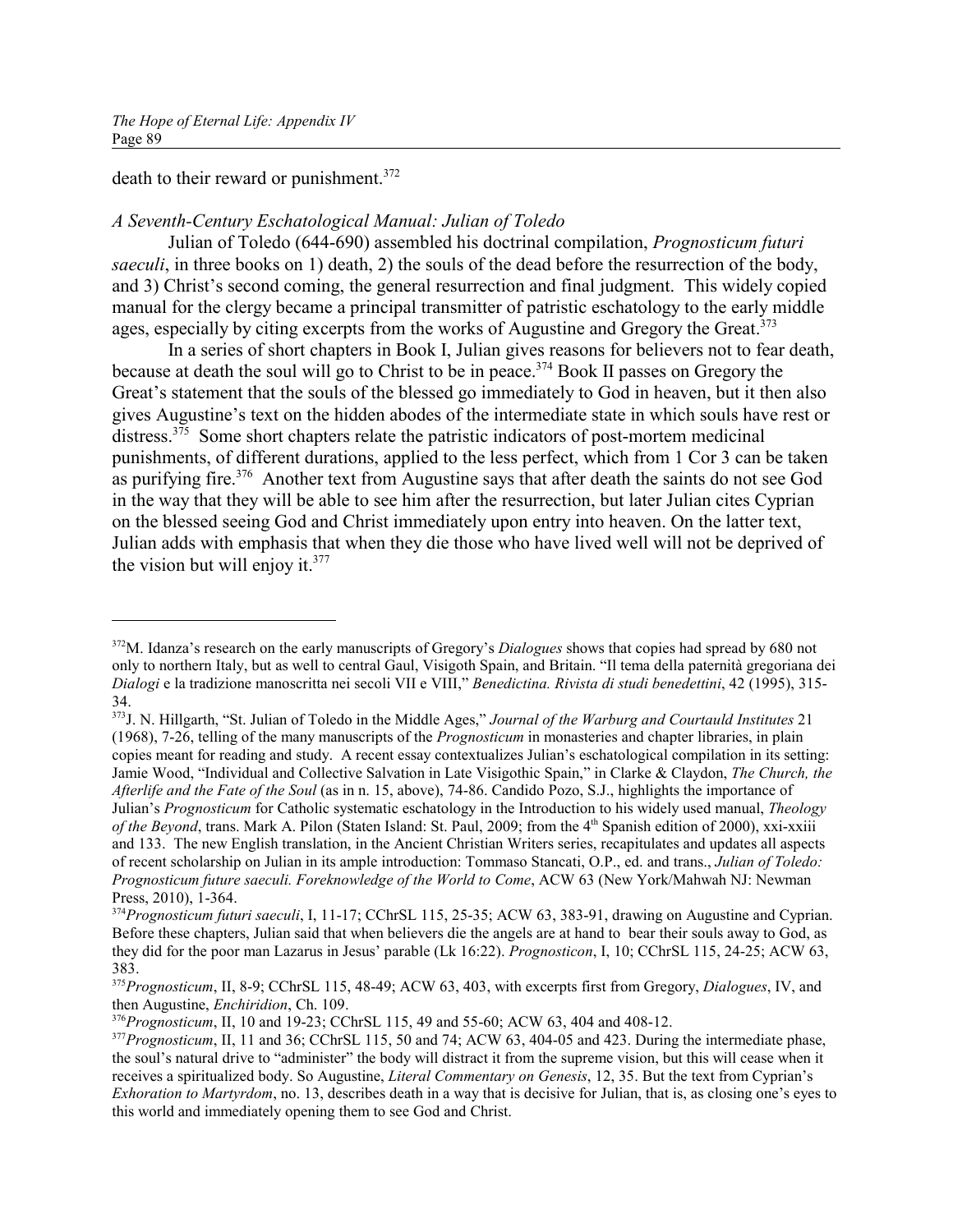## Observations on the Ninth-Century West

The most recent scholarly survey of doctrinal development on the eschatological perfection of the saved in the vision of God includes a short section on John Scotus Eriugena (died ca. 877).<sup>378</sup> This Irish teacher in Carolingian France translated from Greek into Latin several works of Gregory of Nyssa, Maximus the Confessor, and Pseudo-Dionysius, and these influenced his constructive teaching in the direction of strong insistence on God's radical otherness, which is only overcome by God "coming out" in condescension to his creatures through various theophanies and in his Word made flesh.

Eriugena's treatment of divine theophanies and their extension into the life of heaven became for medieval scholastics the adversarial position against which they insisted that in heaven God no longer shows himself in images and likenesses but instead gives the blessed a vision of his own essence. But Eriugena's neo-platonic vision of intellectual creatures returning to God in the community united by Christ has also recently prompted a telling remark: the contrasting Latin theology of Eriugena's contemporaries and of many who follow has little sense of the universal dimension of salvation by and through Christ. Attention has shifted one-sidedly to the individual who will come to reward or punishment as meted out by the God of just judgment.<sup>379</sup>

## 2. Developments on Intermediate States in the West  $(12<sup>th</sup>$  and  $13<sup>th</sup>$  Centuries)

Two twelfth-century writers on eschatology received the doctrine of the immediate state as formulated by Augustine and further elaborated by Gregory the Great, and passed this on in what became standard works for the principal exponents of medieval scholastic theology. The first such work was Book II, Parts 16-18, which forms the last section of Hugh of St. Victor's De sacramentis christianae fidei, written in the 1130s.<sup>380</sup> Then in 1150-58 Peter Lombard compiled his Sentences, in which the last part of Book IV treated the main questions of eschatology, drawing extensively on the Latin Fathers.<sup>381</sup> But in the same era, Bernard of Clairvaux (d. 1153) interpreted the interim state of souls differently, in works that grew out of monastic spirituality and Bernard's own biblical insights.

# Hugh of St. Victor on Souls Passing at Death to their Recompense

Hugh of St. Victor's Christological section (*De sacramentis*, Book II, Part 1), in its analysis of the interval between Christ's death and resurrection, contains Hugh's affirmation that the soul is the properly personal element in a human being. Thus, souls of the deceased saints exist personally and are truly with Christ, as Paul desired to be (Phil 1:23), since departed souls

<sup>&</sup>lt;sup>378</sup>Christian Trottmann, *La vision béatifique. Des disputes scholastiques à sa definition par Benoît XII* (Rome: École Français, 1995), 74-83.

 $379$ Trottmann, La vision béatifique, 78.

<sup>&</sup>lt;sup>380</sup>The Latin text is in PL 176, cols. 173-618, and in a critical edition, edited by Rainer Berndt (Münster: Aschendorff, 2008). An English translation made by Roy J. Deferrari (Cambridge, MA: Mediaeval Academy of America, 1951), is useful, even though it gives only general indications of the patristic texts that Hugh is citing. R. Berndt's edition indicates in detail the sources of Hugo's excerpted texts.

<sup>381</sup> Sententiae in IV libris distinctis, 3<sup>rd</sup> ed., 2 vols. (Grottaferrata: Editiones Collegii S. Bonaventurae ad Claras Aquas, 1971-81). The English translation by Giulio Silano, coming out from the Pontifical Medieval Institute, Toronto, has not yet published Book IV.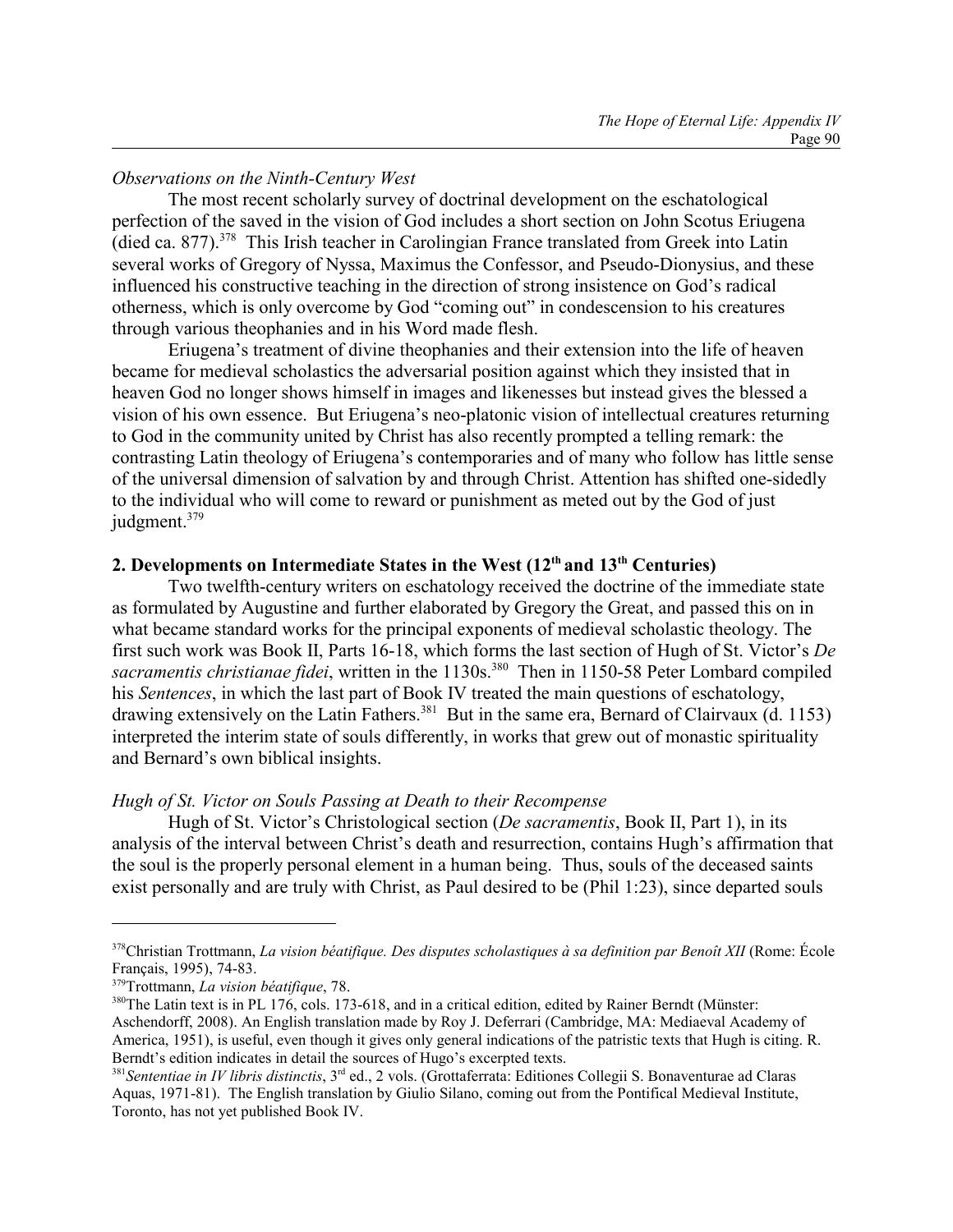are either being remunerated in glory or punished for sin.<sup>382</sup> According to the soul's merits, it receives the recompense first separated from the body without body, but afterwards united to the body in the body.<sup>383</sup>

Hugh's eschatology at the end of *De sacramentis* is both an update of the compilation by Julian of Toledo and a good organization of particular eschatological topics.<sup>384</sup> However, from Part 16, Ch. 6, to the end of Part 18, Hugh simply gives under topical headings a generous offering of relevant citations from Augustine and Gregory without further argument or explanation on his own.

Hugh begins Book II, Part 16, on the blessed dead who die in the Lord (Rev. 14:13), with his own explanation that they lived in God by faith, hope, and love, "afterwards however instead of faith and hope, by contemplation, with love remaining." Death is a defining moment, for "there is merit to the very point of death, but after death reward." With death, "the day of the Lord" begins when "one is in the power of the one to whom he or she has come to be remunerated."<sup>385</sup>

Hugh's own work early in Part 16 adds five more affirmations of an immediate passage at death to punishment or reward. Speculation abounds about how lost souls are punished, but "it is most truly proven by testimony on the authority of Sacred Scripture and Catholic faith that souls even now before the reception of bodies are tortured by corporeal and material fire."386 Without knowing how God does this, faith is sure "that sinful souls who have not corrected blame in this life have punishment after this life," first without bodies but afterwards with bodies.<sup>387</sup> Wherever the infernal region may be, Christian thinking holds that the souls of deceased sinners go there straightway *(statim)* just as righteous humans who are purged of sin go without delay *(sine mora)* to heaven, where Christ in his humanity is in glory.<sup>388</sup>

### Peter Lombard's Textbook Account of the Souls after Death

Peter Lombard's Sentences, in Book IV, Distinctions 43-50, gave to Western theology the topics and questions on eschatology that then engaged major thinkers well into early modern

 $382$ After death, souls will live, "quae vel gloriabuntur pro iustitia vel cruciabuntur pro culpa." De sacramentis, II, 1, 11; PL 176, 407CD; ed. Bernd, 326; Deferrari, 244-45.

<sup>&</sup>lt;sup>383</sup>The soul, in the separation of death, "pro meritis praemium percipit primum separata a corpore sine corpore. Postea iuncta corpori in corpore" (De sacramentis, II, 1, 11; PL 176, 410B; ed. Berndt, 329; Deferrari, 247).

<sup>&</sup>lt;sup>384</sup>Part 16 treats human death and what follows, in 15 short chapters. Part 17 is on the events of the Last Day especially the general resurrection, in 23 chapters. Part 18 presents the final states of the world, of the lost, and of the redeemed, in 17 chapters.

 $385$ De sacramentis, II, 16, 1-2; PL 176, 579A and 580D-581A; ed. Bernd, 548-49; Deferrari, 433-34.

 $386$ De sacramentis, II, 16, 3; PL 176, 584D; ed. Berndt, 554; Deferrari, 438 (corrected by inserting "now" for *etiam* nunc in the original).

<sup>387</sup>De sacramentis, II, 16, 3; PL 176, 585CD-586A; ed. Berndt, 555; Deferrari, 439.

 $388De$  sacramentis, II, 16, 4; PL 176, 586C; ed. Berndt, 556; Deferrari, 440. At the end of the chapter, Hugh repeats that at death the perfectly good pass statim to joys and the very evil descend sine mora to the torments of hell (PL 176, 587C; ed. Berndt, 557; Deferrari, 441. In chapter 5, he again distinguishes between the multitude of descriptions of how souls suffer after death and the simplicity of believing that they do so, which Augustine affirmed in The City of God and Enchiridion, on the abodes in which souls have rest or tribulation (PL 176, 589A-B; ed. Berndt, 559; Deferari, 443).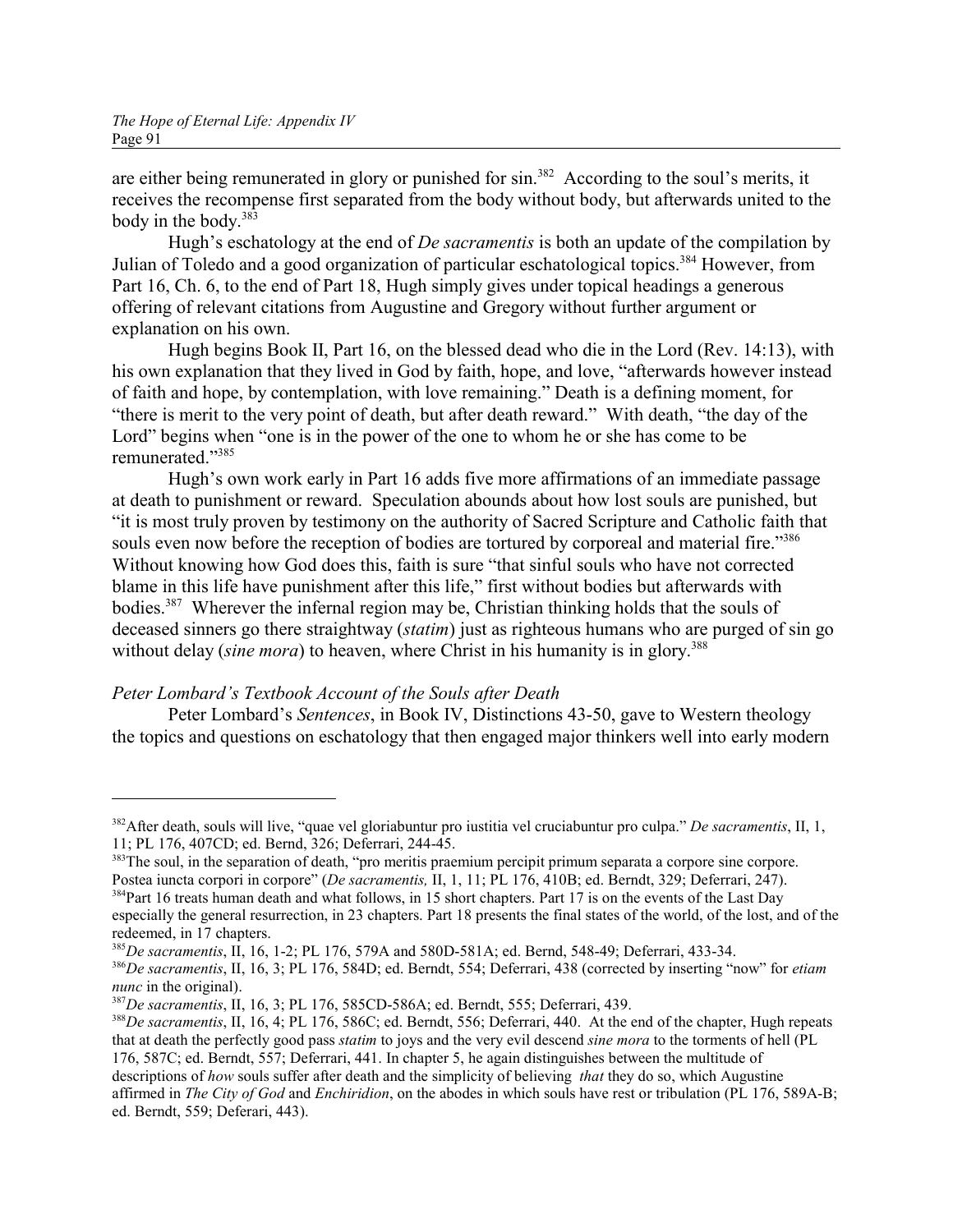times.<sup>389</sup> The major scholastic commentators on Lombard included Alexander of Hales, Albert the Great, Bonaventure, Thomas Aquinas, and Duns Scotus. Even after Thomas' Summa theologiae became widely used in the  $16<sup>th</sup>$  century, Lombard's questions lived on, because the Summa's eschatology, in the Supplementum, Ouestions 69-99, was created after Thomas' death out of excerpts from his early Scriptum on the Sentences.

The eschatological section of the Sentences is not a triumph of good order, for example, in treating the general resurrection before the intermediate state, but this did not prevent the Sentences from becoming the textbook of theology in Paris beginning with its adoption by Alexander of Hales in the 1220s.<sup>390</sup>

Lombard first mentions the intermediate state in an account of departed souls being tormented by corporeal fire. That this happens rests on Gregory the Great's Dialogues and on the rich man being in fiery agony in Lk 16:23-24. Lombard offers pointers to how this occurs, by citing Augustine on the human soul having a likeness to the body (corporis similitudo) and John Cassian on how the fate of the rich man shows that separated souls can still have feelings of longing, sadness, joy, and fear.<sup>391</sup>

Lombard speaks briefly but directly on the intermediate state when he cites Augustine's comments on John and his Enchiridion on souls going at death into dwellings (receptacula) of joy or torment, with the outcome in both cases becoming more intense after the resurrection.<sup>392</sup>

The intermediate state is also implied in Lombard's account of the saints hearing our prayers and interceding for us before God. This is possible, first, because they bask in the light of God's face which they contemplate and by which they grasp as well what occurs elsewhere, insofar as this promotes their happiness and is helpful for us. Also, if the angels know our prayers and bring them to God (Tob 3:35, 12:12), is it not most likely that the saints also do this, as those who contemplate God's face? $393$ 

Thus, Hugh of St. Victor and Peter Lombard, while they did not take up the intermediate state for detailed analysis, both delivered to later university theologians a clear teaching that departed souls, even before the general resurrection, exist in interim states of fiery punishment or heavenly reward.

#### Bernard of Clairvaux on the Final Stages of Salvation

Generally, Bernard depicts final salvation as the prolongation of contemplative union of

<sup>&</sup>lt;sup>389</sup>Distinction 43 treats the general resurrection and last judgment (7 chapters). There follow Dist. 44 on the characteristics of risen bodies (8 chs.); Dist. 45 on the intermediate state of souls (1 ch.), suffrages for the dead (4 chs.), and saints in heaven as intercessors (1 ch.); Dist. 46 on pains of souls in hell (1 ch.), God's present judgments (1 ch.), and God's justice and mercy (3 chs.); Dist. 47 on the verdict of the Judge; Dist. 48 on the Judge's appearance (3 chs.), the place of judgment (1 ch.), and light and time afterwards (1 ch.); Dist. 49 on different dwellings in hell and especially in heaven (4 chs.); and Dist. 50 on the condition of the wicked in hell.

<sup>&</sup>lt;sup>390</sup>The disorder, omissions, and disproportions in Lombard's account of eschatology were pointed out by Nicolaus Wicki in Die Lehre von der himmlischen Seligkeit in der mittelalterlichen Scholastik von Petrus Lombardus bis Thomas von Aquin (Fribourg: Universitätsverlag, 1954), 12-13.

 $391$ Sententiae, IV, 44, 7; vol. 2, 520-21, giving texts which Lombard found in Julian of Toledo's *Prognosticum*. Lombard cites Gregory the Great, Dialogues, IV, 29; Augustine, Literal Commentary on Genesis, XII, 13; and Cassian, Collations, I, 14.

<sup>&</sup>lt;sup>392</sup>Sententiae, IV, 45, 1; vol. 2, 523, citing Augustine, *Tractates on John*, 49, 10, and *Enchiridion*, ch. 109.

<sup>&</sup>lt;sup>393</sup>Sententiae, IV, 45, 6; vol. 2, 527-29, citing Augustine, Letter 130, and *De trinitate*, Book 13.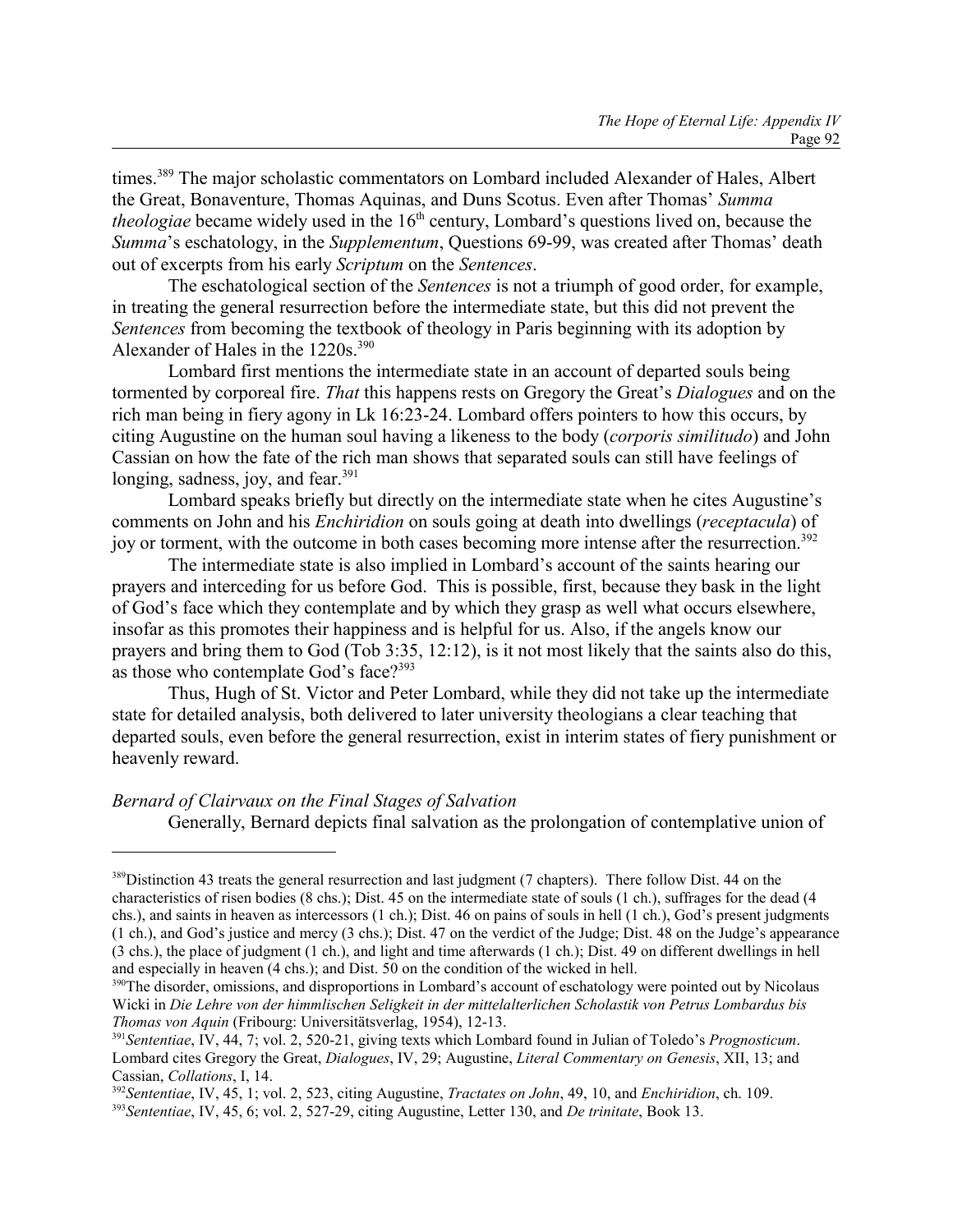the soul with God, but in a heavenly manner in no way possible in this life. Carefully avoiding any amalgam of Creator and creatures, he offered as images of ultimate heavenly union what happens when a drop of water is poured into wine and assumes the wine's color and taste, when molten iron becomes incandescent by fire, and when the air on a sunny day seems transformed into sunlight. These suggest how the final vision rests on communion of wills as God assimilates his creature to himself.<sup>394</sup>

But regarding when the elect come to see God, Bernard proposed a conception different from that conveyed by Hugh of St. Victor and Peter Lombard. Bernard recaptures the early patristic insistence on the resurrection as essential for final beatitude. At the end of his third sermon on All Saints, Bernard cited Rev 6:9 and observed that the souls "under the altar" are not active in heavenly praise of God but instead are emitting prayers of petition. This calls for further pondering of the mysterious meaning of this altar that is now over the deceased holy ones. $395$ 

Bernard's fourth All Saints' sermon then gives what he was given to understand through a prayerful review of the relevant biblical texts. This is his own insight, offered without contesting what others may hold on the topic.

Bernard explains the tradition that before Christ souls had no access to the heavenly kingdom, but were instead in detention, with the holy souls held in places of rest and consolation, while wicked souls suffered punishment. But at his death, Christ descended to lead the saints from their rest to an abode under God's altar until the full number of their brethren will reach completion (Rev 6:11). Bernard takes "God's altar" to refer to Christ's own risen body in which the saints rest happily in union with the one whom, however, they know only in his servant-form. But at the coming resurrection and judgment, all the saints will pass into the ultimate delight of knowing the Lord in his divine form, as he will lead them to perceive the Triune God, in a vision without which nothing ever satisfies the human spirit. This will be the knowing that is eternal life (Jn 17:3) and assimilation to God's likeness for seeing him as he is (1 Jn  $3:2$ ).<sup>396</sup>

In other texts, Bernard presented his idea, for spiritual clarification, by sketching a threestage movement of humans to their final fulfillment. One imaginary scheme contrasts tents, a courtyard, and an ample palace. The righteous on earth live like soldiers in tents, which cover them, as by God's protecting grace, but the tents do not rest on a foundation, because the righteous are constantly moving on toward the Lord. After death, the souls of the blessed deceased live in a vast courtyard before the palace, where they have a secure foundation, but no roof before the resurrection. Finally, in the palace, their foundation is the stability of eternal beatitude and their roof is the consummate happiness of heaven.<sup>397</sup>

Bernard can say that the souls of the saints in the intermediate state, although they are separated from their bodies, "are completely engulfed in that immense ocean of eternal light and

 $394$ Bernard of Clairvaux, On Loving God, X, 28. See the translation in Cistercian Fathers Series, no. 13B (Kalamazoo: Cistercian Publications, 1995), 30. The reference came from Trottmann, La vision béatifique, 100. <sup>395</sup>Sancti Bernardi Opera, eds. J. Leclercq and H. Rochais, vol. 5, Sermones, II (Rome: Editiones Cistercienses, 1968), 352-53.

<sup>396</sup>Opera, 5, Sermones, II, 354-56.

 $397$ This is given by Trottmann, La vision béatifique, 105.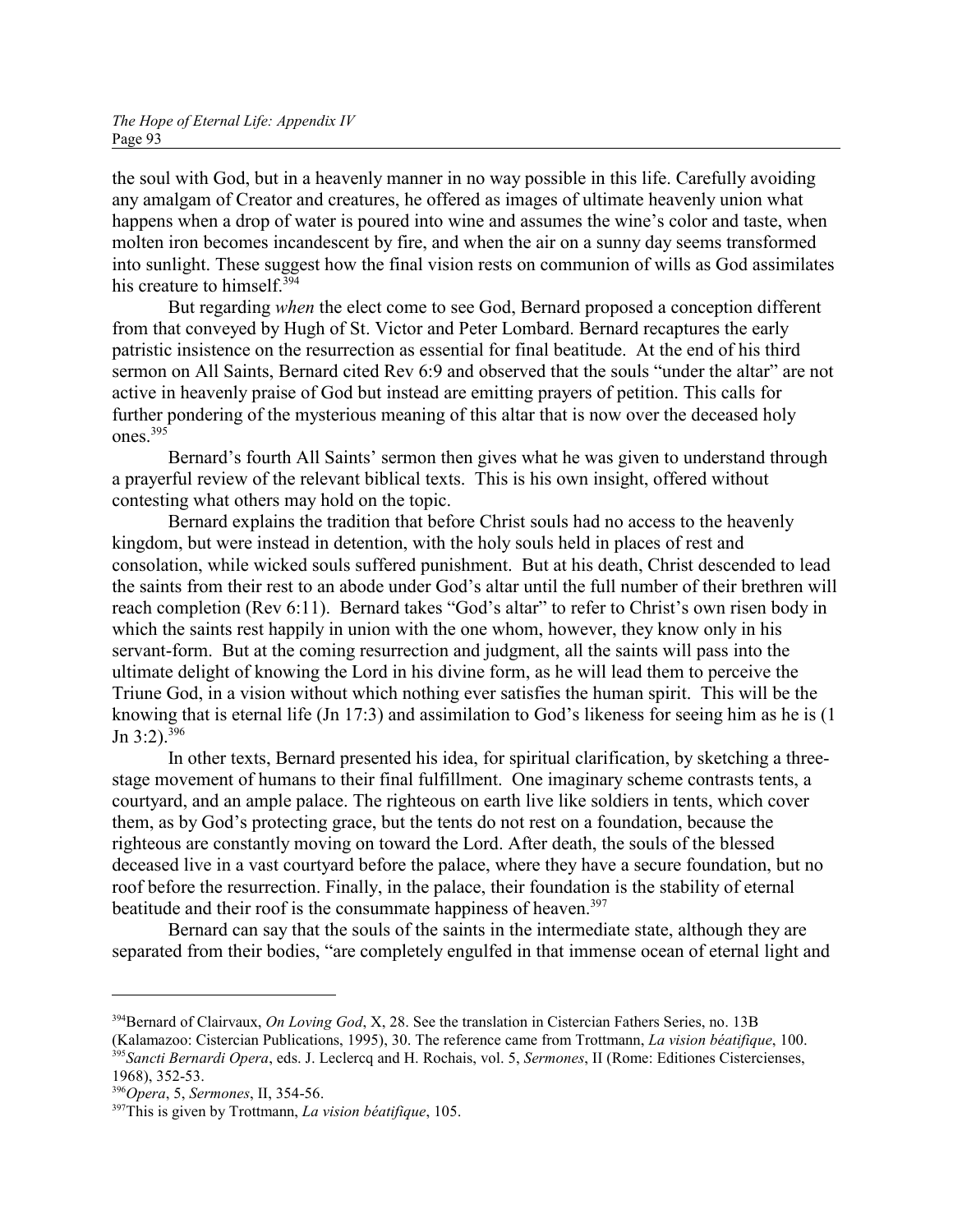everlasting brightness."<sup>398</sup> But this is still not perfect peace, because they desire and hope to have their bodies once more, the bodies which when risen will share in the ascent of pure rapture into God. Bernard finds another three-stage image in a line of the Song of Solomon: "Eat, friends, drink, and be drunk with love" (5:1b). In the flesh and on earth, the faithful soul eats its bread, like Jesus doing the work of his Father (Jn 4:34). In post-mortem rest, the soul drinks the wine that makes it glow with love, but this is mixed with milk, that is, with the soul's natural affection for its body. However, resurrection brings a fullness of heavenly but sober intoxication by drinking wisdom's pure wine with Christ in his Father's house (Mk 14:25). Only in the third stage does the soul forget itself to pass entirely into God in whom it reigns amid divine delights.<sup>399</sup>

Thus, Bernard of Clairvaux left a legacy of texts on the intermediate state of the redeemed as not yet being the complete fulfillment that is the heavenly vision of God. These texts were at hand to ground a view which would contest the common position of major  $13<sup>th</sup>$ century theologians, who were teaching that souls reach eschatological fulfillment or punishment immediately upon death or upon completion of purgatorial purification. In 1331, Pope John XXII will draw on Bernard in his challenge to the scholastic consensus.

#### Mid-Thirteenth Century Accounts on the Saved Coming to See God

The middle years of the thirteenth century saw a remarkable increase of theological fascination with the final perfection of the blessed in seeing God face to face. The Summa aurea composed by the Parisian master William of Auxerre in 1222-25 spoke of the beatific vision only once, in connection with the Apostle Paul being caught up to the third heaven, whereas some sixty years later Henry of Ghent treated the vision in eight of his fifteen *Quodlibeta*.<sup>400</sup>

The thirteenth-century masters who developed a systematic and deepened account of the beatific vision worked increasingly under the influence of Aristotelian philosophy, made newly accessible by translations into Latin. Aristotle gave Christian thinkers after 1200 what Peter Lombard and his contemporaries had lacked, namely, a detailed account of the human soul with its dynamic spiritual powers of intellection and volition. The scholastic masters were thus equipped to move beyond descriptions of the final happiness of the blessed (in vision, delight, enjoyment, love) to show how human souls are made capable of the actions constituting life in heaven. God is for the scholastics the operative cause of human beatitude, but new generations of theologians worked out accounts of where and how this divine work resonated in souls and elicited their personal activity on this supreme level of relating to God.

An important moment in the development on the beatific vision was the action taken in 1241 against a certain "Brother Stephen," who was Étienne de Venisy, O.P., who had been influenced by John Scotus Eriugena's revival of Greek patristic theses on God as being so transcendent that he is unknowable by created minds (cf. Jn 1:18a). So a spiritual theophany, out of the enlightened and enlightening realm of the heavenly hierarchy, must be given as the

<sup>398</sup>On Loving God, XI, 30; Cistercian Fathers Series, 13B, 31.

<sup>399</sup>On Loving God, XI, 31-33; Cistercian Fathers Series, 13B, 32-35.

<sup>400</sup>H. F. Dondaine charted the development in "L'objet et le 'medium' de la vision béatifique chez les théologiens du XIII<sup>e</sup> siècle," Recherches de théologie ancient et medievale, 19 (1951), 60-99.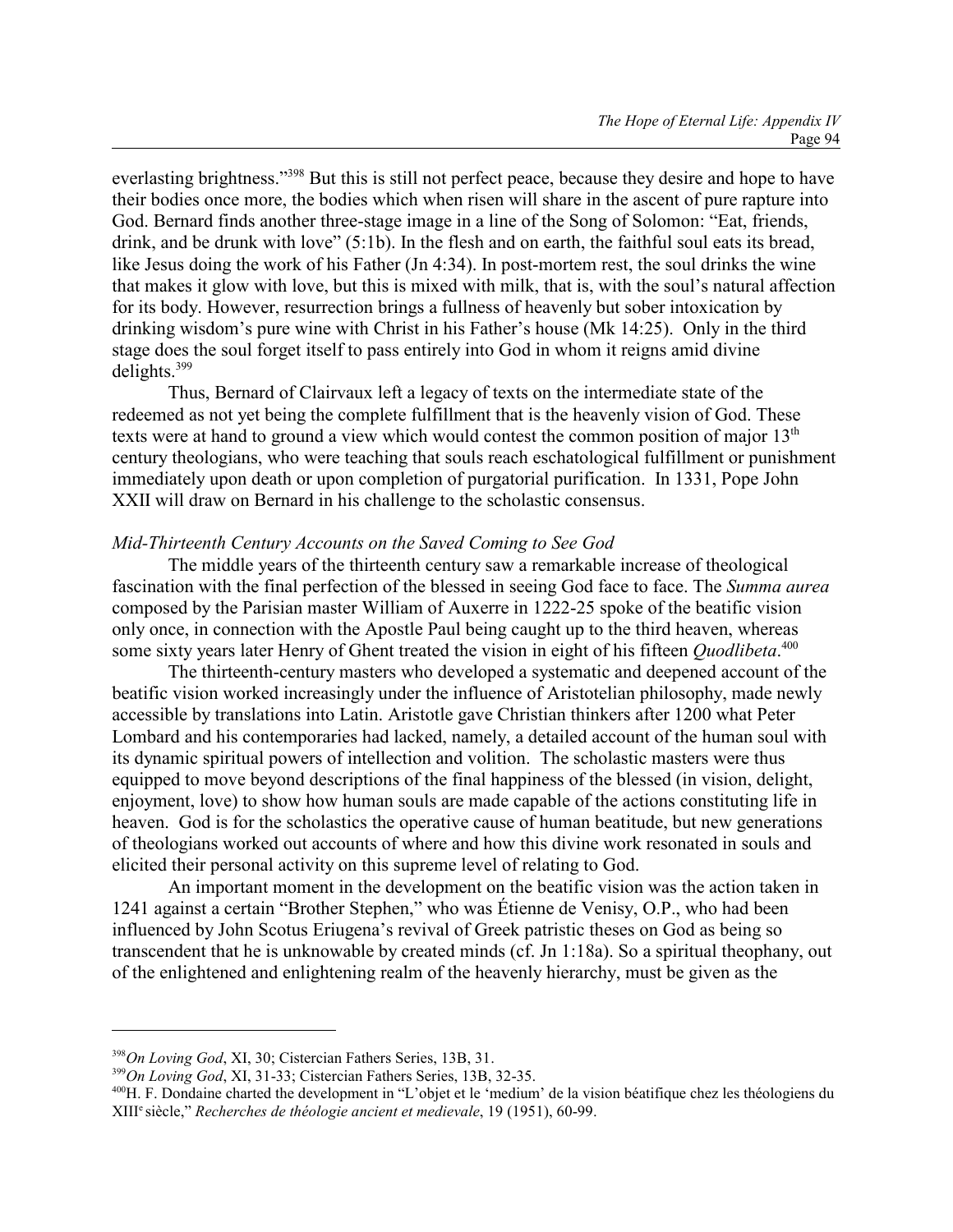# heavenly delight of the blessed.<sup>401</sup>

The Bishop of Paris, William of Auvergne, himself a productive theologian, censured ten errors circulating in Stephen's writings, with the first being "that the divine essence will not be seen in itself, neither by humans nor by angels." In the censure, Bishop William acted in concert with and under advice of all the Masters of the University of Paris' Theological Faculty. By episcopal authority, those who deny a true vision of God as he is are excommunicated. They deviate from what the Bishop and Masters believe and affirm (*credimus et asserimus*), namely, "that God will be seen in his essence or substance by the angels and by all the saints, and he is now seen by glorified souls."<sup>402</sup>

This condemnation of 1241 confirmed that heavenly fulfillment is to see God face-toface (1 Cor. 13:12) and to know him as he is (1 Jn. 3:2). But different explanatory accounts were still possible and they did arise after 1241 in the works of Bonaventure, Albert the Great, and Thomas Aquinas. Bonaventure developed the will's role in beatitude as ecstatic, loving union with God. Albert contributed the notion of the *lumen gloriae*, as the infused grace proper to heaven that empowers the blessed and elevates their minds for seeing God as he is. Thomas showed the coherence of the total divine economy by his metaphysics of finality, according to which the human soul's natural desire for God will attain its supernatural fulfillment in the beatific vision.<sup>403</sup>

Although the scholastic explanations differ among themselves on details, they all assume, in accord with the final phrase of the 1241 teaching, that the consummation of the vision is given after death and purgation to the souls of the blessed. To be sure, this point was not the central one of the 1241 censure. Still, "heaven-before-resurrection" is part of the doctrinal fabric of thirteenth-century theology

### The Intermediate State in the Works of Thomas Aquinas

In 1252, in Paris, Thomas became a *baccalaureus* of the *Sentences* and began four years of lecturing on Lombard's text, which led to an ample and polished work, the Scriptum super libros Sententiarum, completed in Spring 1256. In four passages, Thomas treated souls in the intermediate state.

In the Scriptum Thomas handled two questions that could only arise on the assumption that at present departed souls are in fact in punishment or heavenly reward. First, Sentences, Dist. 44, Ch. 7, asks whether separated souls, being spiritual, can be punished by fire. Thomas gives a refined answer that the fire is real, but that its punishing effect is not by physical burning. Instead, the fire is the place in which the soul, while not physically touched, is still in some way

<sup>&</sup>lt;sup>401</sup>Trottmann, *La vision béatifique*, 175-86.

<sup>&</sup>lt;sup>402</sup>Chartularium Universitatis Parisiensis, eds. H. Denifle & E. Chatelain, vol. 1 (Paris: Delalain, 1891-99; reprint Brussels: Culture et Civilization, 1964), 170-72.

 $403$ Trottmann, La vision béatifique, 197-208 (Bonaventure), 283-302 (Albert), 302-17 (Thomas). The author speaks of the shift in theological attention occasioned by the  $1241$  condemnation as being from the *quid* of vision, that is, what God gives the soul to see, to the *quomodo*, that is, how God works in the soul he has united to himself for the perfection of happiness. La vision béatifique, 15, 115.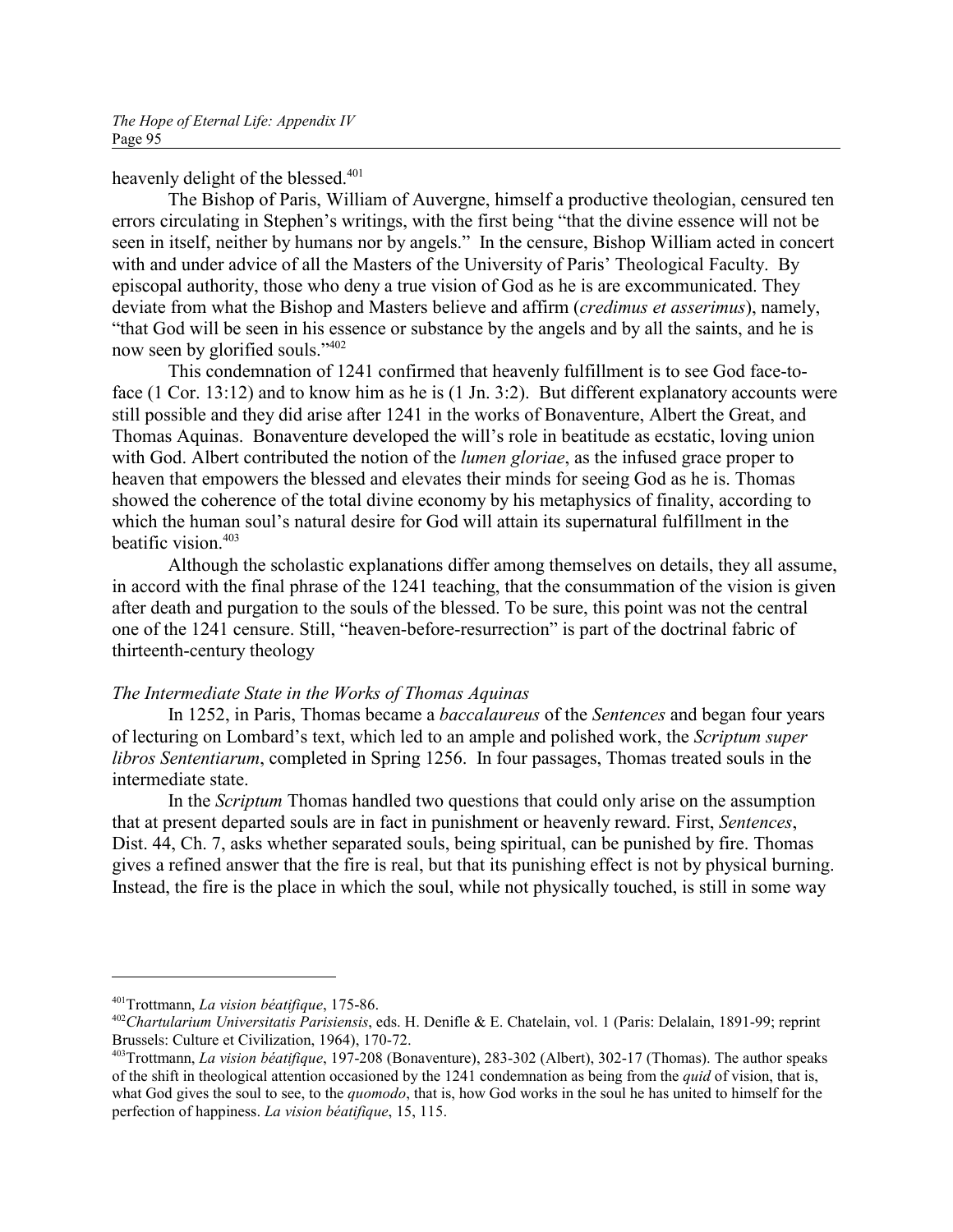(quodammodo) held and retained, which for the soul is injurious and tormenting.<sup>404</sup>

Then Sentences, Dist. 45, Ch. 6, gave Thomas the occasion to deal systematically with the prayers of the saints now in heaven, in three articles: 1) that the saints do know our prayers through their vision of God's essence; 2) that we should pray for them to intercede for us; and 3) that God does in some way hear all the saints' prayers for us.<sup>405</sup> The souls of those now in heaven, for Thomas, are not in a middle state awaiting what will be final.

In a third text, Augustine's notion of hidden dwellings (abdita receptacula) of souls before the general resurrection became a topic for Thomas to clarify. He explains that while separated souls neither inform bodies nor work upon them, still certain bodily places are assigned to them by which they are, as it were *(quasi)*, in place, which differs according to the souls' level of nearness to God by graced participation, which is to be in heaven, or their impediment to such participation, so that they are in "the contrary place."<sup>406</sup>

Fourth, Thomas faced the question of the intermediate state by constructing a subquestion on whether at death souls do in fact pass to heaven or hell. Four arguments go against such a passage, especially aspects of the Last Judgment. But in favor of immediate passage are 2 Cor 5:1 on having a heavenly dwelling; Phil 1:23 on departing to be with Christ, as interpreted by Gregory the Great; and Luke 16:22-23 on the rich man going to torment in Hades.

Thomas explains that when one dies the intrinsic quality attained by the person, through his or her graced actions in this life, gives the soul a dynamic of movement, like a response to gravity, either to punishment or to reward (providing one is not delayed for purgation). This movement of holy souls, once beyond death and any needed purgation, is further elevated by God's created grace of the *lumen gloriae*, which disposes them for their reward of relating to God immediately in vision. The *lumen*, in fact, extends in eternity what, under sanctifying grace, had been the operative direction of the person in this life.<sup>407</sup>

At the end, Thomas stated that the soul's going to reward or punishment at death is a truth resting on authoritative biblical witness and the works of the Church Fathers. Hence, a contrary view has to be judged heretical, as Gregory the Great said and was affirmed in the book De ecclesiasticis dogmatibus.<sup>408</sup>

Later, Thomas composed in 1259-65 the Summa contra gentiles, for his Dominican brethren who were contending with Muslims, Jews, and heretical Christians in Spain and North

 $^{404}$ Scriptum suoer libros Sententiarum, Dist. 44, Q. 3, Art. 3, Quaestiuncula 3; in the Parma Opera omnia (1852-73) of Aquinas, vol. VII/2 (reprint New York: Mursurgia, 1948), 1109-10. Later, after Thomas died in 1274 before completing the Summa theologiae, his disciples made this text of 1256 part of the Supplementum to the Summa, as Q. 70, Art. 3.

 $405$ Scriptum, Dist. 45, Q. 3, Arts. 1-3; Opera omnia, VII/2, 1129b-1133a. These became ST Supp., Q. 72, Arts. 1-3. <sup>406</sup>Scriptum, Dist. 45, Q. 1, Art. 1, Quaestiuncula 1; Opera omnia, VII/2, 1113ab and 1114ab. This became ST Supp., Q. 69, Art. 1. In the next quaestiuncula, in answer to an objection, Thomas states that paradise and hell are among Augustine's hidden receptacula.

<sup>&</sup>lt;sup>407</sup>On the *lumen gloriae* in Thomas: Trottmann, *La vision béatifique*, 312-20, who lists the terms Thomas uses regarding the lumen in his accounts of the vision. It is elevatio, augmentum virtutis intellectivae, dispositio ultima supernaturalis ad formam, and illuminatio intellectualis, as well as similitudo divina, assimilatio divina, deiformatas, and participatio. Trottmann, 317.

<sup>408</sup>Scriptum, Dist. 45, Q. 1, Art. 1, Quaestiuncula 2; Opera omnia, VII/2, 1113b-1114a and 1114b-1115a, with concluding references to Gregory, Dialogues, 4, 26 and Gennadius, Liber, Ch. 79. This sub-question became ST Supp., Q. 69, Art. 2.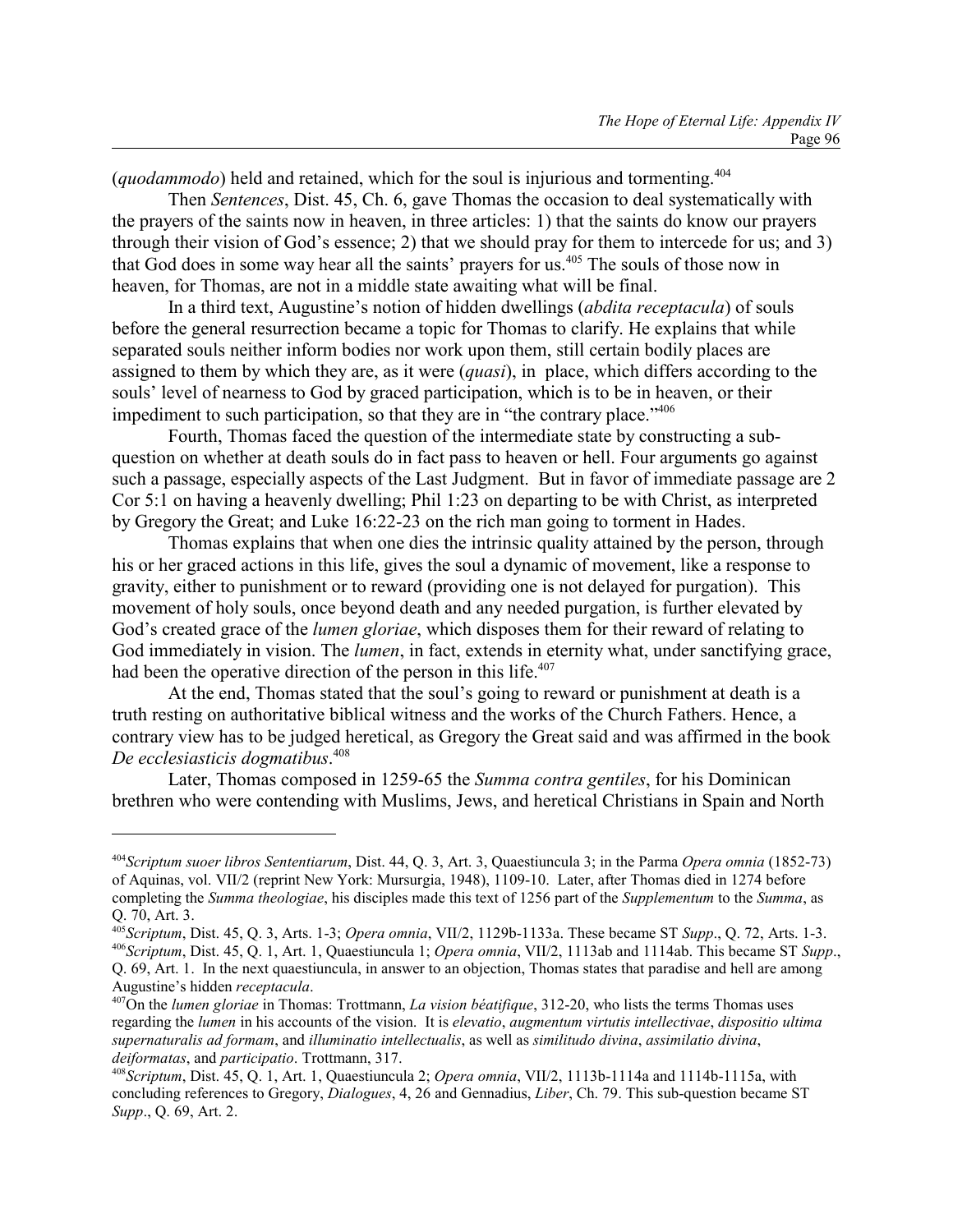Africa. The last part of Book IV, Chs. 79-97, expounds eschatology, restating in Chs. 90-91 the last two positions from the Scriptum on the Sentences.<sup>409</sup>

Thus, the lost do suffer from bodily fire before the resurrection, since their souls are by divine power held there in bondage, albeit without being consumed (Ch. 90, nos. 2-4). Rational reflections (nos. 5-7) show that this is proper (conveniens), before Thomas clarifies (nos. 8-9) that while some descriptions of punishment in hell are figurative, such as the undying "worm" (Is 66:24) and "weeping and gnashing of teeth" (Mt 8:12, 13: 50), the fire is different and must be understood realistically.

The immediacy of the separated souls' passage is first argued (Ch. 91, nos. 2-5) from the condition of such souls in relation to the reward of heaven or punishment of hell. After two numbers on purgatorial purification before heaven, nos. 8-10 give the biblical, especially Pauline, case for attainment immediately after death of the punishment or reward one has is to have as the recompense of a wicked or good life.

Late in life (1269-73), Thomas undertook his Compendium of Theology, which was to treat all doctrine under the theological virtues of faith, hope, and charity. But he had to break this work off a few months before his death. He did, however, complete the treatise on faith, including the articles of the creed, finishing with the Last Judgment. While treating Christ as final Judge given authority by the Father, Thomas wrote as follows about death and what follows for every individual:

There is another judgment of God whereby, at the moment of death, everyone receives as regards his soul the recompense he has deserved. The just who have been dissolved in death remain with Christ, as Paul desired for himself; but sinners who have died are buried in hell.<sup>410</sup>

Thus, Thomas Aquinas taught the immediate passage through death and any needed purgation to the final recompense, for which he cited New Testament texts and supplied reasons based on the intrinsic dynamic of grace given in this life. By grace the personal actions and resultant state of the person tend spontaneously toward life in God. At death God supplies to the redeemed the grace of heaven, the *lumen gloriae*, making them able to enjoy seeing him as he is. Newman's dictum captures well this connection: Grace in this life is glory in exile; glory is grace at home.<sup>411</sup>

# A Statement of Faith, 1267

While Thomas Aquinas was still alive, Pope Clement IV commissioned the preparation in 1267 of a Profession of Faith to serve as a basis of unity with the Greek Church. Emperor Michael VIII Palaeologus accepted this at the fourth session of the Second Council of Lyons on July 6, 1274, and the text went into the records as the faith of the Roman Church. After setting

 $^{409}Summa$  contra gentiles (Rome: Marietti, 1934), 559-63, an edition based on vols. 12-15 of the stately Leonine edition. This smaller Summa came out in English as Doubleday Image Books in 1957, entitled On the Truth of the Catholic Faith, with the translation being republished in four volumess under its Latin title, by University of Notre Dame Press in 1975, with the nineteen eschatology chapters in 4, 297-349.

 $^{410}$ Compendium theologiae, no. 242, in Opuscula theologica, vol. 1, De re dogmatica et morali, ed. Raymond A. Verardo (Turin-Rome, 1954), 122; cited from Light of Faith. The Compendium of Theology (Manchester, NH, 1993), 318.

<sup>&</sup>lt;sup>411</sup>Cited, without documentation, by Dermot Lane, Keeping Hope Alive. Stirrings in Christian Theology (Eugene OR: Wipf and Stock, 2005), 126.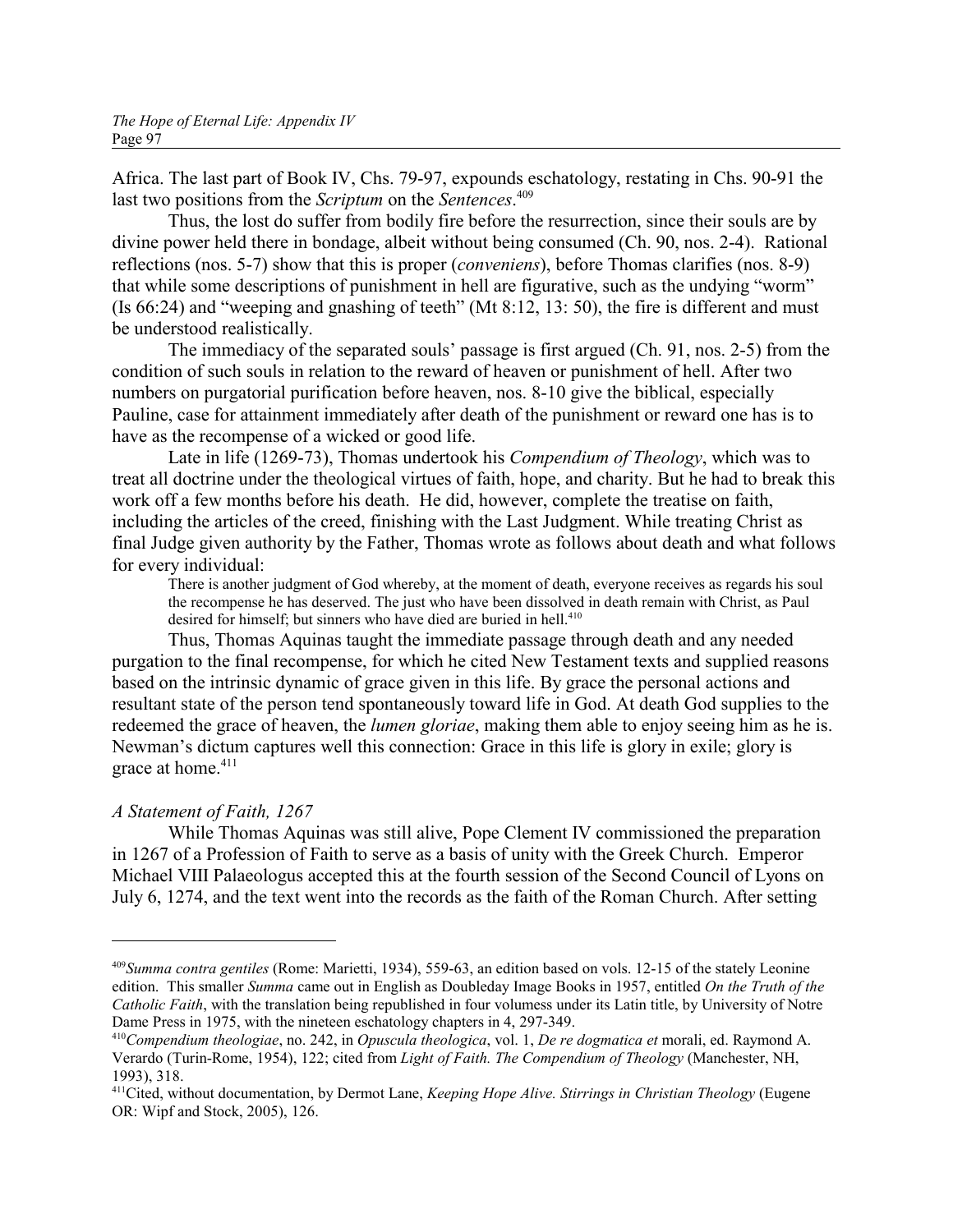forth the fundamental trinitarian and Christological tenets, the Profession enunciates briefly a doctrine of purgatory and of the suffrages of the living. It then moves on to state that the baptized who die without having sinned and those cleansed in Purgatory "are received immediately  $(mox)$  into heaven," while those dying in mortal sin "go down immediately  $(mox)$  to hell." Nonetheless, the General Judgment of all those risen from the dead will follow, as the "Roman Church firmly believes and firmly asserts."<sup>412</sup>

### Conclusions

This section has set forth the "high scholastic" doctrine of the intermediate state of souls before the end-events of resurrection and judgment. The leading university theologians of the twelfth and thirteenth centuries agreed in teaching that departed souls, before being reunited with their bodies, pass through the particular judgment into the final states. This would be for sinners the punishment of hell and for the justified, either immediately or after purgation, the supreme happiness of heaven.

Still, difficulties remained: (1) If death and particular judgment combine as the gateway to the final eschatological state, theology has to explain what then comes with the general resurrection and final judgment on all humanity, both of which have solid biblical and creedal bases. (2) Since the separated soul remains related to the body that it no longer informs and animates, theology has also to explain how a soul, which by its nature is the forma corporis, can in this state enjoy a fulfillment given by God to it while outside the body.

However, parallel with university theology, there was the monastic tradition of teaching, in which the sermons of Bernard of Clairvaux were being copied and studied intently, especially every November 1 on All Saints' Day. Bernard highlighted the corporate dimension of salvation, by citing Rev 6:11, on souls resting "until the number would be complete" of those destined to receive the final reward. Bernard's intermediate state would last until the communion of the saints reached completion and so pass to the vision of God and Christ in the communal definitive perfection of human beings.

Thus, on the doctrinal level, the 1241 Parisian episcopal intervention had defined the essential content of what the redeemed have or will have in heaven, namely, a vision in which they see God as he is. The Profession of Faith of 1267 attested to convictions on reward or punishment immediately on death, but this was for the Greek Church at the Council of Lyons, and not a teaching document aiming to bring clarity, beyond the scenario offered St. Bernard, to Catholic theology. But such a clarification came in the fourth decade of the fourteenth century.

# 3. Dogmatic Precision on the Intermediate Stage, as a Pope Corrects a Pope, 1331-36<sup>413</sup>

On All Saints' Day of 1331, in Avignon, the eighty-five year old Pope, John XXII,

<sup>&</sup>lt;sup>412</sup>DS 856-58, cited from J. Neuner & J. Dupuis, eds., *The Christian Faith in the Doctrinal Documents of the* Catholic Church,  $7<sup>th</sup>$  ed. (Bangalore & Staten Island 2001), 19-20 (nos. 26-27).

<sup>&</sup>lt;sup>413</sup>The controversy preceding the doctrinal settlement by Pope Benedict XII in 1336, has been studied with detailed attention to the range of theological positions, by Christian Trottmann in La vision béatifique (as in note 45, above). Trottmann gives a concise summary on pp. 413-16, before his wide-ranging account in six subsequent chapters, pp. 417-811. Trottmann also surveys the controversy more concisely in C. Trottmann and Arnaud Dumouch, Benoît XII. La Vision béatifique (Avignon: Docteur angélique, 2009), 9-115.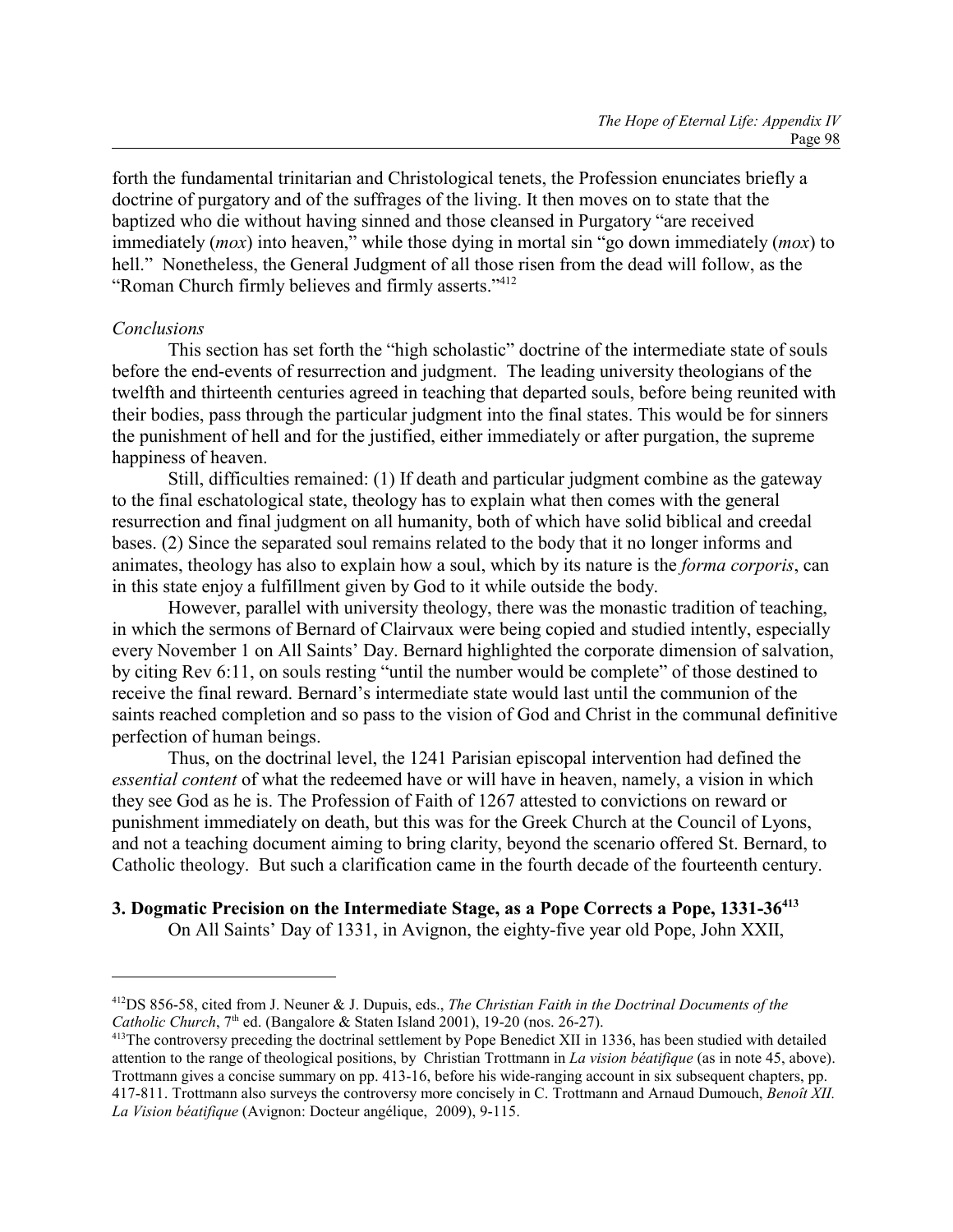preached on the beatific vision the first of a series of sermons which, when news of them circulated, caused a short-lived but intense outbreak of theological argument over the condition of souls in the intermediate state. Pope John had copies of his sermons made for circulation, some of which went out with requests for evaluations of the positions that he was advancing.<sup>414</sup>

#### Pope John XXII's Arguments for Delay of the Final Human Recompense

On November 1, 1331, John XXII led his hearers to consider the reward of glory that the departed saints receive for their works. Drawing on the sermon of St. Bernard, also for All Saints, the Pope explained that now, until the Last Judgment, the reward of the saints is to be "under the altar" (Rev 6:9), in a place of protection, rest, and consolation given by the humanity of Christ. In this state, the souls are freed from the tears and fears of battle in this world and the outcome of their salvation is certain, since they can no longer commit sin. But union with Christ's humanity is not their final condition but remains intermediate, for only after the resurrection of their bodies, with the full assembly of the body of Christ, will they contemplate the divinity of Christ, along with the Father and the Holy Spirit, thus fulfilling John 17:3 on "eternal life" as knowing the true God and Jesus Christ sent on mission.<sup>415</sup>

John argued briefly that because the separated soul is imperfect until it again informs its body, it cannot receive perfect joy. This will come at the word of the Judge, "Enter into the joy of the Lord" (Mt 25:21.23), a joy which will be the Lord's own rest, once he has consigned the wicked to punishment and the righteous to glory. It will be our rest as well, if we act well by uniting our wills to the divine will. But now, those under the altar cry out for judgment and justice (Rev 6:9-10), whereas after the Judgment the redeemed will only praise God for ever and ever for the glory he has given them.<sup>416</sup>

John XXII preached a second sermon on the departed souls on Gaudete Sunday of Advent 1331, from which an extensive written text circulated. The day's gospel led to treating the second coming of Christ, when he will give glory to his elect. This glory consists in the vision of the divine essence, which Augustine explained as the finally satisfying object of all our love and desires. This will not be the soul's delight alone, but of the whole human composite being, and so it must follow the general resurrection.

Pope John took pains to show that the vision is not yet the reward of innocent departed souls, as he worked out arguments which began with the parables on payment (Mt 20:1-20,

<sup>&</sup>lt;sup>414</sup>The sermon texts circulated in Avignon and beyond (Naples, Munich, Paris). When theologians sent in their responses and comments, they cited the Pope's arguments precisely. It cannot be excluded that John intended to shift theological discussion from highly technical speculation about how and with what intensity God works in the souls which see and enjoy him in heaven to more basic biblical and patristic arguments, by raising the question about when full heavenly happiness begins. C. Trottmann says that this in fact happened, as John XXII's sermons had the effect of "re-centering" theological reflection on the vision. La vision béatifique, 7.

<sup>&</sup>lt;sup>415</sup>The sermon, the first of John XXII's six sermons on the delayed vision, is given by Marc Dykmans, Les sermons de Jean XXII sur la vision béatifique (Rome: Gregorian University Press, 1973), 85-99, esp. 93-99. Dykmans' introduction shows that John XXII was proposing an innovation. Over a century before, William of Auxerre spoke of stupid people who hold a delay of the vision for the elect, which is heretical. Dykmans shows that William's own position on an immediate passage to the vision by the redeemed and purified was not only the common position of theologians whose works John XXII could have easily consulted, but it was also taught in documents he issued before 1331 (Dykmans, 14, 19-22, 35-37).

<sup>416</sup>Dykmans, Les sermons de Jean XXII, 97-99.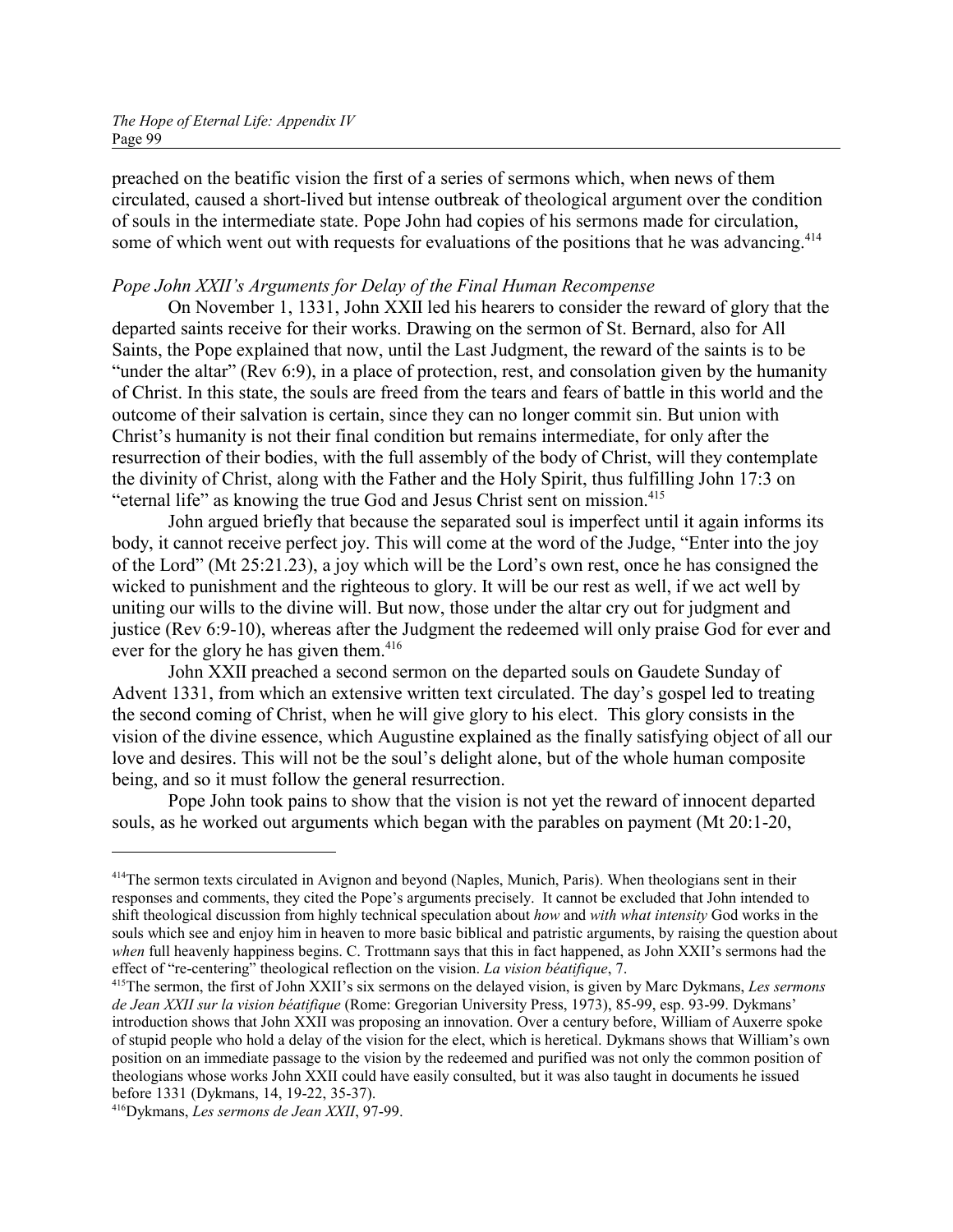25:14-30), went on through texts from St. Paul, and then advanced twelve passages of St. Augustine. So, at the end Christ will say, "Come, blessed of my Father, take possession of (*percipite*) the kingdom  $\ldots$  " (Mt 25:34). "But how would he say this if they had taken possession of it before?" John XXII wanted to retain the full significance of the final judgment, at which the community of the redeemed will be complete. He closed with a remark that he was open to correction by someone who knows the matter better. But for his part, he sees it as he has explained and he will hold this until someone shows him either a contrary determination of the church or Scripture texts of greater clarity than those he has advanced.<sup>417</sup>

When Pope John preached on the vigil of Epiphany 1332, he noted that some are claiming that on the intermediate state he is preaching a novelty which should not circulate. But he argues from the Judge's condemnation of the wicked (Mt 25:41) that the devil and his angels must not yet be in the eternal fire, for if they were, they would not now be tempting us. Also 1 Cor 15:24 has Christ handing over the kingdom to the Father only at the end, after Christ returns victorious over all his enemies. At the end John challenges anyone with a better view to speak out, but he will only change his view of the question if someone shows him that the church has decided the question in the sense opposed to him.<sup>418</sup>

On Annunciation Day in 1332 or 1333, John XXII repeated his notion of the saints as now resting while they await their final assembling and admission to the vision of God after the Last Judgment. He added that he was not issuing binding teaching, but would gladly change his position if he saw biblical texts or a determination of the church in the contrary sense.<sup>419</sup> From John's sermon on Ascension Day 1334, a fragment is extant, which contains a brief reference to the whole human person being adopted by God, and so the soul alone will not have the children's inheritance of the kingdom. This will come only when the children are "further clothed" (2 Cor 5:4).

On December 4, 1334, John XXII died near the age of 90 after an 18-year pontificate. The day before, he made a notarized retraction of what he had been advancing in his sermons on the delay of the vision until the end-events of Christ's return, the general resurrection, and the Last Judgment. $420$ 

### Critics of John XXII's Thesis on Delay of the Final Recompense

The reasons for Pope John's death-bed change are not documented, but it came after his position was pelted by a rainstorm of critical responses during the months after he began

<sup>417</sup>Dykmans, Les sermons de Jean XXII. 100-39, citing 138-39.

<sup>&</sup>lt;sup>418</sup>Dykmans, Les sermons de Jean XXII, 144-48. C. Trottmann examines positively the hypothesis that churchpolitical considerations swayed John XXII, for his view extends to the final judgment the sovereign power of Christ in his human nature, in which the successor of Peter and Christ's earthly vicar would participate on earth until the last day. La vision béatifique, 450-53.

 $^{419}$ Dykmans, Les sermons de Jean XXII, 153-59, with this clarification: "Non enim dixi nec dico hoc aliquid determinando, . . . . Et ubi ostenderetur auctoritas scripturae vel determinatio ecclesiae contraria, libenter dicerem oppositum" (156).

 $420$ John's retractation was published in March 1335 by his successor, Pope Benedict XII, and was given in O. Rinaldi's continuation of Baronius' Annales ecclesiastici, ed. A. Theiner, vol. 25 (Bois-le-Duc: L. Guerin, 1872), 15- 16. It came into wider circulation by inclusion in Denzinger, DS 990-91.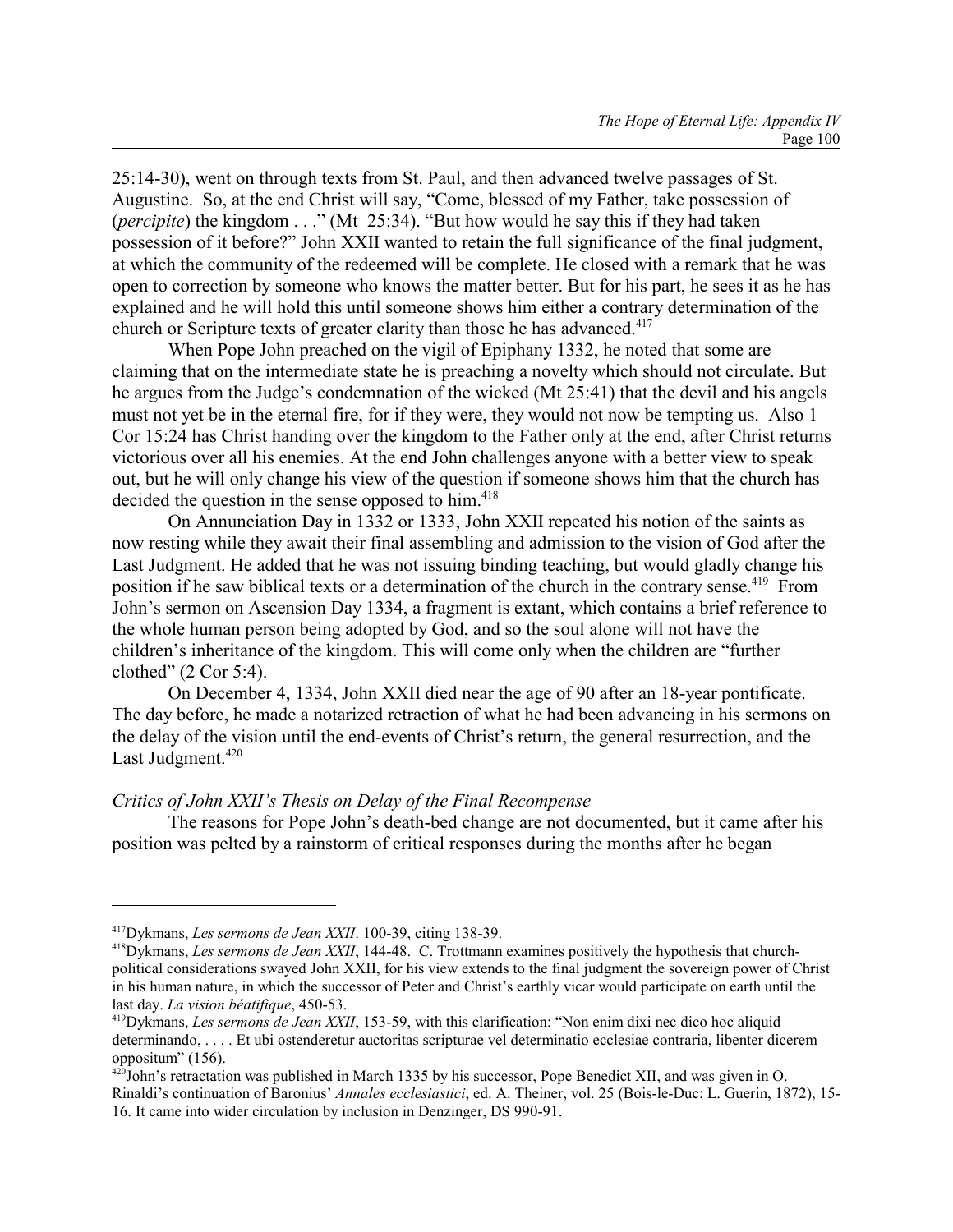preaching on the delayed vision in late  $1331^{421}$  The news of his position energized the ecclesiastical and theological community to produce arguments and conclusions, some of which agreed with John XXII, but most of which held against him that redeemed and purified souls enter the heavenly vision of God before the Last Judgment.

In Munich William of Ockham completed in Spring 1332 his "Work of Ninety Days," against John XXII's positions on Christ's poverty and Franciscan practices. But Ockham inserted in the final chapter a short passage accusing John XXII of preaching a doctrine contrary to what Catholics of all classes hold as a truth "promulgated" in the church, namely, that the souls of the wicked are new being punished along with the demons in hell while the Virgin, the Apostles, the martyrs, and other saints are now in heaven where they see God.<sup>422</sup> Ockham returned to the subject in his "Compendium of the Errors of Pope John XXII," in a chapter singling out four errors from John's sermons on the departed souls, giving against each a short rebuttal drawn from Scripture and the *Dialogues* of Gregory the Great.<sup>423</sup> After the Pope's death, Ockham argued at length that his end-of-life retraction was so phrased as to undercut its validity and that John died a heretic because of his notorious errors, especially those on the beatific vision.<sup>424</sup>

Late in 1332 or early in the following year, John received the first three chapters of a treatise, De visione beata, composed by Robert of Anjou, King of Naples, in refutation of the Pope's sermons.<sup>425</sup> A Dominican Master in Paris held a *Quodlibet* disputation before thirty colleagues, marshalling arguments against John's position in December 1332.<sup>426</sup> On January 3, 1333, Thomas Waleys, O.P., preached in the Dominican church of Avignon against what he held to be John's manifest error. $427$  The scholastic doctor, Durandus of Saint Porçain, O.P., now Bishop of Mende, responded to a request from the Pope and sent John a treatise against his views

<sup>&</sup>lt;sup>421</sup> Anneliese Maier surveyed the interventions for and against John's positions in "Schriften, Daten und Personen aus dem Visio-Streit under Johann XXII," in Ausgehendes Mittelalter, 3 vols. (Rome: Edizioni di storia e letteratura, 1964-67), 3, 543-590. Dykmans also offers a chronicle of the controversy from John XXII's first sermon to his successor's dogmatic pronouncement of January 1336. Les sermons de Jean XXII, 165-97.

<sup>422</sup> Opus nonaginta dierum, in Ockham, Opera politica, ed. J. G. Sikes, H. S. Offler et al. (Manchester: Manchester University Press, 1940-97), 2, 852.

<sup>423</sup> Compendium errorum Ioannis Papae XXII, ch. 7, in Opera politica, 4, 56-51.

<sup>424</sup> Tractatus contra Ioannem, in Opera politica, 3, 29-156. C. Trottmann presented Ockham's attacks in La vision béatifique, 470-95, concluding that the treatises contain no substantial theological argument against John XXII, but are single-mindedly intent on proving that the Pope is a heretic who should be condemned at a future council and, for the present, has no jurisdiction for measures against the Franciscan radicals.

 $425$ La vision bierheureuse. Traité envoyé au pape Jean XXII, ed. Marc Dykmans (Rome: Gregorian University Press, 1970), presented analytically by C. Trottmann, La vision béatifique, 695-713. King Robert argues in Ch. I from rationes convenientiae for entry into the vision before judgment, moves on in Ch. II to nine texts from St. Thomas (whom John had canonized in 1323) in this sense, and gives in Ch. III no fewer than 73 patristic interpretations of Scripture against John, adding as a 74<sup>th</sup> text John's 1317 bull of canonization of St. Louis of Toulouse which speaks of the saint having the joy of contemplating God whose face is being revealed to him in heaven. <sup>426</sup>C. Trottmann, La vision béatifique, 646-48.

 $427$ Waleys had to answer to the Inquisition for his intervention. His sermon is given in T. Kaeppeli, Le procès de Thomas Waleys, o. p. Études et documents (Rome: Institutum Historicum FF. Praedicatori, 1936), 93-108. On Waleys' arguments: Trottmann, La vision béatifique, 586-92. Also: Simon Tugwell, "Waleys, Thomas (fl. 1318-1349)," Oxford Dictionary of National Biography, (Oxford University Press, 2004) online at www.oxforddnb.com/view/article/28554, accessed Aug. 5, 2009.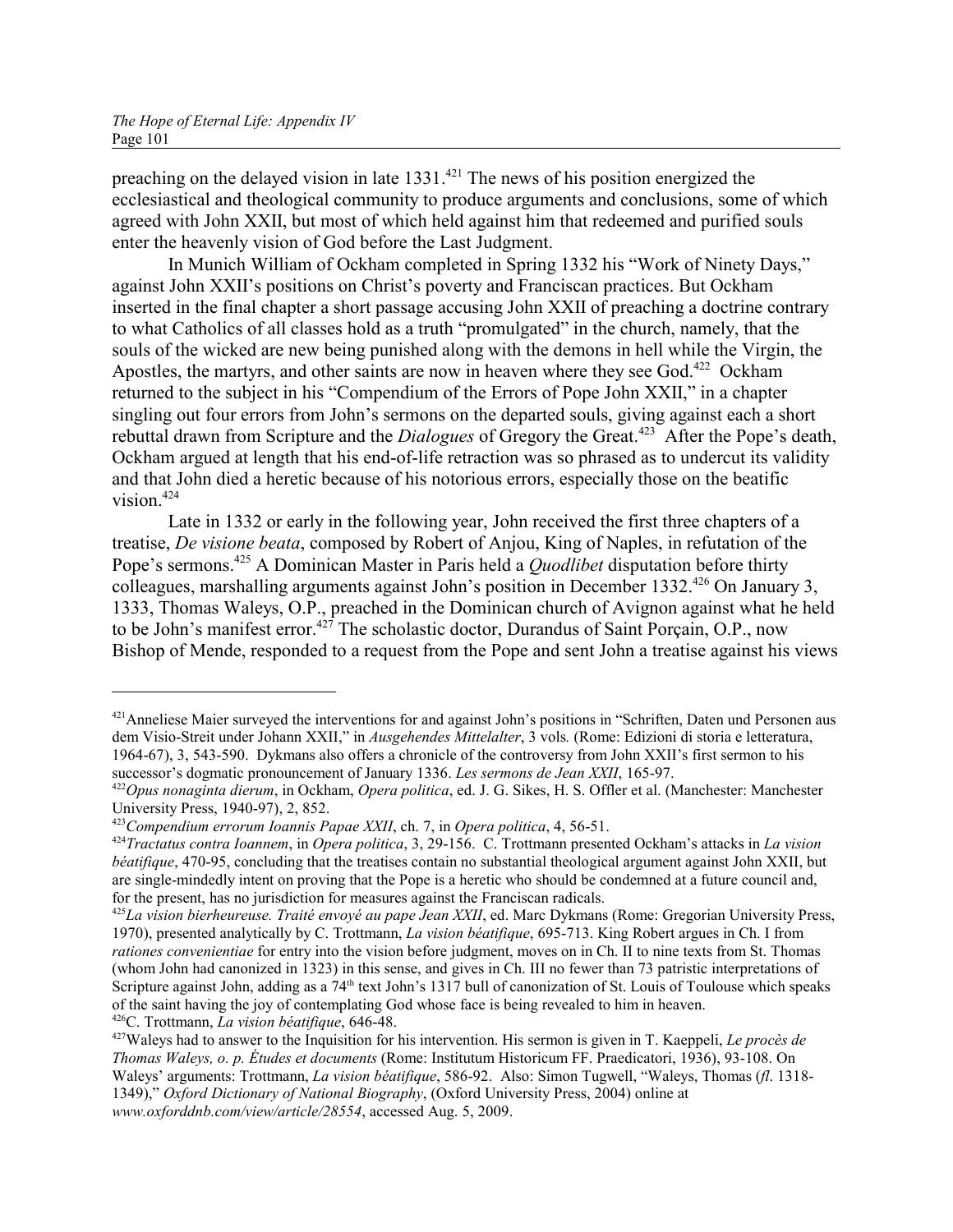in mid-1333.<sup>428</sup> The opponents argued that God would act unjustly in depriving souls of the blessed recompense they have merited in this life. The urged the hodie mecum promised to the repentant thief (Lk 24:43) and Jesus' prayer that his own may see his glory in loving vision (Jn 17:24), but they also admitted that the beatitude of the saved will increase in the assembly of the whole body of Christ at the end.

Late in 1333, in Paris, the Franciscan Master General, Gurial Ot (Geraldus Odonis) held a disputation concluding to a vision of the Deity given before judgment, but then, after judgment there begins the visio aeterna, which is different.<sup>429</sup> Early in 1334, 29 masters of theology in Paris submitted the results of a consultation called by the French King, who sent their conclusions to the Pope in the form of a complaint that preachers were spreading views, including the Pope's own, which no Parisian theologian has held and which were disturbing the realm. The Pope should issue a definition against these ideas and in favor of the saints now seeing God, which is a conviction that has nourished the devotion of the whole Christian people.<sup>430</sup> In March John XXII wrote the King and Queen that he had himself submitted the issue to cardinals, other prelates, and doctors of theology residing in Avignon for their diligent study.

#### The Argument Develops over John XXII's Thesis on Delay of the Final Recompense

John XXII did not remain alone in the views presented in his sermons. The curial cardinal Annibal de Ceccano presided at a consultation of theologians in Avignon and from this came his review of biblical and patristic texts on the intermediate state, from which he rebutted Ockham, Durandus, and other critics of the Pope's idea that the redeemed enjoyed the beatific vision only after the general resurrection and last judgment.<sup>431</sup>

But the critical voices were many, voicing and writing at times substantial arguments against John XXII's view, for example, in the long anonymous treatise, De visione beata, by an unknown author, written in Avignon against Annibal de Ceccano.<sup>432</sup> Also the Cistercian

 $428$ Text in Baronius-Raynaldus, Annales ecclesiastici, 24, 530-34, presented by Trottmann, La vision béatifique. 592-601. Durandus argues from Christ's descent to the dead to bring righteous souls to the vision of God, from Jesus words to the good thief on paradise "today," from Phil. 1:23, from the heavenly dwelling of 2 Cor. 5:1-2, from the white robe of Rev. 6:11, from the readiness of souls after purgation for the vision, from the church's hymns on apostles and martyrs now in beatitude, and from Gregory the Great's first answer to Deacon Peter on souls being in heaven.

 $429$ Treated by A. Maier, "Die pariser Disputation des Geraldus Odonis über die visio beatifica Dei," in Ausgehendes Mittelalter, 3, 319-372, and by C. Trottmann, La vision béatifique, 718-22.

<sup>430</sup>C. Trottmann, La vision béatifique, 723-33.

 $431$ Annibal's untitled work is given in M. Dykmans, ed., *Pour et contre Jean XXII en 1333. Deux traits avignonnais* sur la vision béatifique (Vatican City: Vatican Library, 1975), 61-166, and is treated analytically by C. Trottmann in La vision béatifique. 502-22. Annibal goes through 38 biblical texts cited in the controversy, to show in each case that the text does not prove the granting of the vision before resurrection and final judgment. For example, the "paradise" promised the good thief (Lk 23:43) can well have several meanings other than the beatific vision. On 2 Cor 5:1-2, the standard Gloss takes this being "clothed" as referring to the resurrection. Phil 1:23 tells for John, as Paul's hope to be "with Christ" in his humanity during the intermediate phase. Other texts cited against the Pope refer to the vision and final beatitude given to the reconstituted human supposit of soul and risen body, not to the separated soul.

<sup>&</sup>lt;sup>432</sup>M. Dykmans, Pour et contre Jean XXII en 1333, 169-396, giving parts of the text refuting Ceccano, which C. Trottmann presents in *La vision béatifique*, 602-16. The text argues from early councils and papal decrees (e.g., canonizations), from the text at the Second Council of Lyons for the Greek emperor, from the decision of the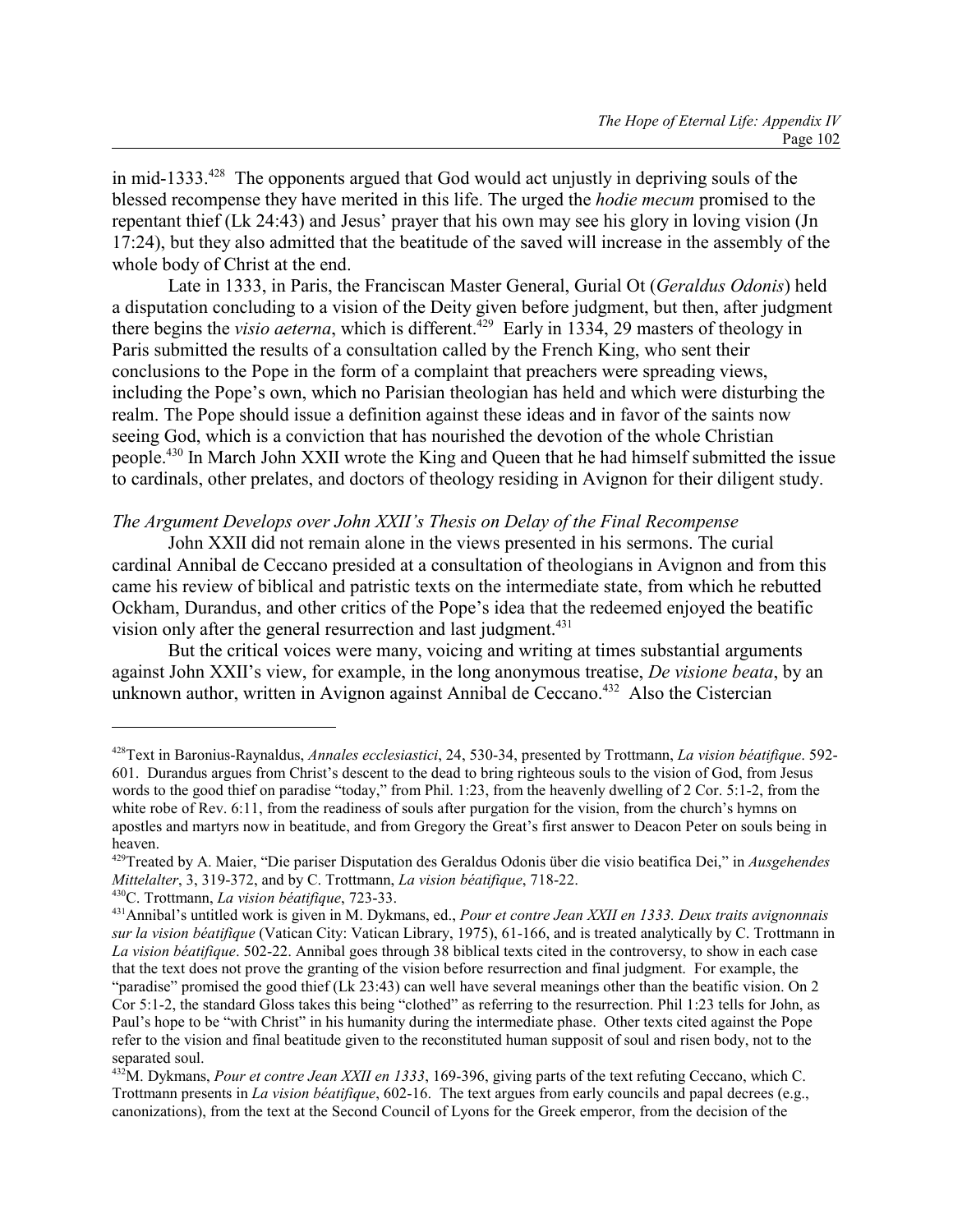Cardinal, Jacques Fournier, composed against Pope John a lengthy text favoring the vision being given after death and any needed purification of the souls of the redeemed.<sup>433</sup> This latter work grew in significance on December 20, 1334, when Cardinal Fournier was elected to succeed John XXII, taking the name of Benedict XII.<sup>434</sup>

#### Binding Papal Doctrine Issued by Pope Benedict XII

Immediately after his election, Benedict XII ordered the mendicant orders to abstain from public preaching and disputing on the question of the beatific vision. In July 1335 the Pope left Avignon for vacation, taking with him a group of cardinals and sixteen theologians to study the disputed doctrine. The latter worked until the end of the year, chaired by Pierre de La Palu, O.P., and then gave the Pope their conclusions.<sup>435</sup> From this study Benedict XII included key passages in his Constitution of January 29, 1336, Benedictus Deus, by which the Pope brought an end to the wide-ranging debate stirred up by his predecessor.

The Constitution defines a doctrine to remain in force forever concerning both the souls of the saints from the time before Christ's passion and those of the baptized since then, provided the latter either died without need of purification or have been purified.

All these souls, immediately  $(mox)$  after death, and in the case of those in need of purification, after the purification mentioned above, since the ascension of our Lord and Savior Jesus Christ into heaven, already before they take up their bodies again and before the general judgment, have been, are, and will be with Christ in heaven, in the heavenly kingdom and paradise, joined to the company of the holy angels.<sup>436</sup>

Continuing, the Constitution declares, with theological refinement selectively taken over from consensus views of leading scholastic doctors, what is the essential happiness of these redeemed souls in heaven:

Since the passion and death of the Lord Jesus Christ, these souls have seen and see the divine essence with an intuitive vision and even face to face, without the mediation of any creature by way of object of vision; rather the divine essence immediately manifests itself to them, plainly, clearly, and openly, and in this vision they enjoy the divine essence. Moreover, by this vision and enjoyment the souls of those who have already died are truly blessed (beatae) and have eternal life and rest.

After adding that the enjoyment of this vision will also be given to the souls of those who

University of Paris in 1241, from the efficacy of Christ's saving passion and resurrection, from the efficacy of baptism, and from 107 biblical texts which revered church fathers have taken in a sense contrary to the view of Pope John XXII.

 $433$ C. Trottmann presents Fournier's treatise, of which he is preparing a publication from manuscript, in La vision béatifique, 747-95, giving ample citations in notes.

<sup>&</sup>lt;sup>434</sup>M. Dykmans contrasts the work of the Neapolitan King Robert of Anjou, whose work arose while he governed a realm, with the much longer and detailed text of Cardinal Fournier, who had behind him his monastic formation as a Cistercian, studies in Paris, service in judging heresy as bishop of dioceses infested with Cathars and Albigenses, and the composition of theological refutations of Joachim of Fiori, Meister Eckhart, and the Franciscan dissidents around Michael of Cesena. Pour et contre Jean XXII en 1333, 29\*-30\*. C. Trottmann speaks of Fournier-Benedict as *l'homme providentiel* who was singularly prepared to resolve the doctrinal crisis unleashed by John XXIII, La vision béatifique, 415-16 and 745.

 $^{435}$ Published in Kaeppeli, Le procès de Thomas Waleys, o. p. Études et documents, 85-87. Analysis in Trottmann, La vision béatifique, 795-801. Nineteen theologians respond to the Pope's twelve questions. One answer and one question refer to a book, which in all likelihood was the Pope's work written before his election.

 $436$ This and the following paragraphs are cited from J. Neuner and J. Dupuis, eds. The Christian Faith in the Doctrinal Documents of the Catholic Church,  $7<sup>th</sup>$  edition edited by J. Dupuis (Bangalore: Theological Publications in India, and Staten Island: Alba House, 2001), nos. 2305-07, pp. 1018-19, which translates DS 1000-02.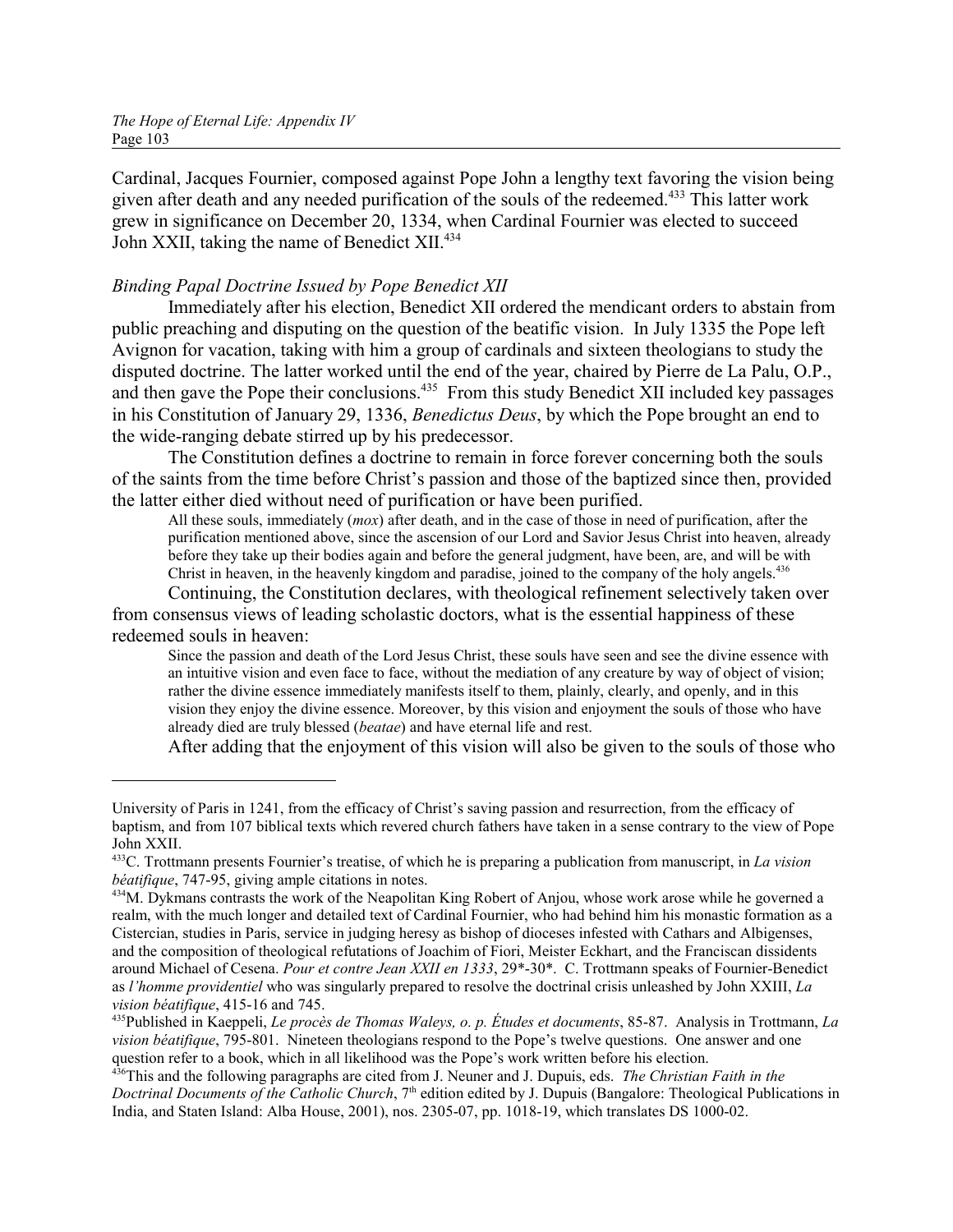will die in the future span of time before the general judgment, Pope Benedict clarifies the relation of the vision to our relation to God in this life, adding a word on its perennial duration.

Such a vision and enjoyment of the divine essence do away with the acts of faith and hope in these souls, inasmuch as faith and hope are properly theological virtues. And after such intuitive and face-to-face vision and enjoyment has or will have begun for these souls, the same vision and enjoyment has continued and will continue without any interruption and without end until the last judgment and from then on forever.<sup>437</sup> To complete its doctrine, the Constitution then speaks on hell and the future general

## judgment.

Moreover we define that according to the general disposition of God, the souls of those who die in actual mortal sin go down into hell immediately (*mox*) after death and there suffer the pain of hell.

Nevertheless, on the day of judgment all will appear with their bodies "before the judgment seat of Christ" to give an account of their personal deeds, "so that each one may receive good or evil, according to what one has done in the body"  $(2 \text{ Cor } 5:10)^{438}$ 

## Catholic Reception of Pope Benedict's Constitution of 1336

With the papal teaching of 1336, the Catholic Church came to dogmatically based clarity on death as the portal to the person's recompense from God, either the pain of loss and punishment in hell or the reward of heaven, whether immediately or after needed purgation. Heaven is the relationship in which God manifests himself "plainly, clearly, and openly" in personal immediacy to souls who have come into his presence, with Christ and the holy angels.

Pope Benedict XII's teaching ended the dispute begun by John XXII and laid down binding teaching. The doctrine of *Benedictus Deus* echoed in university theological teaching and undergirded late medieval popular preaching and instruction. The sense of the definitive character of death and the particular judgment became so deeply rooted in ordinary Catholic attitudes that the Catechism of the Council of Trent (1566) took pains to offer arguments of fittingness to support faith in the creedal article of the general judgment in the midst of the endtime events  $439$ 

For centuries the text of Pope Benedict's Constitution was found only in large tomes of ecclesiastical documents.<sup>440</sup> Even the Catechism of the Council of Trent does not cite or refer to

<sup>&</sup>lt;sup>437</sup>While the Constitution affirms the continuity of the vision before and after the final judgment, it does not take over Pope Benedict's personal position on a notable intensification of heavenly happiness after resurrection and the judgment. In mentioning "theological virtues," the text uses scholastic terminology, but faith and hope are termed "acts" and the virtues are not called "infused habits." This gives the teaching a degree of affinity with patristic and early medieval theology, from eras before the widespread adoption, ca. 1200, of Aristotelian views of the soul, the soul's endowments, and its action which result in habits. C. Trottmann underscores that the Constitution does not adopt the Thomistic notion of the *lumen gloriae* in an attempt to give a complete account of the "how" of the beatific vision. La vision béatifique, 808.

 $438$ C. Trottmann's final analysis of the Constitution *Benedictus Deus* admits that it gives an individualistic account of heavenly glory. However, the treatise composed by J. Fournier before his election to the papacy did draw on patristic texts to express a stronger sense of the final community of the saved. La vision béatifique, 811.

<sup>439</sup> Cathechism of the Council of Trent for Parish Priests, trans. John A. McHugh, O.P., and Charles J. Callan, O.P. (New York: Joseph F. Wagner, Inc., 1923), 82-83.

<sup>&</sup>lt;sup>440</sup>Examples are the Annales ecclesiastici begun by Cardinal Baronio in the 1580s, which gives Benedictus Deus in vol. 25, pp. 50-51, published in the 1650s. Charles du Plessis d'Argentré gave it in his Collectio judiciorum de novis erroribus, vol. 1/I (Paris, 1728), 321b-322a. The text was also given in the Nova et amplissima collectio of Council texts begun by J. D. Mansi in 1759, in vol. 25 (1769), 985-87.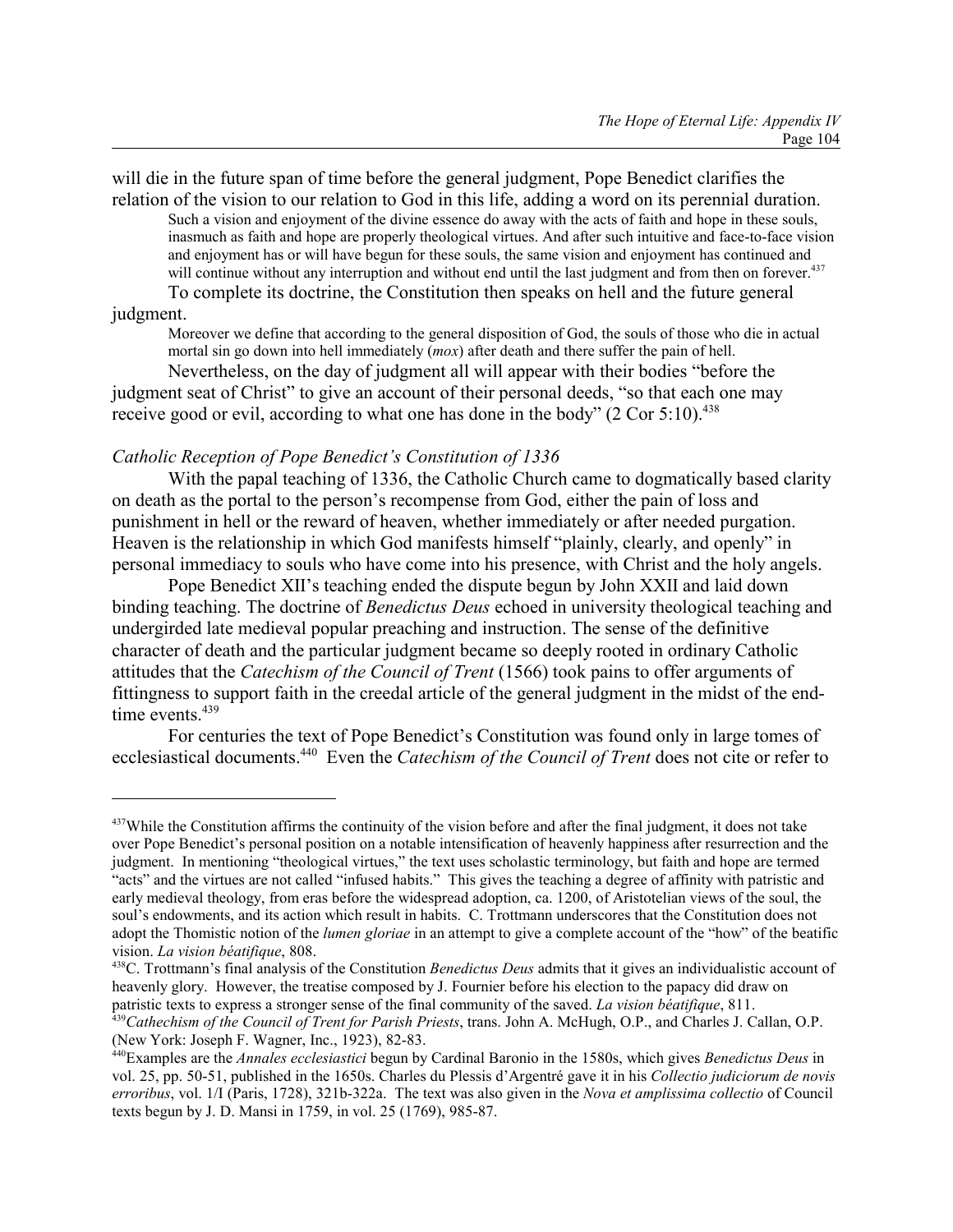Benedictus Deus. But the text became widely accessible to theology professors and their mainly seminarian students in the mid-nineteenth century, when the teachings of the conciliar and papal magisterium were coming to loom large in Catholic dogmatic theology.<sup>441</sup> To provide professors and students with the documents, Heinrich Denzinger of Würzburg compiled in the early 1850s his influential handbook of creeds, definitions, and declarations.<sup>442</sup> From Denzinger's first edition down through all the revised and expanded editions, the text of Benedict's Constitution has had its place, with its importance underscored in the systematic index.<sup>443</sup>

With the development of systematic manuals of Catholic dogmatic theology, the theses on the human person's final state of the vision of God or of eternal loss were regularly presented by citation of or reference to the Denzinger edition of Benedict XII's intervention of 1336, taking his text as *ex cathedra* teaching that the intermediate state before the end events does entail final beatitude or loss.<sup>444</sup> Benedict XII's Constitution remains a stable and authoritative point of reference in Catholic teaching, as is evident in the Catechism of the Catholic Church (1992), nos. 1022 (particular judgment, referencing Benedictus Deus in note 593), 1023 (heaven and the beatific vision, citing 15 lines of the Constitution), and 1035 (on hell, referencing the Constitution via DS 1002, in note  $615$ ).<sup>445</sup>

The recent manual of Catholic eschatology by Candido Pozo receives Benedictus Deus of Pope Benedict XII as decisive on key points of binding Catholic teaching, which continued at the Councils of Florence, Trent, and Vatican II.446

<sup>&</sup>lt;sup>441</sup>See J. Wicks, "Manualistic Theology," in R. Latourelle & R. Fisichella, eds., *Dictionary of Fundamental Theology* (New York: Crossroad, 1994), 1102-05.

<sup>&</sup>lt;sup>442</sup>Enchiridion Symbolorum, Definitionum et Declarationum de rebus fidei et moribus, 1<sup>st</sup> edition, Würzburg: Stahle Verlag, 1854. After Denzinger died in 1883, further editions of his manual of magisterial documentation came out from Herder of Freiburg, with Jesuit editors (Umberg, Bannwart, K. Rahner, Schönmetzer). Peter Hünnermann of Tübingen oversaw a  $34<sup>th</sup>$  edition in 1991, which for the first time gave the introductions to each text in the vernacular and the texts both in the original (Greek, Latin) and in German translation on facing pages. From the beginning, the Enchiridion gave its texts in chronological order, with successive enumeration of the sections, but it offered as well a detailed systematic index organized according to the areas of dogmatic and moral theology. Complete translations came out in Spanish (Barcelona: Herder, 1955) and English as The Sources of Catholic Dogma, trans. Roy J. Deferrari (St. Louis-London: Herder, 1957). Joseph Schumacher studied the origin, development, and significance of Denzinger's collection for modern Catholic theology, giving, amid much else, the known press-runs, e.g. 14<sup>th</sup> edition (1922) 10,530 copies;  $28<sup>th</sup>$  ed. (1952) 6000 copies;  $31<sup>st</sup>$  ed. (1957, with 3 reprints) ca. 30,000 copies. Der "Denzinger". Geschichte und Bedeutung eines Buches in the Praxis der neueren Theologie (Freiburg: Herder, 1974), relating the number of printed copies on pp. 233-35.

<sup>443</sup>Enchiridion Symbolorum, 33<sup>rd</sup> edition (Barcelona, Freiburg, et al.: Herder, 1965), 296-97, nos. 1000-02, with references in bold in the eschatology section of the systematic index, pp. 923-24.

<sup>444</sup>Representative of the manuals is the 4 vol. work of Spanish Jesuit theologians, Sacrae theologiae summa (Madrid: Biblioteca de autores cristianos), in which vol. 4 (3<sup>rd</sup> ed., 1956) gives a 200-page exposition by José Sagües of eschatology in thesis form. Benedict XII's constitution is cited to show the defined status of key doctrines, such as the immediate passage upon death to final recompense (pp. 870-71), beatitude as the intuitive vision of the divine essence (p. 908), and the eternity of heavenly beatitude (p. 921) and of the pains of hell (p. 954). The designation  $ex$ cathedra is from A. Schönmetzer's introduction to "Benedictus Deus," Enchiridion Symbolorum, 33<sup>rd</sup> ed., 296.  $445$ Vatican II did not cite *Benedictus Deus* on the beatific vision of God by the saints, but stated concisely in LG 49 the essential point of this doctrine by citing eight words from the "Decree for the Greeks" of the Council of Florence. <sup>446</sup>C. Pozo, *Theology of the Beyond* (as in n. 41, above), 241-42 (*Benedictus Deus* defines the survival of a conscious human element between death and the Parousia.), 267 (It affirms beatitude and loss in the intermediate state.), 346- 48 (The Constitution is the principal magisterial document on the nature of eternal life.), 355, note 10 (It does not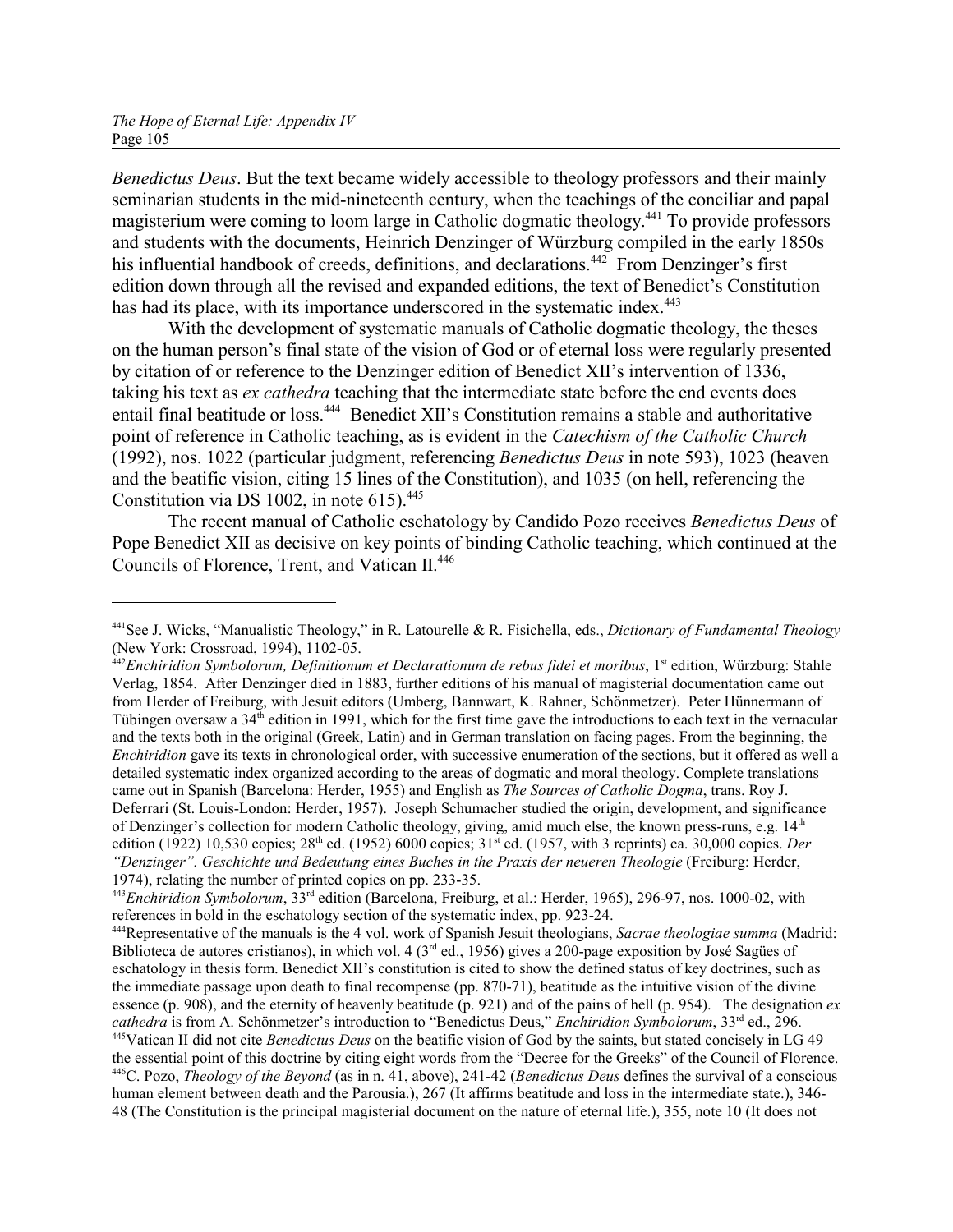The Constitution of Benedict XII in Recent Historical and Systematic Eschatology

The historians of doctrine and theologians of eschatology have recently treated Benedict XII's Constitution of 1336 in several different ways. This essay will close with a sampling of the variety of scholarly opinion.

The Protestant historian of the early church, Reinhard Staats, strikes a critical note at the end of his survey of "resurrection of the dead" in Theologische Realenzyklopädie. Staats observes that when Pope Benedict raised to the level of Catholic dogma the conscious vision of God by redeemed separated souls this signaled the superimposition of Augustine's psychological doctrine of the soul's immortality upon the earlier Christian doctrine of resurrection. Thereby Western thought has been left unable to grasp the early and enduring confessional tenet of the resurrection of the dead.<sup>447</sup>

The Italian historian Carlo Tibiletti also sees an unfortunate turn in the 1336 doctrinal constitution, since for him it put an end to the original Christian "intermediate state" of the departed who await the day of their resurrection and re-composition of their human totality for entry as whole persons into the ultimate happiness of final union with God. What took the upper hand, for Tibiletti, was the neoplatonic-gnostic view of the soul liberated for a fulfillment outside its bodily prison.<sup>448</sup>

Another contributor to Theologische Realenzyklopädie, the medievalist Robert E. Lerner, states in the entry on medieval eschatology that Pope John XXII's sermons on a delayed final recompense were in fact sharply opposed to convictions universally held at the time. Thus Pope Benedict's Constitution made explicit and confirmed as doctrine what was held in faith by the Christian people of his day.<sup>449</sup>

The Jesuit theologian of Frankfurt, Medard Kehl, presents the 1336 Constitution of Pope Benedict XII in the context of his account of the individual person within the event by which the Kingdom of God comes to complete fulfillment.<sup>450</sup> Convictions about the soul's immortality, going back to Cyprian and Augustine, came to be explained more precisely in the teaching of Thomas Aquinas on the soul as *forma corporis*. The soul after death is thus not an independent reality, for it is by nature oriented to present, express, and realize itself in bodily form. Before

exclude the eternal mediation of the vision by Christ Risen.), 394 (It defines the immediate passage of the wicked to hell.), 432 (It clarifies ex cathedra that full recompense is given in the intermediate stage.), and 455 (It teaches purgatorial purification before the vision.).

<sup>&</sup>lt;sup>447</sup>R. Staats, "Auferstehung, I. Auferstehung der Toten, 4. Alte Kirche," Theologische Realenzyklopädie, 4 (1979), 467-77, at 477.

<sup>448</sup>C. Tibiletti, "Le anime dopo la morte: stato intermedio o visione di Dio? (dalla Patristica al secolo XIV)," Augustinianum 28 (1988) 631-59. At the end of his essay, Tibiletti finds hope for restoration of balance in the 1979 Letter on Questions of Eschatology, from the Congregation for the Doctrine of the Faith, which makes no mention of

Benedictus Deus, but instead emphasizes the dogma of final resurrection and the difference between the condition of individuals after death and in the phase that will open with the glorious final manifestation of Christ.

<sup>&</sup>lt;sup>449</sup>R. E. Lerner, "Eschatologie, VI. Mittelalter," Theologische Realenzyklopädie, 10 (1982), 305-10, at 305-06. Lerner understands Benedict XII's teaching as confirming what had developed among the later Fathers and the major medieval theologians as they went beyond the early church's emphasis on Christ's Parousia in which he will mete out recompenses at the final judgment.

<sup>450</sup>M. Kehl, Dein Reich komme. Eschatologie als Rechenschaft über unsere Hoffnung (Kevelaer: Topos, 2003; reprint of Eschatologie [Würzburg: Echter, 1986]), Part III/2, "Der Einzelne im Vollendungsgeschehen des Reiches Gottes," pp. 252-98.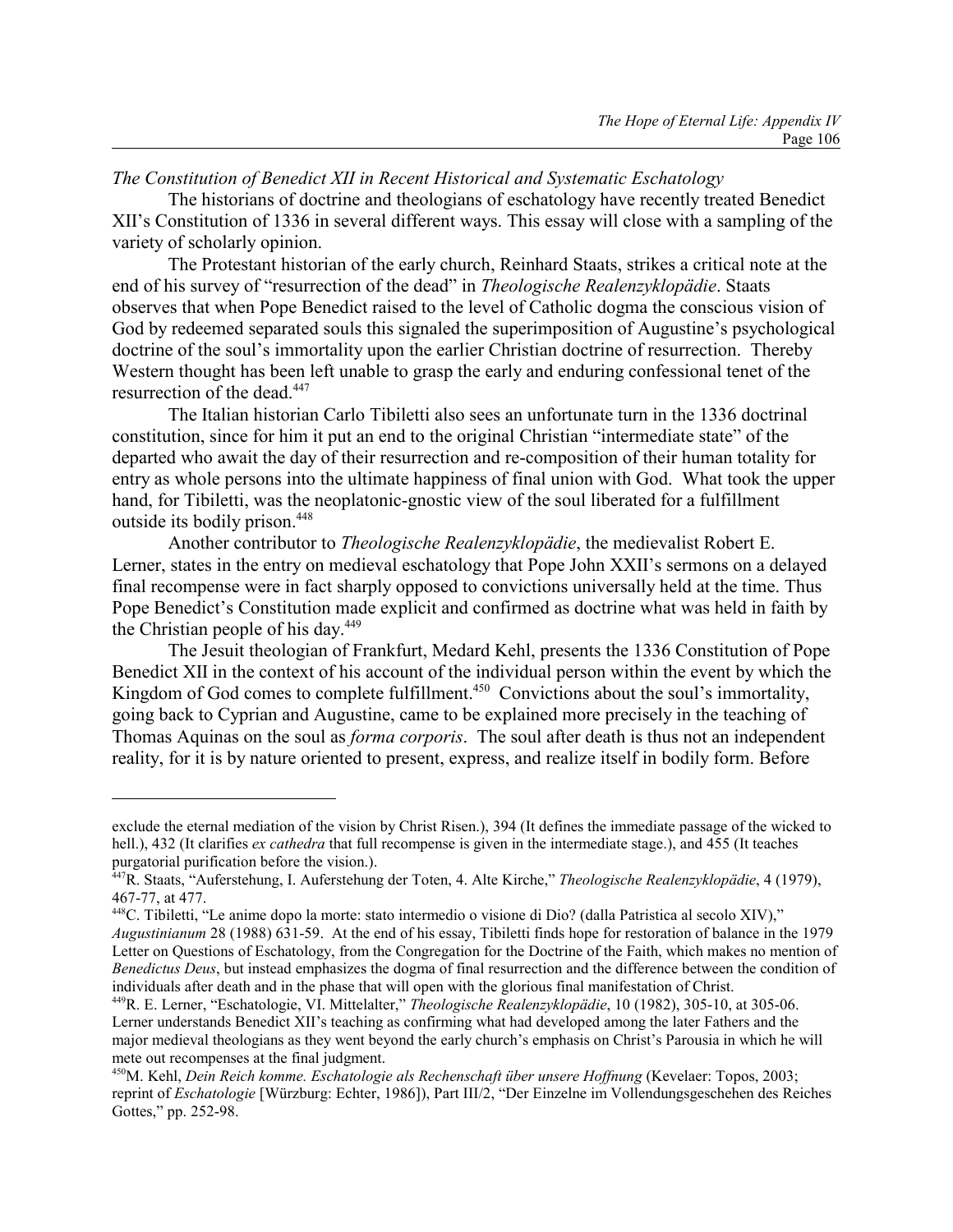the resurrection the soul has a peculiar existence, as it is creatively supported by God's love until resurrection. In 1336 Pope Benedict confirmed the faith-conviction concerning the soul's beatitude or loss as it subsists non-corporeally. Kehl qualifies Benedict's teaching as a dogmatically decisive moment.

But for M. Kehl the Constitution of 1336 leaves one baffled over the final element of its definition, that is, "and that nevertheless (*et quod nihilominus*)" all will appear with their bodies before Christ for an accounting of their bodily lives and to be recompensed for their conduct (2 Cor 5:10). The Pope affirms the truth of resurrection, but simply tacks it on, without any further integrating explanation, to his definition of beatitude or loss for souls before the final events.<sup>451</sup>

Movement beyond the difficulty signaled by M. Kehl has, in recent Catholic theology, advanced by developing christological theses. Karl Rahner pointed out the direction of enrichment in the final pages of his 1953 essay, "The Eternal Significance of the Humanity of Jesus for Our Relationship with God."<sup>452</sup> The created human nature of Christ, now in glory, remains

. . . the indispensable and permanent gateway through which everything must pass if it is to find the perfection of its eternal validity before God. . . . One always sees the Father only through Jesus. Just as immediately as this, for the directness of the vision of God is not a denial of the mediatorship of Christ as man. . . . [I]t remains eternally true to say that no one knows the Father except the Son and those to whom he wishes to reveal it; he who sees him, sees the Father. . . . [T]he Word — by the fact that he is man and in so far as he is this — is the necessary and permanent mediator of salvation, not merely at some time in the past but now and for all eternity.<sup>453</sup>

Rahner's proposal then stimulated Juan Alfaro of the Gregorian to work out in 1958 the Johannine basis of Christ's ongoing mediation of knowledge of God and to extend this consideration, in the light of St. Thomas' account of the constitution of the Word Incarnate, to the activity of the risen and glorified Christ. United with Christ glorified and knowing his glory, the redeemed come to see the Triune God, through, with, and in Christ, in immediate and beatifying vision.<sup>454</sup>

The French Jesuit Gustave Martelet took up Rahner's point in his 1975 account of eschatology. He asserts that while death ends the relation we now have to the world, at the same time it opens each person to encountering the glory and sovereign Lordship of Christ Risen. In death one does not pass into nothingness but to the Lord who died and rose to be the Lord of

(Paderborn: Schöningh, 1995), 3, 527-671, at 585-86.

 $^{451}$ Kehl, *Dein Reich komme*, 270-72, on the Constitution and its *theologische Ratlosigkeit* concerning the resurrection. Wolfart Pannenberg speaks of Benedict's teaching on the immediacy of the vision as making more severe the problem of holding together convictions (1) on life fulfilled after death in fellowship with Christ and (2) the consummation of humanity and the cosmos at the end of history. Systematic Theology, 3 (Grand Rapids: Eerdmans & Edinburgh: T & T Clark, 1998), 546 and 577. Also, Josef Finkenzeller of the Munich Catholic Faculty, offers a placet iuxta modum on the Constitution of 1336. While it expressed deeply held faith-convictions rooted in early Christian certainties about the martyrs, it still neglected concerns of the Orthodox and tended to overshadow, rather than clarify, essential biblical and creedal convictions about the end-events of humanity and creation. "Eschatologie," in Wolfgang Beinert, ed., Glaubenszugänge, Lehrbuch der Katholischen Dogmatik, 3 vols.

 $452$ Theological Investigations, 3 (Baltimore: Helicon, 1967), 35-46, esp. pp. 43-46. The article appeared originally in the spirituality quarterly Geist und Leben 26 (1953), 279-88.

<sup>453&</sup>quot;The Eternal Significance of the Humanity of Jesus," 43-45.

<sup>454</sup>J. Alfaro, "Cristo Glorioso, Revelador del Padre," Gregorianum 39 (1958), 222-70. Alfaro makes it explicit on 270, in note 75, that Rahner's brief suggestions motivated him to work out his more detailed theoretical account.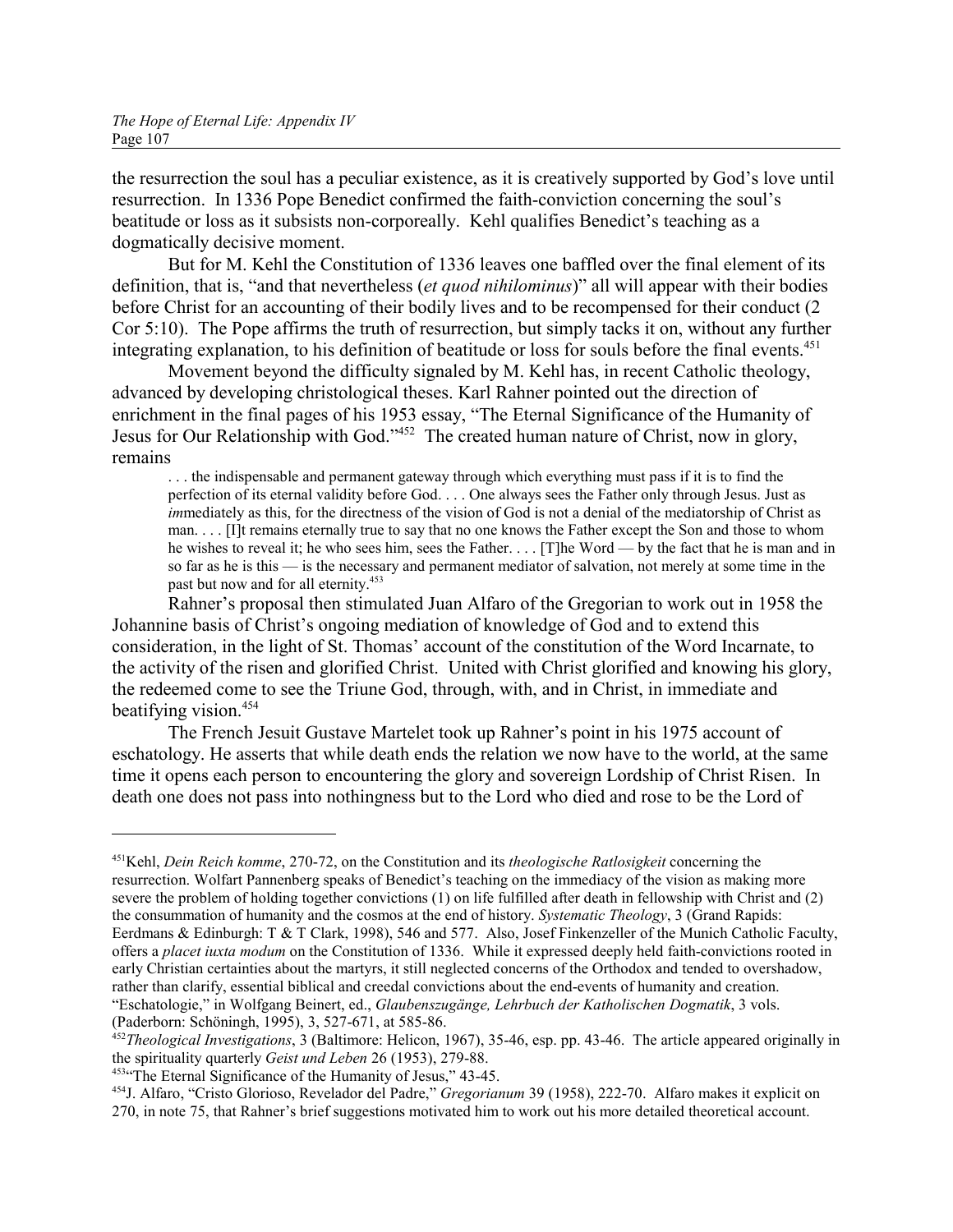both the dead that the living (Rom 14:7-9). The passage involves existential stages of purification and judgment, but in the interval before Christ's parousia for all humanity and all creation, his redeemed members come to live in the shadow of his glory.<sup>455</sup> A firm dogmatic truth teaches that this involves an immediate vision of God which gives complete beatitude, but the immediacy in no way excludes the glorified humanity of Christ in his mediation of this vision, this is, his own vision, in which he gives his saints to share. Here, Mt 11:27 remains eternally valid.<sup>456</sup>

In the interim before his parousia, the Risen Christ has not yet transformed the world or our bodies. The cosmos has still to be integrated into the glory of Christ, which will take place, as the Creed affirms, with his manifestation as Lord to all humans. Amid the apocalyptic images of the end-events, Martelet focuses sharply on Who is coming rather than on what will happen to creation. The coming Last Adam (1 Cor 15:45), in a way beyond our imagining, will banish corruption and death and lead creation, including our bodies, to share in the freedom of the redeemed (Rom 8:21). This freedom, however, they now have in the mode of glorious communion with God in Christ Risen and in his Spirit. At the end, the whole universe will pass under Christ's liberating and life-giving dominion. Still, the central reality of the final reign and kingdom will be for us not the resurrection of the body, but our filial communion with God in face-to-face vision.<sup>457</sup>

Benedictus Deus received a positive reading and fresh interpretation from Joseph Ratzinger in his last work as chair-holder in dogmatic theology at Regensburg. The constitution signaled the presence of a new stage of teaching beyond earlier Christian conceptions featuring bodily resurrection. In the 14<sup>th</sup> century, John XXII fell back into an "archaizing conception" when he proposed that souls of the redeemed are "under the altar" of Christ's humanity until our Lord hands over the kingdom to the Father (1 Cor 15:24). Although texts can be cited for this conception, including some from Bernard of Clairvaux, it has not yet sufficiently "christologized" the realm beyond death.

For Ratzinger, Pope Benedict XII's dogmatic teaching of 1336 draws upon a deeper Christological truth and connects it with the relation of the justified person with Christ. By his ascension and glorification Christ brought it about "that now . . . there is no longer a closed heaven. Christ is in heaven: that is, God has opened himself to man, and man, as he passes through the gate of death as one justified, as someone who belongs to Christ and has been

<sup>455</sup>G. Martelet, L'Au-delà retrouvée. Christologie des fins dernières (Paris: Desclée, 1975), 133-50.

<sup>456</sup>Martelet, L'Au-delà retrouvée, 159-62, referencing Rahner's 1953 article in its French translation of 1964. In treating the beatific vision, Martelet recalls the images of the heavenly banquet and the wedding feast, which denote fulfilled human hungers and yearnings, communal sharing with others, and Christ's loving union with his bride and body. But Jn 17:3 tells of what is essential: "And this is eternal life, that they may know you, the only true God, and Jesus Christ whom you have sent." Dermot Lane also turns to the mediating role of Christ in eschatology as a needed way to avoid distortions flowing from the definition by Benedict XII on the beatific vision. Keeping Hope Alive. Stirrings in Christian Theology (Eugene, Ore.: Wipf and Stock: 2005; original, New York – Mahwah N.J.: Paulist, 1996), 139-40.

 $457$ Martelet, L'Au-delà retrouvée, 173-75.